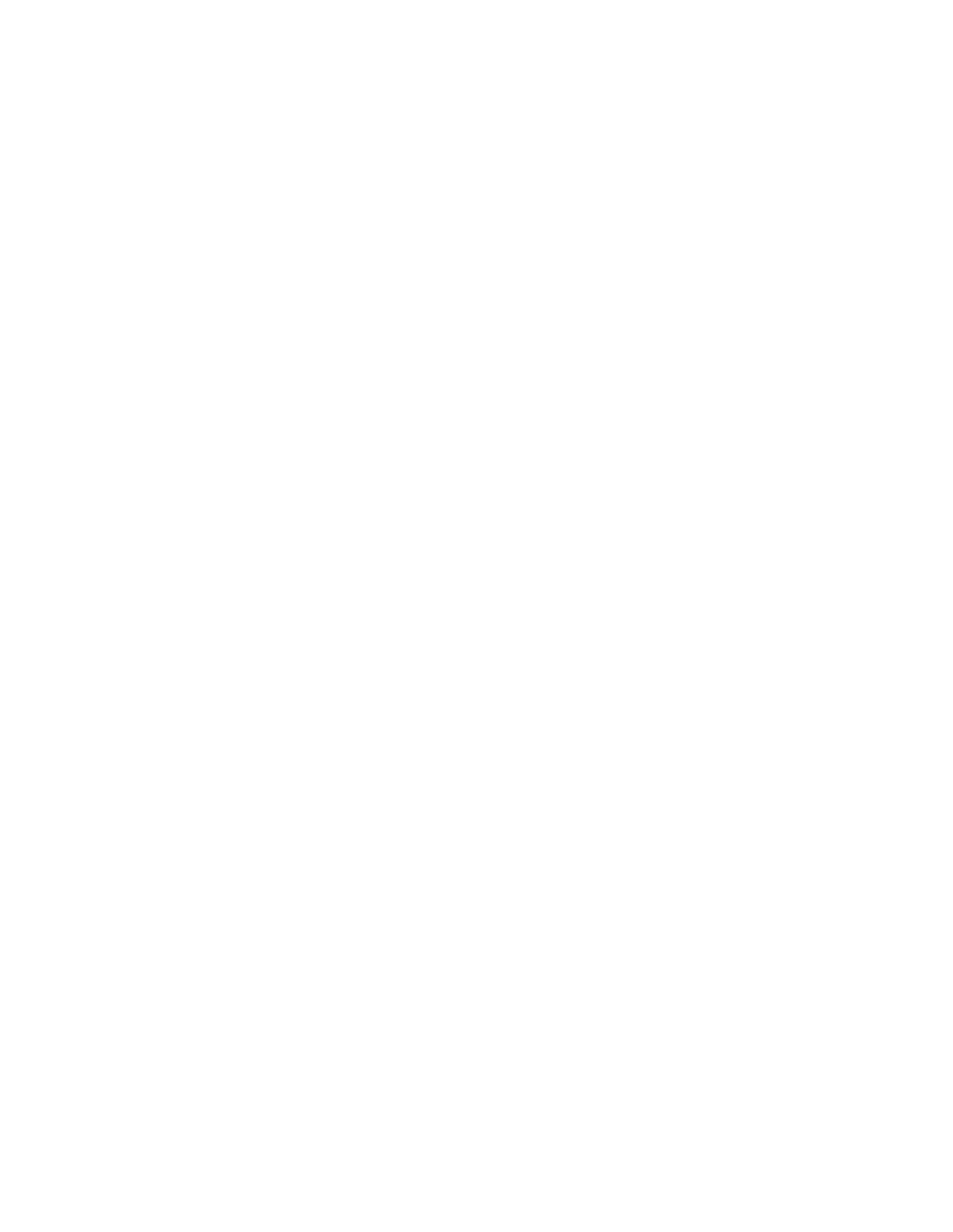## **Table of Contents**

| 2.1                                                                                     |  |
|-----------------------------------------------------------------------------------------|--|
| 2.2                                                                                     |  |
| Additional Exploratory Analysis of Program Implementation and Student Outcomes 6<br>2.3 |  |
| 2.3.1                                                                                   |  |
| 2.3.2                                                                                   |  |
| Exploratory Analysis of Implementation Data (Key Components) and Student<br>2.3.3       |  |
|                                                                                         |  |
| 2.3.4                                                                                   |  |
|                                                                                         |  |
| 3.1                                                                                     |  |
| 3.2                                                                                     |  |
| 3.3                                                                                     |  |
| 3.4                                                                                     |  |
| Non-cognitive Student Scores, Student Engagement and Self-Efficacy Scores for<br>3.5    |  |
|                                                                                         |  |
|                                                                                         |  |
| 5.1                                                                                     |  |
| 5.2                                                                                     |  |
| 5.3                                                                                     |  |
| 5.4                                                                                     |  |
| 5.5                                                                                     |  |
| 5.5.1                                                                                   |  |
| 5.5.2                                                                                   |  |
| 5.5.3                                                                                   |  |
| 5.5.4                                                                                   |  |
| 5.5.5                                                                                   |  |
| 5.5.6                                                                                   |  |
| Additional Exploratory Analysis of Program Implementation and Student Outcomes23<br>5.6 |  |
| 5.6.1                                                                                   |  |
| Analysis of Implementation Data (Key Components) and Student Outcomes30<br>5.6.2        |  |

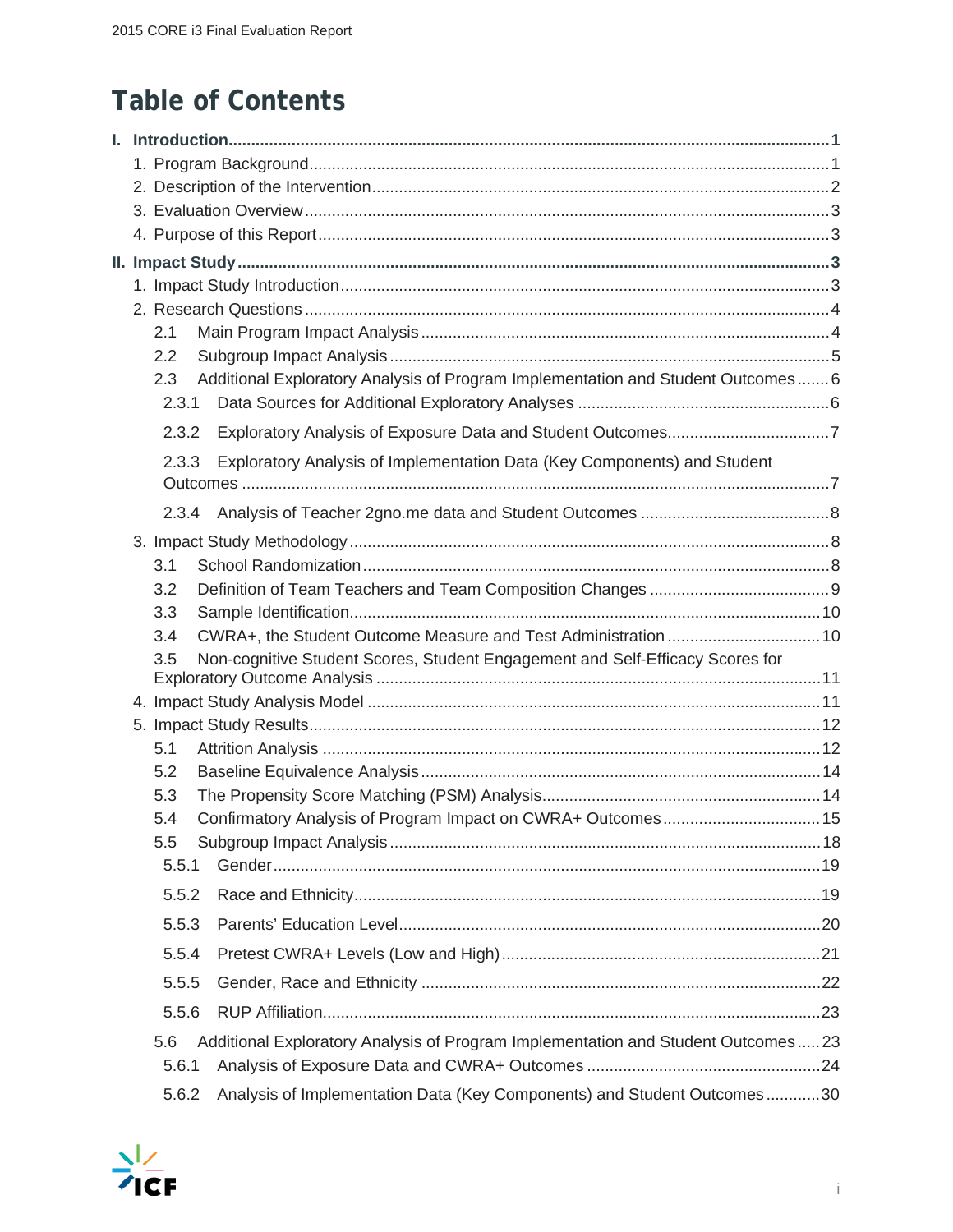| 5.6.3 Correlation Analysis of School-Average CWRA+ Change Scores and Teachers' |  |
|--------------------------------------------------------------------------------|--|
|                                                                                |  |
| 5.7                                                                            |  |
|                                                                                |  |
|                                                                                |  |
|                                                                                |  |
| 2.1                                                                            |  |
| 2.2                                                                            |  |
| 2.2.1                                                                          |  |
| 2.3                                                                            |  |
| 2.4                                                                            |  |
|                                                                                |  |
| 3.1                                                                            |  |
| 3.2                                                                            |  |
| 3.3                                                                            |  |
| 3.4                                                                            |  |
|                                                                                |  |
|                                                                                |  |
|                                                                                |  |
|                                                                                |  |
|                                                                                |  |
|                                                                                |  |
|                                                                                |  |
|                                                                                |  |
|                                                                                |  |
|                                                                                |  |

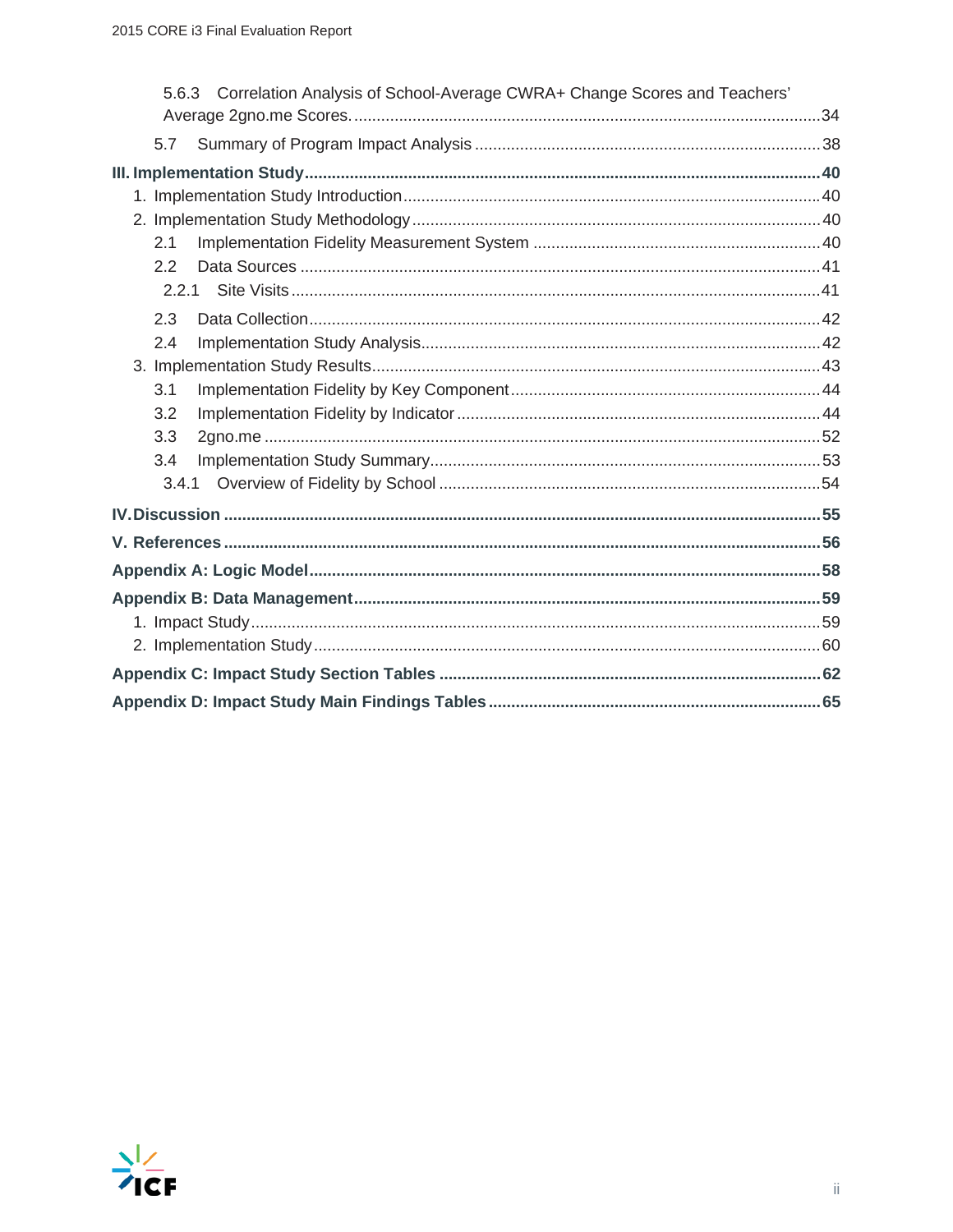## **I. Introduction**

## **1. Program Background**

Rural educational attainment rates remain below the U.S. average, which has a significant economic impact for future job and wage-earning prospects of those living and working in rural areas, and the abilities of these communities to attract and retain employers. Based on a 2012 study, one in four rural students do not graduate from high school and only 17% of adults in rural areas have a college degree (Byun, Meece, & Irvin, 2012). These challenges underscore the importance of having teachers who are well-prepared for instruction and hold students to high standards (Howley and Hambrick, 2011), to increase their readiness for college and/or the workforce. With funding through the Department of Education's Investing in Innovation (i3) grant, the Collaborative Regional Education (CORE) project addresses obstacles rural schools often face for integrating technology and active learning in classrooms. However, simply making technology and professional development available in rural schools does not provide a solution, as teachers need scaffolded support and peer-to-peer collaboration to effectively use the technology resources made available to them (Blanchard, LePrevost, Tolin, & Gutierrez, 2016).

Under the 2015 i3 validation grant, the goal of CORE is to have a positive impact on rural high school students' college and work readiness outcomes by improving teachers' use of classroom technology and active learning strategies. In the 2015 school-level model, CORE project resources were expanded from an earlier 2013 iteration of one-teacher-per middle and high school model to supporting a multi-disciplinary team of teachers and administrators at rural high schools. Operated by Jacksonville State University (JSU), the project has partnered with five regional universities and 28 schools in a total of four states—Alabama, Louisiana, North Carolina, and Texas—to implement CORE. While JSU provided the professional development courses and support, Regional University Partners (RUPs) were an integral part of the effort to streamline processes for implementing the CORE components, collect documentation of successful administration of the PK-20 partnership, and administer data collection activities.

CORE professional development courses began with the 2gno.me skills assessment during orientation, followed by access to an online learning experience based on the SmarterU learning management system. Professional development resources were available to participating school teams, providing teachers with access to online instructional support to integrate technology and new teaching methodologies in school classrooms that promote individualized student learning, and teacher collaboration through sharing learning objects, lesson plans, and teaching strategies. Through this grant, JSU also leveraged 2013 CORE partners to provide high school teams with diagnostic support tools. Civitas provided access to the Change Diagnostic Index (CDI) tool, report, and debrief to assist administrators in assessing needs related to readiness for school change. CDI identifies stress areas within the school system, and mitigation of organizational instability through leadership, professional development, and planning. EdReady, available through a membership-based group of educators partnering to improve student success known as the NROC project, provides an open-resource preparation tool available for math and English/Language Arts (ELA) teachers to annually assess students' needs related to college readiness in order to provide appropriate supports. Teachers were also provided access to JSU instructional support staff and annual workshop opportunities to share reflections and lessons learned with one another.

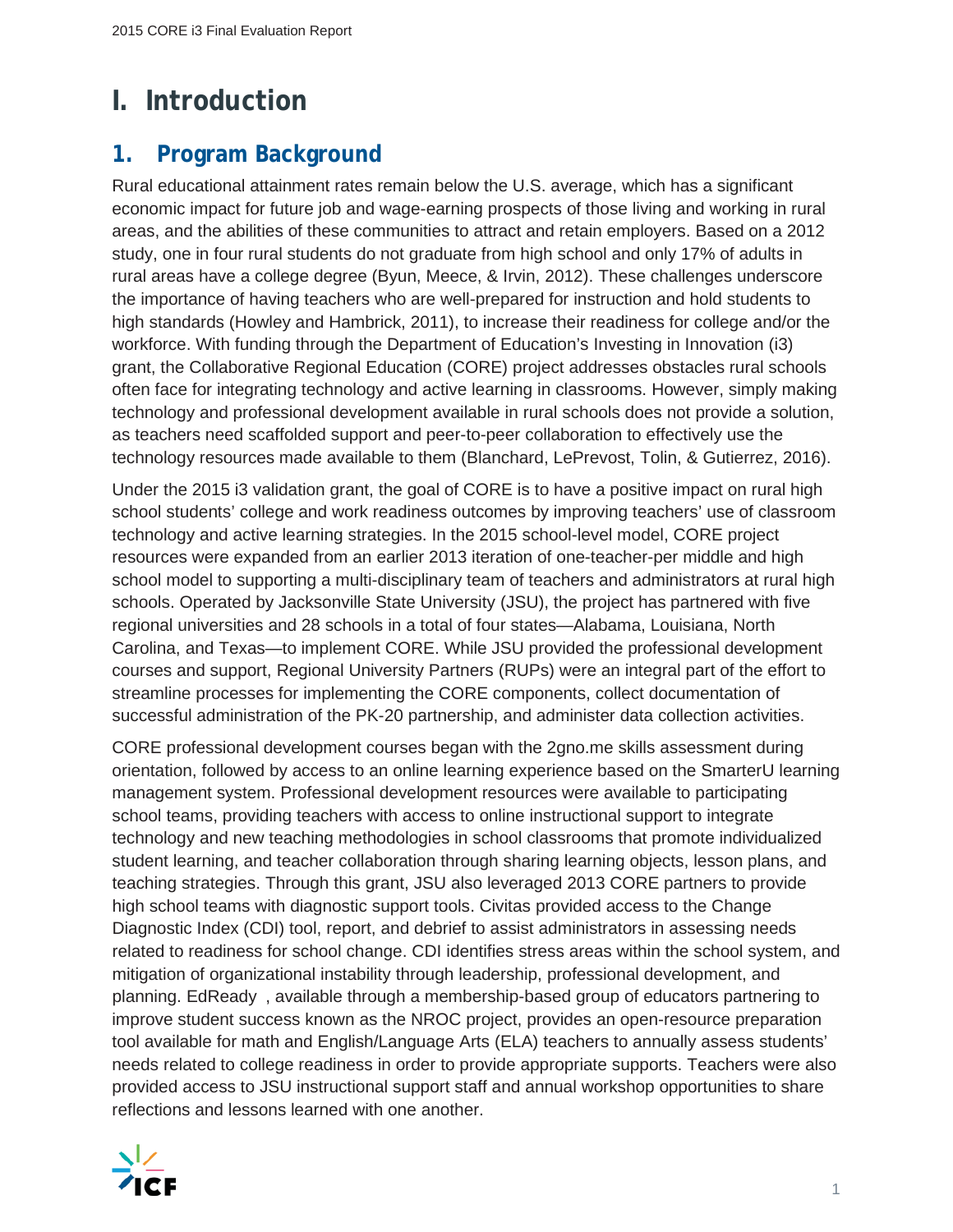## **2. Description of the Intervention**

The CORE model is a comprehensive, systems-based approach that consists of seven components designed to build school capacity to better prepare students for college and career by enhancing their 21<sup>st</sup> century skills, such as critical thinking, problem-solving, technology skills, collaboration skills, and creativity. The CORE model integrates technology and active learning modules in schools by providing multi-disciplinary teams of teachers and administrators with professional development and support to improve college and career readiness and noncognitive skills outcomes among grade 10-12 students in primarily high need and rural high schools. Over the course of two school years, all CORE schools will participate in seven Key Components:

- 1. CORE principals engage in professional learning with school teams.
- 2. School teams participate in online learning communities.
- 3. Schools receive CORE resources.
- 4. School teams participate in CORE instructional professional development services.
- 5. School teams present during CORE professional development workshops.
- 6. Schools participate in change-management support through CORE partnership resources.
- 7. School teams provide students with college readiness advisement and support through use of EdReadv™ tool.

CORE RUP liaisons identified and met with chosen school administrators to discuss technology needs and develop plans for CORE implementation. Building relationships with school administrators was vital to the success of this project. Classroom funding for hardware and classroom support and technology were provided to treatment schools to procure items based on their school plan. In conjunction with the school-level resources provided, principals and CORE team teachers participated in an online professional learning experience. SmarterU is the medium through which school teams engage with professional development content, instructional services and support, and collegial networking through a content-focused online community. After completing the 2gno.me skills assessment, teachers were granted access to the CORE Learning Management System course catalog in SmarterU.

Over 86 SmarterU micro-courses were developed by JSU to be aligned with the International Society of Technology in Education (ISTE) Standards for Education Leaders to promote student engagement through active learning-based teaching and differentiation of instruction. Based on the individual 2gno.me (To Know Me) skills assessment results (see https://2gno.me/), learning plans were generated for each team teacher and administrator. Administrators participated in a series of leadership modules and were required to support team teachers in implementation through observations and debriefs upon completion of course modules. Teachers completed a minimum of 11 micro-courses per school year with ongoing support from the JSU CORE instructional staff, school team administrator, and their RUP liaison. Reflections and feedback were shared with the online learning community through the SmarterU system.

Change-management support, via CDI and results reports, was provided to CORE schools to support the shift to new modes of instruction. EdReady™ was used to test students on math and ELA skills, identifying areas for improvement, and bridging the gap for remediation for grade 10-12 students. Providing support for college readiness assessments and other resources is

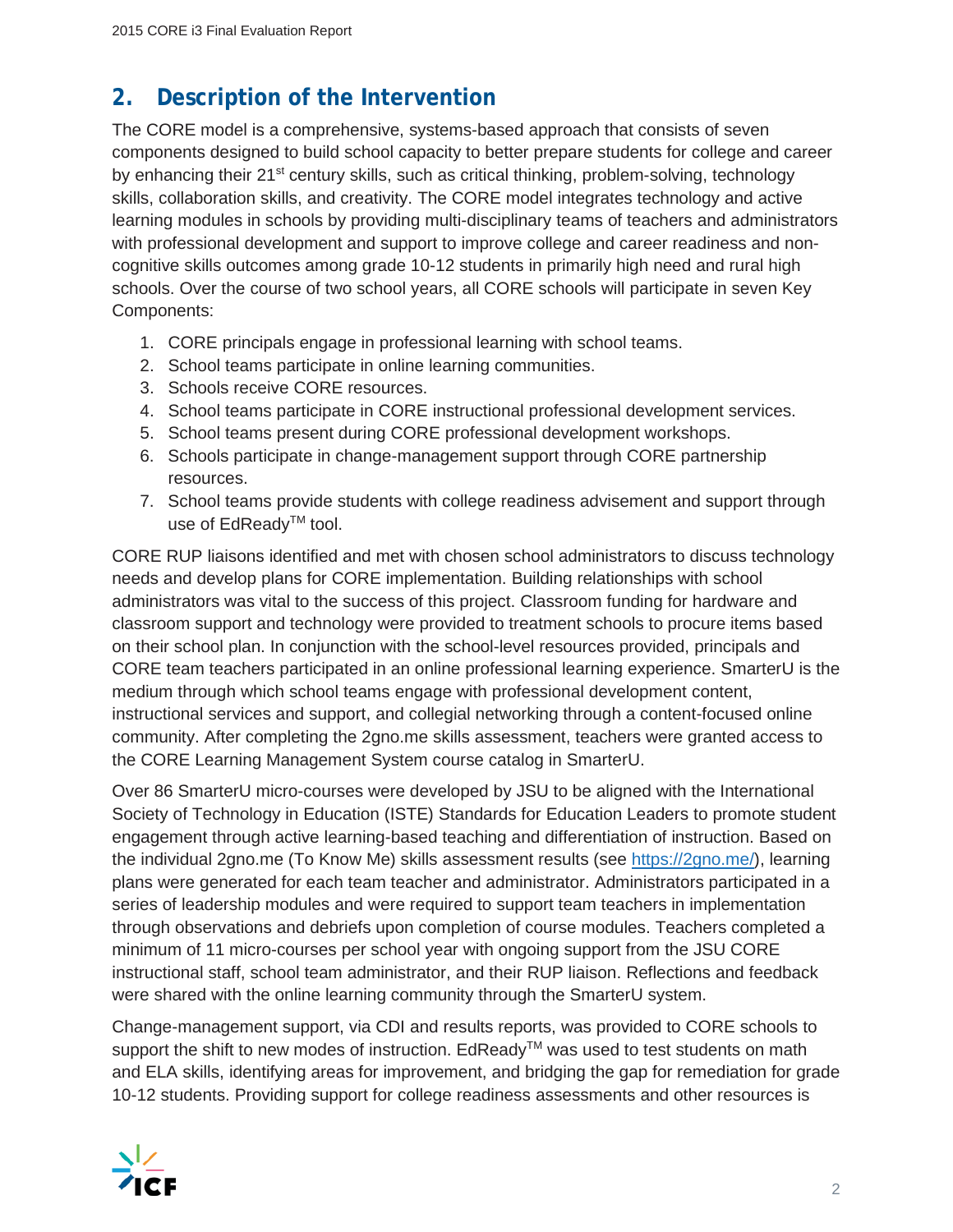expected to directly impact students' college and career readiness—leading to positive longterm high school and college outcomes. The CORE program's effect on college and career readiness and non-cognitive skills outcomes is thought to be mediated by schools' use of active learning methods. These relationships are depicted in the study logic model (see Appendix A).

## **3. Evaluation Overview**

JSU has contracted with ICF to conduct a federally mandated third-party implementation and impact evaluation of the 2015 i3 validation grant. A cluster randomized control trial (RCT) impact study was conducted to assess a confirmatory question about CORE program impact on schoolwide college and career readiness outcomes after two years of schoolwide implementation. A second confirmatory question examined the CORE program's effects on schoolwide non-cognitive skills outcomes after two years of schoolwide implementation. Exploratory analyses assessed the impact of CORE on these two outcomes after one year of program implementation and by grade level.

The implementation study of CORE is guided by seven evaluation questions, aligned to each of the Key Components (KCs) specified in the CORE program logic model (see Appendix A).

## **4. Purpose of this Report**

The purpose of this report is to provide an overview of evaluation findings at the culmination of the CORE i3 2015 grant, including findings related to fidelity of implementation and impact.

## **II. Impact Study**

## **1. Impact Study Introduction**

The purpose of this study was to assess the impact of the CORE program on participating schools' mean college/career readiness and non-cognitive skills outcomes for grade 10-12 students after two years of schoolwide implementation. The study team used a cluster-level RCT design, randomly assigning 14 schools to the treatment group and 14 schools to the control group. The two-year study design was longitudinal; participating schools and students were followed for three data points (pretest, mid-test, posttest) over two years, enabling longerterm tracking of students who participated in the entirety of the study. The study focused on program impact by analyzing how student college/career readiness and non-cognitive skills outcomes, between pretest and mid-test and between pretest and posttest, changed for treatment and control groups. The change between pretest and posttest was our confirmatory focus. The change between pretest and mid-test, as well as other additional evaluation questions (discussed below), were considered initial or exploratory findings.

The study considered four student outcomes. The main outcome, operationalized as College and Work Readiness Assessment + (CWRA+) scores, is students' competencies in critical thinking, analytic reasoning, problem-solving, and written communication skills—all  $21<sup>st</sup>$  century skills that the *Partnership for 21st Century Skills* has deemed critical for college and work environments (2018). The study team also assessed students' noncognitive skills and student engagement and efficacy scores. JSU and ICF collaborated to develop the non-cognitive student scale to measure students' non-cognitive orientation, which may be indicative of

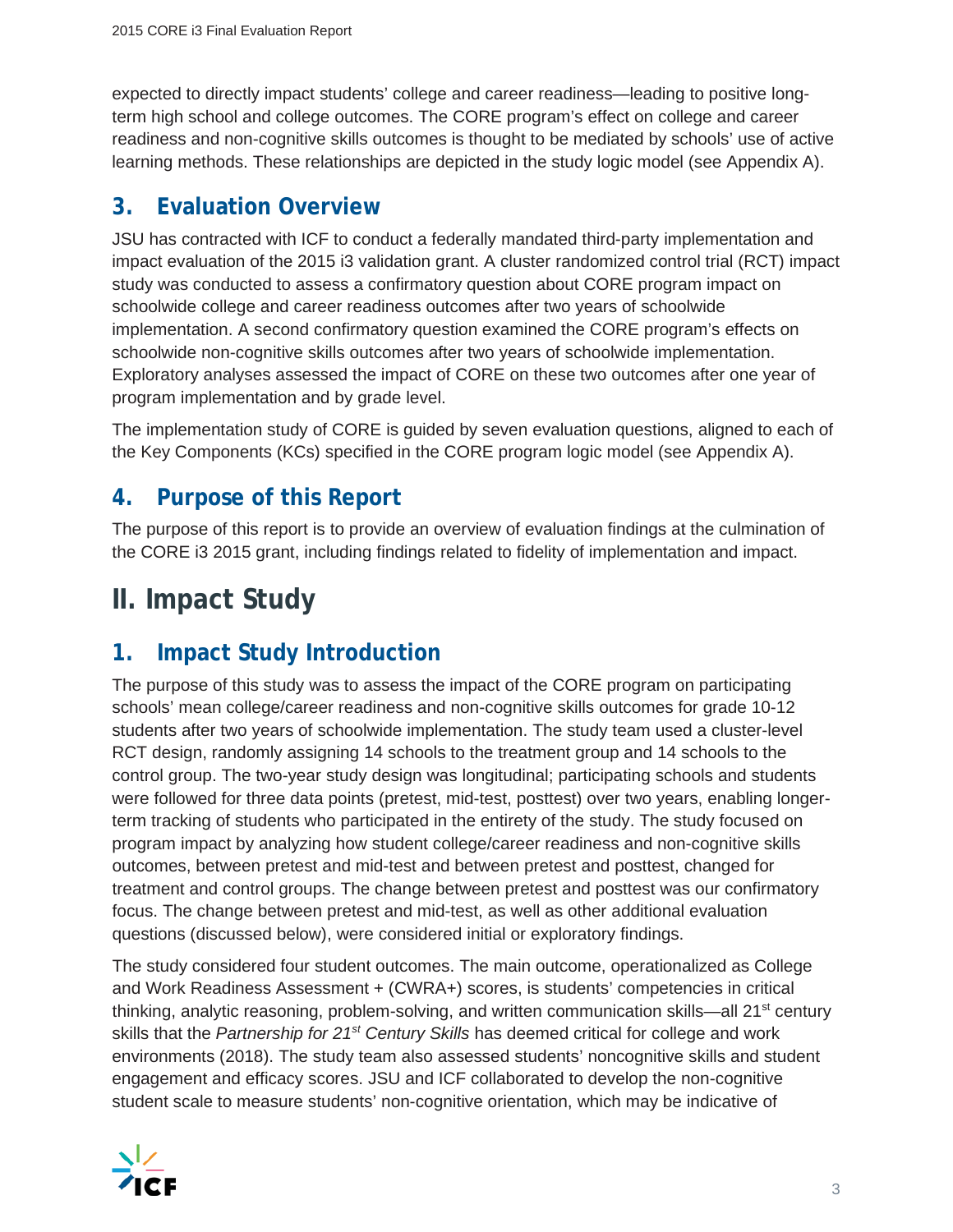students' academic success. The study continued to use two student orientation measures, student engagement and student efficacy, from the previous i3 CORE study (ICF, 2018). The engagement scale measures the level of student engagement in academic course work and education in general. The efficacy scale measures students' confidence in whether they can excel at school. All the measures were administered to a cohort of sampled students in participating schools at three points in time: pretest in the spring of school year 2017-18, midtest in the spring of school year 2018-19, and posttest in the spring of school year 2019-20).

The following sections describe evaluation questions, methods, analysis, and results for the impact study.

## **2. Research Questions**

#### **2.1 Main Program Impact Analysis**

As previously described, the CORE model provides professional development opportunities and resources for teachers and administrators to enhance engagement with colleagues and to positively impact instructional practices and strategies (e.g., more effective use of technology). By exposing students to enhanced active learning instructional methods, the CORE model sought to improve students' levels of college and work readiness, as measured by CWRA+. CORE also aimed to improve students' non-cognitive skills, engagement, and efficacy.

Exhibit 1 summarizes four of the evaluation questions as originally designed to be conducted as an RCT with the whole analysis sample. The main questions focus on two-year program impact based on students' growth between pretest and posttest. The first confirmatory question is whether the average school-level college and career readiness scores, as measured by the CWRA+, were higher for students from treatment schools compared to those from control schools. The second confirmatory evaluation question asked whether school-level non-cognitive skill outcomes, as measured by a non-cognitive skill measure, were higher for students from treatment schools compared to control schools. The two exploratory questions focused on two other student measures as outcomes: Student Engagement scores and Student Efficacy scores. Like the confirmatory questions, the ICF team assessed the program impact of the twoyear intervention on these outcomes.

| Confirmatory<br><b>Evaluation Question 1</b> | What is the impact of two years of schoolwide CORE implementation upon<br>the mean school-level CWRA+ scores for Grade 11-12 students compared<br>with the business-as-usual condition?                     |
|----------------------------------------------|-------------------------------------------------------------------------------------------------------------------------------------------------------------------------------------------------------------|
| Confirmatory<br><b>Evaluation Question 2</b> | What is the impact of two years of schoolwide CORE implementation upon<br>the mean school-level non-cognitive skill (NCS) scores for Grade 11-12<br>students compared with the business-as-usual condition? |
| <b>Exploratory Evaluation</b><br>Question 1  | What is the impact of two years of schoolwide CORE implementation upon<br>the mean school-level student engagement scores for Grade 11-12<br>students compared with the business-as-usual condition?        |
| <b>Exploratory Evaluation</b><br>Question 2  | What is the impact of two years of schoolwide CORE implementation upon<br>the mean school-level student efficacy scores for Grade 11-12 students<br>compared with the business-as-usual condition?          |

#### **Exhibit 1. Summary of Main Confirmatory and Exploratory Evaluation Questions: Based on Pretest-Posttest Data (Two-Year Program Impact Analysis)**

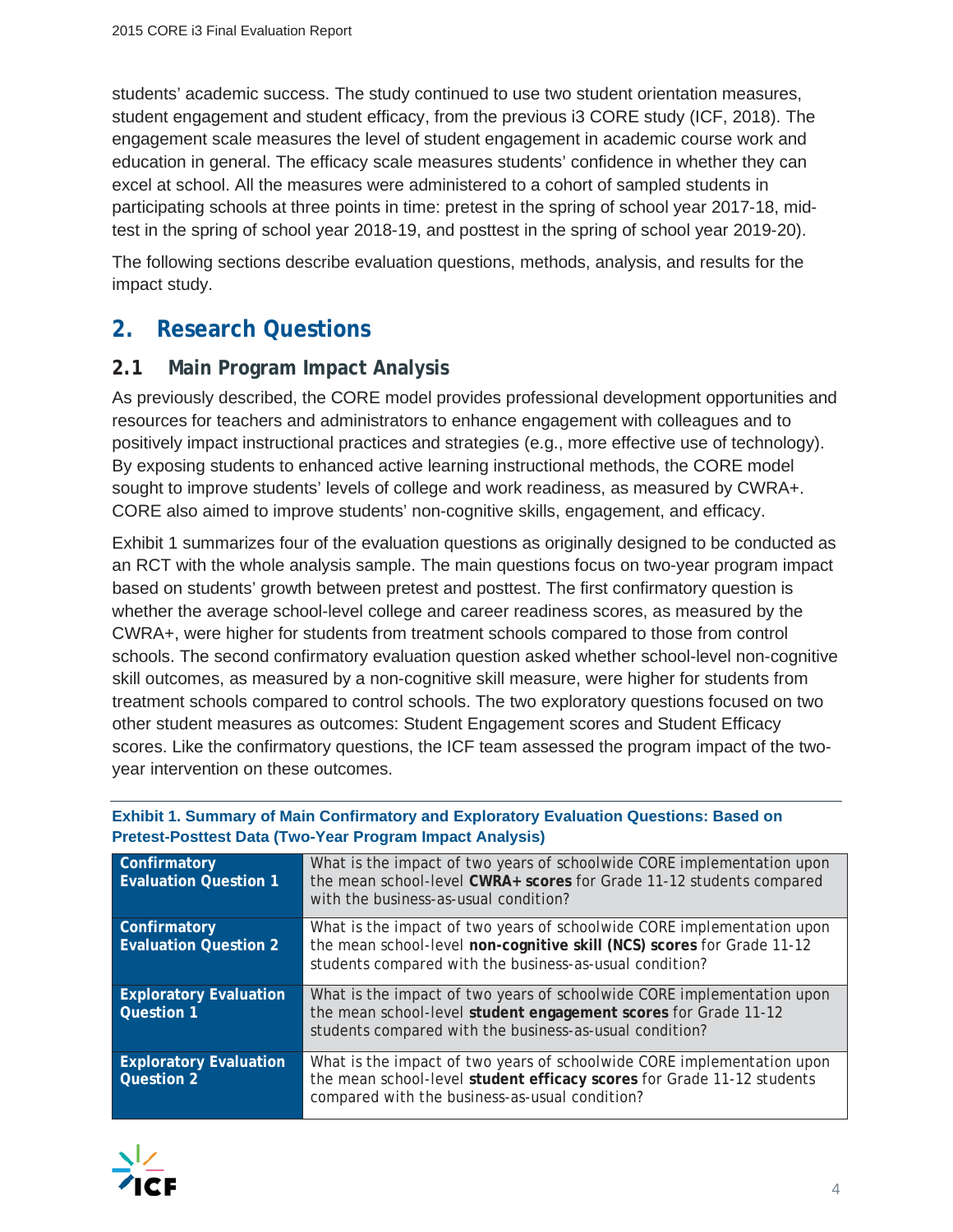The COVID-19 situation in the spring of 2020 during the last phase of data collection affected the completeness and quality of posttest data collected. Robust findings for the two confirmatory questions could not be obtained due to COVID19-related disruptions (schools were closed, and teachers taught 11<sup>th</sup> graders primarily online in the spring of 2020 and in many districts, seniors were exempt from online coursework). As explained in further detail later, the confirmatory part of the study became a high-attrition RCT and the design was considered a quasi-experimental design (QED).

The study team addressed several other exploratory questions regarding CORE's one-year impact based on data collected from pretest to mid-test (Spring 2018 and Spring 2019). Findings from the pretest and mid-test data became more important (than previously considered) for providing some indication of program outcomes, as these data were collected earlier and not affected by COVID-19-related disruptions. As shown in Exhibit 2, these questions are almost identical to the confirmatory questions. The subjects were the same students who were  $10<sup>th</sup>$  and  $11<sup>th</sup>$  graders at the time of mid-test data collection. The difference, again, is the duration of the intervention, which was one year. These questions were addressed by the data collected between pretest (Spring 2018) and mid-test (Spring 2019).

| <b>Exploratory Evaluation</b><br><b>Question 3</b> | What is the impact of one year of schoolwide CORE implementation upon<br>the mean school-level CWRA+ scores for Grade 10-11 students compared<br>with the business-as-usual condition?                     |
|----------------------------------------------------|------------------------------------------------------------------------------------------------------------------------------------------------------------------------------------------------------------|
| <b>Exploratory Evaluation</b><br><b>Question 4</b> | What is the impact of one year of schoolwide CORE implementation upon<br>the mean school-level non-cognitive skill (NCS) scores for Grade 10-11<br>students compared with the business-as-usual condition? |
| <b>Exploratory Evaluation</b><br><b>Question 5</b> | What is the impact of one year of schoolwide CORE implementation upon<br>the mean school-level student engagement scores for Grade 10-11<br>students compared with the business-as-usual condition?        |
| <b>Exploratory Evaluation</b><br><b>Question 6</b> | What is the impact of one year of schoolwide CORE implementation upon<br>the mean school-level student efficacy scores for Grade 10-11 students<br>compared with the business-as-usual condition?          |

| Exhibit 2. Summary of Exploratory Evaluation Questions: Based on Pretest-Mid-test Data (One- |  |
|----------------------------------------------------------------------------------------------|--|
| <b>Year Program Impact Analysis)</b>                                                         |  |

## **2.2 Subgroup Impact Analysis**

The following set of exploratory questions (Exhibit 3) examined how CORE program impact may be associated with various student characteristics, after one year and two years of program implementation. These questions explored possibilities that the program may have different levels of effectiveness, as measured by student outcomes, for subgroups defined by gender, race (white vs. minority students), parent education level (at least one parent graduated college vs. the rest), pretest CWRA+ scores (low and high based on percentiles), and regions where students attended school (as defined by school affiliation with RUPs). As the RCT study was not designed to confirm these hypotheses and the sample size was too small to sustain sufficient statistical power, these questions are posed as exploratory questions. Initial findings may encourage future confirmatory investigations.

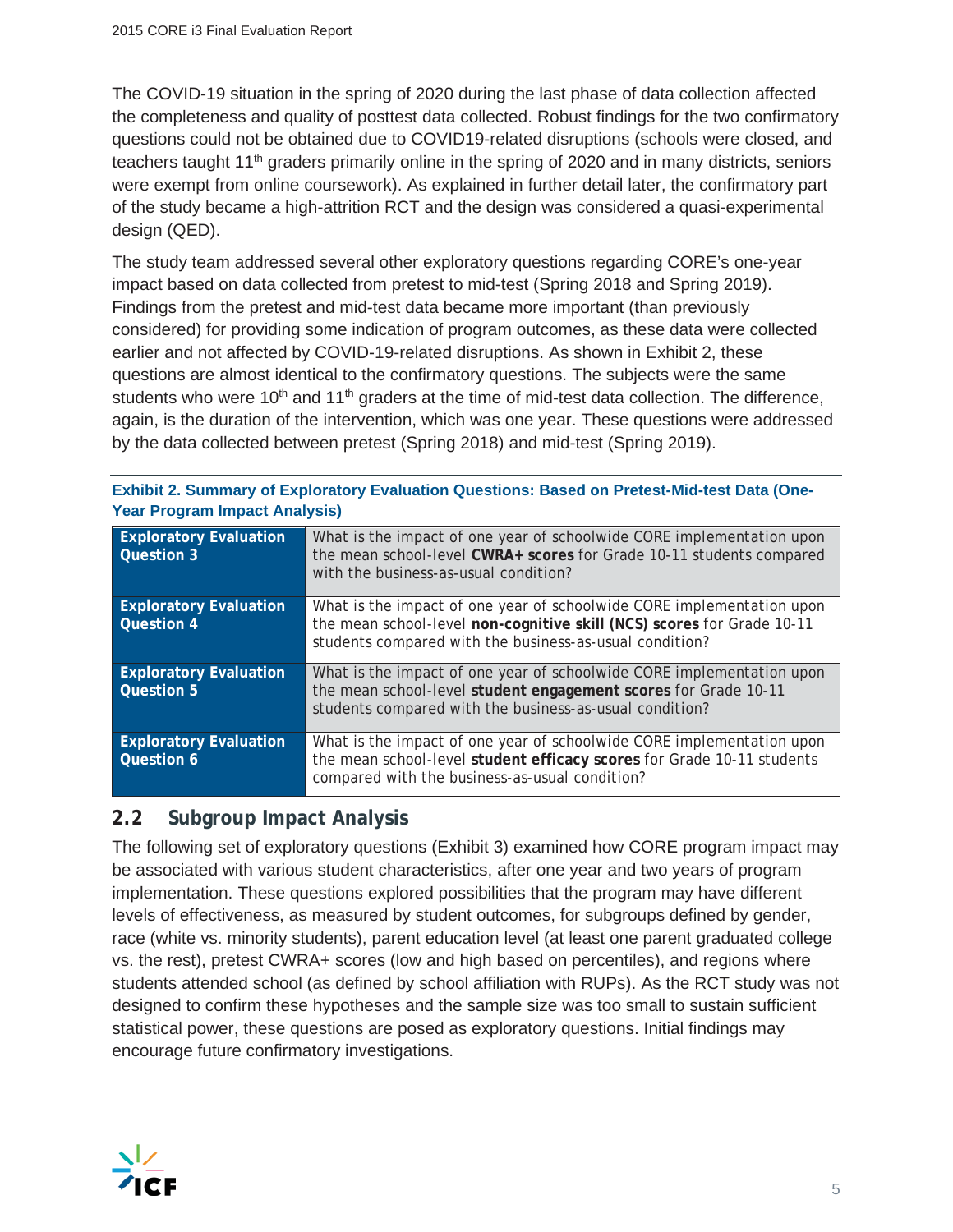|  | Exhibit 3. Summary of Exploratory Evaluation Questions Related to Subgroup Impact |  |  |  |
|--|-----------------------------------------------------------------------------------|--|--|--|
|  |                                                                                   |  |  |  |

| <b>Exploratory Evaluation</b><br>Question 7a and b | How does one-year CORE program impact on students' outcomes vary by<br>gender? |
|----------------------------------------------------|--------------------------------------------------------------------------------|
|                                                    | How does two-year CORE program impact on students' outcomes vary by<br>gender? |
| <b>Exploratory Evaluation</b>                      | How does one-year CORE program impact on students' outcomes vary by            |
| Question 8a and b                                  | minority status?                                                               |
|                                                    | How does two-year CORE program impact on students' outcomes vary by            |
|                                                    | minority status?                                                               |
| <b>Exploratory Evaluation</b>                      | How does one-year CORE program impact on students' outcomes vary by            |
| Question 9a and b                                  | parents' education level?                                                      |
|                                                    | How does two-year CORE program impact on students' outcomes vary by            |
|                                                    | parents' education level?                                                      |
| <b>Exploratory Evaluation</b>                      | How does one-year CORE program impact on students' outcomes vary by            |
| Question 10a and b                                 | pretest CWRA+ scores (Low and High)?                                           |
|                                                    | How does two-year CORE program impact on students' outcomes vary by            |
|                                                    | pretest CWRA+ scores (Low and High)?                                           |
| <b>Exploratory Evaluation</b>                      | How does one-year CORE program impact on students' outcomes vary by            |
| Question 11a and b                                 | region?                                                                        |
|                                                    | How does two-year CORE program impact on students' outcomes vary by            |
|                                                    | region?                                                                        |

## **2.3 Additional Exploratory Analysis of Program Implementation and Student Outcomes**

#### **2.3.1 Data Sources for Additional Exploratory Analyses**

ICF examined how CORE program impact varied by other intervention characteristics. Available data for these exploratory analyses included:

- **Exposure data (student and teacher link):** For each treatment student, data were available indicating whether students were taught by CORE program participant teachers (i.e., teachers participating on CORE teams). ICF requested that teachers report whether they taught students participating in the study.
- **Implementation data (Key Components 1 to 7):** As described later in the Implementation Study section, program fidelity of implementation is captured through seven Key Components.
- **Teacher 2gno.me data:** Treatment and control teachers completed the 2gno.me pretest and mid-test, designed to measure their experience in seven areas: learner, leader, citizen, collaborator, designer, facilitator, and analyst. Change over time in 2gno.me scores was compared across the two teacher groups.
- **Change-management data:** Data provided insight on teachers' flexibility and openness to organizational changes. The data were collected at four timepoints from all treatment schools and some comparison schools.

The ICF team explored how three of the four data sources related to program impact. The change-management data had a limitation in that different treatment schools participated in the survey at different timepoints (Fall 2018, Spring 2019, Spring 2020) and the control schools participated at a different timepoint (Fall 2019). The data provided useful diagnostics for participating schools; however, ICF decided not to use this for evaluation analysis. In the

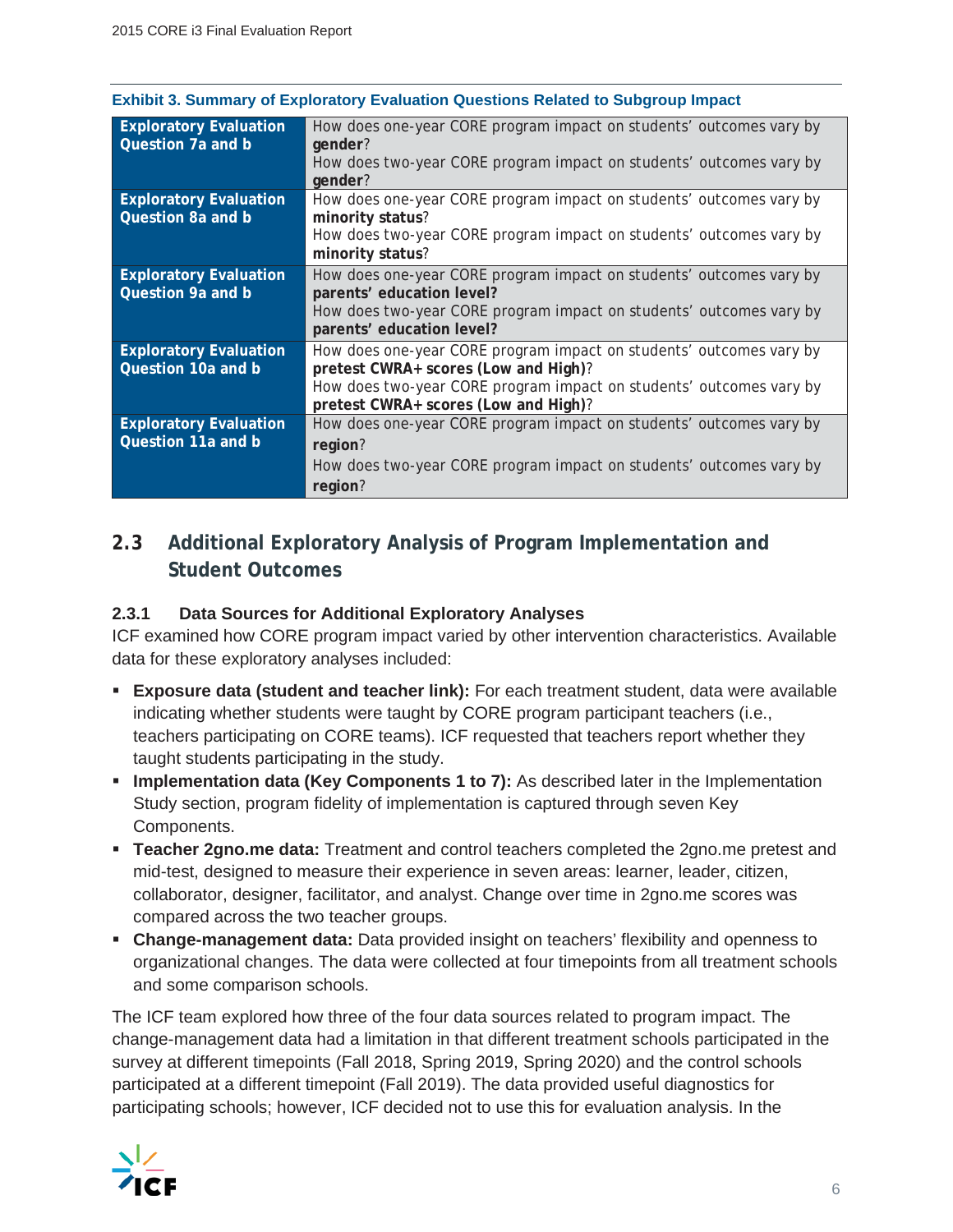following sections, questions explored through the exposure data analysis, the implementation data analysis, and the teacher 2gno.me analysis are described. Findings from these analyses are reported in the Implementation Study Results section. The resulting patterns are informative and relevant for future program implementation considerations.

#### **2.3.2 Exploratory Analysis of Exposure Data and Student Outcomes**

This analysis focuses on students' "exposure to the intervention" data. As mentioned above, students at treatment schools were taught by varied numbers of treatment teachers. Some students in treatment schools were never taught by any of the teachers participating in CORE, while others have been taught by as many as five or more CORE teachers (e.g., when teachers on CORE teams changed at the same school). The outcome of interest was students' change in CWRA+ scores. The level of students' exposure to the intervention was measured by the number of team teachers who reported that the student was in their courses. We expected that if students are exposed to more CORE teachers through their courses, they may be more likely to exhibit gains in CWRA+ scores. Evaluation questions explored are as follows:

- EQ12a: How is students' level of exposure to CORE teachers during the pretest-to-mid-test phase (over one year) related to changes in CWRA+ scores?
- EQ12b: How is students' level of exposure to CORE teachers during the pretest-to-posttest phase (over two years) related to changes in CWRA+ scores?

#### **2.3.3 Exploratory Analysis of Implementation Data (Key Components) and Student Outcomes**

ICF also explored whether treatment schools' level of fidelity to program implementation was associated with students' growth in CWRA+ scores. Treatment schools (and the attending treatment students) were classified into different implementation levels based on school-level results regarding fidelity to the seven Key Components (see details in the Implementation Study Analysis section). Evaluation questions explored are as follows:

- EQ13a: How do schools' fidelity to program implementation over one year relate to pretestto-mid-test changes in students' CWRA+ scores?
- EQ13b: How do schools' fidelity to program implementation over two years relate to changes in students' pretest-to-posttest CWRA+ scores?

The general expectation is that program impact on the outcome is greater when treatment schools had a higher level of fidelity to program implementation. In other words, schools that were implementing the program as intended should be more likely to experience impact. Note that the study was not designed to treat this question as confirmatory. Findings for this analysis should be interpreted as suggestive of future study direction.

Data were collected from teachers and administrators to understand the degree to which treatment schools had implemented the seven CORE program components. As detailed in the Implementation Study section, the seven components are (1) principal engagement, (2) teachers' active participation in online program activities, (3) school resources, (4) professional development activities, (5) school teams' presentations during professional development workshops, (6) change management, and (7) use of EdReady<sup>™</sup>. Per each KC, the evaluation team classified the 14 treatment schools into three levels of program implementation (low, medium, and high). To understand how implementation and student outcomes are correlated,

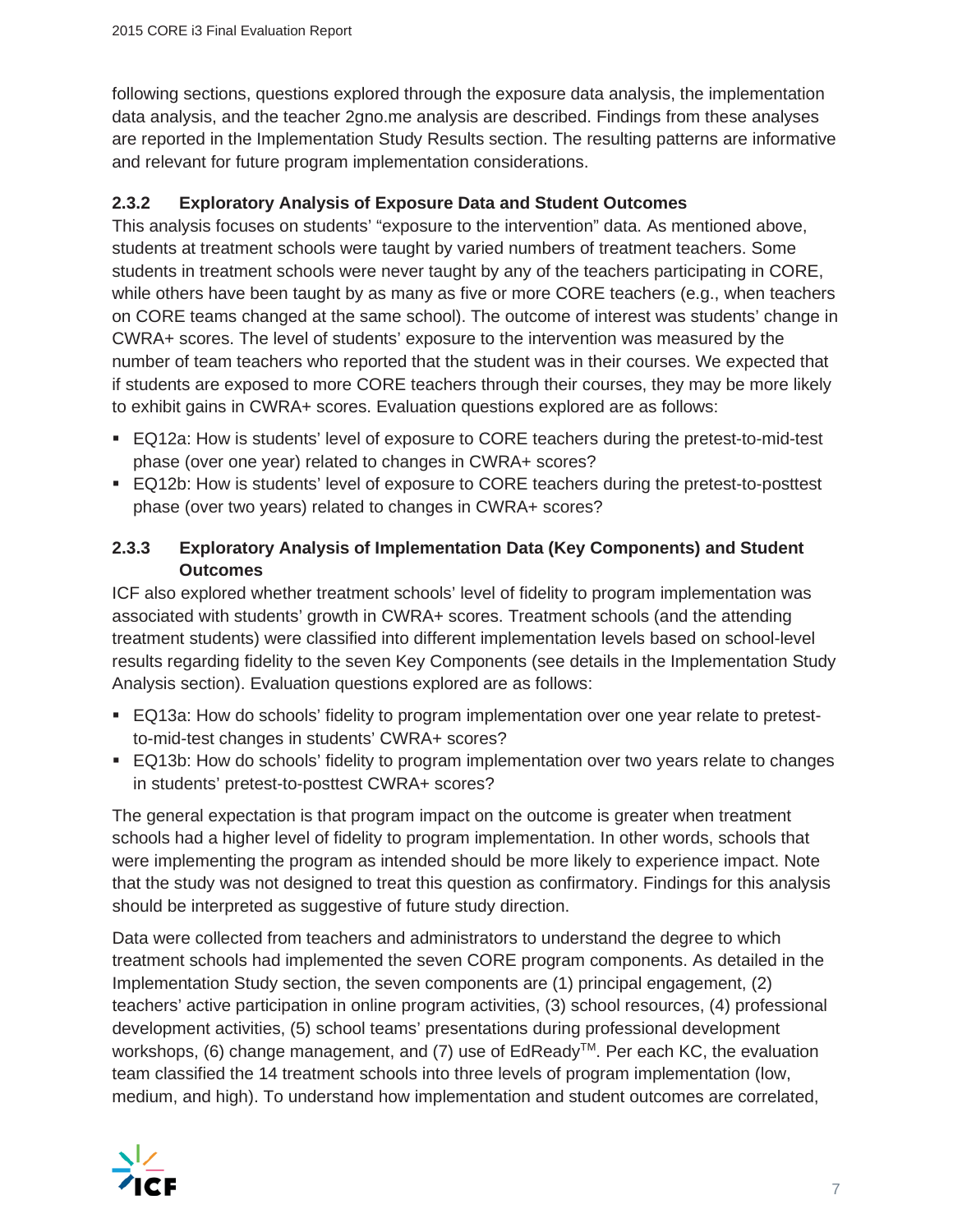the team derived school-average student outcome scores (change in CWRA+ scores between pretest and mid-test and between pretest and posttest) by the three levels of implementation (low, medium, and high). As a reference, the average student outcome scores for the control group were also calculated.

#### **2.3.4 Analysis of Teacher 2gno.me data and Student Outcomes**

ICF analyzed the 2gno.me assessment data collected from treatment and control teachers and examined the following exploratory questions.

- **EQ14a: How do the measures of the treatment and comparison teachers change by** measurement points (pretest, mid-test, posttest)?
- EQ14b: How are the school-average 2gno.me measures correlated with school average changes in CWRA+ scores?

The CORE program is expected to encourage teachers to grow in the teacher traits measured by 2gno.me and thus, the averages of treatment teachers should be higher than those of control teachers at mid-test and posttest data collection points. In terms of how the school-level 2gno.me scales were correlated with student outcomes, the analysis team examined how the school average change in CWRA+ scores (pretest to mid-test; mid-test to posttest) are correlated with the school average 2gno.me scores. The analysis is highly descriptive because the units of analysis are schools and thus the number of cases is limited.

## **3. Impact Study Methodology**

### **3.1 School Randomization**

Randomization of the 28 recruited schools to study conditions (treatment or control) was conducted in July 2018. Because each school was recruited and supported during the study by a RUP, ICF treated RUPs (n=5) as blocks within which the random assignment of schools to conditions occurred. Blocking ensures a reasonable balance of treatment and control schools will be identified within each RUP.

| <b>School Randomization Results</b>  |                                       |                          |  |  |  |  |  |
|--------------------------------------|---------------------------------------|--------------------------|--|--|--|--|--|
| <b>RUP</b>                           | <b>School Name</b>                    | <b>Assignment Status</b> |  |  |  |  |  |
| <b>Fayetteville State University</b> | Rocky Mount High School               | Control                  |  |  |  |  |  |
|                                      | E. E. Smith High School               | Treatment                |  |  |  |  |  |
|                                      | Massey Hill Classical High School     | Control                  |  |  |  |  |  |
|                                      | Westover High School                  | Treatment                |  |  |  |  |  |
|                                      | West Bladen High School               | Control                  |  |  |  |  |  |
|                                      | Cross Creek Early College High School | Treatment                |  |  |  |  |  |
| Jacksonville State University        | Chilton County High School            | Control                  |  |  |  |  |  |
|                                      | Talladega High School                 | Treatment                |  |  |  |  |  |
|                                      | Moody High School                     | Control                  |  |  |  |  |  |
|                                      | Lawrence County High School           | Treatment                |  |  |  |  |  |
|                                      | Skyline High School                   | Control                  |  |  |  |  |  |
|                                      | Haleyville High School                | Treatment                |  |  |  |  |  |
|                                      | Cherokee High School                  | Control                  |  |  |  |  |  |

#### **Exhibit 4. School Randomization Status Results by Regional University Partner**

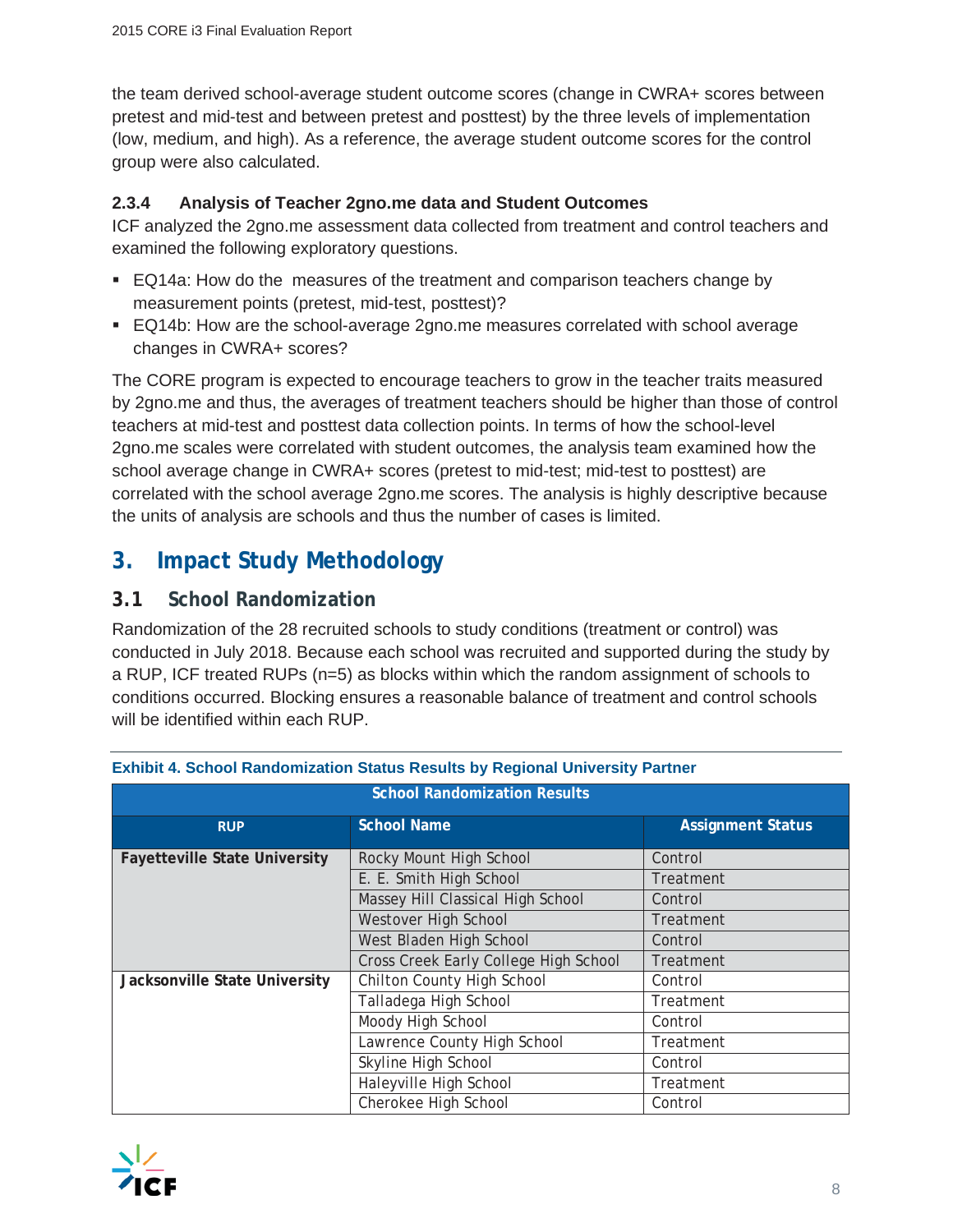| <b>School Randomization Results</b>  |                                    |           |  |  |  |  |  |
|--------------------------------------|------------------------------------|-----------|--|--|--|--|--|
| <b>RUP</b>                           | <b>Assignment Status</b>           |           |  |  |  |  |  |
|                                      | Colbert County High School         | Treatment |  |  |  |  |  |
|                                      | Ragland High School                | Control   |  |  |  |  |  |
|                                      | Woodville High School              | Treatment |  |  |  |  |  |
|                                      | North Jackson High School          | Control   |  |  |  |  |  |
|                                      | Central High School of Clay County | Treatment |  |  |  |  |  |
|                                      | Control                            |           |  |  |  |  |  |
| <b>Tarleton State University</b>     | Lipan High School                  | Treatment |  |  |  |  |  |
|                                      | De Leon High School                | Control   |  |  |  |  |  |
|                                      | Mart High School                   | Treatment |  |  |  |  |  |
|                                      | <b>Bosqueville High School</b>     | Control   |  |  |  |  |  |
| Louisiana Tech University            | Tensas High School                 | Treatment |  |  |  |  |  |
|                                      | Pleasant Hill High School          | Control   |  |  |  |  |  |
| <b>West Texas A&amp;M University</b> | Booker Junior/High School          | Treatment |  |  |  |  |  |
|                                      | Hereford High School               | Control   |  |  |  |  |  |
|                                      | <b>Brownfield High School</b>      | Treatment |  |  |  |  |  |

## **3.2 Definition of Team Teachers and Team Composition Changes**

Teachers selected for CORE teams in treatment schools participated in program activities. To be part of the team at each treatment school, teachers needed to complete a consent form and to participate in the CORE orientation session. The membership of teachers changed occasionally as some teachers left their CORE teams (without leaving their schools) at some point during the two years of the study, and other teachers left their schools entirely. When teachers joined the team later during the school year, they were given a link to a recorded orientation session about the program. As a school-level randomized study, these team membership changes do not affect study quality, as turnover is expected. ICF tracked team changes as far as leavers and replacements and used CORE team teacher and student interactions (i.e., whether students were taught by team teachers and how much) as a variable that potentially contributes to student outcomes (discussed earlier as an exploratory analysis of students' exposure to the team teachers). Exhibit 5 below describes the change in numbers of treatment and control teachers overall in each year of the study.

| Condition | School<br>Year | Team<br><b>Members</b> | Leavers n | Arrivers n | Leavers % | <b>Arrivers %</b> |
|-----------|----------------|------------------------|-----------|------------|-----------|-------------------|
| Control   | 2018-2019      | 104                    |           |            | 7%        | 0%                |
|           | 2019-2020      | 104                    | 3         | 10         | 3%        | 10%               |
| Treatment | 2018-2019      | 110                    | 16        |            | 15%       | 2%                |
|           | 2019-2020      | 107                    | 9         | 24         | 8%        | 22%               |

#### **Exhibit 5. Changes in Treatment and Control Teacher Groups Year to Year**

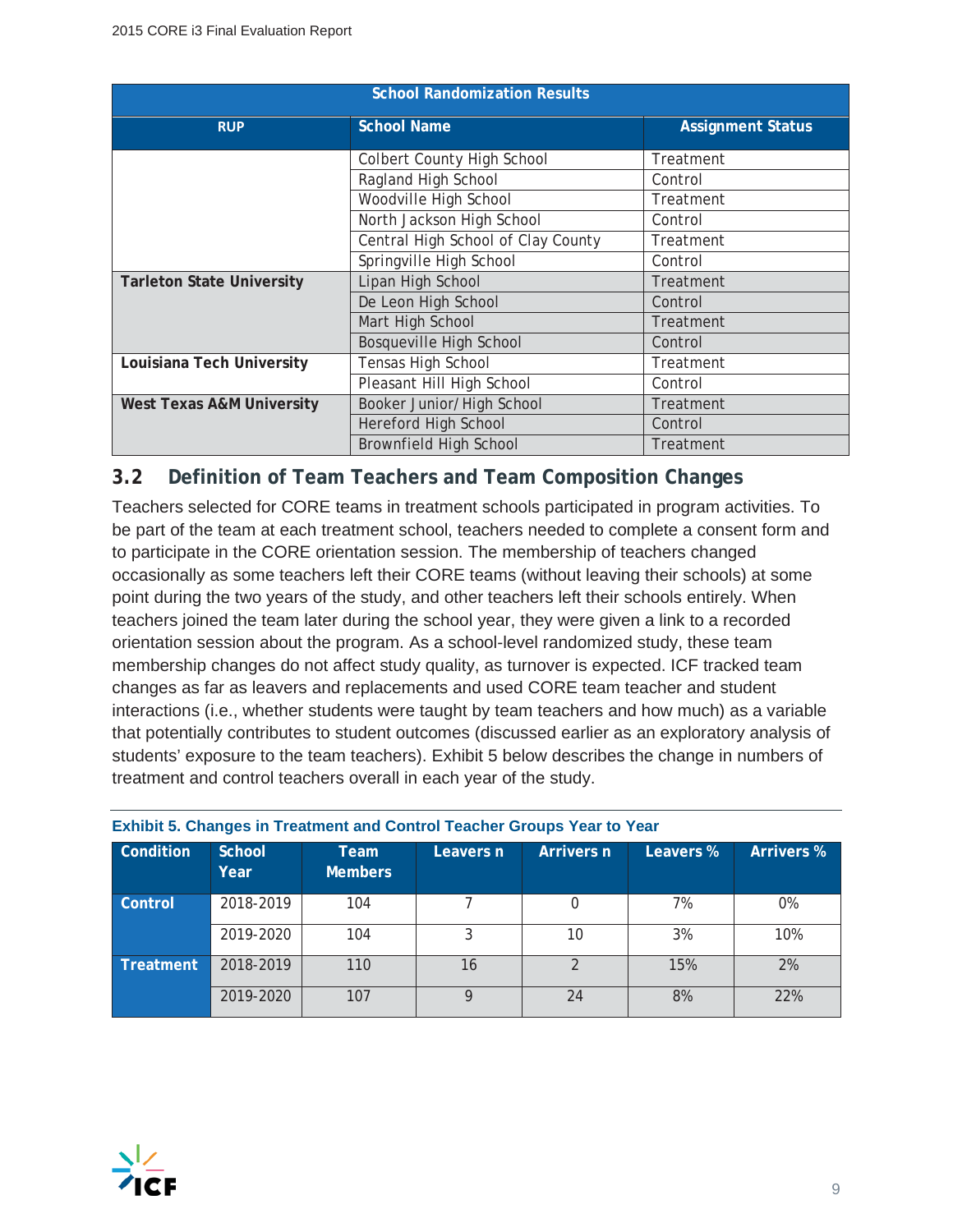## **3.3 Sample Identification**

This section describes how the CWRA+ was administered to students in the 28 participating treatment and control schools as defined in the original sample, as well as how attrition was calculated when the analysis sample was constructed. Essentially, all students who were enrolled at the time of pretest (Spring 2018) became study participants. Any students missing from this initial student roster were not part of the study sample. Schools were considered "attrited" when they dropped out of the CORE program or did not supply data for analysis. The analysis sample did not include any "joiners." The What Works Clearinghouse (WWC) definition states that subjects who join the study after random assignment may affect the integrity of an RCT study to the extent that they self-selected to be at school for receiving the intervention (What Works Clearinghouse, 2013). There were no joiners, as no one was eligible to become part of the analysis sample if they did not provide pretest data. This helped minimize potential bias, as WWC indicates that introducing joiners can be a source of bias.

The impact study relied on two analysis samples. Evaluation questions addressing two-year program impact relied on the sample of students who took both the pretest and posttest. This was a two-year timespan, with COVID-19 disruptions affecting the final point of data collection. Thus, this sample suffered a significant amount of attrition. In contrast, evaluation questions addressing one-year program impact focused on the sample of students who took the pretest and mid-test (at the end of year 1). This latter dataset was more complete than the final full sample, due to the shorter amount of time between data points and because COVID-19 disruptions had not yet occurred.

The full sample of students collected for assessing the two-year program impact experienced both high school-level and student-level attrition. As details will follow in a later section, the baseline equivalence of data could not be established based on pretest CWRA+ test scores. To establish baseline equivalence and define and select comparison and treatment students for analysis, ICF used propensity score matching (PSM). Based on the similarity in predictors such as pretest CWRA+ scores and other student characteristics, PSM created the matched comparison sample in which each student in the CORE group were matched to a student in the comparison growth with a similar propensity score that quantified the multiple predicators used in matching.

#### **3.4 CWRA+, the Student Outcome Measure and Test Administration**

The CWRA+ is a standardized assessment, developed by the Council for Aid to Education (CAE), designed to measure student mastery of 21<sup>st</sup> century skills that are necessary for success in postsecondary education and workforce settings (e.g., critical thinking). The assessment includes both performance task (PT) and selected response questions (SRQs). To minimize test administration time, only SRQs were administered. The SRQ score represents students' cumulative performance related to three 21<sup>st</sup> century skills: (1) scientific and quantitative reasoning, (2) critical reading and evaluation, and (3) critiquing an argument. These are skills hypothesized to be positively influenced by teachers' exposure to and use of instructional strategies learned through participation in CORE. The SRQ has sufficient internal consistency (Cronbach's  $\alpha = .73$ ). For more information about the CWRA+ and SRQ score measures, see the CAE solutions website https://cae.org/wp-content/uploads/2020/07/Client-Case-Studies-Curriculum-Efficacy-Study.pdf.

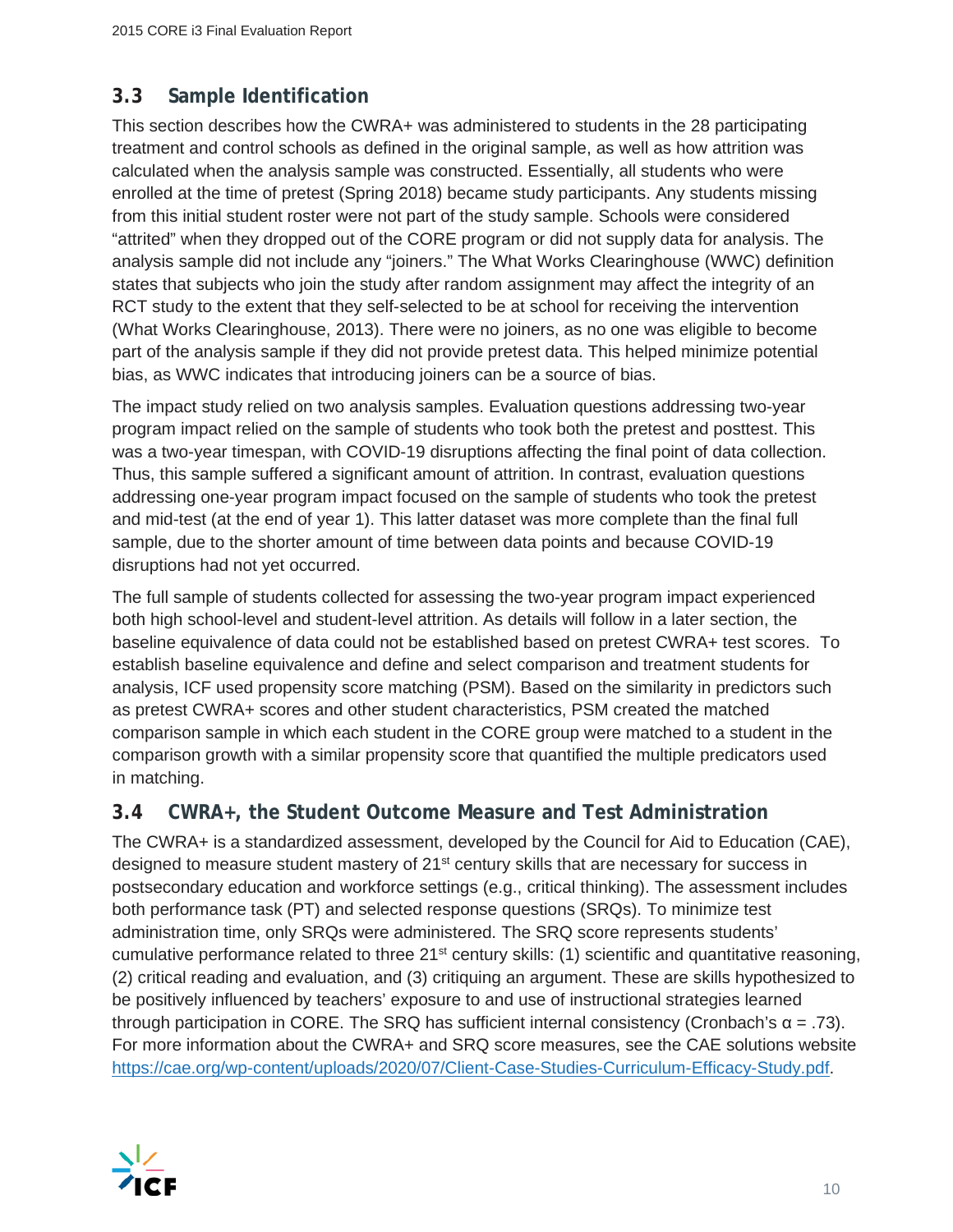The CWRA+ SRQ items were administered to two grade levels of students (9<sup>th</sup> and 10<sup>th</sup> graders at pretest; 11<sup>th</sup> and 12<sup>th</sup> graders at posttest) who were enrolled in the participating teachers' classrooms on or before the beginning of each school year at participating treatment schools. ICF requested that schools test all  $9<sup>th</sup>$  and  $10<sup>th</sup>$  graders enrolled. All participating students were asked to complete the study outcome measure at pretest (Spring 2018), mid-test (Spring 2019), and posttest (Spring 2020).

## **3.5 Non-cognitive Student Scores, Student Engagement and Self-Efficacy Scores for Exploratory Outcome Analysis**

When completing the CWRA+ at pretest and posttest, students were also asked to respond to items from the students' non-cognitive scale, student engagement scale, and efficacy scale. The non-cognitive student scale was developed and pilot-tested by JSU and ICF (see Appendix C, Exhibit AC1, for the listing of all survey items). This part of the survey asked students ten questions, such as "I can prioritize my work to ensure I am completing tasks in a timely manner," "I am confident I will complete any task assigned," and "I see more than one correct answer to many questions." The purpose of this instrument is to measure students' academic and schooling orientation. Students who score higher on this scale are considered to likely be better prepared for success in academic performance, high school completion, and readiness for college. The reliability (Cronbach alpha) of the non-cognitive scale is .81.

The study team also used student engagement and efficacy scales (see Appendix C, Exhibit AC1 for the items). The four student engagement questions were adapted from the Consortium on Chicago School Research Academic Engagement Scale (CCSR/AES) (Consortium on Chicago School Research, 2007). Five self-efficacy questions were adapted from the Patterns of Adaptive Learning Scales (PALS, Midgley et al., 2000). Based on pretest data, the two measures had sufficiently high Cronbach's alpha values of .71 and .84. It was hypothesized that students in classrooms with teachers who were participating in CORE would have higher scores on these three student scales than students in control classrooms. Students rated themselves on each item on a Likert-type scale of *strongly agree, agree, neither strongly disagree or agree, agree,* and *strongly agree.* The five response values were coded, respectively, as 1, 2, 3, 4, and 5. The average value of the survey items were derived as a student-level score and used for analysis.

## **4. Impact Study Analysis Model**

ICF used the Hierarchical Linear Modeling (HLM) framework for multivariate regression modeling to estimate program impact (Raudenbush & Bryk, 2002). Program impact estimates were adjusted for pretest CWRA+ scores, grade level, gender, race and ethnicity, and parents' college education. School differences were also adjusted in the model as random effects. A standard assumption of residuals being normally distributed was not attainable as the data were correlated by schools as clusters. To address this clustering issue, the HLM framework estimated the intercepts (i.e., school effects) as random effects. The program effect was estimated as the coefficient of the treatment status (1 if treatment, 0 if control) and the standardized effect size was presented to facilitate interpretation (standard deviation of the analysis sample was used to standardize the program impact coefficient). The following equation summarizes the model described above:

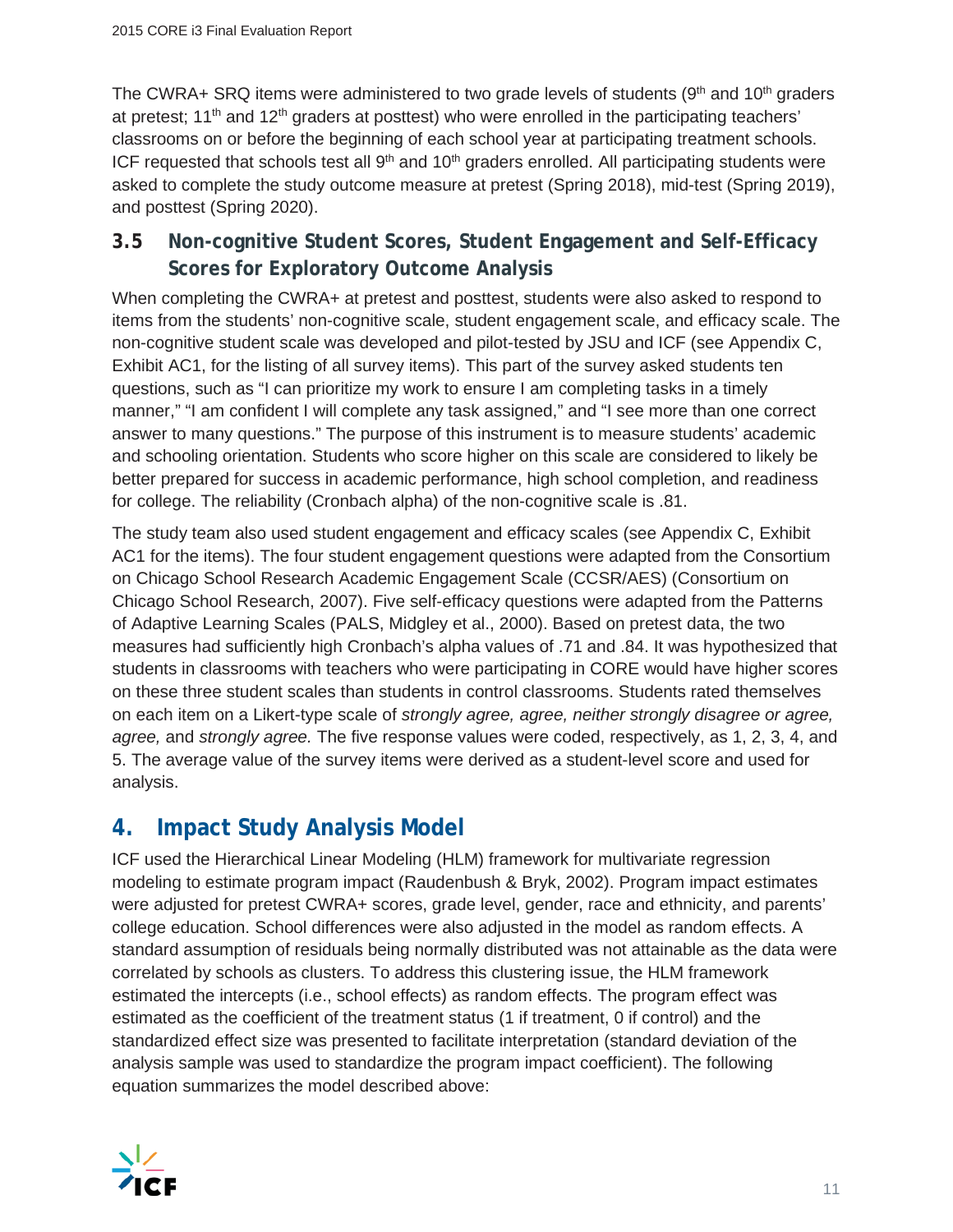Posttest<sub>ij</sub> = 
$$
\beta_{00} + \beta_{10} * \text{pretest}_{ij} + \beta_{20} * \text{treatment}_{j} + ... + r_{ij} + u_{j}
$$

where:

- **Posttest represents posttest outcome scores**
- Pretest represents baseline scores (of the posttest outcomes)
- Postscripts *i* and *j*, respectively represent student and teacher
- $\mathsf{PS}$  are parameters to be estimated
- The three ellipses (i.e., "…") indicate that the model will include multiple predictors and corresponding parameters; predictors are gender, grade levels  $(9<sup>th</sup>$  and  $10<sup>th</sup>$  at pretest), race and ethnicity, parents' college education (if at least one parent earned BA degree 1; else 0).
- Treatment represents the treatment status (1 if treatment group; 0 if control group)
- *r* and *u* are independently and identically distributed residuals with a mean of 0.

This model was applied for evaluation questions (CEQ 1 and 2; EEQ1 — 11). The outcome variables were switched per each evaluation question.

## **5. Impact Study Results**

#### **5.1 Attrition Analysis**

This section describes findings from the attrition analysis, the baseline equivalence analysis, and the PSM analysis. To state the conclusion first, only one of the contrasts retained its methodological status as a low attrition RCT (randomized controlled trial). This contrast examined evaluation question 3 (the pretest-mid-test analysis of CWRA+ outcome). Due to data attrition and baseline equivalence problem, seven other main contrasts became a QED (quasiexperimental design study). Exhibit AD14 summarizes the results of attrition analyses, baseline equivalence analyses, and PSM (propensity score matching) analyses.

Exhibit 6 summarizes the results of the overall school-level attrition rate and differential attrition rates. For the pretest-to-mid-test CWRA+ sample, school-level attrition was kept within the threshold specified by WWC standards. The study began with 14 schools each in treatment and control groups. One control school did not administer the CWRA+ pretest. Thus, when mid-test data were collected, the number of participating schools were 14 and 13, respectively, for treatment and control groups. Another control school did not submit the student scale part of the CWRA+, which resulted in the loss of one control school. Thus, the student scale sections of the study (non-cognitive scale, engagement scale, and efficacy scale) became a high-attrition study. For the second phase of the study, data collection was not conducted at all participating schools for the pretest-to-posttest sample due to COVID-19-related school closures. Data were obtained from six treatment schools and five control schools. The overall attrition rate and differential attrition rate were larger than what WWC considers acceptable. In conclusion, the pretest-midtest CWRA+ study is a low-attrition RCT, but all other contrasts (pretest-mid-test student scales and pretest-posttest CWRA+ and student scales) were considered high-attrition RCTs.

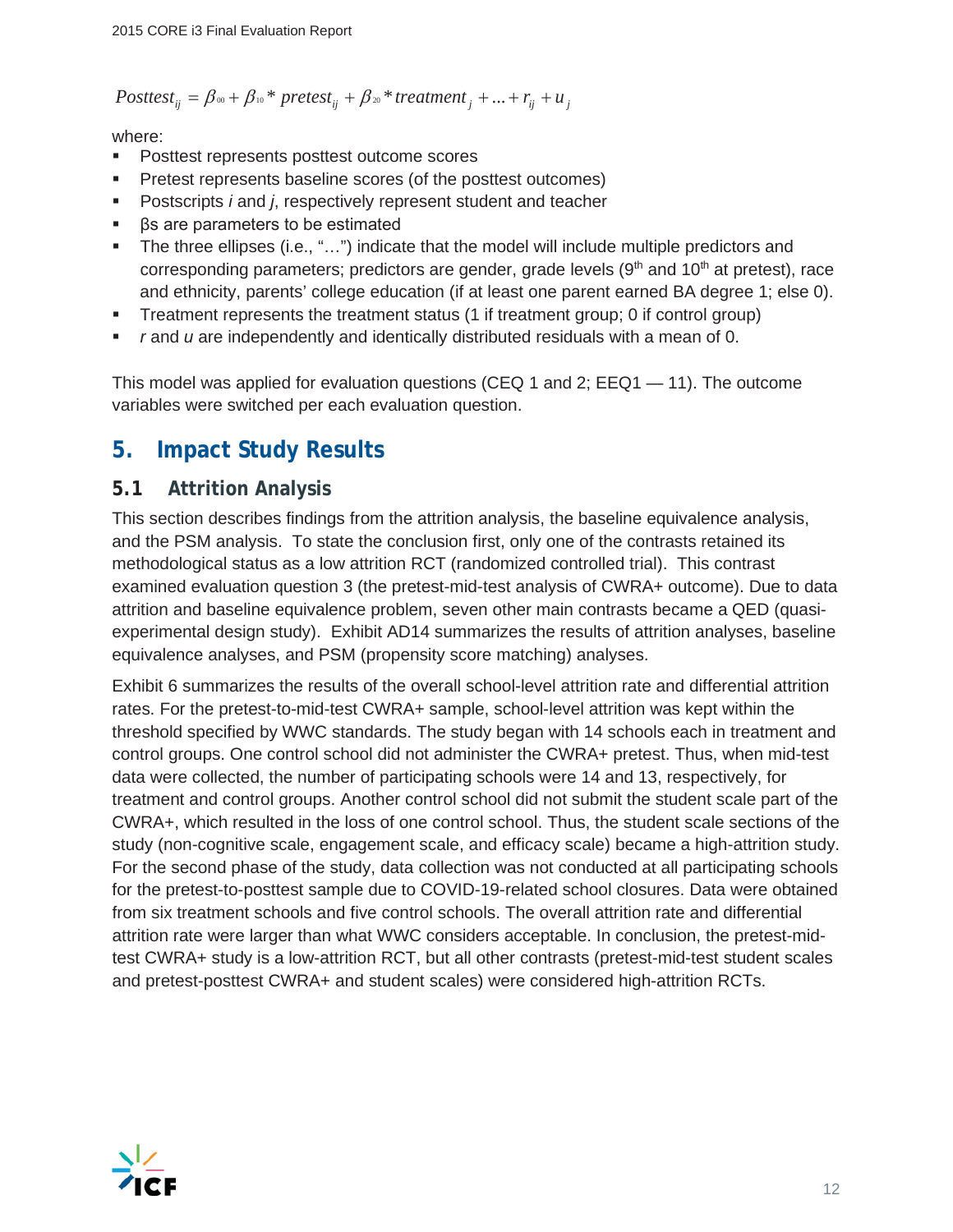| <b>Cluster</b><br><b>Roster (Pretest</b><br>Level<br>Takers) |                                                       |              | <b>Analysis Sample</b> |           | <b>Attrition Analysis (%)</b> |                                                      |             |           |              |                                                        |                                        |                        |
|--------------------------------------------------------------|-------------------------------------------------------|--------------|------------------------|-----------|-------------------------------|------------------------------------------------------|-------------|-----------|--------------|--------------------------------------------------------|----------------------------------------|------------------------|
|                                                              | <b>Tx</b>                                             | Con-<br>trol | Sub-<br>total          | <b>Tx</b> | Con-<br>trol                  | $Sub-$<br>total                                      | Over<br>all | <b>Tx</b> | Con-<br>trol | Diffe-<br>rential<br><b>Attrition</b><br>Rate<br>(DAR) | <b>WWC</b><br>liberal<br>boun-<br>dary | Attri<br>-tion<br>Leve |
|                                                              |                                                       |              |                        |           |                               | Pretest+ Mid-test (One-Year Program Impact Analysis) |             |           |              |                                                        |                                        |                        |
| $CWRA+$                                                      | 14                                                    | 14           | 28                     | 14        | 13                            | 27                                                   | 3.6         | .00       | 7.1          | 7.1                                                    | 10.3                                   | Low                    |
| Student<br>Survey<br><b>Scales</b>                           | 14                                                    | 14           | 28                     | 14        | 12                            | 26                                                   | 7.1         | .00       | 14.3         | 14.3                                                   | 10.8                                   | High                   |
|                                                              | Pretest + Posttest (Two-Year Program Impact Analysis) |              |                        |           |                               |                                                      |             |           |              |                                                        |                                        |                        |
| $CWRA+$                                                      | 14                                                    | 14           | 24                     | 6         | 5                             | 11                                                   | 60.7        | 57.1      | 64.3         | 7.1                                                    | 1.4                                    | High                   |
| Student<br>Survey<br><b>Scales</b>                           | 14                                                    | 14           | 24                     | 6         | 5                             | 11                                                   | 60.7        | 57.1      | 64.3         | 7.1                                                    | 1.4                                    | High                   |

Exhibit 7 shows the results of student-level attrition rates. Because CWRA+ scores and the three student sub-scales— (1) students' non-cognitive scale, (2) student engagement scale, and (3) efficacy scale—had slightly different patterns of missing values, attrition rates were calculated separately. Per WWC guidelines, students were included in attrition calculation only when their schools participated in the data collection. This is why only six treatment schools and five control schools were included in the attrition calculation for the pretest-to-posttest analysis. The individual-level attrition rate for the pretest-posttest CWRA+ contrast surpassed the WWC threshold.

| Sub-<br>cluster<br>(student)<br>Level |           | <b>Roster (Pretest Takers)</b> |               | <b>Analysis Sample</b> |                                                      |                 | <b>Attrition Analysis (%)</b> |      |         |            |                             |                           |
|---------------------------------------|-----------|--------------------------------|---------------|------------------------|------------------------------------------------------|-----------------|-------------------------------|------|---------|------------|-----------------------------|---------------------------|
|                                       | <b>Tx</b> | Control                        | Sub-<br>total | <b>Tx</b>              | Control                                              | $Sub-$<br>total | Over-<br>all                  | Tx   | Control | <b>DAR</b> | <b>WWC</b><br>Bound-<br>ary | <b>Attrition</b><br>level |
|                                       |           |                                |               |                        | From pretest to mid-test analysis (interim analysis) |                 |                               |      |         |            |                             |                           |
| CWRA+                                 | 1.624     | 1,853                          | 3.477         | 1,105                  | 1,187                                                | 2.292           | 34.1                          | 32.0 | 35.9    | 4.0        | 7.4                         | Low                       |
| Student<br>Survey<br><b>Scales</b>    | 1,624     | 1,853                          | 3.477         | 946                    | 1,031                                                | 1.977           | 43.1                          | 41.7 | 44.4    | 2.6        | 5.3                         | Low                       |
|                                       |           |                                |               |                        | From pretest to posttest analysis (final analysis)   |                 |                               |      |         |            |                             |                           |
| CWRA+                                 | 507       | 705                            | 1,212         | 273                    | 423                                                  | 696             | 42.6                          | 46.2 | 40.0    | 6.2        | 5.6                         | High                      |
| Student<br>Survey<br><b>Scales</b>    | 507       | 705                            | 1,212         | 268                    | 400                                                  | 668             | 44.9                          | 47.1 | 43.3    | 3.9        | 5.1                         | Low                       |

**Exhibit 7. Student-level Attrition Calculations by School Year (Pretest and Mid-test Data)**

Note: Per WWC guidelines, students from the school that did not submit pretest data (n=1) were excluded from the sub-cluster attrition analysis. DAR means "differential attrition rate."

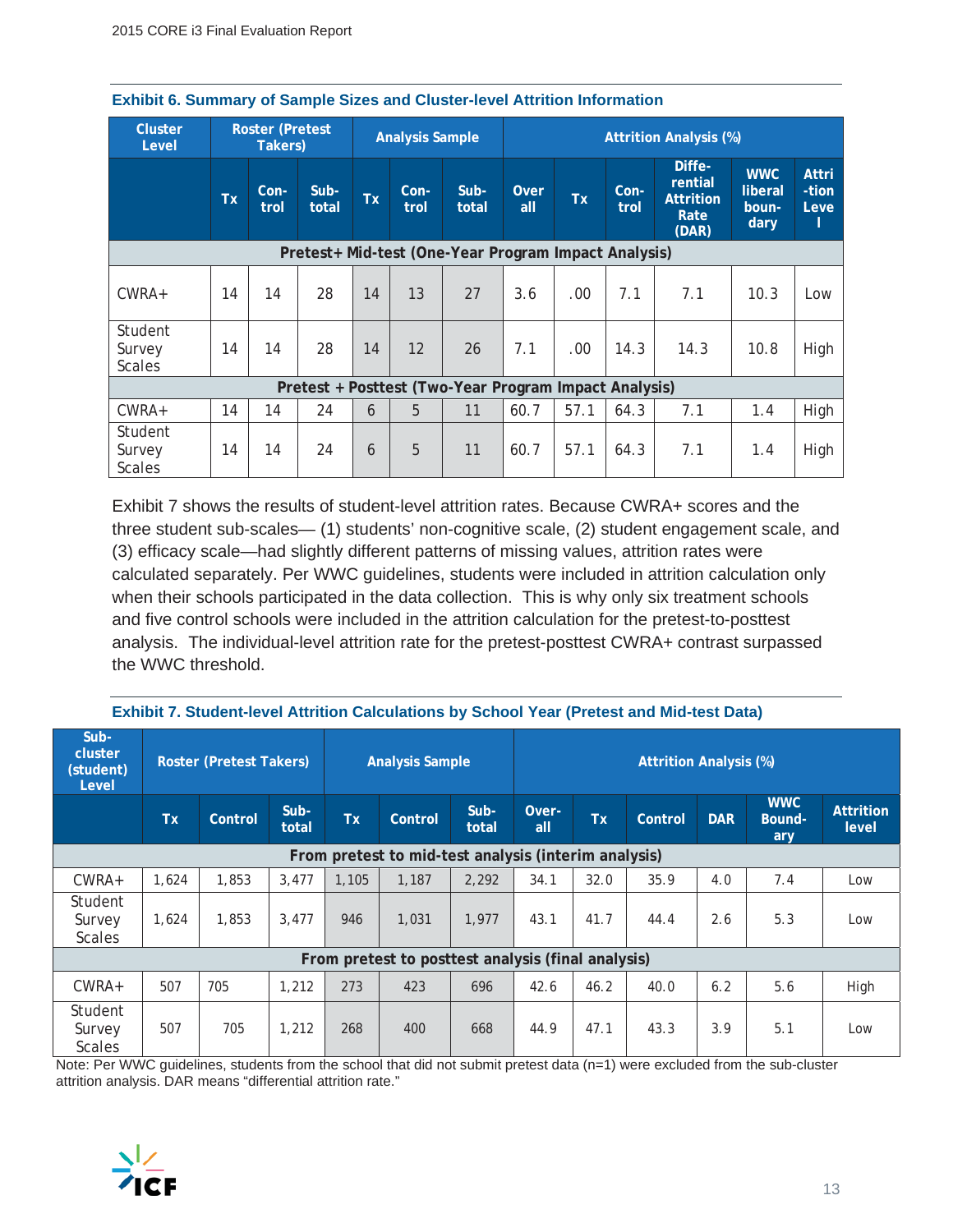## **5.2 Baseline Equivalence Analysis**

The attrition analysis found that the only pretest-to-mid-test CWRA+ analysis sample (Exploratory Evaluation question 3; see Exhibit 2) a low-attrition sample (both at school and student levels), making the analysis a valid RCT (Randomized Controlled Trial) study. Other contrasts had the school-level attrition problem and thus were downgraded to be QED (quasiexperimental design) studies. For the latter contrasts to remain valid per WWC guidelines, it was necessary for baseline equivalence to be demonstrated. Exhibit 8 shows the results of baseline equivalence tests on pretest CWRA+ and pretest variables for other student scales. The pretest-posttest samples encountered the problem. The two groups were not equivalent in terms of the average pretest CWRA+ scores as Hedge's g statistic was greater than 0.25 (which WWC uses as a threshold).<sup>1</sup> Because baseline equivalence was not established for this important variable (used for the confirmatory analysis), ICF decided to conduct the PSM analysis on the pretest-posttest sample.

|                                  |                   |      | <b>Treatment Group</b> |           |      | <b>Control Group</b>             |           |                           | <b>WWC Baseline Test</b>       |                                |  |
|----------------------------------|-------------------|------|------------------------|-----------|------|----------------------------------|-----------|---------------------------|--------------------------------|--------------------------------|--|
|                                  | <b>Total</b><br>N | N    | <b>Mean</b>            | <b>SD</b> | N    | Mean                             | <b>SD</b> | <b>Mean</b><br>difference | Hedge g<br>(absolute<br>value) | <b>Result</b>                  |  |
| <b>Pretest and Mid-test Data</b> |                   |      |                        |           |      |                                  |           |                           |                                |                                |  |
| CWRA+                            | 2292              | 1105 | 917.90                 | 170.88    | 1187 | 932.21                           | 175.40    | $-14.31$                  | 0.08                           | Low<br>attrition<br><b>RCT</b> |  |
| Non-<br>cognitive<br>Skill       | 1977              | 946  | 3.80                   | 0.55      | 1031 | 3.78                             | 0.57      | 0.02                      | 0.03                           | <b>BE</b><br>satisfied         |  |
| Engagement                       | 1977              | 946  | 3.46                   | 0.76      | 1031 | 3.44                             | 0.77      | 0.02                      | 0.03                           | BE<br>satisfied                |  |
| Efficacy                         | 1977              | 946  | 3.95                   | 0.71      | 1031 | 3.94                             | 0.73      | 0.02                      | 0.03                           | BE<br>satisfied                |  |
|                                  |                   |      |                        |           |      | <b>Pretest and Posttest Data</b> |           |                           |                                |                                |  |
| CWRA+                            | 696               | 273  | 1,006.32               | 194.82    | 423  | 922.45                           | 163.31    | 83.87                     | 0.475                          | BE not<br>satisfied            |  |
| Non-<br>cognitive<br>Skill       | 668               | 256  | 3.87                   | 0.48      | 373  | 3.89                             | 0.57      | $-0.02$                   | 0.04                           | <b>BE</b><br>satisfied         |  |
| Engagement                       | 668               | 256  | 3.47                   | 0.77      | 373  | 3.57                             | 0.78      | $-0.10$                   | $-0.13$                        | <b>BE</b><br>satisfied         |  |
| Efficacy                         | 668               | 256  | 4.09                   | 0.57      | 373  | 4.01                             | 0.74      | 0.08                      | 0.12                           | <b>BF</b><br>satisfied         |  |

#### **Exhibit 8. Baseline Equivalence Test Results for the Analysis Samples**

## **5.3 The Propensity Score Matching (PSM) Analysis**

The final sample for the pretest-to-posttest analysis needed to be reconstructed as the original sample did not establish the treatment and control group's baseline equivalence without propensity score matching. The analysis team took a quasi-experimental approach of using a PSM sample for all four outcomes because the two groups of students were found to be different at baseline on the outcome of interest for this study. The PSM model included the

 $<sup>1</sup>$  Hedge's g is a measure of effect size, which conveys how much one group differs from another.</sup>

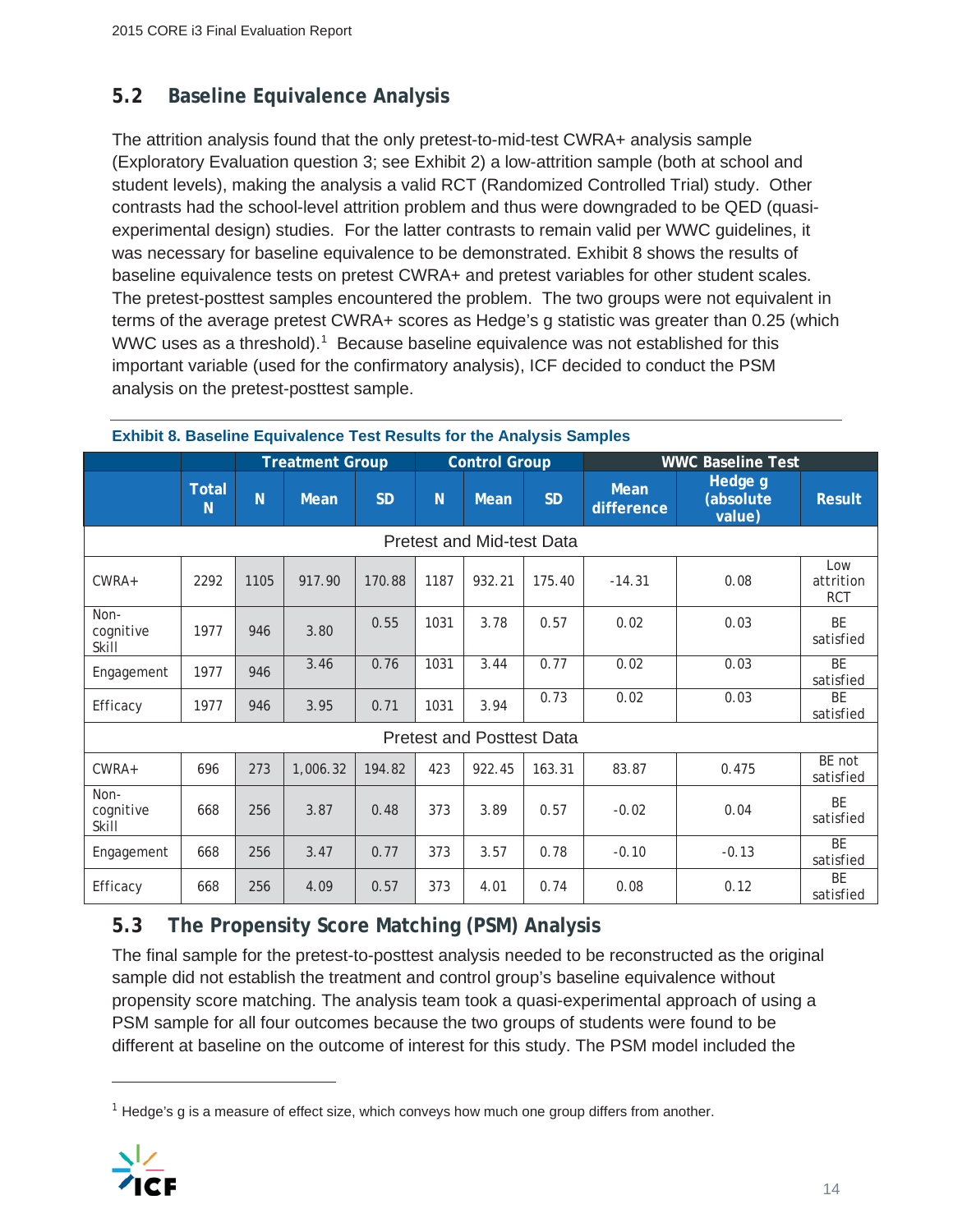following predictors: pretest CWRA+ scores, pretest noncognitive student scores, gender, race (minority vs. white students), and parents' education levels. To prioritize the size of the resulting sample, no exact criterion was specified, meaning students in the treatment group can be matched with any students in the control group regardless of schools. As shown in Exhibit 9, the two groups were created to maximize equivalence between the two groups on pretest variables.

|                                       |                   |     | <b>Treatment Group</b> |           |                | <b>Control Group</b> |           |                           | <b>WWC Baseline Test</b>       |                                                |
|---------------------------------------|-------------------|-----|------------------------|-----------|----------------|----------------------|-----------|---------------------------|--------------------------------|------------------------------------------------|
|                                       | <b>Total</b><br>N | N   | Mean                   | <b>SD</b> | N <sub>1</sub> | <b>Mean</b>          | <b>SD</b> | <b>Mean</b><br>difference | Hedge g<br>(absolute<br>value) | <b>Result</b>                                  |
| Pretest<br>$CWRA+$                    | 474               | 237 | 968.46                 | 173.74    | 237            | 965.70               | 173.67    | 2.76                      | 0.02                           | Satisfied BE                                   |
| Pretest<br>Non-<br>cognitive<br>Skill | 443               | 225 | 4.07                   | 0.57      | 218            | 4.04                 | 0.69      | 0.03                      | 0.04                           | Satisfied BE                                   |
| Pretest<br>Engagement                 | 443               | 225 | 3.51                   | 0.75      | 218            | 3.57                 | 0.71      | $-0.06$                   | 0.08                           | Satisfied BE<br>with statistical<br>adjustment |
| Pretest<br>Efficacy                   | 443               | 225 | 3.87                   | 0.48      | 218            | 3.92                 | 0.51      | $-0.05$                   | 0.10                           | Satisfied BE<br>with statistical<br>adjustment |

|  |  | Exhibit 9. Baseline Equivalence Test Results for Matched Data (Pretest and Posttest Data) |  |
|--|--|-------------------------------------------------------------------------------------------|--|
|  |  |                                                                                           |  |
|  |  |                                                                                           |  |

PSM successfully established baseline equivalence for the pretest-posttest analysis sample; however, the sample size became smaller than originally anticipated. The analysis team compared the sample characteristics between the two study phases. As shown in Appendix Exhibit AD13, the sample size for the CWRA+ analysis from the first study phase (pretest-midtest) was 2,292. When PSM was applied to the data collected during the COVID-19 pandemic, the sample size for the second study phase (pretest-posttest) became 474. The two samples showed differences in academic, demographic and background characteristics. The second phase sample (after PSM) had a higher pretest CWRA+ average (967) than the first phase sample (925). The second phase sample (compared to the first phase sample) included fewer male students (47% vs. 40%), fewer white students (49% vs. 39%), and more students with college-educated parents (31% vs. 38%).

## **5.4 Confirmatory Analysis of Program Impact on CWRA+ Outcomes**

ICF used the HLM framework for multivariate regression modeling to estimate program impact on student outcome scores (CWRA+, Non-cognitive score, Engagement score, and Efficacy score). The derived program impact estimates were adjusted for pretest CWRA+ scores, grade levels ( $9<sup>th</sup>$  or 10<sup>th</sup> at pretest), gender, race and ethnicity, and parents' college education. The between-school outcome differences were also included in the model as random effects. The ICF team assessed separately the results from the one-year exposure analysis of the pretest-tomid-test sample and the two-year exposure analysis of the pretest-to-posttest sample.

Exhibit 10 summarizes program impact analysis findings.

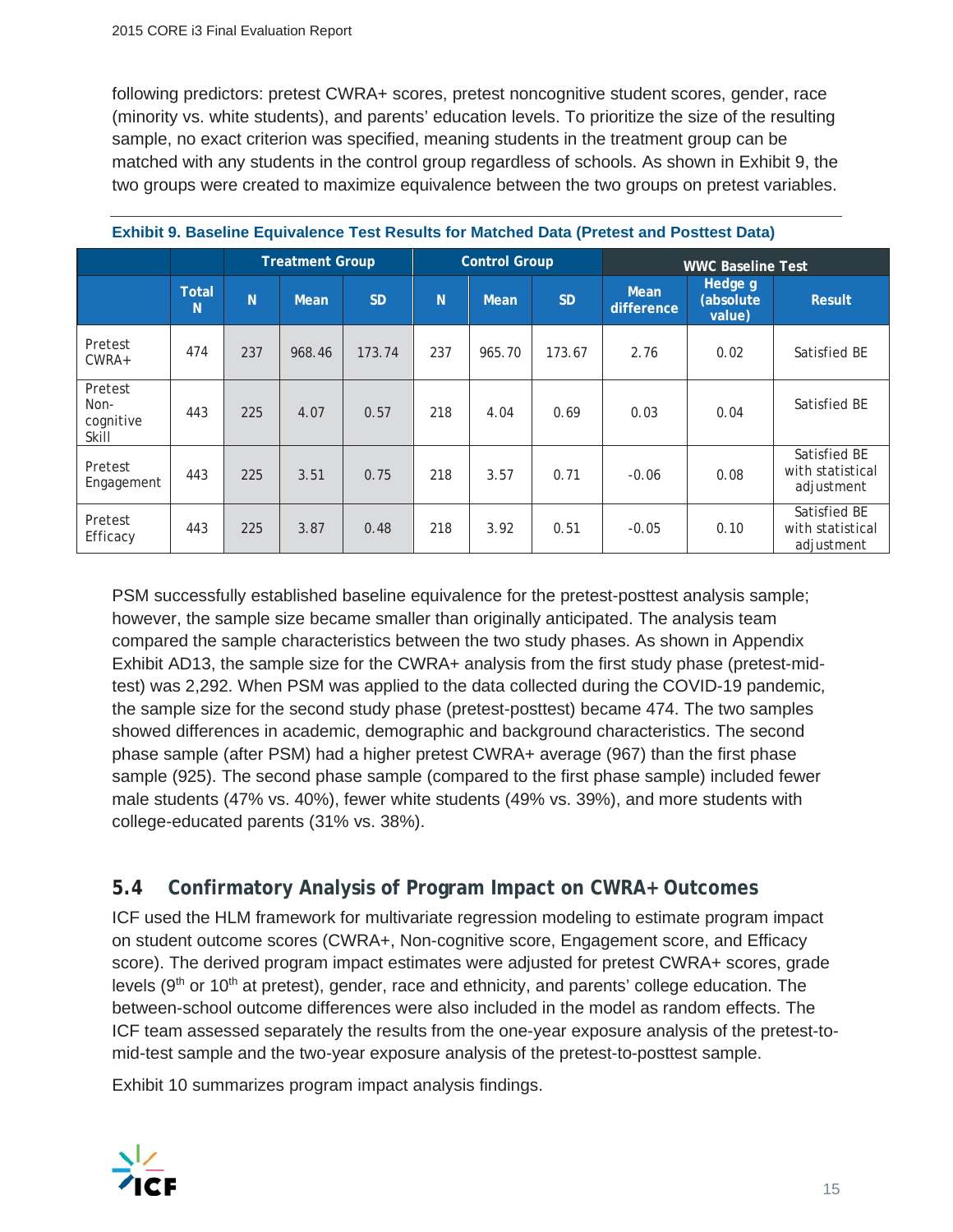Program impacts based on the two-year analyses were consistently higher than those from the one-year analysis, suggesting that longer-term exposure to the program is important for increased impact. Looking further at one-year program effects, none of the effects were large (standardized effect sizes range from 0.00 to 0.12) and none were statistically significant. The largest standardized effect size of 0.12 was found with analysis of the CWRA+ outcome.

When two-year program impacts were considered, effect sizes were larger than one-year estimates. The program impacts on students' CWRA+ scores and the three student scales ranged from 0.22 to 0.32. The education evaluation literature typically considers an effect size around .25 meaningful.

Three of the four program effects were close to this threshold and the program effect for student efficacy surpassed this threshold. Note that the two-year analysis was based on a smaller dataset created by a PSM technique; however, it is important to consider that effect sizes were reasonably large, suggesting that program effects may have been more apparent if COVID-19 had not affected the data collection effort. In terms of statistical significance, the results for the non-cognitive skill scale and the efficacy scale were found to be statistically significant in the two-year analysis; however, these outcomes lacked between-school variance and HLM did not converge. The statistical tests were derived from the fixed effect model (Ordinary Least Square regression) and thus these results may be overly optimistic.<sup>2</sup>

|                                                                                | N of<br><b>Schools</b> | $N$ of<br><b>Students</b>                           | Program<br>Impact | Std.<br>Error | P        | Sig.             | Standardized<br><b>Effect</b> |  |  |  |  |  |  |
|--------------------------------------------------------------------------------|------------------------|-----------------------------------------------------|-------------------|---------------|----------|------------------|-------------------------------|--|--|--|--|--|--|
| Pretest-Mid-test Analysis (One-Year Program Impact)<br>2,292<br>20.94<br>20.11 |                        |                                                     |                   |               |          |                  |                               |  |  |  |  |  |  |
| CWRA+                                                                          | ns                     | 0.12                                                |                   |               |          |                  |                               |  |  |  |  |  |  |
| Non-cognitive Skills<br><b>Scale</b>                                           | 27                     | 1,977                                               | 0.02              | 0.03          | 0.52     | ns               | 0.03                          |  |  |  |  |  |  |
| Engagement                                                                     | 27                     | 1,977                                               | 0.00              | 0.05          | 1.00     | ns               | 0.00                          |  |  |  |  |  |  |
| <b>Efficacy</b>                                                                | 27                     | 1,977                                               | 0.05              | 0.04          | 0.18     | ns               | 0.07                          |  |  |  |  |  |  |
|                                                                                |                        | Pretest-Posttest Analysis (Two-Year Program Impact) |                   |               |          |                  |                               |  |  |  |  |  |  |
| $CWRA+$                                                                        | 11                     | 474                                                 | 38.22             | 32.01         | 0.25     | ns               | 0.22                          |  |  |  |  |  |  |
| Non-cognitive Skill<br><b>Scale</b>                                            | 11                     | 443                                                 | 0.13              | 0.05          | 0.01     | $\star$<br>(OLS) | 0.22                          |  |  |  |  |  |  |
| Engagement                                                                     | 11                     | 443                                                 | 0.18              | 0.11          | 0.16     | ns               | 0.23                          |  |  |  |  |  |  |
| <b>Efficacy</b>                                                                | 11                     | 443                                                 | 0.24              | 0.06          | $\Omega$ | $***$<br>(OLS)   | 0.32                          |  |  |  |  |  |  |

**Exhibit 10. Summary of Program Impact Analysis Results for CWRA+ Scores**

Note: Statistical significance (2-tail test):  $* = p < .05$ ,  $** = p < .01$ ,  $*** = p < .001$ . "ns" means the results were not statistically significant. The estimates were adjusted for pretest CWRA+ scores, grade levels, gender, race and ethnicity, and parents' college education. See Appendix D for full results and descriptive statistics.

 $2$  These two outcomes did not have sufficient between-school variance (i.e., adequate differences between student scores across schools) to sustain the multi-level modeling and thus the estimates were derived from the fixed-effect model (ordinary least square regression model). The results from fixed models tend to be overly optimistic when it comes to finding significance (Raudenbush and Bryk 2002).

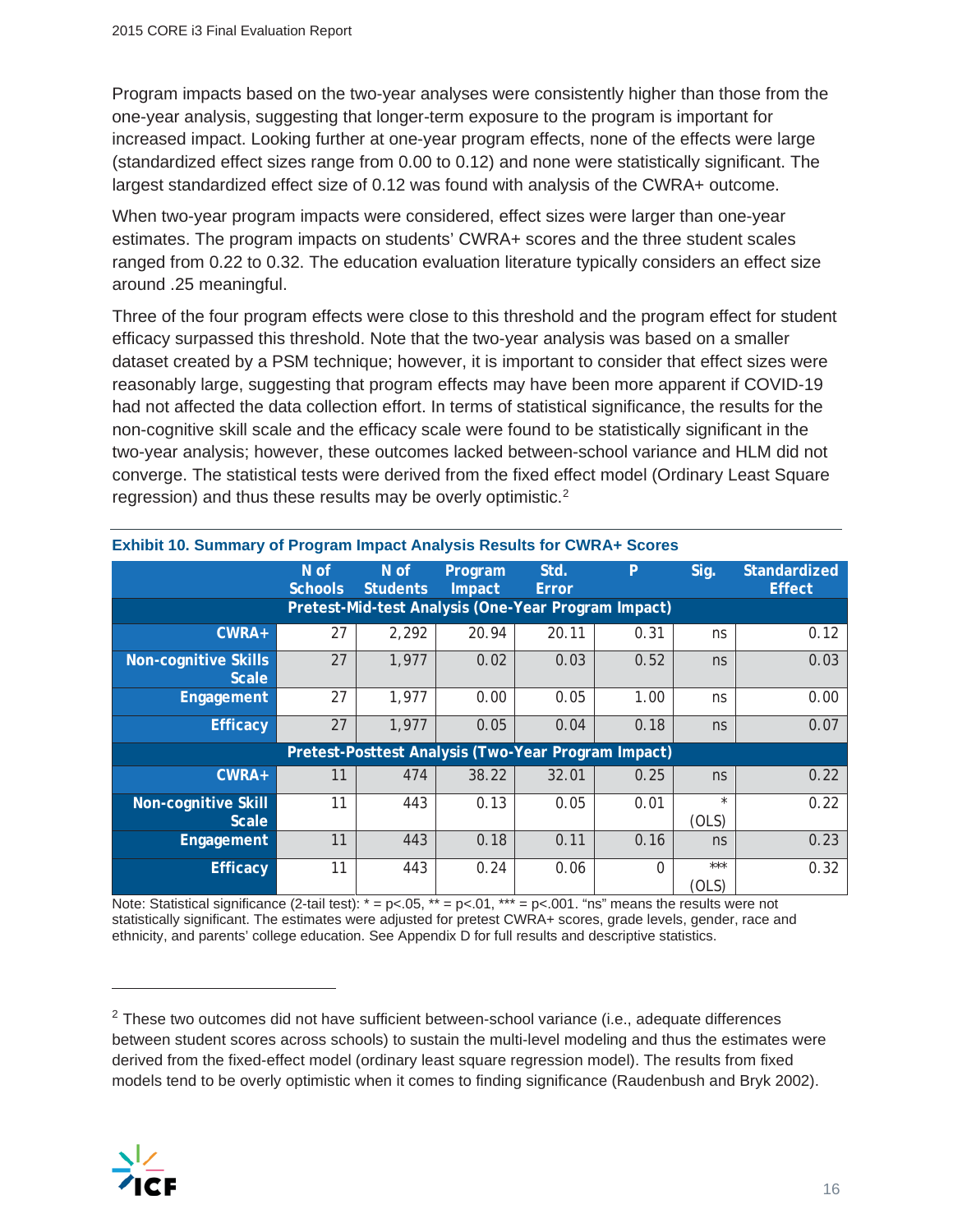The following section discusses program impact findings (already reported in Exhibit 10) by graphically representing the estimated group averages. Per each outcome (CWRA+ and three student survey scales), the adjusted averages of the treatment group and control group were represented, and the results were separately shown for the first phase of the study (pretest-to-mid-test) and for the final phase of the study (pretest-to-posttest). The adjusted averages are the values derived from the HLM models and adjusted for predictors included in the model. For ease of interpretation, the value of the control group was fixed at the control group's unadjusted average scores.

Exhibit 11 graphically summarizes the results of impact analysis for CWRA+ outcomes. The control/comparison group values (907 and 849) were based on the unadjusted averages of the group and the treatment group values (928 and 888) were based on the findings from the multivariate models<sup>3</sup>. As previously discussed, the treatment group had a higher average **score than the control group** for both analysis phases (pretest-mid-test and pretestposttest). As previously reported in Exhibit 10, standardized effect sizes were .12 and .22, respectively, for the pretest-mid-test analysis and for the pretest-posttest analysis.





Note: The number of cases per group from left to right were:1,105, 1,187, 237, and 237.

Exhibit 12 graphically summarizes the results for the three student scales. Findings from the pretest-mid-test analysis were not substantial in terms of effect sizes (range:  $0.00 \sim 0.07$ ) and thus only those from the pretest-posttest were presented. The values represented for the control/comparison group (3.84, 3.49, 3.83) were the unadjusted averages of the group and the values used for the treatment group (3.97, 3.67, 4.07) were derived from the multivariate

<sup>&</sup>lt;sup>3</sup> For example, the pretest-mid-test treatment group value 928 was derived as the sum of the program impact estimate 21 (from Exhibit 10) and the control group average 907.

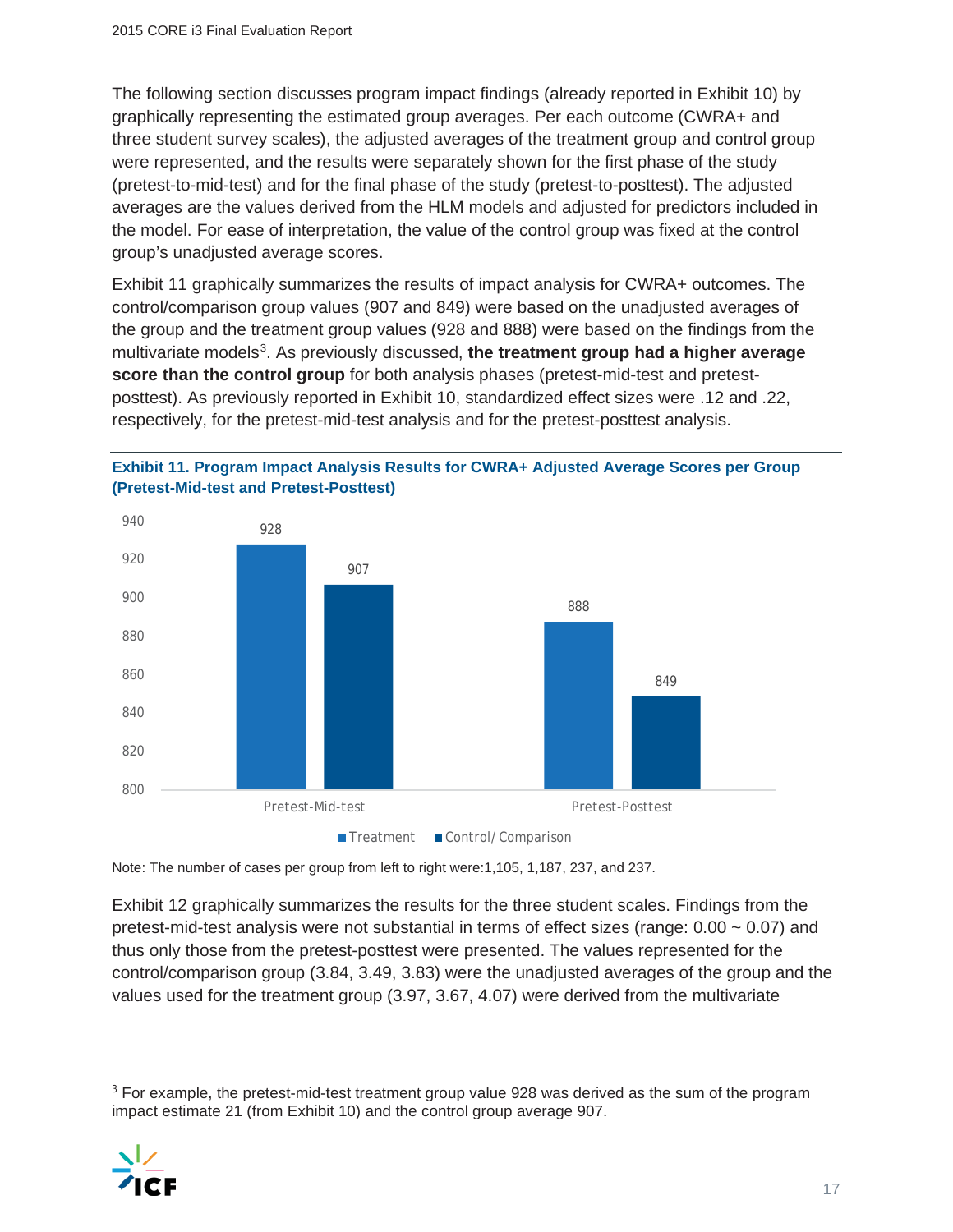models<sup>4</sup>. The treatment group students had a higher average score than the comparison group students on all three scales. The standardized differences, as shown earlier in Exhibit 10, were 0.22 (Non-cognitive scale), 0.23 (Engagement scale), and 0.32 (Efficacy scale).





Note: The number of cases for the treatment and comparison groups were, respectively, 225 and 218

## **5.5 Subgroup Impact Analysis**

To explore the possibility that CORE program impact on students' CWRA+ scores and student scales may be more substantial within certain subgroups, we conducted a series of impact analyses on subgroups. The analytical model was the same as the confirmatory and exploratory analyses with the same set of covariates. There were four outcome variables, six subgroups (male, female, minority, white, students with a college-educated parent or parents, and students without college-educated parents) and regions. Similar to the confirmatory analysis described above, there were two analysis approaches: the one-year program analyses (pretest-to-midtest) and the two-year program analyses (pretest-to-posttest). Due to numerous contrasts, or multiple statistical tests for within-group differences, the analyses are exploratory and only standardized effect sizes equal to or greater than 0.25 are considered important. The ICF team also considered consistency of findings from the one-year analysis (pretest to mid-test) to the two-year analysis (pretest to posttest) important in deciding which results to highlight, as the consistency over time may indicate a more reliable pattern. Statistical tests were conducted and provided as a reference; however, these subsamples were statistically underpowered.

<sup>4</sup> For example, the pretest-mid-test treatment group value for non-cognitive scale 3.97 was derived as the sum of the program impact estimate 0.13 (from Exhibit 10) and the control group average 3.84 (Exhibit AD5).

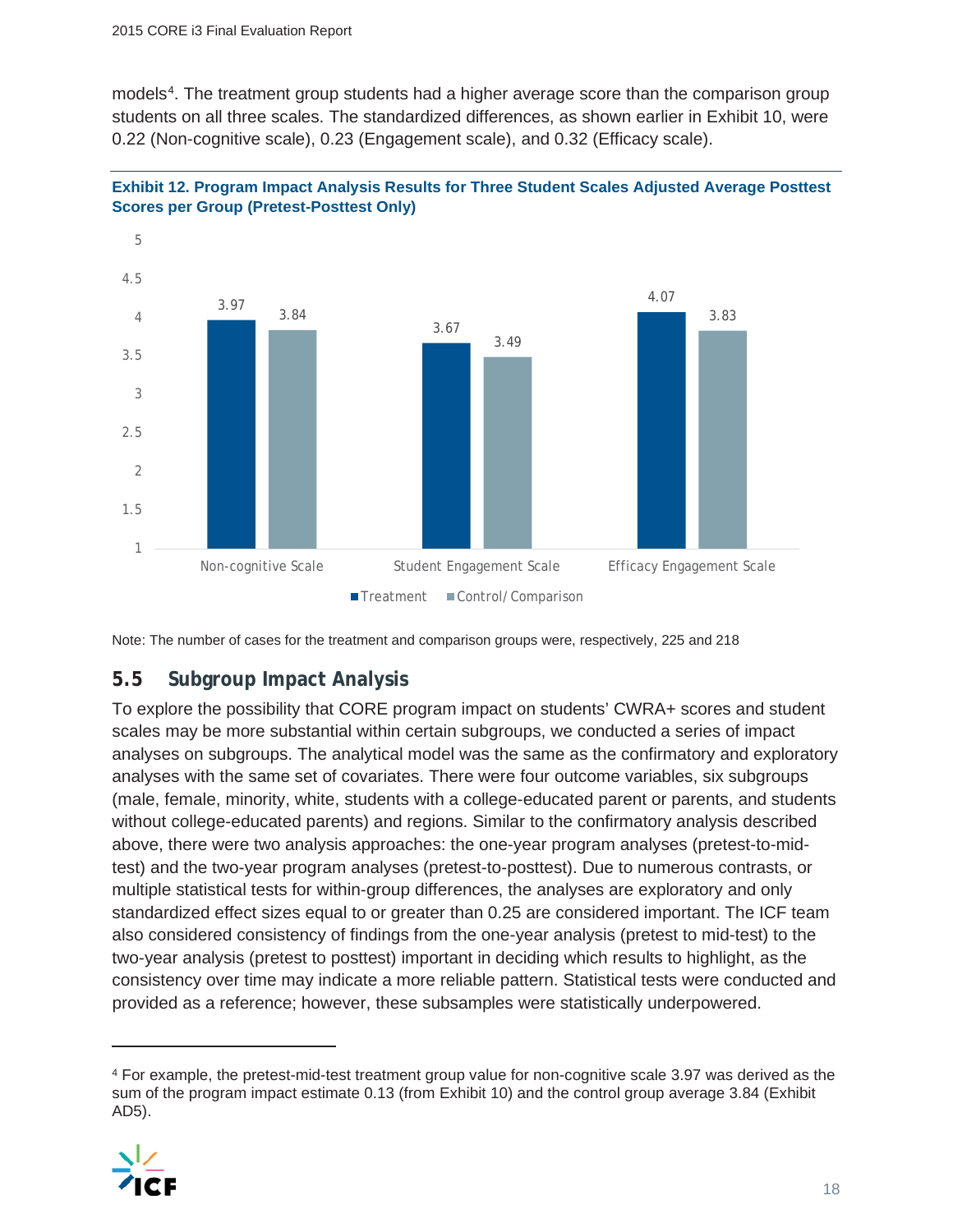#### **5.5.1 Gender**

The finding for gender was not conclusive, as the results differed depending on the contrast.

No differences by gender were found for CWRA+ scores, as one form of program impact. As shown in Exhibit 13, the pretest-mid-test finding suggested a potential pattern, with 0.09 and 0.16 as the standardized effects for male students and female students, respectively. These were both small effects, but the impact on female students as shown by the larger effect size at mid-test was greater than the impact on male students. However, this pattern was not replicated at the time of posttest: the program impact for male students was 0.30 and that for female students was 0.26.

Findings on the three student scales were mixed: the sizes of program impact on these variables were all close to zero from the pretest-mid-test analysis, and inconsistent from the pretest-posttest analysis. Program impact on non-cognitive scores seemed greater for males than for females at posttest. The result for student efficacy score was reversed (the program impact appeared greater for females than for males).

|                 | <b>Male Sample</b>                   |            | <b>Female Sample</b>          |                            |                                           |                                    |  |  |  |  |
|-----------------|--------------------------------------|------------|-------------------------------|----------------------------|-------------------------------------------|------------------------------------|--|--|--|--|
|                 | <b>Standardized</b><br><b>Effect</b> | S.<br>Test | Standardized<br><b>Effect</b> | $S_{\cdot}$<br><b>Test</b> | <b>Average Group</b><br><b>Difference</b> | <b>Statistical</b><br><b>Model</b> |  |  |  |  |
| CWRA+ Score     |                                      |            |                               |                            |                                           |                                    |  |  |  |  |
| Pre-Mid         | 0.09                                 | ns         | 0.16                          | ns                         | $-0.06$                                   | <b>HLM</b>                         |  |  |  |  |
| <b>Pre-Post</b> | 0.30                                 | ns         | 0.26                          | ns                         | 0.04                                      | <b>HLM</b>                         |  |  |  |  |
|                 |                                      |            | Non-cognitive Skills Score    |                            |                                           |                                    |  |  |  |  |
| Pre-Mid         | $-0.03$                              | ns         | 0.07                          | ns                         | $-0.10$                                   | <b>OLS</b>                         |  |  |  |  |
| <b>Pre-Post</b> | 0.29                                 | ns         | 0.19                          | ns                         | 0.10                                      | <b>OLS</b>                         |  |  |  |  |
|                 |                                      |            | <b>Engagement Score</b>       |                            |                                           |                                    |  |  |  |  |
| Pre-Mid         | $-0.05$                              | ns         | 0.06                          | ns                         | $-0.11$                                   | <b>HLM</b>                         |  |  |  |  |
| <b>Pre-Post</b> | 0.32                                 | $\star$    | 0.25                          | ns                         | 0.07                                      | <b>OLS</b>                         |  |  |  |  |
|                 |                                      |            | <b>Efficacy Score</b>         |                            |                                           |                                    |  |  |  |  |
| Pre-Mid         | 0.00                                 | ns         | 0.11                          | ns                         | $-0.10$                                   | <b>OLS</b>                         |  |  |  |  |
| <b>Pre-Post</b> | 0.27                                 | ns         | 0.35                          | $**$                       | $-0.09$                                   | <b>OLS</b>                         |  |  |  |  |

#### **Exhibit 13. Gender-Specific Program Impacts on Student Outcomes**

Notes: Statistical significance (2-tail test): ns = not significant,  $* = p<.05$ ,  $** = p<.01$ ,  $*** = p<.001$ . Statistical model column indicates whether the model is HLM (Hierarchical Linear Modeling) or OLS (Ordinary Least Square) model. Number of cases: Male sample (from top to bottom row), CWRA+ pre-mid: 1,077; pre-post 190; Student scales premid: 924; pre-post 174; Female sample, CWRA+ pre-mid: 1,155; pre-post 274; Student scales pre-mid: 1,012; prepost 259.

#### **5.5.2 Race and Ethnicity**

Findings for this subgroup analysis suggest that program impact was more substantial for white students, as demonstrated through CWRA+ scores. For other student scales, the findings are mixed.

As shown in Exhibit 14, program impacts on students' CWRA+ scores appeared to be greater for white students than for minority students, with some caveats. Specifically, none of the program impacts were statistically significant. However, the differences across student groups was replicated in both samples: the pretest-to-mid-test program effects for minority and white

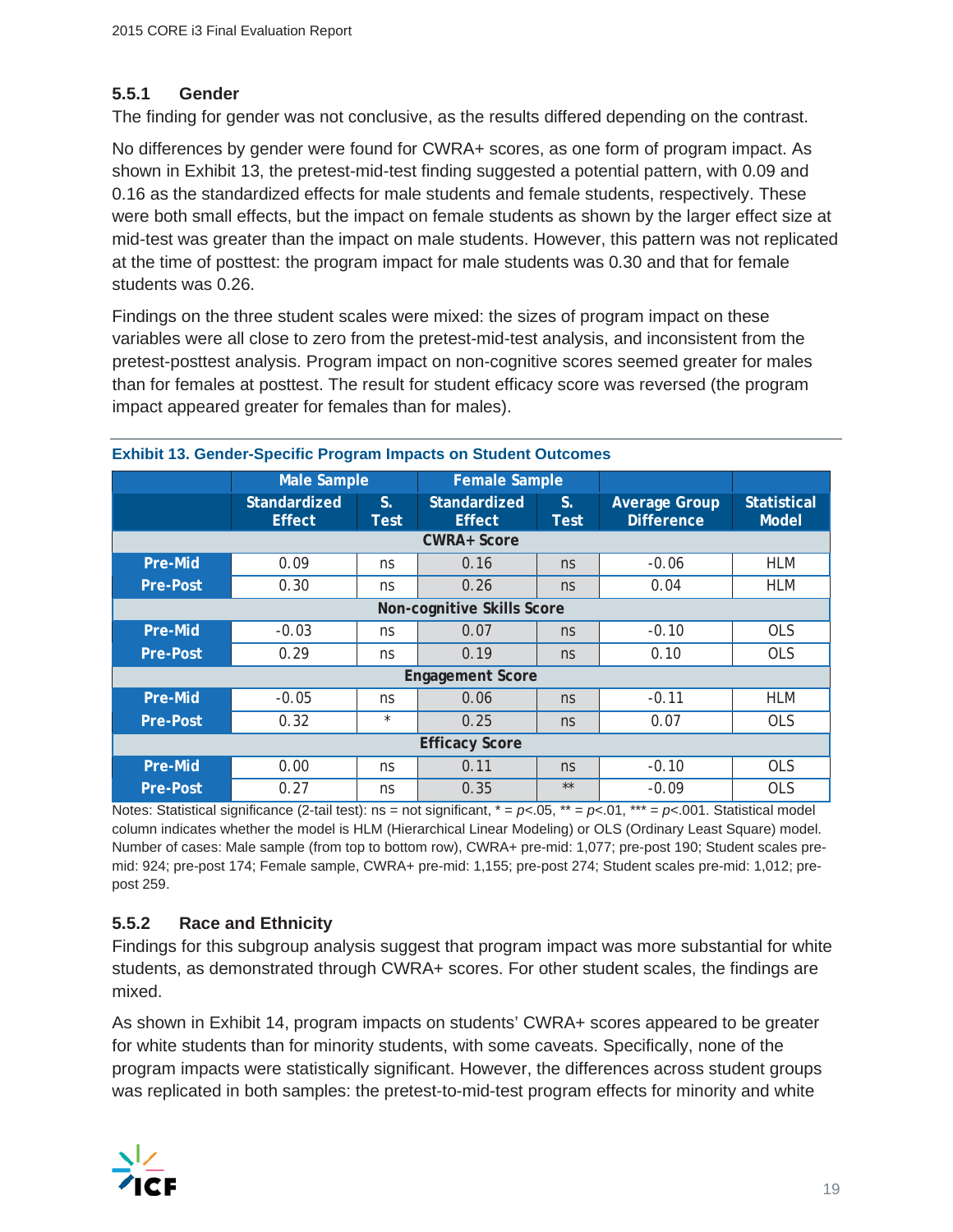students were, respectively, 0.10 and 0.19. The pretest-to-posttest program effects were 0.12 and 0.25.

The findings for the three other student scales were mixed and inconsistent. All pretest-to-midtest impact estimates were not large, with 0.11 being the largest effect on the efficacy scale from pretest-to-mid-test. For pretest-to-posttest scores, the program effect on students' noncognitive scores was about the same for the two groups.

Contrary to the CWRA+ findings, program effects on engagement and efficacy scores were greater for minority students than for white students. The differences between program effects on engagement scores across the two student groups were not statistically significant, while the differences on efficacy scores were significant for the pretest-to-posttest sample. While interesting, this finding is not consistent with the pretest-to-mid-test findings, and thus should be interpreted with caution. When findings are not consistent across the two samples analyzed for the study (pretest to mid-test; pretest to posttest), there is less confidence in the existence of a clear pattern or trend.

|                 | <b>White Students</b>         |                   | <b>Minority Students</b>      |                   |                                    |                             |
|-----------------|-------------------------------|-------------------|-------------------------------|-------------------|------------------------------------|-----------------------------|
|                 | Standardized<br><b>Effect</b> | S.<br><b>Test</b> | Standardized<br><b>Effect</b> | S.<br><b>Test</b> | Average Group<br><b>Difference</b> | <b>Statistical</b><br>Model |
|                 |                               |                   | <b>CWRA+ Score</b>            |                   |                                    |                             |
| <b>Pre-Mid</b>  | 0.19                          | ns                | 0.10                          | ns                | 0.09                               | <b>HLM</b>                  |
| <b>Pre-Post</b> | 0.25                          | ns                | 0.12                          | ns                | 0.12                               | <b>HLM</b>                  |
|                 |                               |                   | Non-cognitive Skills Score    |                   |                                    |                             |
| Pre-Mid         | 0.10                          | ns                | $-0.02$                       | ns                | 0.12                               | <b>HLM</b>                  |
| <b>Pre-Post</b> | 0.23                          | ns                | 0.26                          | ns                | $-0.02$                            | <b>OLS</b>                  |
|                 |                               |                   | <b>Engagement Score</b>       |                   |                                    |                             |
| Pre-Mid         | 0.08                          | ns                | $-0.07$                       | ns                | 0.15                               | <b>HLM</b>                  |
| <b>Pre-Post</b> | 0.21                          | ns                | 0.36                          | ns                | $-0.15$                            | <b>OLS</b>                  |
|                 |                               |                   | <b>Efficacy Score</b>         |                   |                                    |                             |
| <b>Pre-Mid</b>  | 0.11                          | $\star$           | $-0.01$                       | ns                | 0.12                               | <b>OLS</b>                  |
| <b>Pre-Post</b> | 0.28                          | $\star$           | 0.37                          | $**$              | $-0.09$                            | <b>OLS</b>                  |

#### **Exhibit 14. Race-specific Program Impacts on Student Outcomes**

Notes: Statistical significance (2-tail test): ns = not significant, \* = *p<*.05, \*\* = *p<*.01, \*\*\* = *p<*.001. Statistical model column indicates whether the model was HLM (Hierarchical Linear Modeling) or OLS (Ordinary Least Square) model. Number of cases: White sample (from top to bottom row), CWRA+ pre-mid: 1,098; pre-post 188; Student scales pre-mid: 956; pre-post 179; Minority sample, CWRA+ pre-mid: 1,141; pre-post 278, Student scales pre-mid: 983; pre-post 256.

#### **5.5.3 Parents' Education Level**

Most contrasts examined showed that there was no program impact difference between students whose parents had different levels of education. However, results suggest that program effects are potentially greater on non-cognitive skills scores for students with at least one parent who graduated college, compared to those who do not have at least one parent who graduated college. This was consistent for the two analysis samples (pretest to mid-test; pretest to posttest). For the pretest-mid-test analysis, program effects were 0.11 for students with a college-educated parent and 0.01 for students without a college-educated parent (see Exhibit 15). For the pretest-posttest analysis, the effects were 0.31 and 0.13 respectively, for students

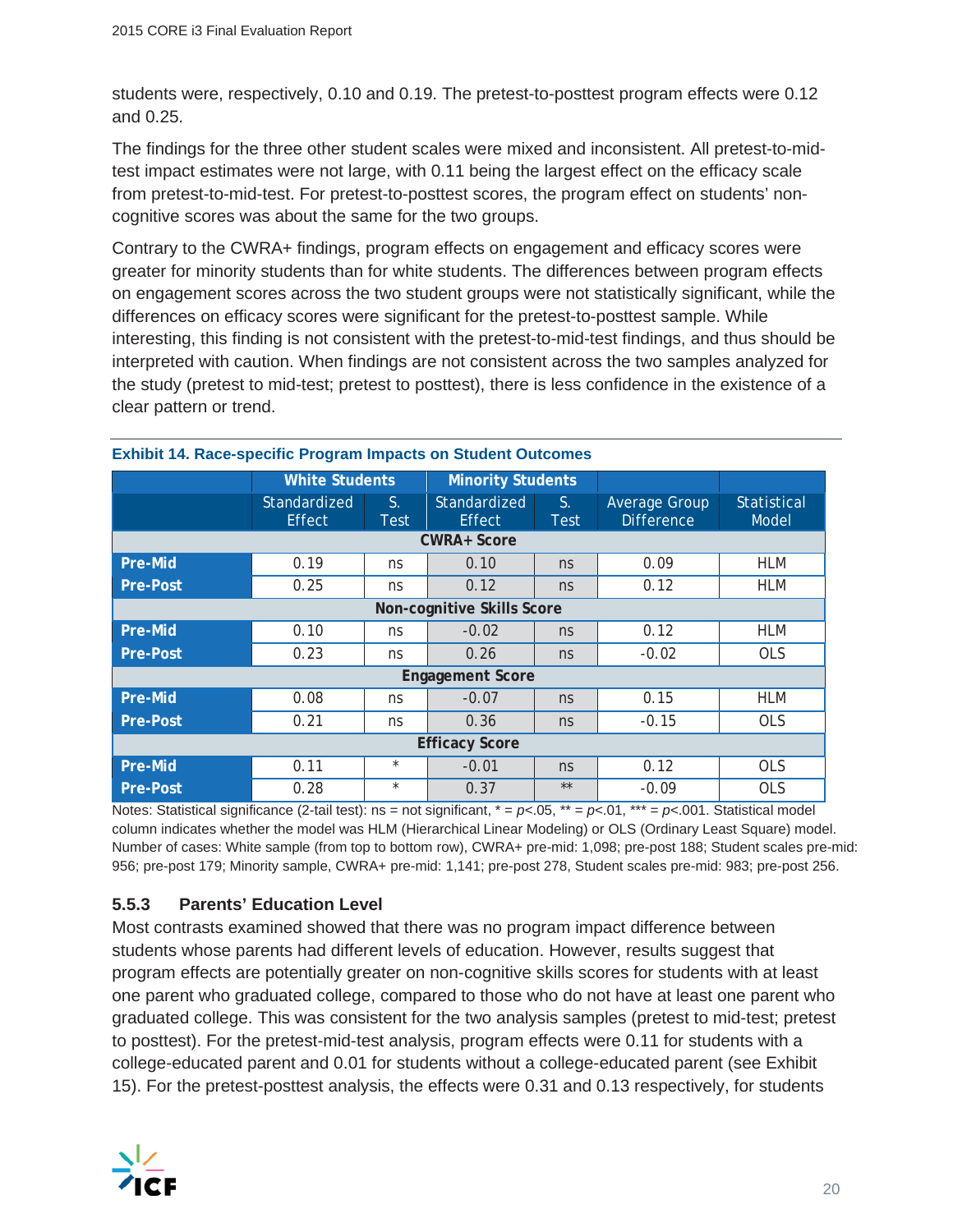with at least one college-educated parent and those without. Other contrasts did not show a pattern indicative of differential program impact.

|                            | <u>Exhibit 19. Parents Education Lever-Specific Program impacts on Student Outcomes</u> |                     |                               |                     |                                           |                                    |  |  |  |  |  |
|----------------------------|-----------------------------------------------------------------------------------------|---------------------|-------------------------------|---------------------|-------------------------------------------|------------------------------------|--|--|--|--|--|
|                            | <b>BA Parent</b>                                                                        |                     | <b>No BA Parent</b>           |                     |                                           |                                    |  |  |  |  |  |
|                            | Standardized<br><b>Effect</b>                                                           | $S_{\cdot}$<br>Test | Standardized<br><b>Effect</b> | $S_{\odot}$<br>Test | <b>Average Group</b><br><b>Difference</b> | <b>Statistical</b><br><b>Model</b> |  |  |  |  |  |
|                            |                                                                                         |                     | <b>CWRA+ Score</b>            |                     |                                           |                                    |  |  |  |  |  |
| Pre-Mid                    | 0.18                                                                                    | ns                  | 0.11                          | ns                  | 0.07                                      | <b>HLM</b>                         |  |  |  |  |  |
| <b>Pre-Post</b>            | 0.25                                                                                    | ns                  | 0.24                          | ns                  | 0.01                                      | <b>HLM</b>                         |  |  |  |  |  |
| Non-cognitive Skills Score |                                                                                         |                     |                               |                     |                                           |                                    |  |  |  |  |  |
| Pre-Mid                    | 0.11                                                                                    | ns                  | 0.01                          | ns                  | 0.10                                      | HLM                                |  |  |  |  |  |
| <b>Pre-Post</b>            | 0.31                                                                                    | $\star$             | 0.13                          | ns                  | 0.18                                      | <b>OLS</b>                         |  |  |  |  |  |
|                            |                                                                                         |                     | <b>Engagement Score</b>       |                     |                                           |                                    |  |  |  |  |  |
| Pre-Mid                    | 0.11                                                                                    | ns                  | $-0.04$                       | ns                  | 0.16                                      | HLM                                |  |  |  |  |  |
| <b>Pre-Post</b>            | 0.21                                                                                    | ns                  | 0.28                          | ns                  | $-0.07$                                   | <b>OLS</b>                         |  |  |  |  |  |
|                            |                                                                                         |                     | <b>Efficacy Score</b>         |                     |                                           |                                    |  |  |  |  |  |
| Pre-Mid                    | 0.11                                                                                    | ns                  | 0.07                          | ns                  | 0.05                                      | <b>HLM</b>                         |  |  |  |  |  |
| <b>Pre-Post</b>            | 0.29                                                                                    | ns                  | 0.33                          | $***$               | $-0.04$                                   | <b>HLM</b>                         |  |  |  |  |  |

**Exhibit 15. Parents' Education Level-Specific Program Impacts on Student Outcomes**

Notes: Statistical significance (2-tail test): ns = not significant,  $* = p< 0.05$ ,  $** = p< 0.01$ ,  $*** = p< 0.01$ . Statistical model column indicates whether the model was HLM (Hierarchical Linear Modeling) or OLS (Ordinary Least Square) model. Number of cases: BA parent sample (from top to bottom row), CWRA+ pre-mid: 714; pre-post 179; Student scales pre-mid: 632; pre-post 170; No BA parent sample, CWRA+ pre-mid: 1,504; pre-post 283; Student scales pre-mid: 1,288; pre-post 261.

#### **5.5.4 Pretest CWRA+ Levels (Low and High)**

Most contrasts for this exploratory analysis supported the presence of differential program impact; however, there were no significant findings indicating a relationship between CWRA+ pretest scores and mid-test or posttest scores, or with non-cognitive skills scores or efficacy scores. There was a non-significant difference on students' engagement scores: program effects appeared to be greater for students whose pretest CWRA+ score was lower than the median than for students whose scores were equal to or higher than the median (see Exhibit 16).

|                 | Low Pretest CWRA+                                       |    | <b>High Pretest</b><br>$CWRA+$       |                     |                                           |                                    |
|-----------------|---------------------------------------------------------|----|--------------------------------------|---------------------|-------------------------------------------|------------------------------------|
|                 | <b>Standardized</b><br>$S_{-}$<br><b>Effect</b><br>Test |    | <b>Standardized</b><br><b>Effect</b> | $S_{\odot}$<br>Test | <b>Average Group</b><br><b>Difference</b> | <b>Statistical</b><br><b>Model</b> |
|                 |                                                         |    | <b>CWRA+ Score</b>                   |                     |                                           |                                    |
| <b>Pre-Mid</b>  | 0.13                                                    | ns | 0.18                                 | ns                  | $-0.05$                                   | <b>HLM</b>                         |
| <b>Pre-Post</b> | 0.28                                                    | ns | 0.23                                 | ns                  | 0.06                                      | <b>HLM</b>                         |
|                 |                                                         |    | Non-cognitive Skills Score           |                     |                                           |                                    |
| Pre-Mid         | 0.05                                                    | ns | 0.05                                 | ns                  | 0.01                                      | <b>OLS</b>                         |
| <b>Pre-Post</b> | 0.17                                                    | ns | 0.21                                 | t                   | $-0.04$                                   | <b>OLS</b>                         |
|                 |                                                         |    | <b>Engagement Score</b>              |                     |                                           |                                    |
| <b>Pre-Mid</b>  | 0.08                                                    | ns | $-0.01$                              | ns                  | 0.09                                      | <b>HLM</b>                         |
| <b>Pre-Post</b> | 0.47                                                    | ns | 0.08                                 | ns                  | 0.39                                      | <b>HLM</b>                         |

#### **Exhibit 16. Pretest CWRA+ Level-specific (Low and High) Program Impacts on Student Outcomes**

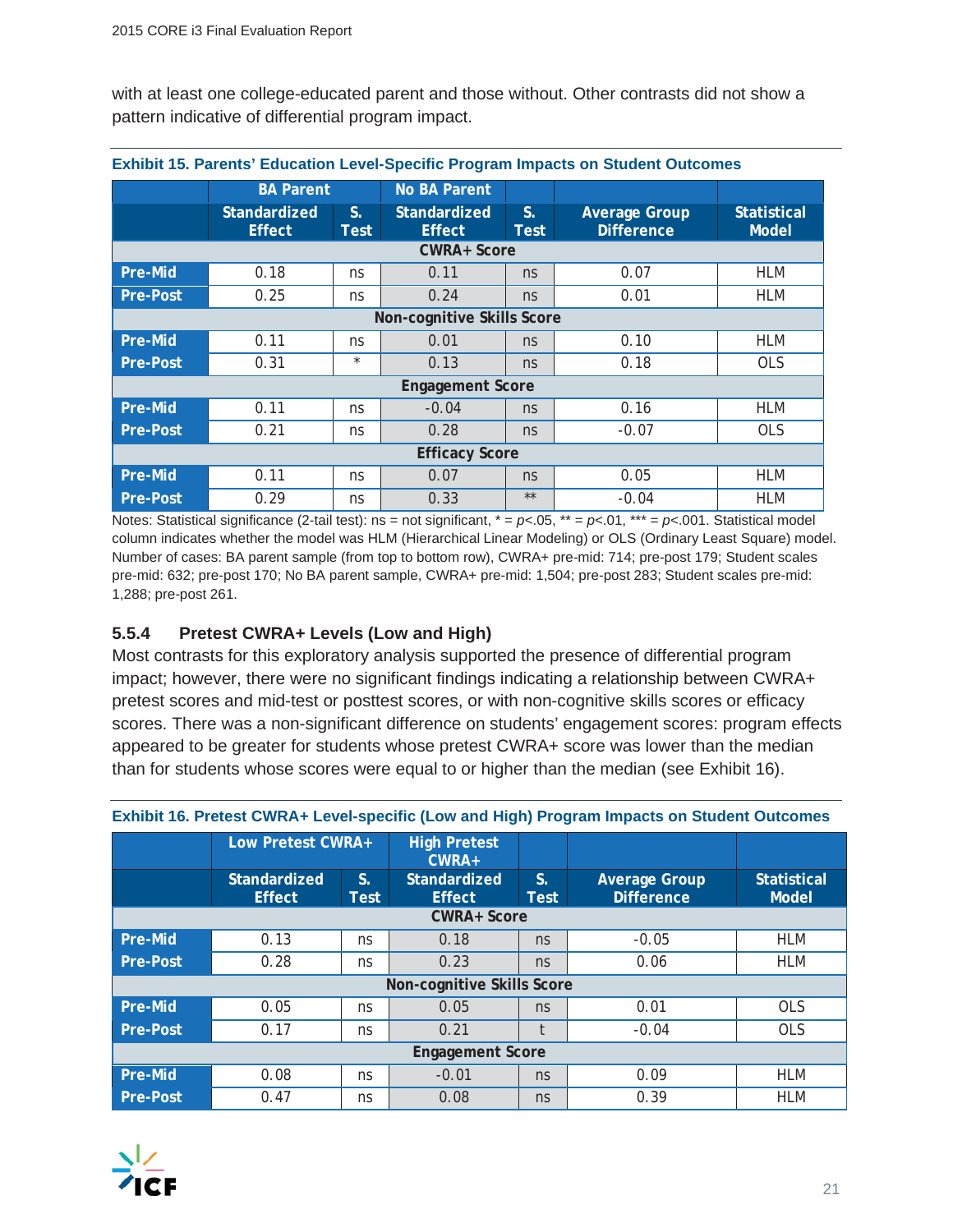|                 | Low Pretest CWRA+                                  |         | <b>High Pretest</b><br>$CWRA+$ |            |                                           |                                    |
|-----------------|----------------------------------------------------|---------|--------------------------------|------------|-------------------------------------------|------------------------------------|
|                 | S.<br>Standardized<br><b>Effect</b><br><b>Test</b> |         | Standardized<br><b>Effect</b>  | S.<br>Test | <b>Average Group</b><br><b>Difference</b> | <b>Statistical</b><br><b>Model</b> |
|                 |                                                    |         | <b>Efficacy Score</b>          |            |                                           |                                    |
| Pre-Mid         | 0.04                                               | ns      | 0.10                           | ns         | $-0.06$                                   | <b>OLS</b>                         |
| <b>Pre-Post</b> | 0.29                                               | $\star$ | 0.32                           | ns         | $-0.03$                                   | OLS                                |

Notes: Statistical significance (2-tail test): ns = not significant, \* = *p<*.05, \*\* = *p<*.01, \*\*\* = *p<*.001. Statistical model column indicates whether the model was HLM (Hierarchical Linear Modeling) or OLS (Ordinary Least Square) model. Number of cases: Low Pretest CWRA+ sample (from top to bottom row), CWRA+ pre-mid: 1,143; pre-post 191; Student scales pre-mid: 971; pre-post: 176; High Pretest CWRA+ sample, CWRA+ pre-mid: 1,149; pre-post 283; Student scales pre-mid: 1,006, pre-post 267.

#### **5.5.5 Gender, Race and Ethnicity**

Additional subgroup analyses classified students into four categories based on gender and race: minority female students, white female students, minority male students, and white male students. Based on the same HLM framework, the program effects on CWRA+, the noncognitive skills scale, engagement scale, and efficacy scale were estimated per each subgroup. Findings for the pretest-mid-test analysis were mixed and inconsistent (see Appendix C, Exhibit AC2). The findings from the first study phase (pretest-mid-test) showed that all effect sizes were small and not significant. The findings also show that the effect size was slightly greater for white female students, but this was not replicated by the pretest-posttest analysis.

The same analysis was repeated for the pretest-posttest sample, with some interesting findings, particularly for female minority students and male white students (see Exhibit 17). Program effects were larger for female minority students than most other subgroups on CWRA+ scores (0.32), the non-cognitive skills scale (0.38), engagement scale (0.45), and efficacy scale (0.45). White male students also had large program effects on two of the four outcomes: CWRA+ (0.46) and the non-cognitive skills scale (0.38). Minority male students experienced a large program effect on engagement scores (0.43). When all subgroups were considered, program impact seemed greater consistently for female minority students than other groups based on scores on the various assessments.

| <b>Subgroups</b>          |   | $\mathcal{C}$  |    | C  | <b>Estimate</b>                   | Sig.    | Standardized<br><b>Effect</b> | <b>Model</b> |  |  |  |  |
|---------------------------|---|----------------|----|----|-----------------------------------|---------|-------------------------------|--------------|--|--|--|--|
| <b>CWRA+ Change Score</b> |   |                |    |    |                                   |         |                               |              |  |  |  |  |
| Minority female           | 5 | 5              | 80 | 76 | 50.87                             | ns      | 0.32                          | <b>HLM</b>   |  |  |  |  |
| White female              | 5 | 5              | 57 | 60 | 21.99                             | ns      | 0.13                          | <b>HLM</b>   |  |  |  |  |
| Minority male             | 6 | 5              | 61 | 59 | 23.13                             | ns      | 0.14                          | <b>HLM</b>   |  |  |  |  |
| White male                | 5 | 5              | 32 | 36 | 95.53                             | $\star$ | 0.46                          | <b>OLS</b>   |  |  |  |  |
|                           |   |                |    |    | Non-Cognitive Skills Change Score |         |                               |              |  |  |  |  |
| Minority female           | 5 | $\overline{4}$ | 74 | 71 | 0.22                              | ns      | 0.38                          | <b>HLM</b>   |  |  |  |  |
| White female              | 5 | 5              | 57 | 56 | 0.05                              | ns      | 0.08                          | OLS          |  |  |  |  |
| Minority male             | 6 | 5              | 56 | 53 | 0.16                              | ns      | 0.25                          | OLS          |  |  |  |  |

#### **Exhibit 17. Pretest-Posttest Subgroup Program Impact Estimates for Different Student Subgroups**

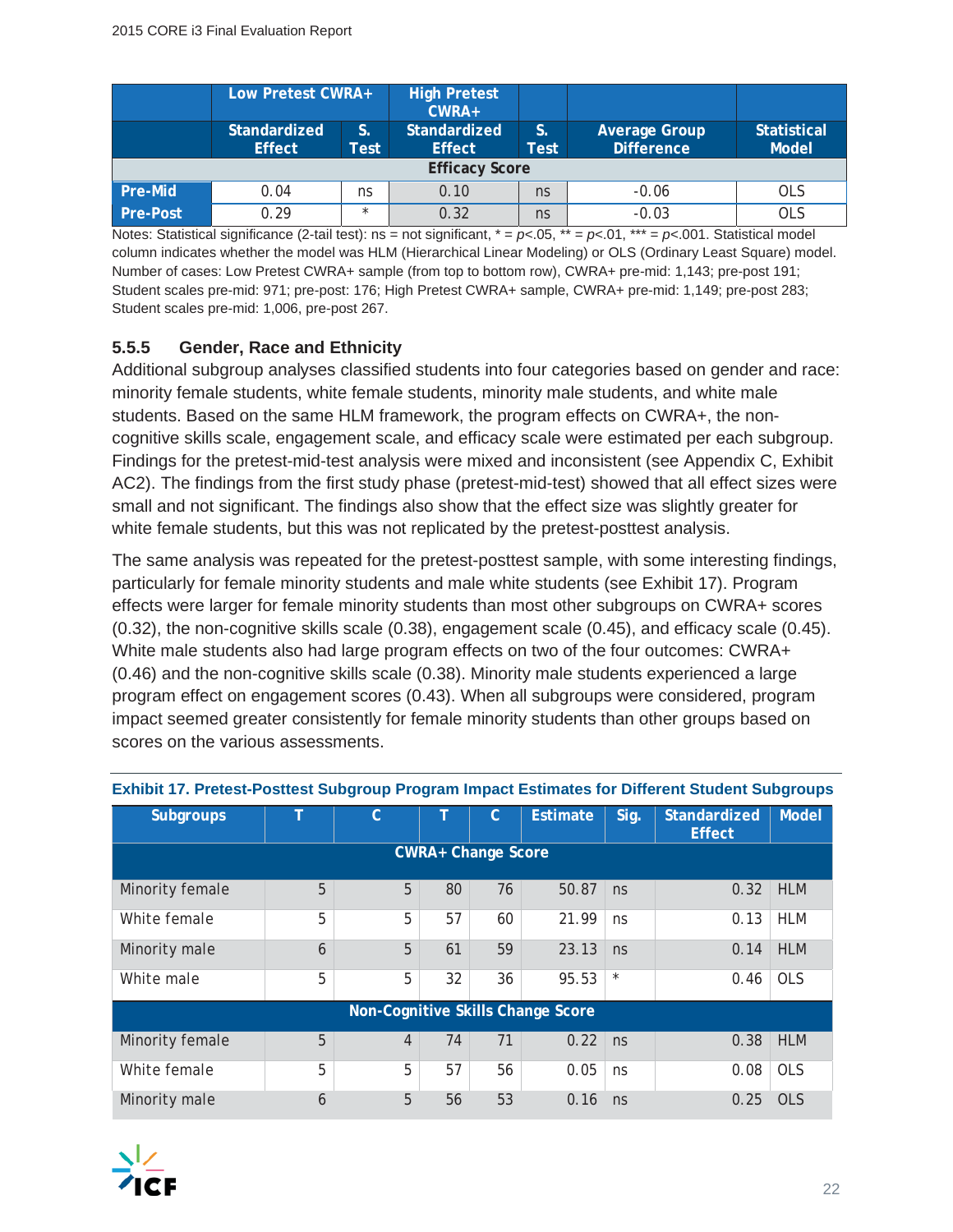| <b>Subgroups</b>                |   | $\mathcal{C}$  |    | C                             | <b>Estimate</b> | Sig. | <b>Standardized</b><br><b>Effect</b> | Model      |  |  |  |
|---------------------------------|---|----------------|----|-------------------------------|-----------------|------|--------------------------------------|------------|--|--|--|
| White male                      | 5 | 5              | 31 | 32                            | 0.23            | ns   | 0.38                                 | <b>HLM</b> |  |  |  |
| <b>Student Engagement Score</b> |   |                |    |                               |                 |      |                                      |            |  |  |  |
| Minority female                 | 5 | $\overline{4}$ | 74 | 71                            | 0.34            | ns   | 0.45                                 | <b>HLM</b> |  |  |  |
| White female                    | 5 | 5              | 57 | 56                            | 0.10            | ns   | 0.13                                 | <b>HLM</b> |  |  |  |
| Minority male                   | 6 | 5              | 56 | 53                            | 0.34            | ns   | 0.43                                 | <b>HLM</b> |  |  |  |
| White male                      | 5 | 5              | 31 | 32                            | 0.19            | ns   | 0.25                                 | <b>OLS</b> |  |  |  |
|                                 |   |                |    | <b>Student Efficacy Score</b> |                 |      |                                      |            |  |  |  |
| Minority female                 | 5 | $\overline{4}$ | 74 | 71                            | 0.31            | $**$ | 0.45                                 | <b>OLS</b> |  |  |  |
| White female                    | 5 | 5              | 57 | 56                            | 0.17            | ns   | 0.22                                 | <b>OLS</b> |  |  |  |
| Minority male                   | 6 | 5              | 56 | 53                            | 0.21            | ns   | 0.26                                 | <b>OLS</b> |  |  |  |
| White male                      | 5 | 5              | 31 | 32                            | 0.22            | ns   | 0.28                                 | <b>OLS</b> |  |  |  |

Notes: Statistical significance (2-tail test): ns = not significant,  $* = p< 0.05$ ,  $** = p< 0.01$ ,  $*** = p< 0.001$ . Statistical model column indicates whether the model was an HLM (Hierarchical Linear Modeling) or an OLS (Ordinary Least Square) model.

#### **5.5.6 RUP Affiliation**

ICF explored how program impact varied by the RUPs that recruited local schools for the study and supported participating schools throughout the life of the study. The number of schools and students included in the samples are small at this level of analysis and some analysis samples failed the baseline equivalence test (see Appendix C, Exhibit AC3). Thus, these findings are for exploration purposes only. Only CWRA+ findings are presented below because results from the three student scales produced too many contrasts with mixed, non-interpretable findings.

As shown in Appendix C, Exhibit AC3, (RUP-specific Program Impacts on Student Outcomes), Fayetteville State University's results are interesting. In both pretest-mid-test and pretestposttest analyses, program effects were larger than those estimated for schools affiliated with other RUPs (pretest-mid-test 0.18 and pretest-posttest 0.56). However, the baseline equivalence for these analyses were not met such that students had higher pretest scores than control/comparison students. The result from Louisiana Tech University was interesting in that the pretest-mid-test program impact was large and negative (-0.53); however, this was based on a small sample and baseline equivalence was not established. Furthermore, the large negative effect finding was not corroborated by the pretest-posttest result (-0.06; negative but close to zero). Tarleton State University also had a large program impact (0.54) from pretest-mid-test analysis. The pretest-posttest data were not available to corroborate this finding.

The analysis team concluded that RUP university-level analyses were not sufficiently powered, and findings should be interpreted with caution.

## **5.6 Additional Exploratory Analysis of Program Implementation and Student Outcomes**

ICF examined how program impact may vary by other intervention characteristics. Available data for these exploratory analyses included:

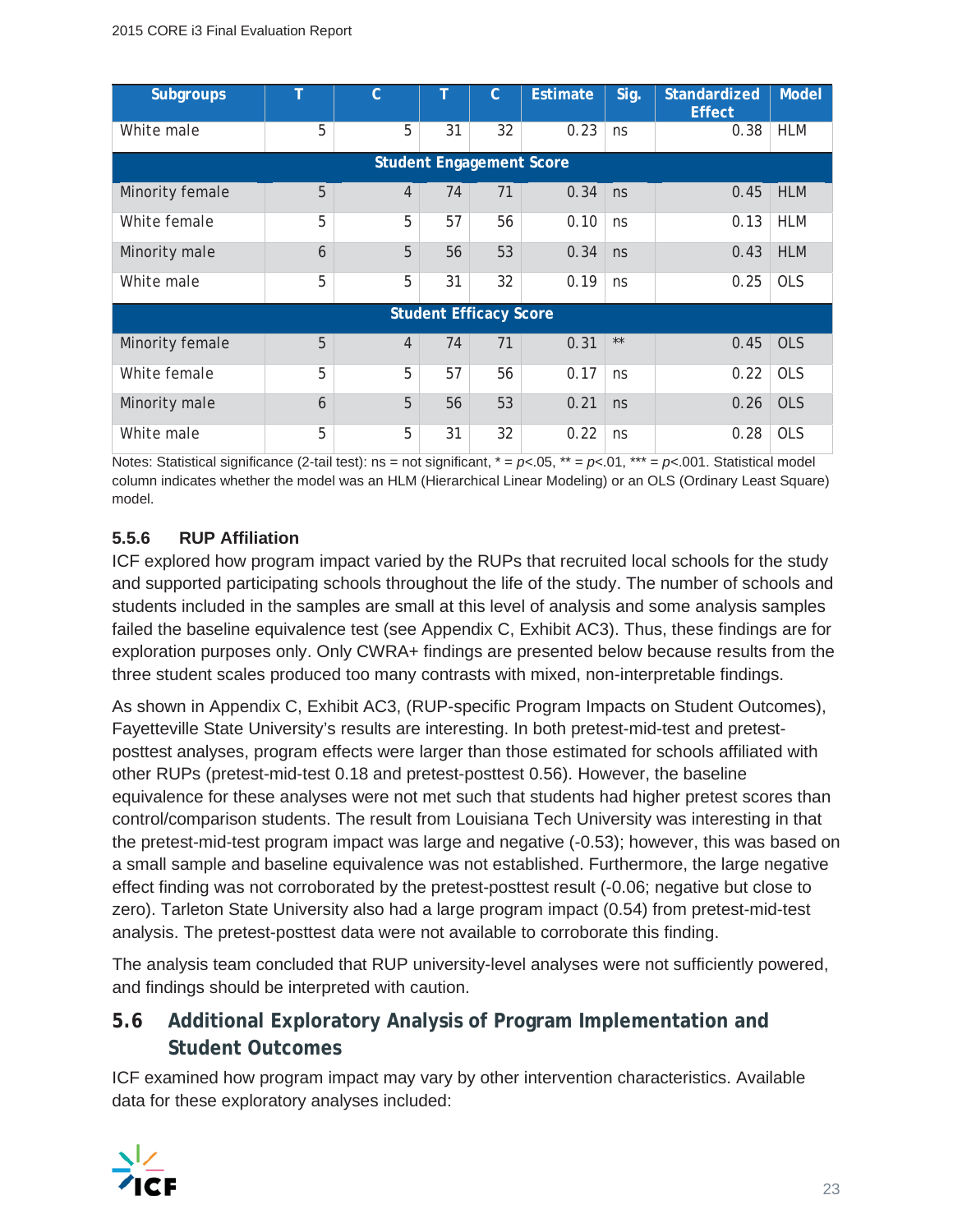- **Exposure data (student and teacher link):** For each treatment student, data were available indicating whether they were taught by a program participant teacher (i.e., teachers participating on CORE teams). ICF requested that teachers report whether they taught students participating in the study.
- **Implementation data (Key Components 1 to 7):** As described later in the Implementation Study section, program fidelity of implementation is captured through seven Key Components. Detailed findings on activities related to each component and its associated indicators is described with implementation study results.
- **Example 2gno.me data:** One program component involves treatment teachers' completion of the 2gno.me assessment at three timepoints: pretest, mid-test, and posttest; designed to measure their proficiency and growth in seven areas: learner, leader, citizen, collaborator, designer, facilitator, and analyst.
- **Change-management survey data:** A JSU partner, Civitas Learning, provided an online survey to measure the level of organizational change and capacity within CORE schools. Treatment schools were provided a report and debrief of this assessment, to support the ongoing implementation activities.

The ICF team explored how three of the four data sources relate to program impact on students' growth/change in CWRA+ scores (pretest-to-mid-test; pretest-to-posttest). The changemanagement survey scales were used for informing the treatment schools of their organizational orientation and school culture traits; however, the data were not used for the evaluation analysis. The treatment schools participated in the survey separately at three different timepoints, which made it difficult to use along with outcome measures. Preparatory analysis did not find systematic patterns in the data as the sample size was small per each measurement point. In the following sections, findings from the exposure data analysis, the implementation data (Key Components) analysis, and teacher 2gno.me data analysis are reported. The resulting patterns are informative and relevant for future studies of the CORE program effectiveness.

#### **5.6.1 Analysis of Exposure Data and CWRA+ Outcomes**

This analysis focuses on students' "exposure to the intervention" data. As mentioned above, students at treatment schools were taught by varied numbers of team teachers. Some students in the treatment schools may never have been taught by any of the teachers participating in CORE, while others have been taught by as many as five or more CORE teachers. Some CORE teams had more than five teachers participating. In other cases, there may have been teacher turnover on the CORE team, making it more likely that treatment students were taught by a larger number of teachers who had been a part of CORE.

Results for the one-year and two-year program analyses are reported separately in Exhibit 18 and Exhibit 20. The number of team teachers linked to students through course enrollment is coded differently for the two phases. For the one-year program analysis, the number of team teachers per student was categorized as no teacher, one teacher, two teachers, three teachers, four teachers, and five or more teachers. This detailed coding was possible because the sample was a low-attrition sample, and the data were close to intact. However, the pretest-to-posttest dataset was smaller. To summarize students' two years of program experience, the number of teachers students were exposed to from the first and second year were summed. To maximize

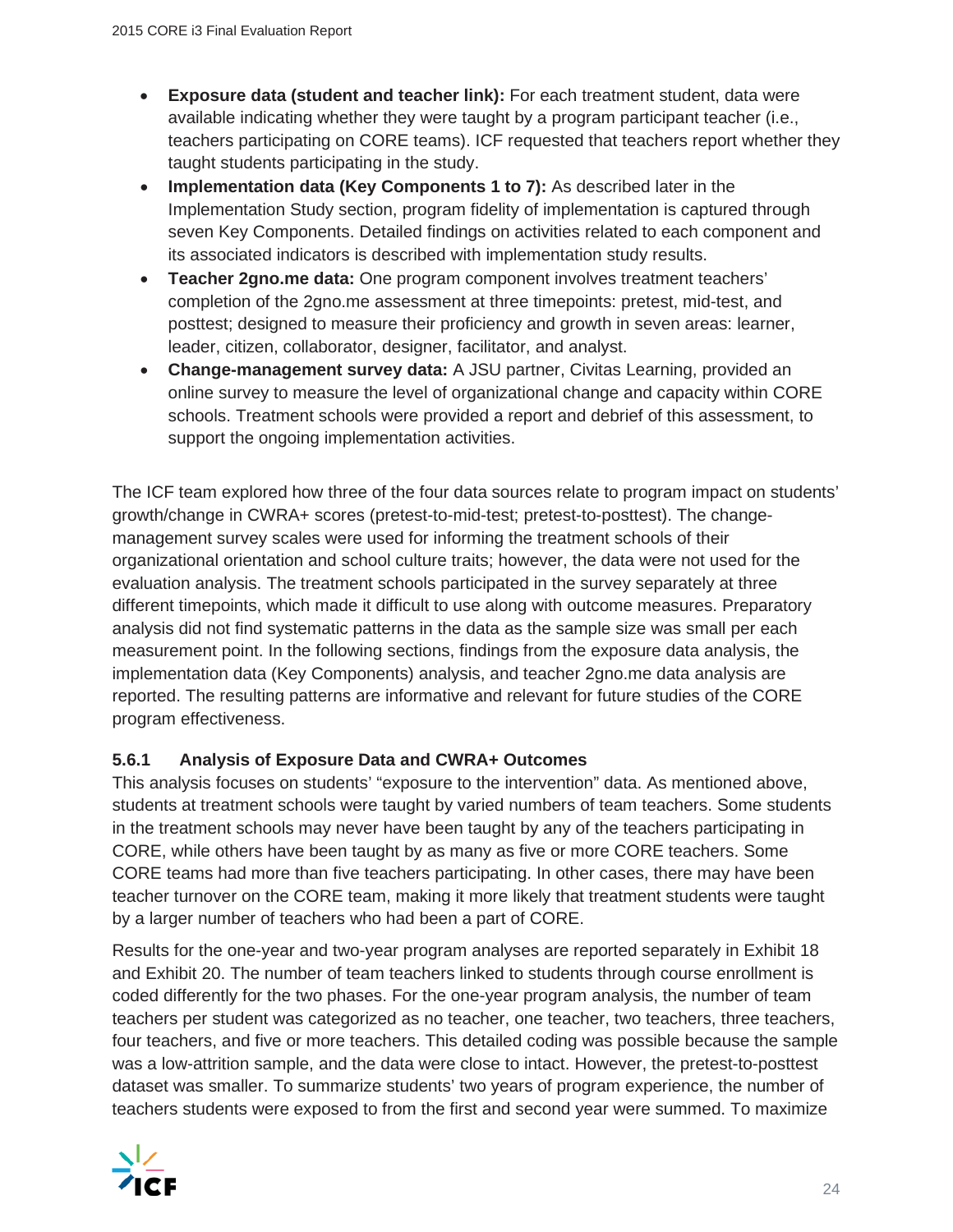the number of cases per group, students were categorized into broader categories: students with zero to three teachers, four to seven teachers, and eight to twelve teachers.

The one-year program analysis focused on pretest to mid-test CWRA+ change scores and the three student survey scales. As shown in Exhibit 18, students' average change scores on these instruments were reported per six treatment subgroups based on the number of teachers who taught treatment students. The control group's average score was reported as a reference point.

These analyses are exploratory, and estimates were not adjusted for covariates. To facilitate interpretation, the standardized average column shows the standardized average scores. The control group's average score was fixed as zero and each subgroup's z-score estimate was considered a deviation from the zero. T-test results were provided with an asterisk (alpha, 0.05). A discussion of results follows.

#### **Exhibit 18. The One-Year Program Analysis: Pretest to Mid-test CWRA+ Change Score by Subgroup Defined by CORE Teacher Exposure**

|                                                   | N <sub>1</sub>                    | <b>Mean</b> | <b>Std Dev</b> | <b>Standardized</b><br>Average | <b>Statistical</b><br><b>Test</b> |  |  |  |  |
|---------------------------------------------------|-----------------------------------|-------------|----------------|--------------------------------|-----------------------------------|--|--|--|--|
| <b>CWRA+ Change Score</b>                         |                                   |             |                |                                |                                   |  |  |  |  |
| Control group                                     | 1,187                             | $-25.22$    | 165.72         | 0.00                           |                                   |  |  |  |  |
| Treatment - Taught by no<br>treatment teacher     | 169                               | $-14.63$    | 164.47         | 0.06                           |                                   |  |  |  |  |
| Treatment - Taught by one<br>treatment teacher    | 341                               | $-1.35$     | 161.44         | 0.14                           | $\star$                           |  |  |  |  |
| Treatment - Taught by two<br>treatment teachers   | 205                               | 2.77        | 168.15         | 0.17                           | $\star$                           |  |  |  |  |
| Treatment - Taught by three<br>treatment teachers | 133                               | 31.35       | 160.42         | 0.34                           | $\star$                           |  |  |  |  |
| Treatment - Taught by four<br>treatment teachers  | 120                               | 56.78       | 196.71         | 0.49                           | $\star$                           |  |  |  |  |
| Treatment - Taught by five+<br>treatment teachers | 135                               | $-47.65$    | 161.40         | $-0.14$                        |                                   |  |  |  |  |
|                                                   | Non-Cognitive Skills Change Score |             |                |                                |                                   |  |  |  |  |
| Control group                                     | 1,031                             | 0.00        | 0.60           | 0.00                           |                                   |  |  |  |  |
| Treatment - Taught by no<br>treatment teacher     | 145                               | $-0.07$     | 0.57           | $-0.12$                        |                                   |  |  |  |  |
| Treatment - Taught by one<br>treatment teacher    | 295                               | 0.06        | 0.55           | 0.09                           |                                   |  |  |  |  |
| Treatment - Taught by two<br>treatment teachers   | 177                               | 0.03        | 0.57           | 0.04                           |                                   |  |  |  |  |
| Treatment - Taught by three<br>treatment teachers | 116                               | 0.01        | 0.60           | 0.01                           |                                   |  |  |  |  |
| Treatment - Taught by four<br>treatment teachers  | 112                               | $-0.02$     | 0.60           | $-0.04$                        |                                   |  |  |  |  |
| Treatment - Taught by five+<br>treatment teachers | 99                                | 0.02        | 0.46           | 0.03                           |                                   |  |  |  |  |
| <b>Student Engagement Score</b>                   |                                   |             |                |                                |                                   |  |  |  |  |
| Control group                                     | 1,031                             | 0.00        | 0.82           | 0.00                           |                                   |  |  |  |  |
| Treatment - Taught by no<br>treatment teacher     | 145                               | $-0.08$     | 0.79           | $-0.10$                        |                                   |  |  |  |  |

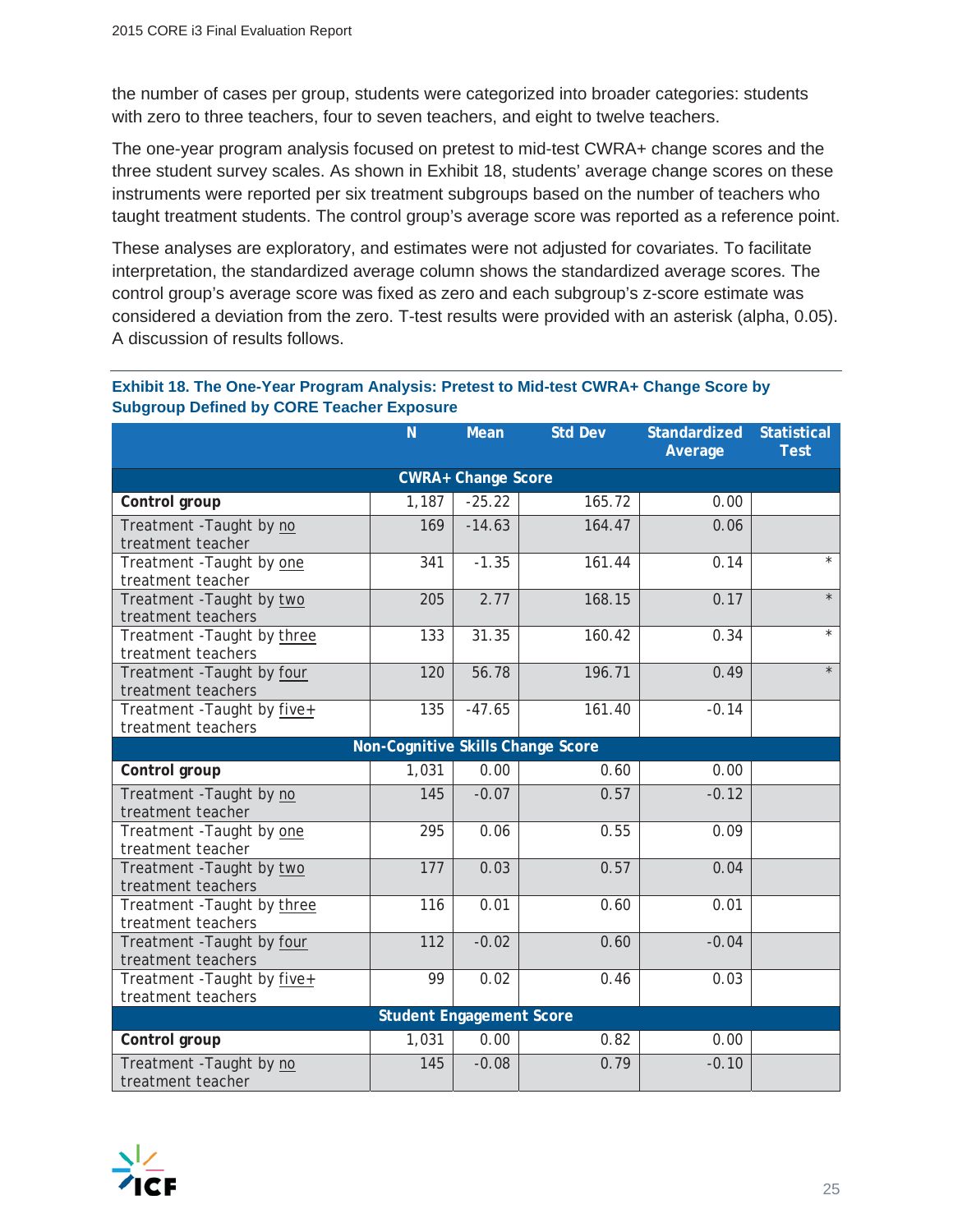|                                                   | N     | <b>Mean</b>                   | <b>Std Dev</b> | Standardized<br>Average | <b>Statistical</b><br><b>Test</b> |
|---------------------------------------------------|-------|-------------------------------|----------------|-------------------------|-----------------------------------|
| Treatment - Taught by one<br>treatment teacher    | 295   | 0.06                          | 0.84           | 0.07                    |                                   |
| Treatment - Taught by two<br>treatment teachers   | 177   | 0.01                          | 0.84           | 0.01                    |                                   |
| Treatment - Taught by three<br>treatment teachers | 116   | 0.01                          | 0.78           | 0.02                    |                                   |
| Treatment - Taught by four<br>treatment teachers  | 112   | $-0.07$                       | 0.79           | $-0.09$                 |                                   |
| Treatment - Taught by five+<br>treatment teachers | 99    | 0.04                          | 0.77           | 0.04                    |                                   |
|                                                   |       | <b>Student Efficacy Score</b> |                |                         |                                   |
| Control group                                     | 1,031 | $-0.01$                       | 0.79           | 0.00                    |                                   |
| Treatment - Taught by no<br>treatment teacher     | 145   | $-0.09$                       | 0.82           | $-0.10$                 |                                   |
| Treatment - Taught by one<br>treatment teacher    | 295   | 0.04                          | 0.73           | 0.07                    |                                   |
| Treatment - Taught by two<br>treatment teachers   | 177   | 0.09                          | 0.76           | 0.13                    |                                   |
| Treatment - Taught by three<br>treatment teachers | 116   | 0.08                          | 0.79           | 0.12                    |                                   |
| Treatment - Taught by four<br>treatment teachers  | 112   | 0.00                          | 0.74           | 0.02                    |                                   |
| Treatment - Taught by five+<br>treatment teachers | 99    | $-0.01$                       | 0.56           | 0.00                    |                                   |

Note: The values in the z-score column can be interpreted as standardized effect sizes. Before analysis, student outcomes were standardized with a control group mean of zero and control group standard deviation of one. The average z-score values for the control group, therefore, are zeroes and other groups' values are standardized deviation values from the control group value. T-tests were also conducted. An asterisk indicates that the group average was different from the control group estimate with statistical significance (alpha level 0.05).

The results from the pretest-to-mid-test CWRA+ change scores were mostly consistent with the expectation that the more exposure to treatment teachers, the higher the student outcome change scores. For ease of interpretation, Exhibit 19 graphically represents the CWRA+ finding.

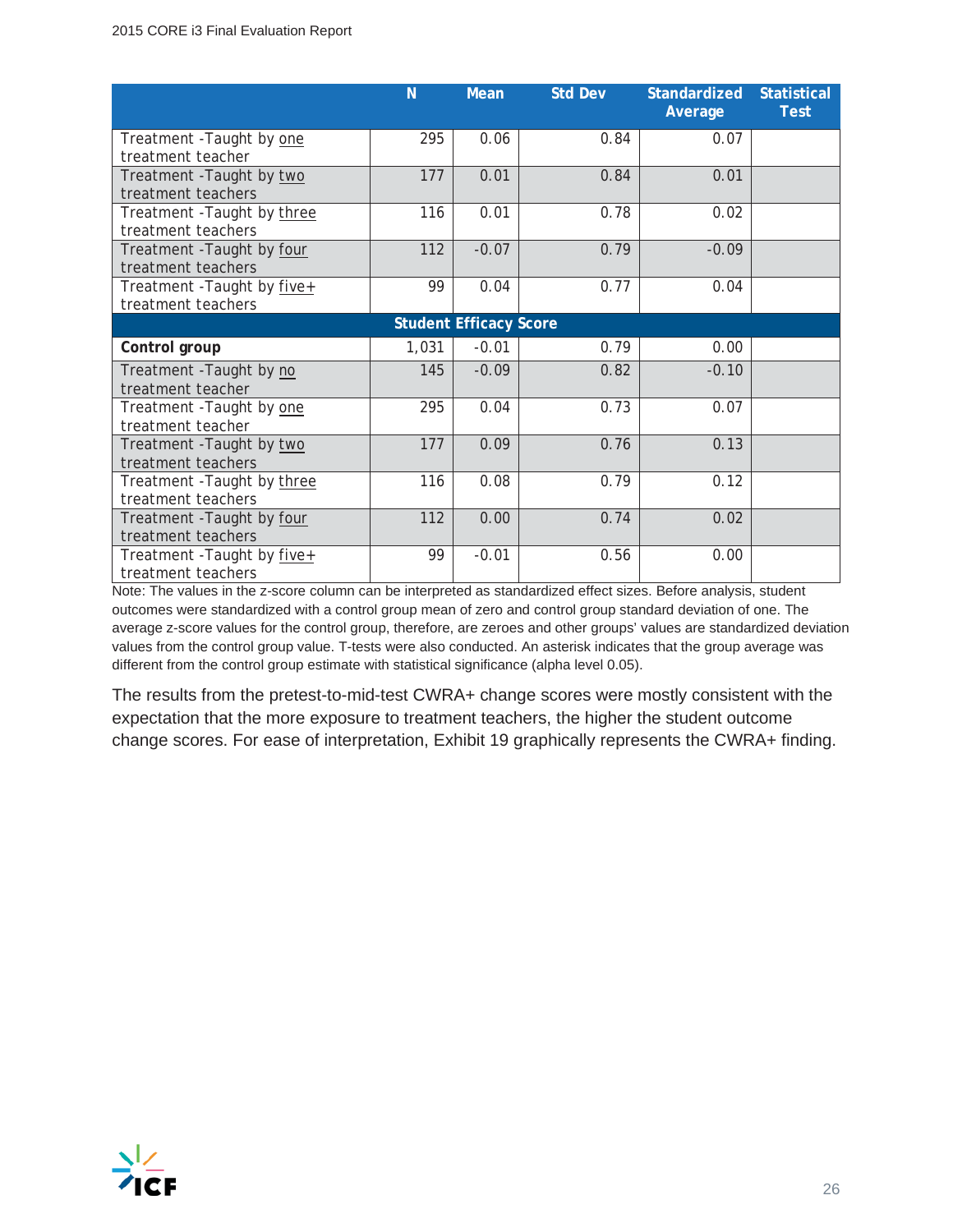



The standardized z-score averages were larger as the number of teachers increased, except for the last group (five+ treatment teachers)<sup>5</sup>, and most of the contrasts were statistically significant (see asterisks). When students were taught by three treatment teachers or by four treatment teachers, the standardized differences from the control group's estimate were, respectively, 0.34 and 0.49. These values are greater than 0.25, which WWC considers "substantively important. $6$  This simple analysis supports the idea that program impact may be mediated by the direct link (though course enrollment) between students and the teachers who directly participate in the CORE program. It is interesting that the last group of students with the largest number of teachers linked to them had a lower average-change score. The ICF team hypothesized that students exposed to a larger number of teachers who participated on CORE teams may be in schools that experienced a higher teacher turnover rate from CORE teams. When teachers stopped being part of the team during the school year, new teachers were recruited, which inflated the number of teachers students were exposed to in enrolled courses. The program hours that these teachers experienced were most likely shorter than teachers in other schools, weakening program impact on the nature of their teaching and resulting student outcomes. The data, however, did not affirmatively prove this explanation. Students with high levels of exposure (those linked to a greater number of CORE team teachers) were not always found in the schools with a high teacher-turnover rate on CORE teams. Still the explanation here is theoretically reasonable and a future research study should further investigate how high turnover from the CORE team may affect the intervention's effectiveness.

Results from the three student scales were mixed and none of the between-group average score differences were large in terms of standardized group score differences.

The same analysis was applied to the two-year program sample (pretest-to-posttest data). As previously mentioned, this dataset is substantially smaller than the one-year sample and thus

<sup>6</sup> Interpretation requires caution as the exposure variable was not created prior to randomization. When reevaluated in the more complex multivariate modeling analysis, the results were not statistically significant.



<sup>5</sup> The evaluation team further analyzed the data to explain the 5+ teacher category being negatively associated with CWRA+ outcomes. We did not find the reason for this in the data pattern.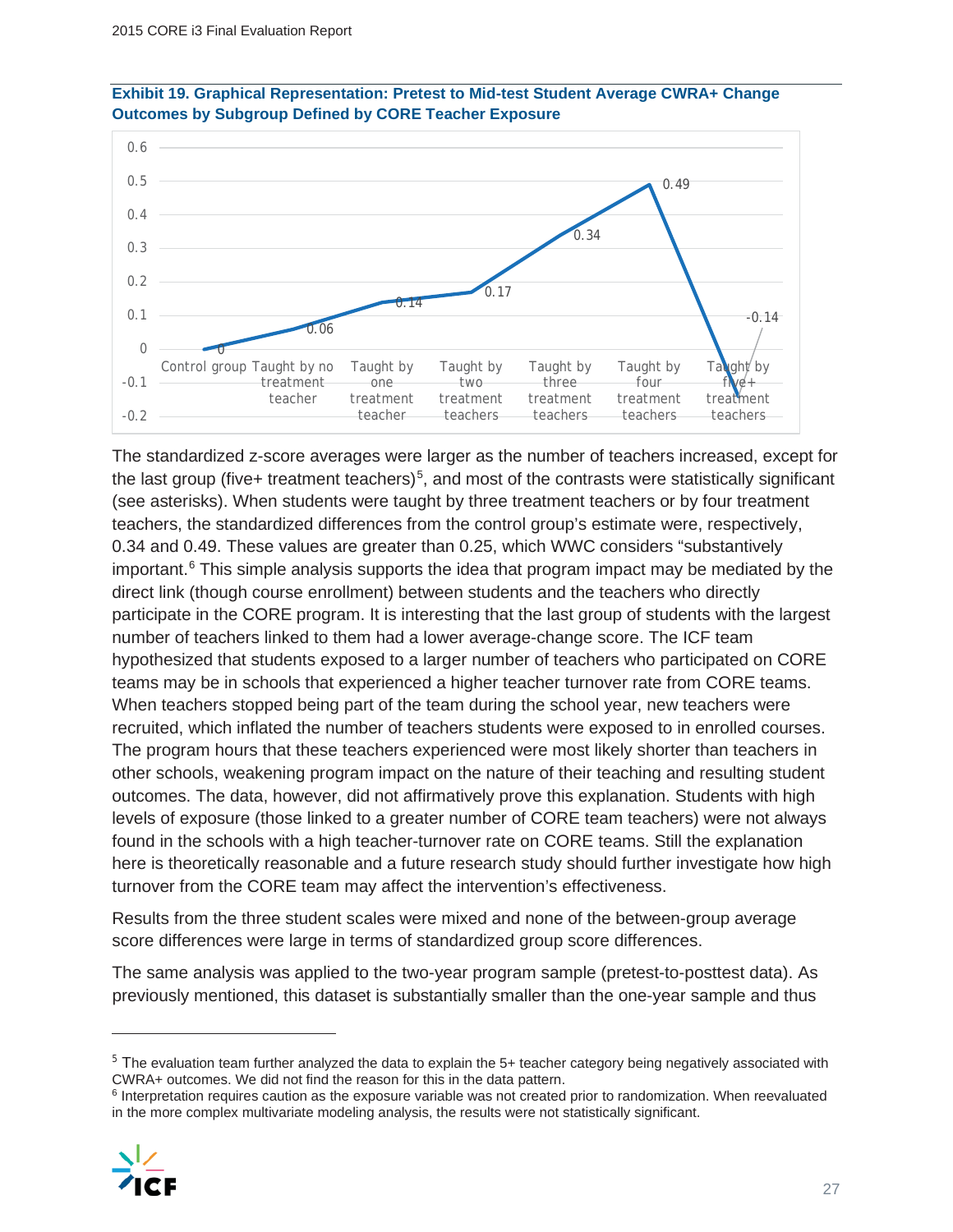the analysis is statistically underpowered. Because the study period covered two school years, the number of teachers involved was greater. The sum of the number of first year and second year teachers was used as a predictor variable. The number of students per subgroup (defined by the number of team teachers who taught each student) was maximized by using broader categories as previously described: (1) zero to three teachers, (2) four to seven teachers, and (3) eight to twelve teachers. As shown in Exhibit 20, the average pretest-to-posttest change scores on CWRA+ and the three student scales were analyzed by the subgroups defined by the number of team teachers who taught students. Exhibit 21 shows a graphical presentation of the same findings.

|                                                   | N   | <b>Mean</b> | <b>Std Dev</b> | Standardized<br><b>Deviation</b> | <b>Statistical</b><br><b>Test</b> |  |  |  |
|---------------------------------------------------|-----|-------------|----------------|----------------------------------|-----------------------------------|--|--|--|
| <b>CWRA+ Change Score</b>                         |     |             |                |                                  |                                   |  |  |  |
| Comparison group                                  | 237 | $-116.83$   | 163.08         | 0.00                             |                                   |  |  |  |
| Treatment - Taught by zero to three teachers      | 38  | $-109.66$   | 132.40         | 0.04                             |                                   |  |  |  |
| Treatment - Taught by four to seven teachers      | 91  | $-21.87$    | 191.21         | 0.58                             |                                   |  |  |  |
| Treatment - Taught by eight to twelve<br>teachers | 43  | $-90.84$    | 182.41         | 0.16                             |                                   |  |  |  |
| Non-cognitive Skill Change Score                  |     |             |                |                                  |                                   |  |  |  |
| Comparison group                                  | 218 | $-0.08$     | 0.60           | 0.00                             |                                   |  |  |  |
| Treatment - Taught by zero to three teachers      | 37  | 0.11        | 0.51           | 0.31                             | $^\star$                          |  |  |  |
| Treatment - Taught by four to seven teachers      | 84  | 0.12        | 0.56           | 0.33                             |                                   |  |  |  |
| Treatment - Taught by eight to twelve<br>teachers | 40  | 0.10        | 0.66           | 0.29                             |                                   |  |  |  |
| <b>Student Engagement Score</b>                   |     |             |                |                                  |                                   |  |  |  |
| Comparison group                                  | 218 | $-0.08$     | 0.85           | 0.00                             |                                   |  |  |  |
| Treatment - Taught by zero to three teachers      | 37  | 0.07        | 0.67           | 0.18                             |                                   |  |  |  |
| Treatment - Taught by four to seven teachers      | 84  | 0.20        | 0.88           | 0.33                             | $\star$                           |  |  |  |
| Treatment - Taught by eight to twelve<br>teachers | 40  | 0.13        | 0.94           | 0.24                             |                                   |  |  |  |
| <b>Student Efficacy Score</b>                     |     |             |                |                                  |                                   |  |  |  |
| Comparison group                                  | 218 | $-0.21$     | 0.73           | 0.00                             |                                   |  |  |  |
| Treatment - Taught by zero to three teachers      | 37  | 0.02        | 0.60           | 0.31                             | $^{\star}$                        |  |  |  |
| Treatment - Taught by four to seven teachers      | 84  | 0.09        | 0.61           | 0.41                             | $\star$                           |  |  |  |
| Treatment - Taught by eight to twelve<br>teachers | 40  | 0.03        | 0.81           | 0.33                             |                                   |  |  |  |

#### **Exhibit 20. The Two-Year Program Analysis: Pretest to Posttest CWRA+ Change Score by Subgroup Defined by CORE Teacher Exposure**

Note: T-tests were also conducted. An asterisk indicates that the group average was different from the control group estimate with statistical significance (alpha level 0.05).

A similar trend, as found in the previous section, was found with the pretest-to-posttest analysis. Exhibit 21 graphically summarizes the findings.

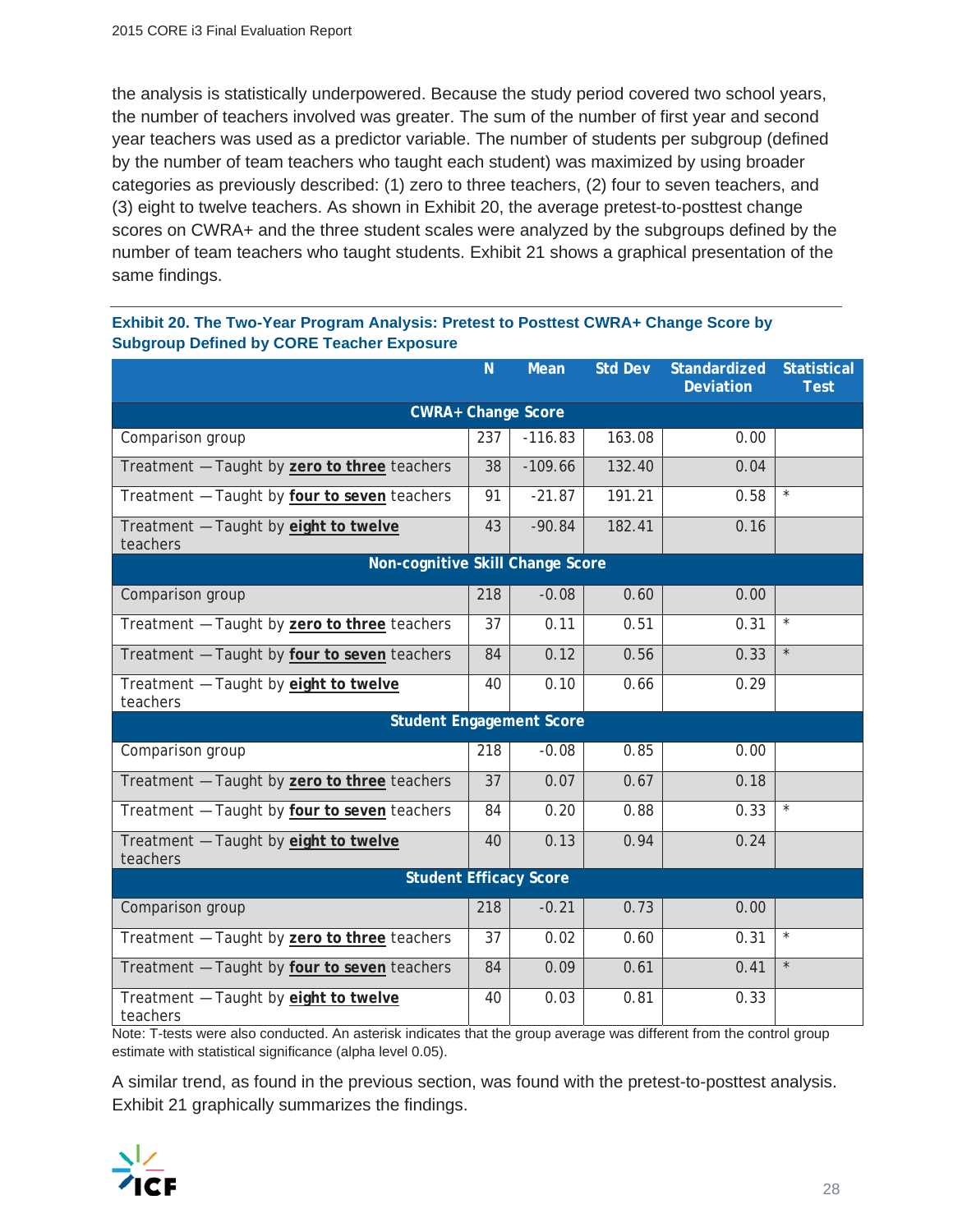



The average pretest-to-posttest CWRA+ change score was the lowest for the comparison students (they are referred to here as comparison students as the study is no longer a RCT but a QED study). The average was slightly higher for the group taught by zero to three treatment teachers (0.04) and it was substantially higher for the group taught by four to seven treatment teachers (0.58). Like the pretest-to-mid-test finding, the group taught by eight to twelve teachers had a lower average score (0.18) than other treatment subgroups.

The three student scales followed the same pattern (see Exhibit 21 above), supporting the idea that the program effect (measured by positive score change on the student scales) seems positively correlated with the number of CORE teachers who teach them. This was not contradictory to the pretest-mid-test result but was not exactly consistent in the magnitude of standardized effect sizes. The previous section showed that the average treatment subgroups' student survey scores did not differ substantially from the comparison group (the highest standardized average change score was only 0.13 for one of the treatment subgroups for the efficacy score).

Consistent with the one-year program analysis, the "highest" group (students taught by eight to twelve treatment teachers) had a lower change score in all four outcomes; CWRA+ scores and all three student scales. Again, it is possible that this group is represented by the schools with a high turnover rate of faculty members, although we cannot verify. We did not find an evidence for this explanation. The team inspected that data and did not find a large correlation between team teacher turnover rate and the number of teachers that students were linked to via course enrollment.

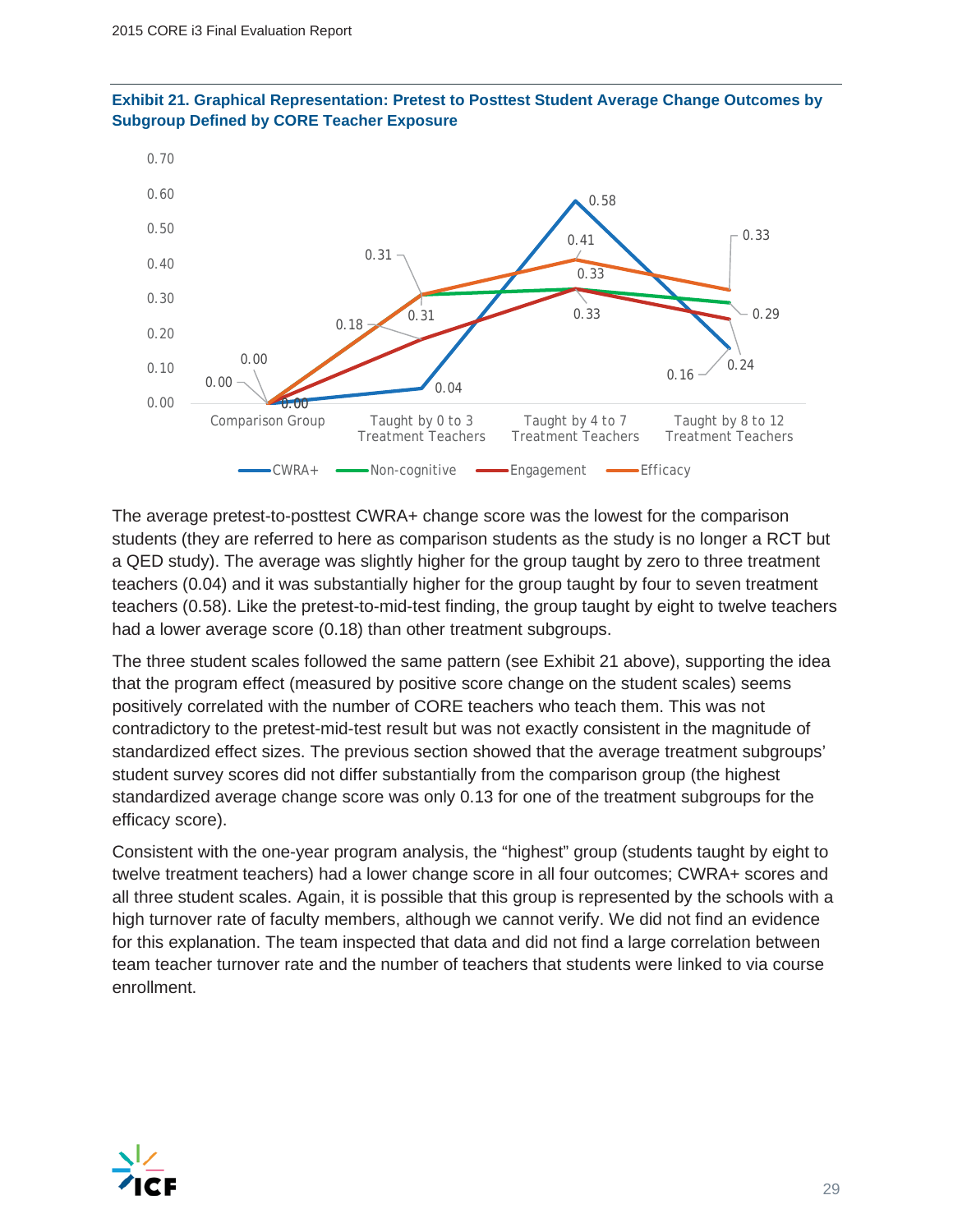#### **5.6.2 Analysis of Implementation Data (Key Components) and Student Outcomes**

The goal of this analysis is to understand how student outcomes and the level of program implementation by treatment schools are correlated. As previously described and covered in more detail in the Implementation Study section (Section III), these data were collected from teachers and administrators to understand the degree to which schools have implemented the seven CORE program components as intended. Per each KC, the evaluation team classified the 14 treatment schools into three levels of program implementation (low, medium, and high). KC3 and KC5 were excluded from this analysis due to the lack of variation in the predictor variable. In other words, all schools attained high fidelity on these two KCs, thus no associations could be determined between different levels of implementation and student outcomes. To understand how the three levels of implementation are correlated with student outcome changes (CWRA+ and the three student scales), we derived average student change scores by the three levels of implementation (low, medium, and high). As a reference, average scores for the comparison group were also calculated. As the analyses were exploratory in nature and the number of students in the pretest-to-posttest sample was small, we used simple descriptive statistics; statistical tests were provided only as a reference.

Like other analyses in this report, we report the pretest-to-mid-test findings and the pretest-toposttest findings separately. Because there were four student outcomes, seven Key Components, and three levels of implementation, this analysis generated many statistics for inspection and interpretation. We focus only on students' CWRA+ change scores (growth scores from pretest to mid-test) because the results included those of substantive importance (standardized group difference greater than 0.25). The results for the three other student survey scores (non-cognitive skills, student engagement, and student efficacy) were negligible in group differences (results are available upon request).

As shown in Exhibit 22, there did not appear to be a link between KC1 (principal engagement) and changes in student outcome scores. From pretest-to-mid-test, the low implementation school had an even lower average score (-0.25), while the medium-level implementation showed the highest CWRA+ pretest-mid-test change scores (0.24). This is followed by the highest implementation group's average score being not so different from the control group (- 0.01). Similarly, the pretest-to-mid-test findings showed that lower implementation levels across the two school years (medium-to-low and medium-to-medium implementation over time) had a higher level of outcome changes than other subcategories, such as the medium to high level and the high to high level. The pretest-to-posttest estimates are based on a small number of students and thus are likely unstable and unreliable.

| KC1: CORE principals engage in professional learning with school teams. |       |          |           |              |      |  |  |
|-------------------------------------------------------------------------|-------|----------|-----------|--------------|------|--|--|
| <b>Pretest-to-Mid-test Analysis</b>                                     |       |          |           |              |      |  |  |
| <b>Implementation Level</b>                                             | Ν     | Mean     | <b>SD</b> | Standardized | Sig. |  |  |
| <b>Control Schools</b>                                                  | 1,187 | $-25.22$ | 165.72    | 0.00         |      |  |  |
| Low                                                                     | 45    | $-66.76$ | 193.01    | $-0.25$      |      |  |  |
| Med                                                                     | 803   | 15.16    | 166.63    | 0.24         | **   |  |  |

#### **Exhibit 22. KC1 and CWRA+ Change Score Averages (Pretest to Mid-test)**

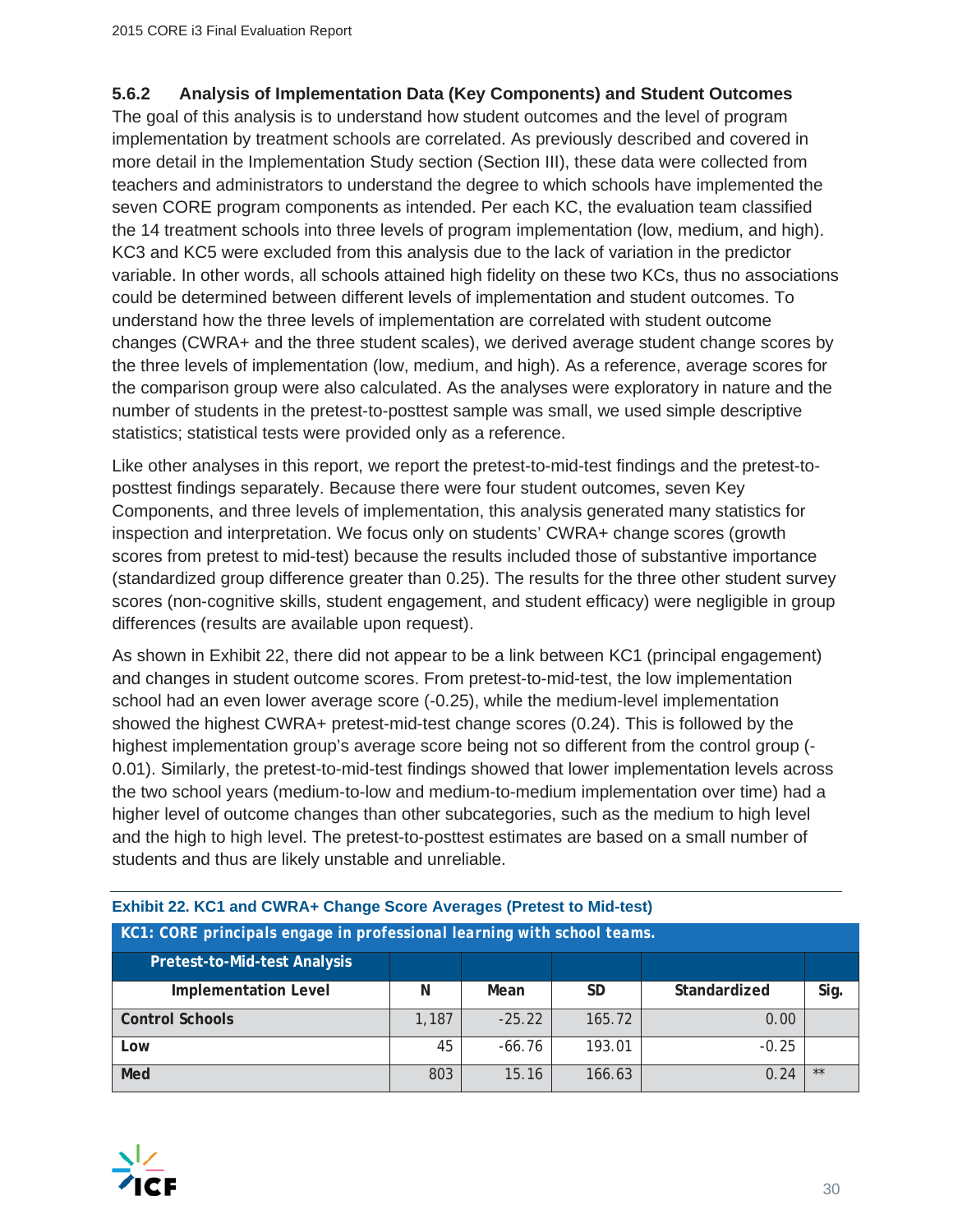| KC1: CORE principals engage in professional learning with school teams. |     |           |        |         |      |  |  |
|-------------------------------------------------------------------------|-----|-----------|--------|---------|------|--|--|
| High                                                                    | 256 | $-27.00$  | 166.35 | $-0.01$ |      |  |  |
| <b>Pretest-to-Posttest Analysis</b>                                     |     |           |        |         |      |  |  |
| <b>Comparison Schools</b>                                               | 237 | $-116.83$ | 163.08 | 0.00    |      |  |  |
| Med-Low                                                                 | 27  | $-27.19$  | 141.92 | 0.55    | $**$ |  |  |
| Med-Med                                                                 | 93  | $-24.47$  | 190.21 | 0.57    | **   |  |  |
| Med-High                                                                | 63  | $-90.95$  | 140.77 | 0.16    |      |  |  |
| High-High                                                               | 54  | $-125.28$ | 171.50 | $-0.05$ |      |  |  |

Note: In the pretest-to-posttest analysis column, school categories are represented by their level of implementation on KC1 in year 1 and year 2, as this KC was measured on an annual basis (e.g., "med-low" indicates a medium level of implementation in year 1, and low implementation in year 2). Statistical significance (2-tail test):  $* = p < 0.05$ ,  $* =$  $p<.01$ , \*\*\* =  $p<.001$ .

As shown in Exhibit 23, the pattern for KC2 (teachers' active participation in online program activities) did not follow the expectation that implementation level would be positively correlated with student outcome changes. The pretest-to-mid-test finding showed that the low implementation school had a higher average CWRA+ change score than students in high implementation schools. Likewise, the pretest-to-posttest analysis, based on a smaller number of cases, showed that the lowest implementation schools had the highest change score average.

| KC2: School teams participate in online learning communities. |       |           |           |                          |       |  |  |  |
|---------------------------------------------------------------|-------|-----------|-----------|--------------------------|-------|--|--|--|
| Pretest-to-Mid-test Analysis                                  |       |           |           |                          |       |  |  |  |
| <b>Implementation Level</b>                                   | N     | Mean      | <b>SD</b> | Standardized<br>Averages | Sig.  |  |  |  |
| <b>Control Schools</b>                                        | 1,187 | $-25.22$  | 165.72    | 0.00                     |       |  |  |  |
| Low                                                           | 386   | 36.84     | 151.21    | 0.37                     | $***$ |  |  |  |
| High                                                          | 718   | $-16.67$  | 175.20    | $-0.05$                  |       |  |  |  |
| <b>Pretest-to-Posttest Analysis</b>                           |       |           |           |                          |       |  |  |  |
| <b>Comparison Schools</b>                                     | 237   | $-116.83$ | 163.08    | 0.00                     |       |  |  |  |
| Low-Low                                                       | 27    | $-27.19$  | 141.92    | 0.55                     | $**$  |  |  |  |
| High-Low                                                      | 33    | $-100.61$ | 150.53    | 0.10                     |       |  |  |  |
| High-High                                                     | 177   | $-64.69$  | 180.60    | 0.32                     | $**$  |  |  |  |

#### **Exhibit 23. KC2 and CWRA+ Change Score Averages (Pretest to Mid-test)**

Note: In the pretest-to-posttest analysis column, school categories are represented by their level of implementation on KC2 in year 1 and year 2, as this KC was measured on an annual basis (e.g., "high-low" indicates a high level of implementation in year 1, and low implementation in year 2). Statistical significance (2-tail test): \* = *p<*.05, \*\* = *p<*.01,  $*** = p<.001$ .

As shown in Exhibit 24, KC4 (professional development activities) followed the expectation that the degree to which this KC is implemented correlates positively with CWRA+ change scores. The pretest-to-mid-test findings show that the low implementation school average (-0.09) was slightly lower than the control school average; however, high implementation schools had a higher level of student change scores (0.26) than other groups. The pretest-posttest results

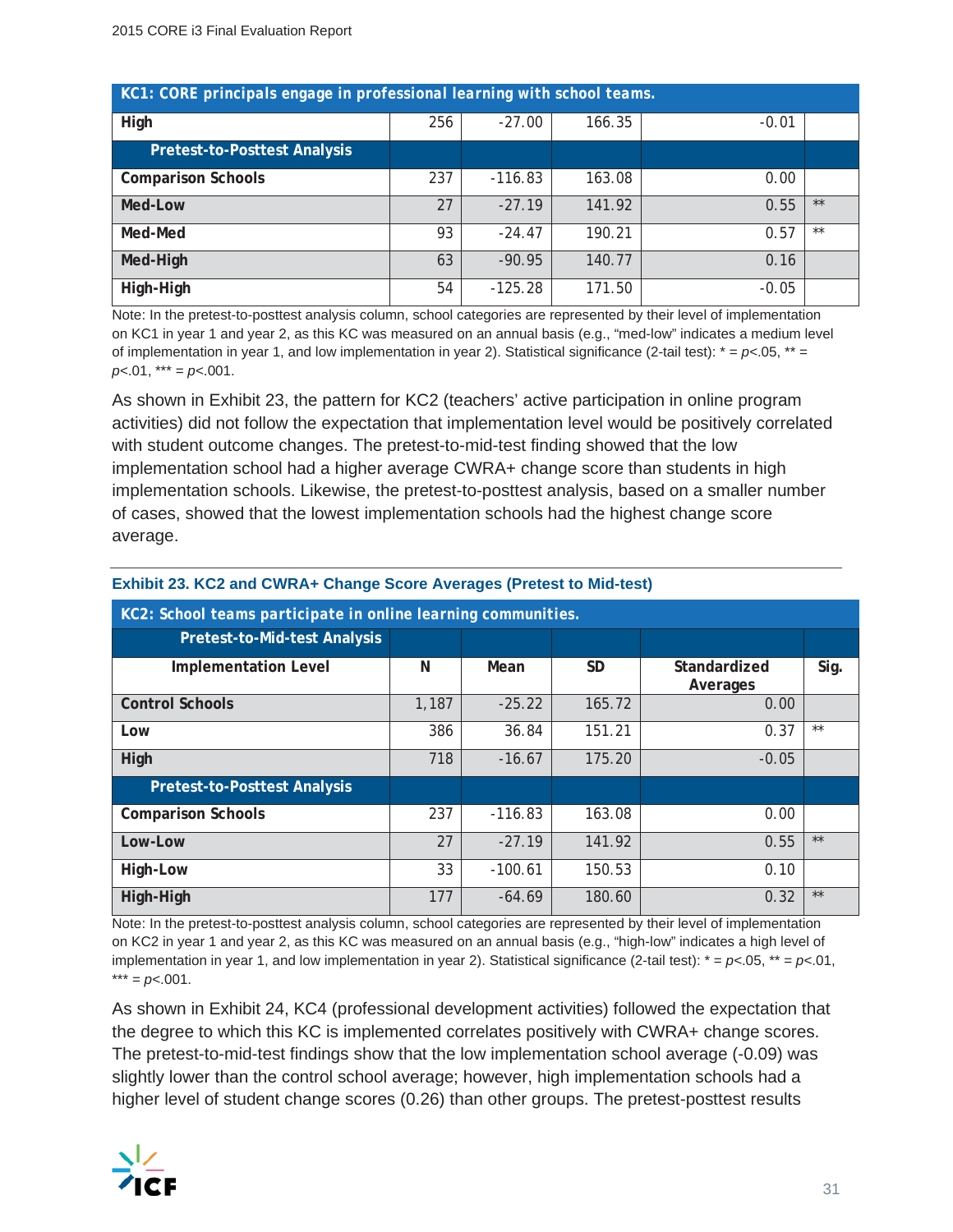exhibited a consistent pattern. Students in schools that were lower in implementation during both study years (low-low) had a slightly higher CWRA+ change score (0.11) than control schools. The highest implementation group (high-high) had a change score (0.42) that was substantially higher than the control group.

**KC4:** *School teams participate in CORE instructional professional development services.*

| KU4: SCHOOL LEAHIS DALTICIDATE III CORE TIISTI UCTIONAL DI OLESSIONAL QEVEIODINENT SEI VICES. |       |           |           |              |      |  |  |  |
|-----------------------------------------------------------------------------------------------|-------|-----------|-----------|--------------|------|--|--|--|
| <b>Pretest-to-Mid-test Analysis</b>                                                           |       |           |           |              |      |  |  |  |
| <b>Implementation Level</b>                                                                   | N     | Mean      | <b>SD</b> | Standardized | Sig. |  |  |  |
| <b>Control Schools</b>                                                                        | 1,187 | $-25.22$  | 165.72    | 0.00         |      |  |  |  |
| Low                                                                                           | 312   | $-39.94$  | 159.91    | $-0.09$      |      |  |  |  |
| High                                                                                          | 792   | 18.58     | 169.81    | 0.26         | $**$ |  |  |  |
| <b>Pretest-to-Posttest Analysis</b>                                                           |       |           |           |              |      |  |  |  |
| <b>Comparison Schools</b>                                                                     | 237   | $-116.83$ | 163.08    | 0.00         |      |  |  |  |
| Low-Low                                                                                       | 79    | $-98.57$  | 161.72    | 0.11         |      |  |  |  |
| High-High                                                                                     | 158   | $-48.85$  | 176.66    | 0.42         | $**$ |  |  |  |

#### **Exhibit 24. KC4 and CWRA+ Change Score Averages**

Note: In the pretest-to-posttest analysis column, school categories are represented by their level of implementation on KC4 in year 1 and year 2, as this KC was measured on an annual basis (e.g., "low-low" indicates a low level of implementation in year 1, and low implementation in year 2). Statistical significance (2-tail test): \* = *p<*.05, \*\* = *p<*.01,  $*** = p<.001$ .

KC6 (change management) followed expectations in that implementation levels were correlated positively with student change scores. The first phase of analysis (pretest-to-mid-test) showed that the low implementation group had an average pretest-mid-test change score (0.03) that was similar to the control group. As shown in Exhibit 25, the high implementation group in year 1 had the highest change score average (0.29). This KC is only measured once during the two years of the study, and no new schools were added to the high-fidelity group in year 2. Thus, the second phase of analysis (pretest-to-posttest) relies on the same school groupings, but fewer students who had available posttest data. However, the pattern found in year 1 was similar in the second year: the lower implementation group (low) had a higher level of student score change (0.28) than the control group, and the higher implementation group (high) had an even higher student change score (0.34). However, the difference between the two implementation groups was rather small (0.06).

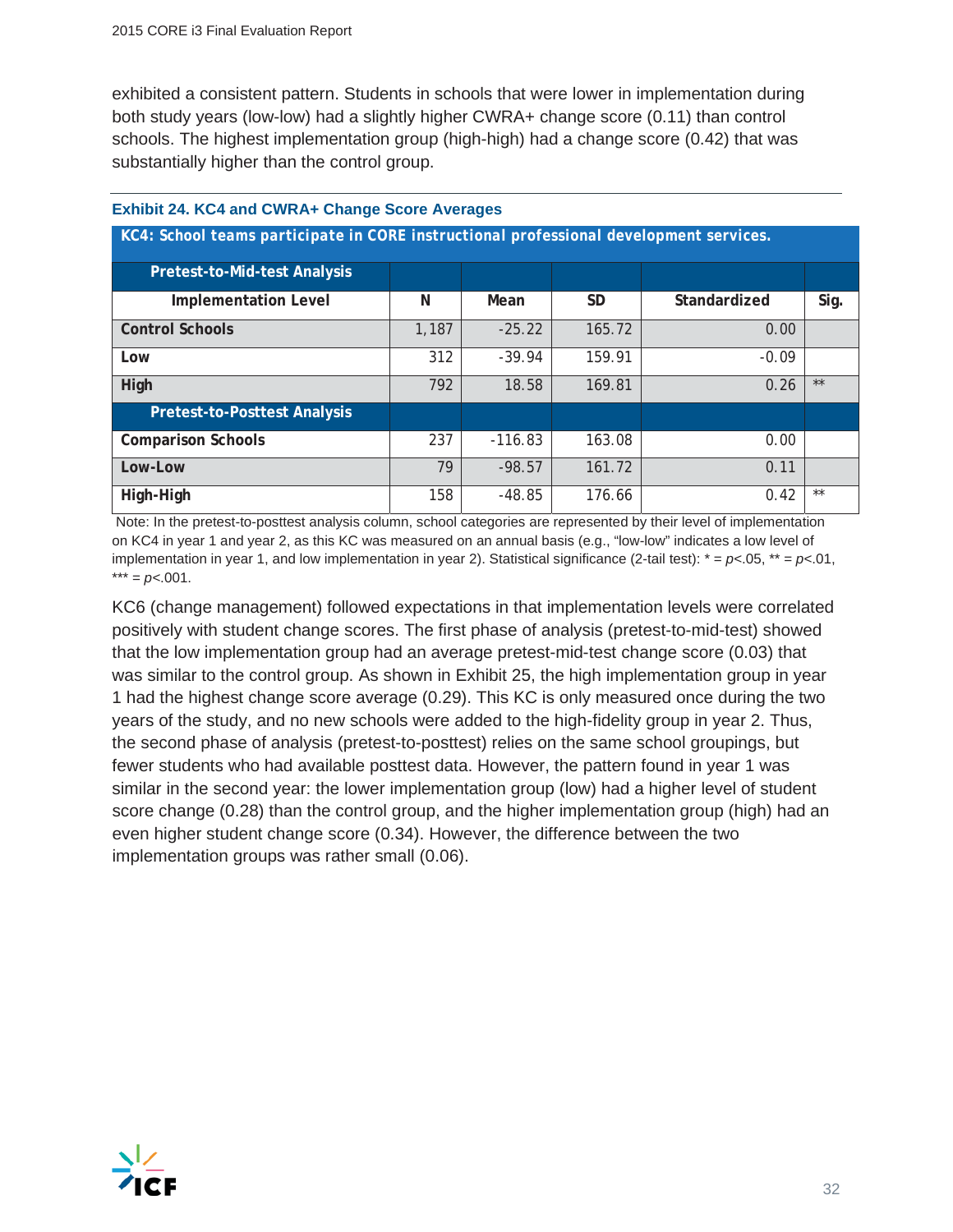| KC6: Schools participate in change--management support through CORE partnership resources. |       |           |        |              |         |  |
|--------------------------------------------------------------------------------------------|-------|-----------|--------|--------------|---------|--|
| <b>Pretest-to-Mid-test Analysis</b>                                                        |       |           |        |              |         |  |
| <b>Implementation Level</b>                                                                | N     | Mean      | SD     | Standardized | Sig.    |  |
| <b>Control Schools</b>                                                                     | 1,187 | $-25.22$  | 165.72 | 0.00         |         |  |
| Low                                                                                        | 532   | $-20.33$  | 159.87 | 0.03         |         |  |
| High                                                                                       | 572   | 22.85     | 174.79 | 0.29         | $**$    |  |
| <b>Pretest-to-Posttest Analysis</b>                                                        |       |           |        |              |         |  |
| <b>Comparison Schools</b>                                                                  | 237   | $-116.83$ | 163.08 | 0.00         |         |  |
| Low                                                                                        | 90    | $-71.82$  | 143.36 | 0.28         | $\star$ |  |
| High                                                                                       | 147   | $-61.50$  | 189.35 | 0.34         | $**$    |  |

#### **Exhibit 25. KC6 and CWRA+ Change Score Averages**

Note: Statistical significance  $(2\times \text{tail test})$ :  $* = p<.05$ ,  $** = p<.01$ ,  $*** = p<.001$ .

For both the pretest to mid-test and pretest to posttest analysis phases, KC7 (use of  $EdReady<sup>TM</sup>$  had only a small variation in the predictor, as most schools achieved high fidelity the first year. As shown in Exhibit 26, the low implementation group had a small number of students: 57 for the first year and 60 for the second year). Yet with the little variance available for analysis, the pretest-mid-test findings indicated that KC7 followed expectations: the low implementation group had an average pretest-mid-test change score that was almost the same (0.01) as the control group. The high implementation group had the highest change score average (0.17). The second phase of the study (pretest-to-posttest) did not exactly follow expectations. Both treatment groups (low-low and high-low) had about the same change score averages (0.30 and 0.32). This may be because both of these groups were low-implementing schools in the second study year and thus did not differentiate themselves in terms of program efficacy.

| KC7: School teams provide students with college-readiness advisement and support through use<br>of EdReady <sup>™</sup> tool in CORE schools. |       |           |        |              |         |  |
|-----------------------------------------------------------------------------------------------------------------------------------------------|-------|-----------|--------|--------------|---------|--|
| <b>Pretest-to-Mid-test Analysis</b>                                                                                                           |       |           |        |              |         |  |
| <b>Implementation Level</b>                                                                                                                   | N     | Mean      | SD     | Standardized | Sig.    |  |
| <b>Control Schools</b>                                                                                                                        | 1,187 | $-25.22$  | 165.72 | 0.00         |         |  |
| Low                                                                                                                                           | 57    | $-23.30$  | 162.38 | 0.01         |         |  |
| High                                                                                                                                          | 1.047 | 3.42      | 169.39 | 0.17         | $**$    |  |
| <b>Pretest-to-Posttest Analysis</b>                                                                                                           |       |           |        |              |         |  |
| <b>Comparison Schools</b>                                                                                                                     | 237   | $-116.83$ | 163.08 | 0.00         |         |  |
| Low-Low                                                                                                                                       | 60    | $-67.57$  | 150.08 | 0.30         | $\star$ |  |
| High-Low                                                                                                                                      | 177   | $-64.69$  | 180.60 | 0.32         | $***$   |  |

#### **Exhibit 26. KC7 and CWRA+ Change Score Averages**

Note: in the pretest-to-posttest analysis column, school categories are represented by their level of implementation on KC7 in year 1 and year 2, as this KC was measured on an annual basis (e.g., "high-low" indicates a high level of implementation in year 1, and low implementation in year 2).

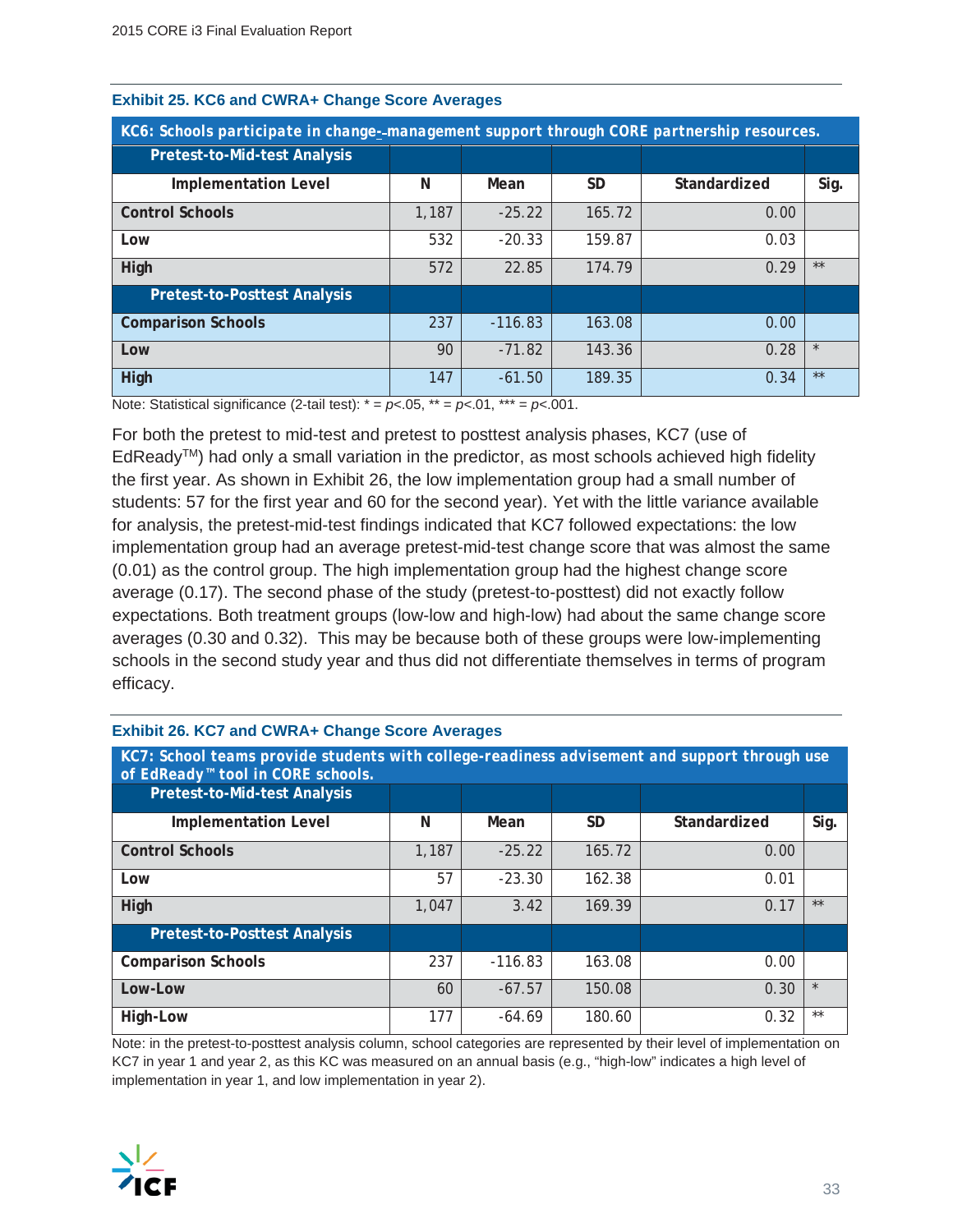Out of seven KCs, the findings from three KCs were consistent or almost consistent with program expectations, as in greater fidelity of implementation was correlated positively with average CWRA+ change scores. The findings for KC4 (professional development activities) was consistent for both study phases: the low implementation group was similar to the control/comparison group in the change in student outcomes, which suggests that lower levels of fidelity on this KC may have had limited to no effect on students' CWRA+ scores, whereas implementing this KC to a greater degree, with fidelity, may help students experience growth in CWRA+ outcomes. The same implication is true for the first phase of analysis for KC6 and KC7: when fidelity of implementation was higher on these components, students' average CWRA+ scores were higher as well. These findings were not exactly replicated in the second phase of analysis for KC6 and KC7, in part because there was no change in KC6 fidelity groupings in year 2, and fidelity of implementation decreased on KC7 during this time period.

#### **5.6.3 Correlation Analysis of School-Average CWRA+ Change Scores and Teachers' Average 2gno.me Scores.**

The 2gno.me system assessed teachers' orientation and skills across seven components: analyst, citizen, collaborator, designer, facilitator, leader, and learner. The expectation was that treatment teachers, through participation in CORE, develop proficiency and achieve higher scores over time in these seven areas as they progress through the program and apply knowledge they have gained to their daily instruction. The ICF team conducted two exploratory analyses. First, ICF described how treatment status relates to teacher growth and proficiency as captured by the 2gno.me assessment. Second, the team examined how the seven 2gno.me criteria are correlated with changes in students' average CWRA+ scores.

To capture changes in the school average 2gno.me scores, the ICF team decided to use all data available at each of three timepoints and assumed that the average of teachers whose data were available at either of three timepoints helped approximate the school-level 2gno.me orientation levels. The ICF team first derived the school average 2gno.me scores and calculated the group average scores (treatment group and control group) for comparison. The other important data for this analysis was student CWRA+ scores. Change scores were first calculated at the individual level for change from pretest to mid-test, as well as for pretest to posttest. The school averages of the individual changes were then calculated and used to understand how school scores correlated with treatment status (control vs. treatment).

Exhibit 27 describes the whole sample and compares treatment schools and comparison schools on both CWRA+ and 2gno.me variables. Graphical representation of findings and discussion will follow.

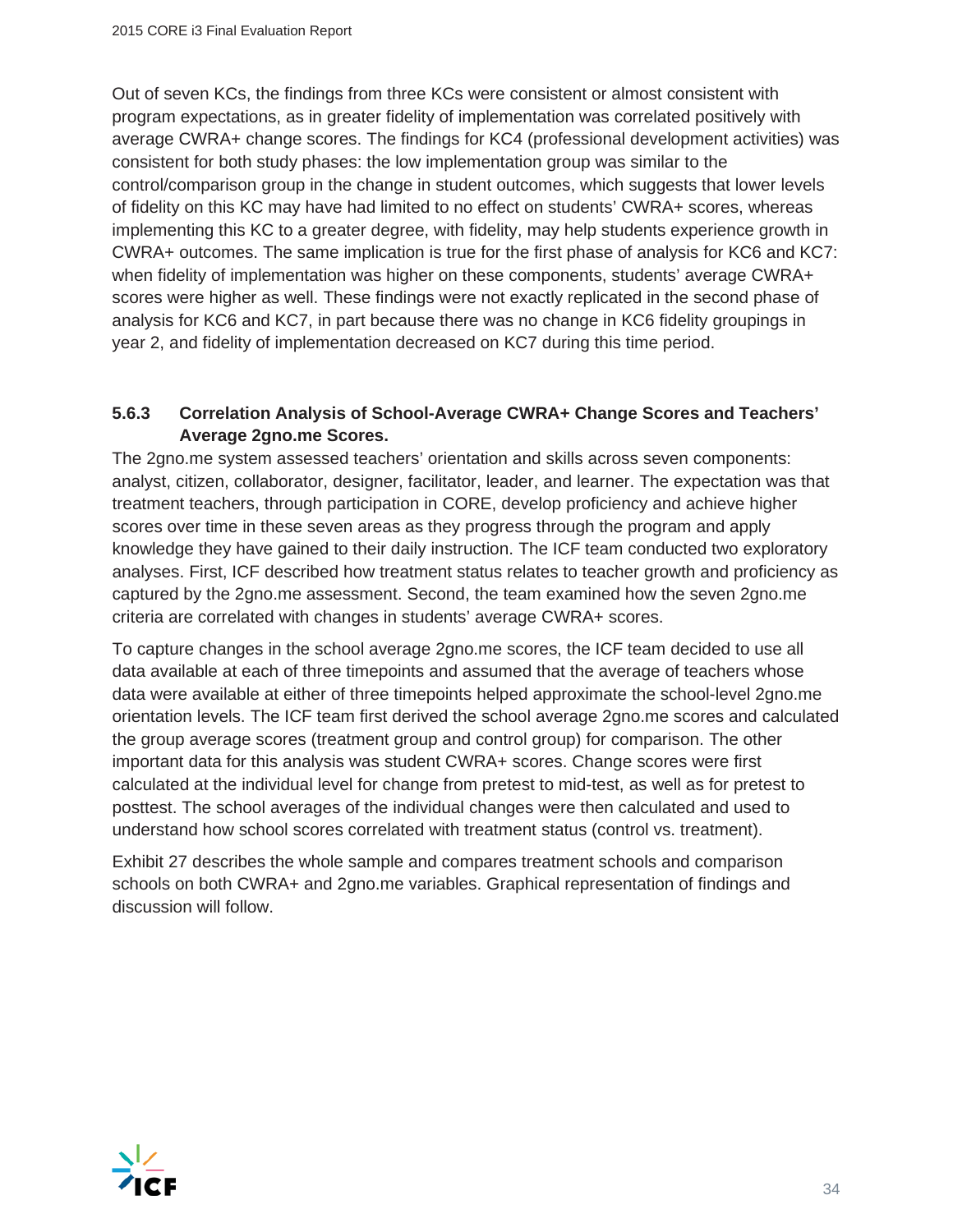|                                        |           |                 |          | <b>Treatment Schools</b> |                 | <b>Control Schools</b> |           |
|----------------------------------------|-----------|-----------------|----------|--------------------------|-----------------|------------------------|-----------|
|                                        |           | N               | Mean     | <b>SD</b>                | N.              | Mean                   | <b>SD</b> |
| CWRA+ Change Scores (pretest-mid-test) |           | 14              | $-18.08$ | 50.92                    | 13              | $-36.53$               | 44.11     |
| CWRA+ Change Scores (pretest-posttest) |           | 6               | $-83.17$ | 54.43                    | 5               | $-117.36$              | 43.09     |
| <b>Analyst Score</b>                   | -Pretest  | $\overline{14}$ | 5.65     | 0.52                     | $\overline{14}$ | 5.85                   | 0.43      |
|                                        | -Mid-test | 14              | 6.04     | 0.52                     | 13              | 5.98                   | 0.66      |
|                                        | -Posttest | $\overline{14}$ | 6.44     | 0.73                     | $\overline{11}$ | 5.94                   | 0.54      |
| <b>Citizen Score</b>                   | -Pretest  | 14              | 5.91     | 0.72                     | 14              | 5.93                   | 0.44      |
|                                        | -Mid-test | 14              | 6.35     | 0.77                     | $\overline{13}$ | 6.14                   | 1.03      |
|                                        | -Posttest | 14              | 6.71     | 1.03                     | 11              | 6.09                   | 1.02      |
| Collaborator                           | -Pretest  | 14              | 6.88     | 0.55                     | 14              | 7.11                   | 0.55      |
|                                        | -Mid-test | 14              | 7.33     | 0.60                     | 13              | 7.22                   | 1.05      |
|                                        | -Posttest | 14              | 7.75     | 0.71                     | 11              | 7.03                   | 0.70      |
| Designer                               | -Pretest  | $\overline{14}$ | 5.81     | 0.56                     | $\overline{14}$ | 5.77                   | 0.66      |
|                                        | -Mid-test | 14              | 6.48     | 0.75                     | 13              | 5.89                   | 1.07      |
|                                        | -Posttest | 14              | 6.61     | 0.90                     | $\overline{11}$ | 5.94                   | 0.59      |
| Facilitator                            | -Pretest  | 14              | 5.22     | 0.61                     | 14              | 5.45                   | 0.82      |
|                                        | -Mid-test | 14              | 5.79     | 0.61                     | $\overline{13}$ | 5.70                   | 0.95      |
|                                        | -Posttest | 14              | 6.10     | 0.55                     | 11              | 5.93                   | 0.59      |
| Leader                                 | -Pretest  | $\overline{14}$ | 7.08     | 0.75                     | $\overline{14}$ | 7.41                   | 0.54      |
|                                        | -Mid-test | 14              | 7.60     | 0.66                     | 13              | 7.61                   | 1.02      |
|                                        | -Posttest | $\overline{14}$ | 7.78     | 0.80                     | $\overline{11}$ | 7.41                   | 0.82      |
| Learner                                | -Pretest  | $\overline{14}$ | 6.44     | 1.10                     | $\overline{14}$ | 6.28                   | 0.62      |
|                                        | -Mid-test | 14              | 7.06     | 0.95                     | 13              | 6.52                   | 0.78      |
|                                        | -Posttest | 14              | 7.33     | 1.11                     | 11              | 6.43                   | 1.07      |

#### **Exhibit 27. Descriptive Statistics of CWRA+ School-Average Change Scores and 2gno.me Scores by Treatment Sample and Control Sample**

Graphics shown in Exhibit 28 were based on pretest, mid-test, and posttest 2gno.me average scores for teachers in treatment and control schools. All seven indicators exhibited a consistent trend of treatment schools having a higher average around mid-test and posttest points than at pretest. The control schools' trend was rather flat.

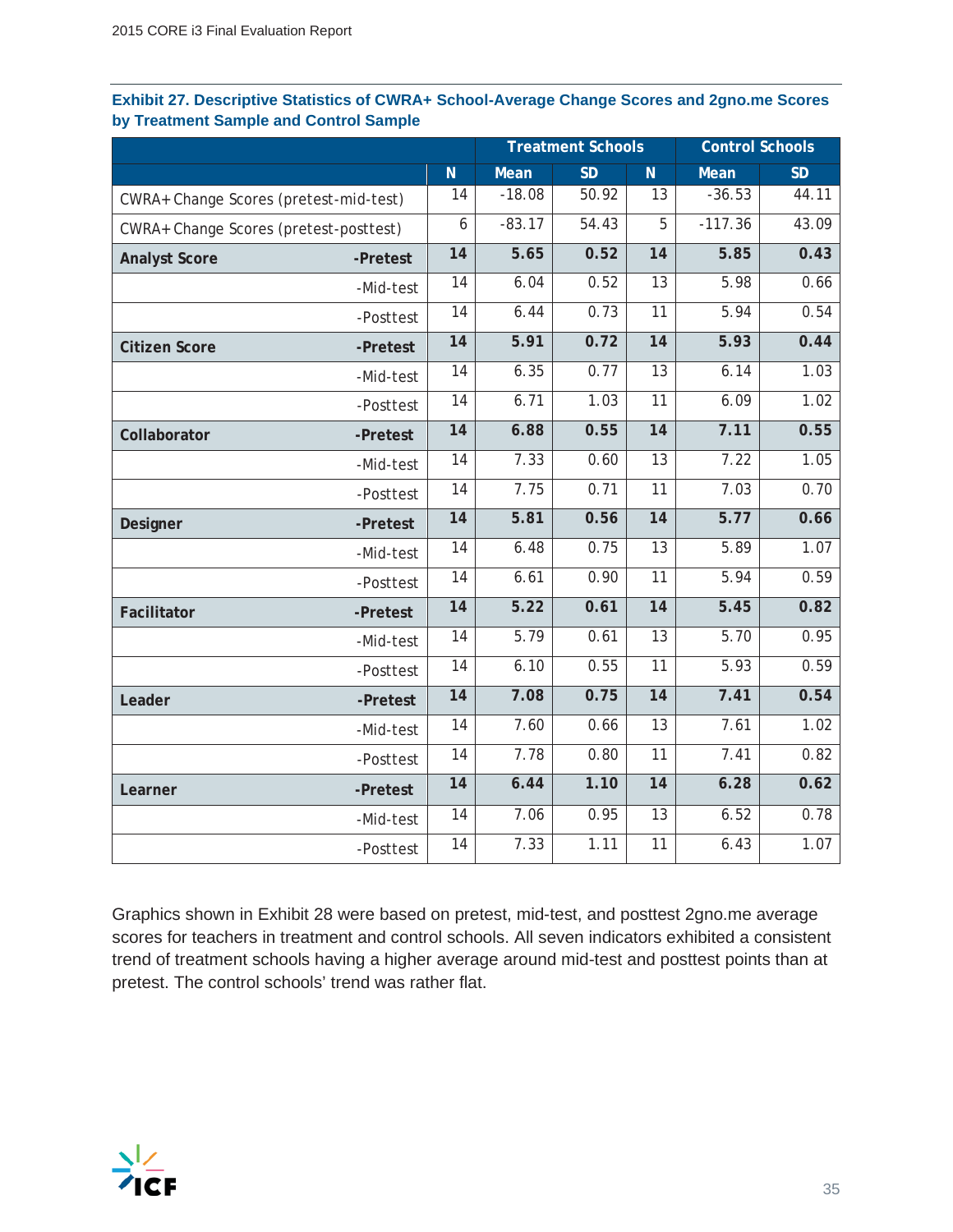



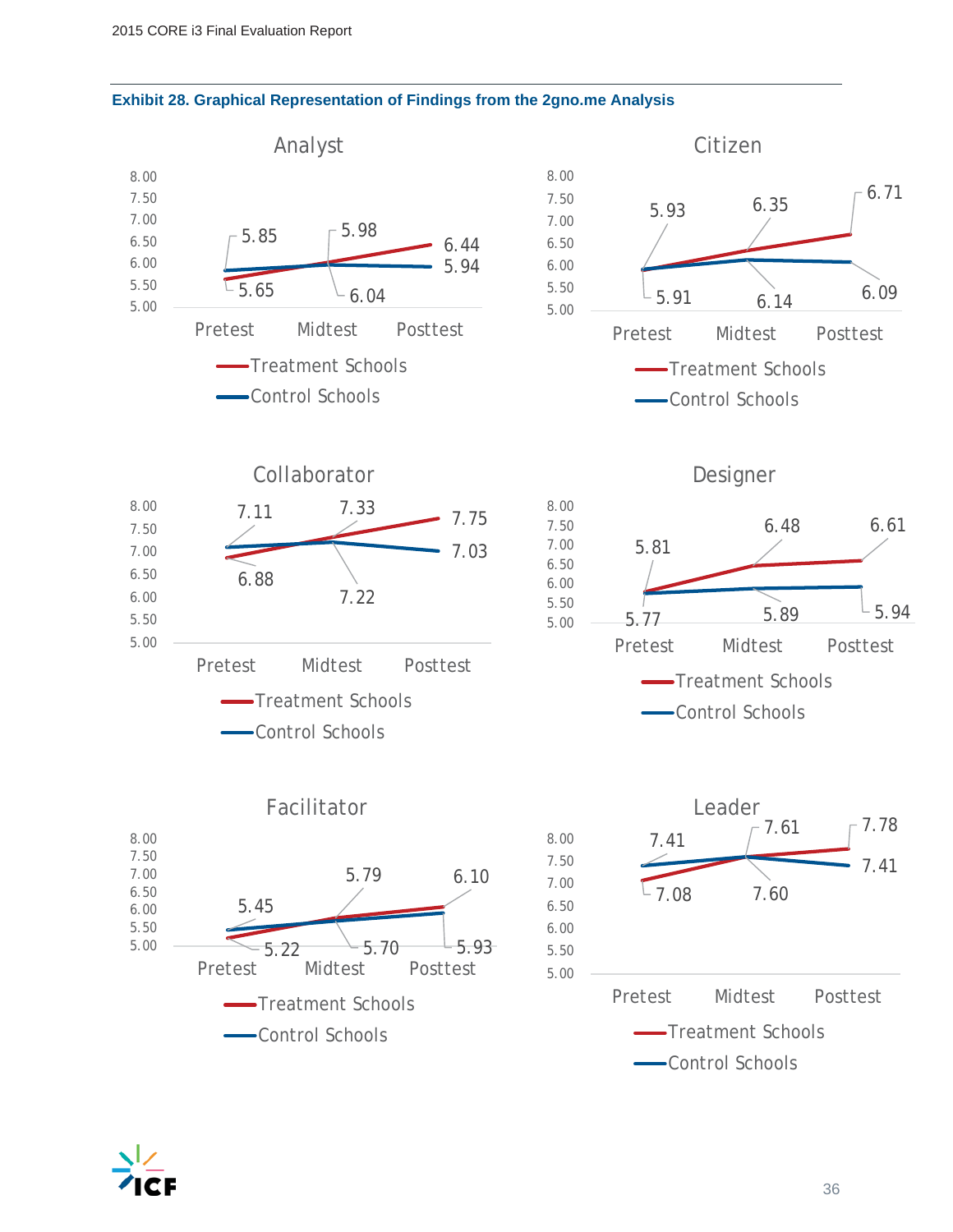

The next exploratory analysis addressed the question of whether schools that had a larger change in average 2gno.me measures also had a greater degree of improvement in student CWRA+ scores. The analysis team derived the correlation statistics between school-average 2gno.me scores and school-average CWRA+ change scores. As shown in Exhibits 29 and 30, both study phases (pretest to mid-test and mid-test to posttest) were considered. Analysis was conducted using the whole sample (reported on the left panel) and the treatment school only sample (reported on the right panel). A limitation was that the data were not sufficiently powered, due to a relatively small number of cases. There was one large correlation value (0.60) for the pretest-to-posttest designer change score and CWRA+ (See Exhibit 30). This, however, was based on six cases and was not replicated in the pretest-to-mid-test finding. Thus, it seems that exploratory analysis findings did not support the idea that teachers' 2gno.me scores are related to students' growth in CWRA+; however; more exploration may be warranted given the small number of cases available for this analysis.

|                              | Correlation Statistics with Pretest to Mid-test CWRA+ Change Score |                        |         |                          |                        |         |
|------------------------------|--------------------------------------------------------------------|------------------------|---------|--------------------------|------------------------|---------|
|                              |                                                                    | <b>Whole Data</b>      |         | <b>Treatment Schools</b> |                        |         |
|                              | N                                                                  | Pearson<br>Correlation | P-value |                          | Pearson<br>Correlation | P-value |
| Analyst<br>Change Score      | 26                                                                 | 0.23                   | 0.26    | 14                       | 0.13                   | 0.65    |
| Citizen<br>Change Score      | 26                                                                 | 0.01                   | 0.98    | 14                       | $-0.06$                | 0.83    |
| Collaborator<br>Change Score | 26                                                                 | 0.20                   | 0.33    | 14                       | $-0.01$                | 0.97    |
| Designer<br>Change Score     | 26                                                                 | 0.13                   | 0.52    | 14                       | $-0.07$                | 0.81    |
| Facilitator<br>Change Score  | 26                                                                 | 0.23                   | 0.26    | 14                       | $-0.08$                | 0.78    |
| Leader<br>Change Score       | 26                                                                 | $-0.02$                | 0.90    | 14                       | $-0.27$                | 0.35    |
| Learner<br>Change Score      | 26                                                                 | 0.22                   | 0.29    | 14                       | 0.05                   | 0.86    |

| Exhibit 29. Relationship Between Teacher 2gno.me Scores and CWRA+ Average Change Scores: |  |  |  |
|------------------------------------------------------------------------------------------|--|--|--|
| <b>Pretest to Mid-test</b>                                                               |  |  |  |

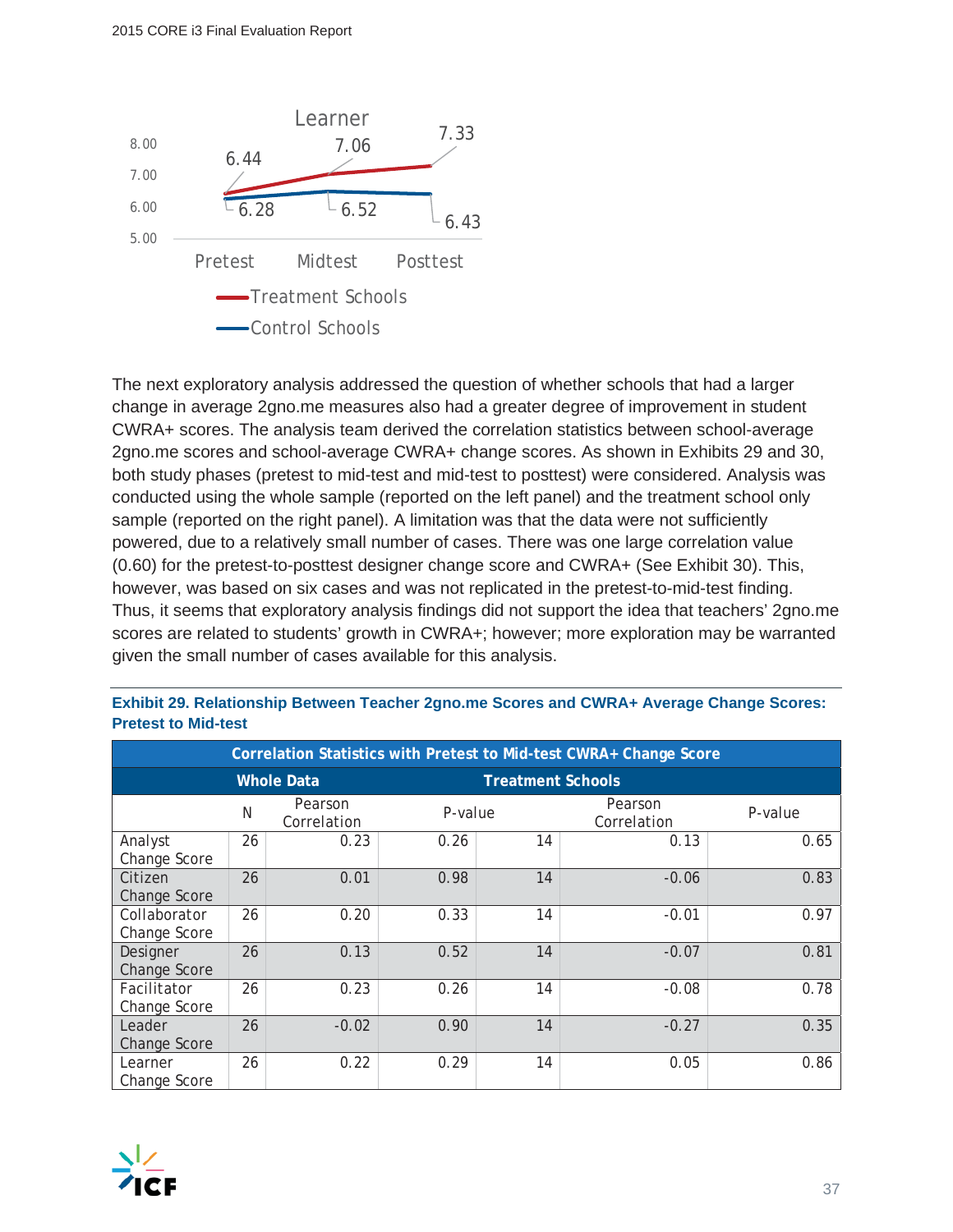| Correlation Statistics with Pretest to Posttest CWRA+ Change Score |    |                        |         |                          |                        |         |
|--------------------------------------------------------------------|----|------------------------|---------|--------------------------|------------------------|---------|
|                                                                    |    | <b>Whole Data</b>      |         | <b>Treatment Schools</b> |                        |         |
|                                                                    | N  | Pearson<br>Correlation | P-value |                          | Pearson<br>Correlation | P-value |
| Analyst<br>Change Score                                            | 10 | $-0.26$                | 0.48    | 6                        | $-0.06$                | 0.91    |
| Citizen<br>Change Score                                            | 10 | $-0.06$                | 0.87    | 6                        | $-0.33$                | 0.52    |
| Collaborator<br>Change Score                                       | 10 | $-0.26$                | 0.46    | 6                        | 0.15                   | 0.78    |
| Designer<br>Change Score                                           | 10 | $-0.10$                | 0.77    | 6                        | 0.60                   | 0.20    |
| Facilitator<br>Change Score                                        | 10 | 0.03                   | 0.94    | 6                        | 0.38                   | 0.46    |
| Leader<br>Change Score                                             | 10 | 0.11                   | 0.77    | 6                        | 0.07                   | 0.89    |
| Learner<br>Change Score                                            | 10 | 0.22                   | 0.55    | 6                        | 0.36                   | 0.48    |

#### **Exhibit 30. Relationship Between Teacher 2gno.me Scores and CWRA+ Average Change Scores: Pretest to Posttest**

#### **5.7 Summary of Program Impact Analysis**

To summarize, program impact analysis was significantly disrupted by COVID-19 due to the effect of school closures on program implementation and data collection. To compensate for these issues, it was necessary to conduct analysis in two phases, pretest to mid-test and pretest to posttest. The pretest-to mid-test phase did not experience data collection disruptions and considered a low-attrition RCT. These data were collected before COVID-19 and school and student attrition were kept to a minimum. The exploratory hypotheses regarding one-year program impact (EEQ3, 4, 5, 6; see Exhibit 2) returned results that were positive, but not strong, suggesting that potentially greater program impacts could be realized by the end of the two-year intervention, with strong implementation. The standardized program impacts for CWRA+ scores, the non-cognitive skills scale, engagement scale, and efficacy scale, were respectively 0.12, 0.03, 0.00, and 0.07 (see Exhibit 10). These effect sizes were positive, small, and statistically not significant. Program effect on CWRA+ scores (0.12) was interesting in that although small, it was not close to zero.

The study's pretest-posttest phase examined two-year program impact, addressing the main confirmatory hypotheses (CEQ1&2, EEQ1&2; see Exhibit 1). Due to data attrition caused by COVID-19 and the need to use data-matching techniques (PSM), the sample was reduced in size and the study design shifted to a QED. The two-year program standardized effects on CWRA+ scores, the non-cognitive skills scale, engagement scale, and efficacy scale were respectively, 0.22, 0.22, 0.23, and 0.32. Non-cognitive and efficacy scales were statistically significant, but there are caveats to these results—the between-school variance for these two outcomes was too small for running the HLM model, necessitating a regular OLS model instead). Interestingly, the first three outcomes' effect size was close to 0.25, which is considered small but important by WWC Standards. The effect size for the efficacy scale (0.32) was large enough to be considered important.

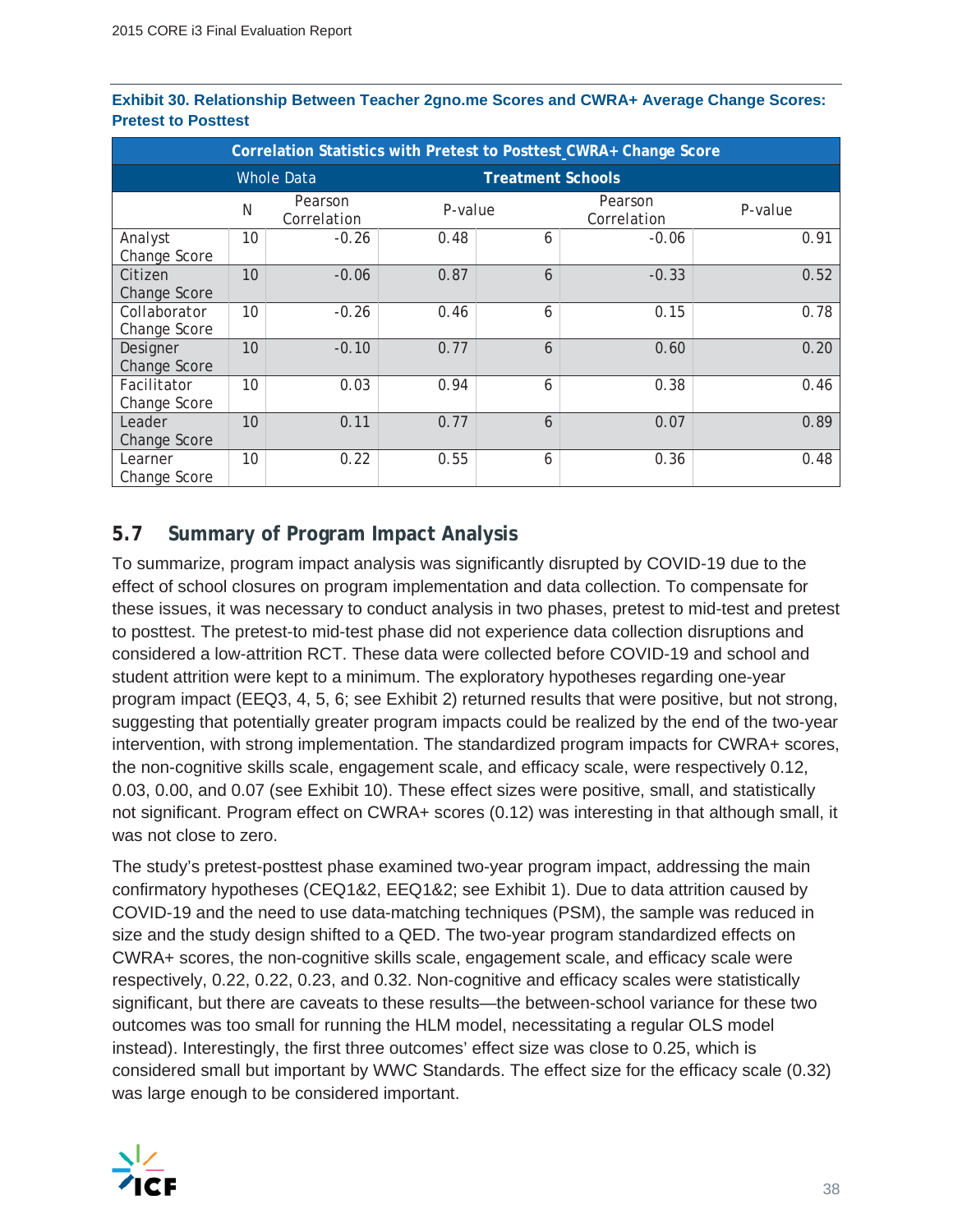Subgroup analyses examined how program impact was affected by student characteristics, including gender, race and ethnicity, parents' education level, pretest CWRA+ scores, and RUP affiliation. The only subgroup finding with consistent results in both analysis phases of the study (pretest-mid-test and pretest-posttest) was **the relationship between students' race or ethnicity and program outcomes.** Program impact, as measured by students' CWRA+ scores, was greater for white students than for minority students. There was a consistent pattern year to year: one-year program impacts for white students and minority students were, respectively, 0.19 and 0.10 (the difference 0.09). The two-year program impacts for white students and minority students were, respectively, 0.25 and 0.12 (the difference 0.13).

Three other exploratory analyses were conducted to assess program impact based on other aspects of program implementation: the relationship between student exposure to CORE teachers through instruction and change in student CWRA+ scores, fidelity of program implementation at the school and its effect on CWRA+ scores, and the relationship between teachers' 2gno.me scores and students' CWRA+ scores. The analysis team found that **students who were taught by more CORE team teachers (higher exposure) experienced better results on CWRA+ scores,** up to a point. Specifically, the positive correlation between student exposure and CWRA change scores dropped off in the highest exposure category. This may indicate that in general, students' exposure to CORE teachers is beneficial for student outcomes. However, exposure to the highest numbers of CORE teachers may be indicative of other contextual factors (e.g., a high turnover rate on the CORE team at that school). If a teacher's tenure on a CORE team is short-lived, this may mean less time in general for the teacher to be fully engaged in the CORE model.

When assessing school fidelity of implementation and any correlations to students' CWRA+ change scores, a noteworthy pattern was detected with KC4 (teachers' participation in professional development activities). Control/comparison group students and students from schools with low fidelity of implementation had similar CWRA+ change scores for both analysis phases (pretest-mid-test and pretest-posttest). In contrast, **students from schools in the high implementation group had higher average change scores than those in the comparison group**. This exploratory analysis cannot claim causality; however, this result is noteworthy, since it provides potential emerging evidence of the significance of attaining fidelity to KC4 and the direct link that aspects of this KC (teacher growth and proficiency in 2gno.me) have with student outcomes. These initial findings imply that program effects may be specifically linked to higher levels of KC4 implementation.

The 2gno.me correlational analysis was conducted to assess how teachers' 2gno.me scores and students' CWRA+ change scores were correlated. Findings showed that teachers at treatment schools had higher 2gno.me score averages at posttest compared to teachers at control schools. This is consistent with program expectations that the intervention fosters the growth of teacher skills and capabilities assessed by 2gno.me. However, the analysis did not find a consistent positive correlation between school average 2gno.me scores and school average CWRA+ score changes, thus a strong connection between teacher and student outcomes could not be established at this time.

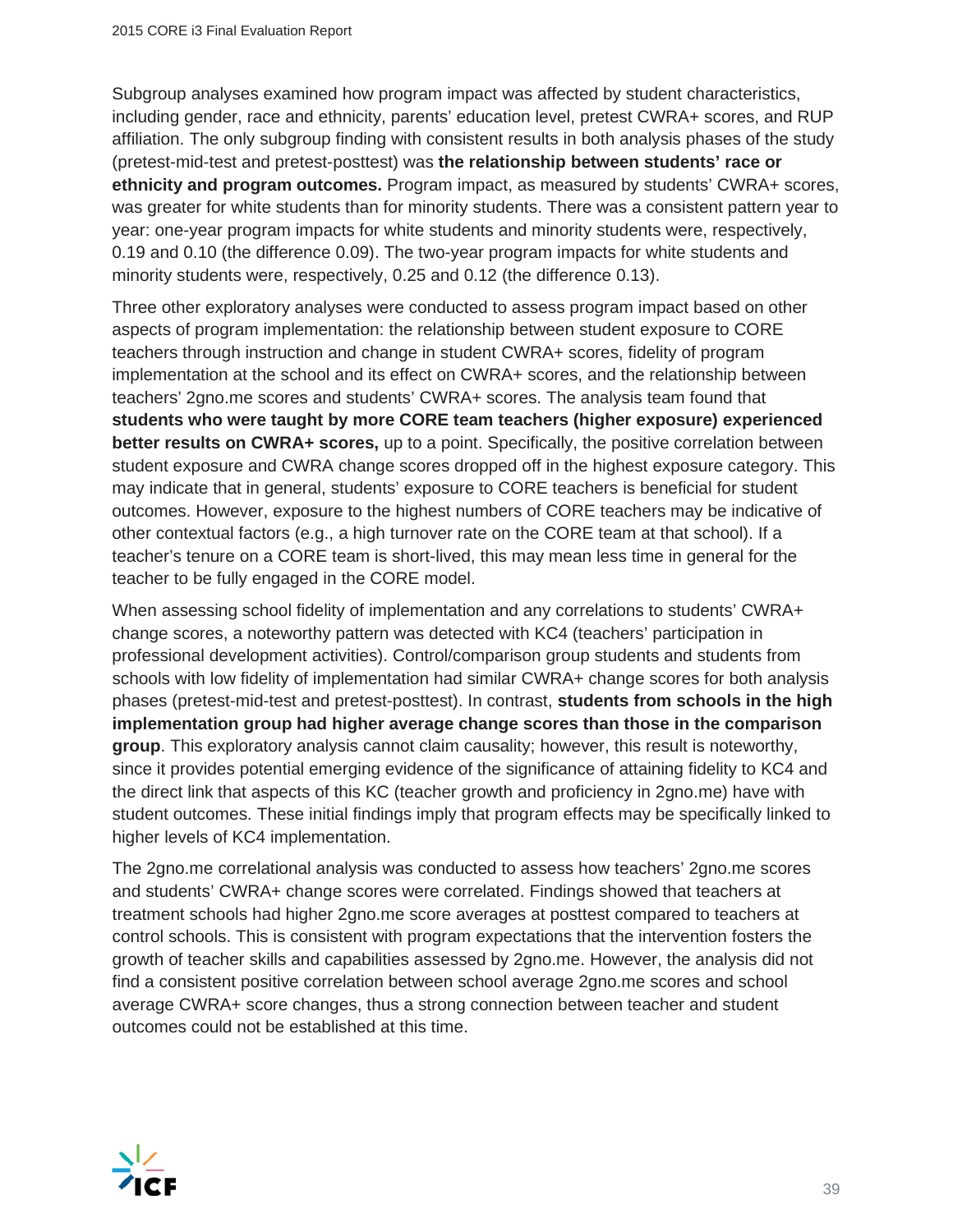# **III. Implementation Study**

# **1. Implementation Study Introduction**

A fidelity of implementation study was conducted to measure the extent to which the CORE model was implemented as intended in participating schools. The study was guided by seven evaluation questions aligned to the key intervention components (KCs) specified in the CORE program logic model: (1) meaningful collaboration among administrators and CORE team members, (2) active participation in professional learning communities for teachers, (3) provision of funding resources and support, (4) participation in CORE professional development, (5) active participation in follow-up professional development, (6) support in navigating the change-management process in participating schools, and (7) college-readiness advisement and support using the EdReady™ tool. The sections below summarize the final status of the implementation, based on program activities taking place during SY 2018-19 and SY 2019-20. Findings presented are based on results across both implementation year of the program, which aligns with the time period during which the impact study was conducted. However, note that only a portion of treatment schools have both final impact and implementation data available, due to COVID-19-related school closures in spring 2020. In other words, implementation data are available from all participating schools; however, not all schools provided both impact and implementation data, limiting the pool within which connections between data can be drawn.

# **2. Implementation Study Methodology**

#### **2.1 Implementation Fidelity Measurement System**

Fidelity of implementation was measured using a collaboratively developed implementation fidelity measurement system that includes 11 indicators aligned to the seven KCs of the CORE program logic model. In 2017, ICF and JSU identified each initial indicator and set implementation thresholds for the 2015 CORE evaluation. KCs, associated fidelity indicators, and data sources appear in Exhibit 31.

| <b>Measuring Implementation Fidelity</b>                                      |                                                                                                |                                           |  |  |
|-------------------------------------------------------------------------------|------------------------------------------------------------------------------------------------|-------------------------------------------|--|--|
| <b>Key Component</b>                                                          | Indicator                                                                                      | Data Source                               |  |  |
| KC1. CORE Principals<br>engage in professional<br>learning with school teams. | 1.1 School-level collaboration with principals and<br>the school team                          | Administrator course<br>evaluation survey |  |  |
|                                                                               | 1.2 Principals participate in and complete at least<br>one online professional learning course | Learning Management<br>System (LMS)       |  |  |
| KC2. School teams<br>participate in online learning<br>communities.           | 2.1 Active participation in online professional<br>learning modules                            | Learning Management<br>System (LMS)       |  |  |
| KC3. Schools receive CORE<br>resources and support.                           | 3.1 Provision of school-level funds for CORE<br>schools                                        | Financial disbursement log                |  |  |
|                                                                               | 3.2 Provision of school technology assessments                                                 | Technology assessment<br>log              |  |  |

#### **Exhibit 31. Key Component, Indicator, and Data Sources for Fidelity of Implementation Study**

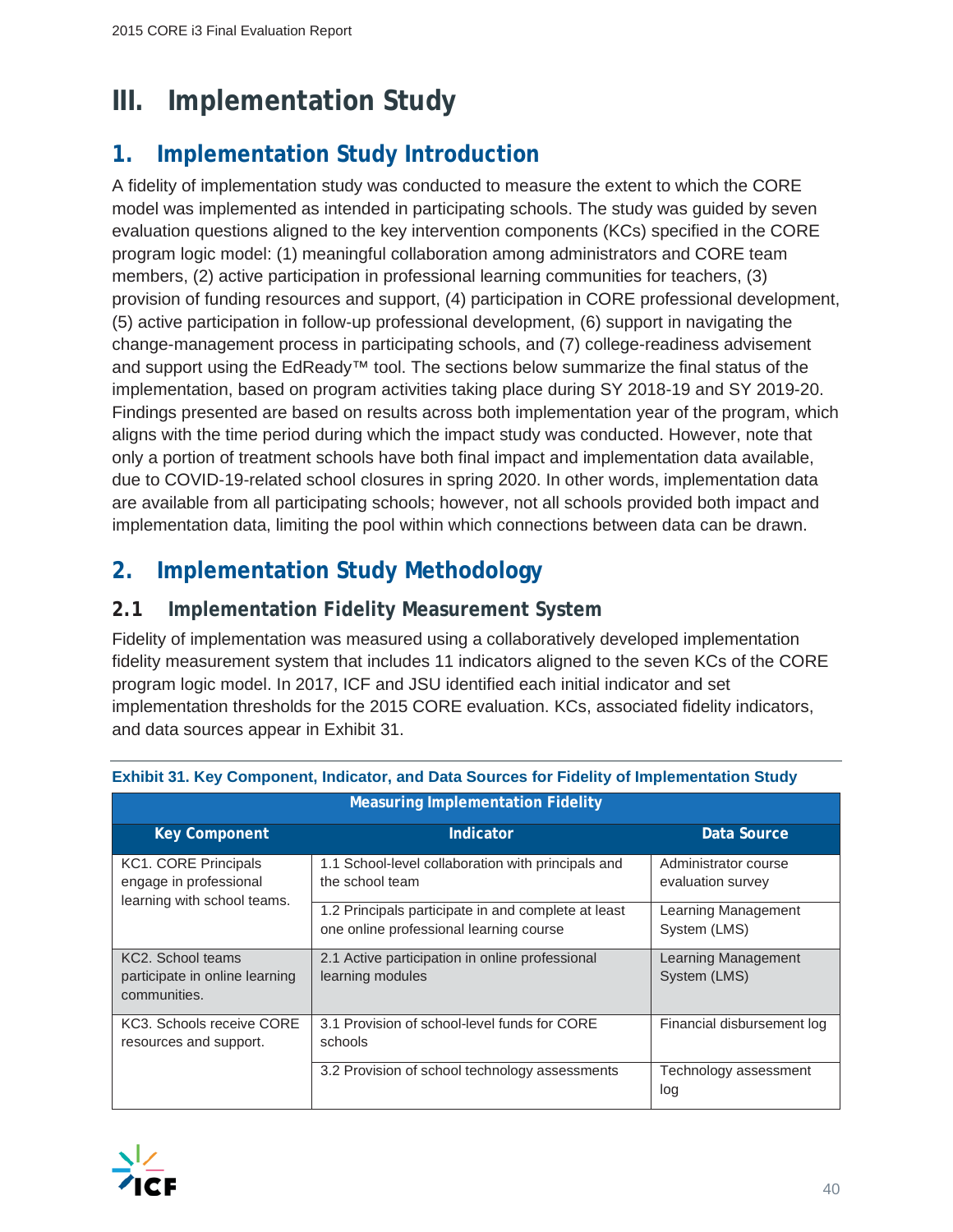| <b>Measuring Implementation Fidelity</b>                                                                                                                   |                                                                                 |                                             |  |  |
|------------------------------------------------------------------------------------------------------------------------------------------------------------|---------------------------------------------------------------------------------|---------------------------------------------|--|--|
| <b>Key Component</b>                                                                                                                                       | Indicator                                                                       | Data Source                                 |  |  |
|                                                                                                                                                            | 3.3 School funds use                                                            | School-level summary of<br>school funds use |  |  |
| KC4. School teams<br>participate in CORE<br>instructional professional                                                                                     | 4.1. CORE team attendance at CORE Professional<br>Learning services orientation | Orientation attendance<br>roster            |  |  |
| development services.                                                                                                                                      | 4.2. Use of CORE instructional model                                            | 2gno.me assessments                         |  |  |
| KC5. School teams present<br>during professional<br>development workshops.                                                                                 | 5.1. Sharing of learning experiences                                            | Video logs of presentations                 |  |  |
| KC6. Schools participate in<br>change-management<br>support through CORE<br>partnership resources.                                                         | 6.1. Participation in change management                                         | Debriefing reports                          |  |  |
| KC7. School teams provide<br>students with college-<br>readiness advisement and<br>support through use of<br>EdReady <sup>™</sup> tool in CORE<br>schools. | 7.1 School teams' utilization of EdReady™ college-<br>readiness assessment tool | EdReady <sup>™</sup> utilization<br>records |  |  |

#### **2.2 Data Sources**

The implementation study drew data about the 11 indicators in Exhibit 1 from the following sources: (1) attendance records, (2) course evaluation surveys, (3) LMS participation data, (4) fund disbursement and utilization records, (5) technology assessment logs, (6) video logs, (7) teacher 2gno.me pretest/posttest data, (8) change-management debriefing logs, and (9) EdReady™ utilization records.

No changes were made to definitions of other indicators or Key Components during the fidelity of implementation study.

#### **2.2.1 Site Visits**

Virtual and on-site focus groups were conducted during the 2019-20 school year with fourteen schools (five control and nine treatment). Site visits included:

- a classroom observation of a teacher from the CORE school team,
- an interview with the teacher participating in the observation,
- an interview with the administrator from the school team, and
- a focus group with the remaining teachers from the school team.

The site visits focused on gathering the information necessary to examine instructional experiences and practices among CORE team members, CORE team perspectives on learning and college and career readiness, and their suggestions for improvement as program participants. Site visits helped the evaluation team gain first-hand perspectives on the intervention and how it is being implemented across treatment schools and regions. Visits with control schools, that had comparable demographics, within each region allowed the evaluation

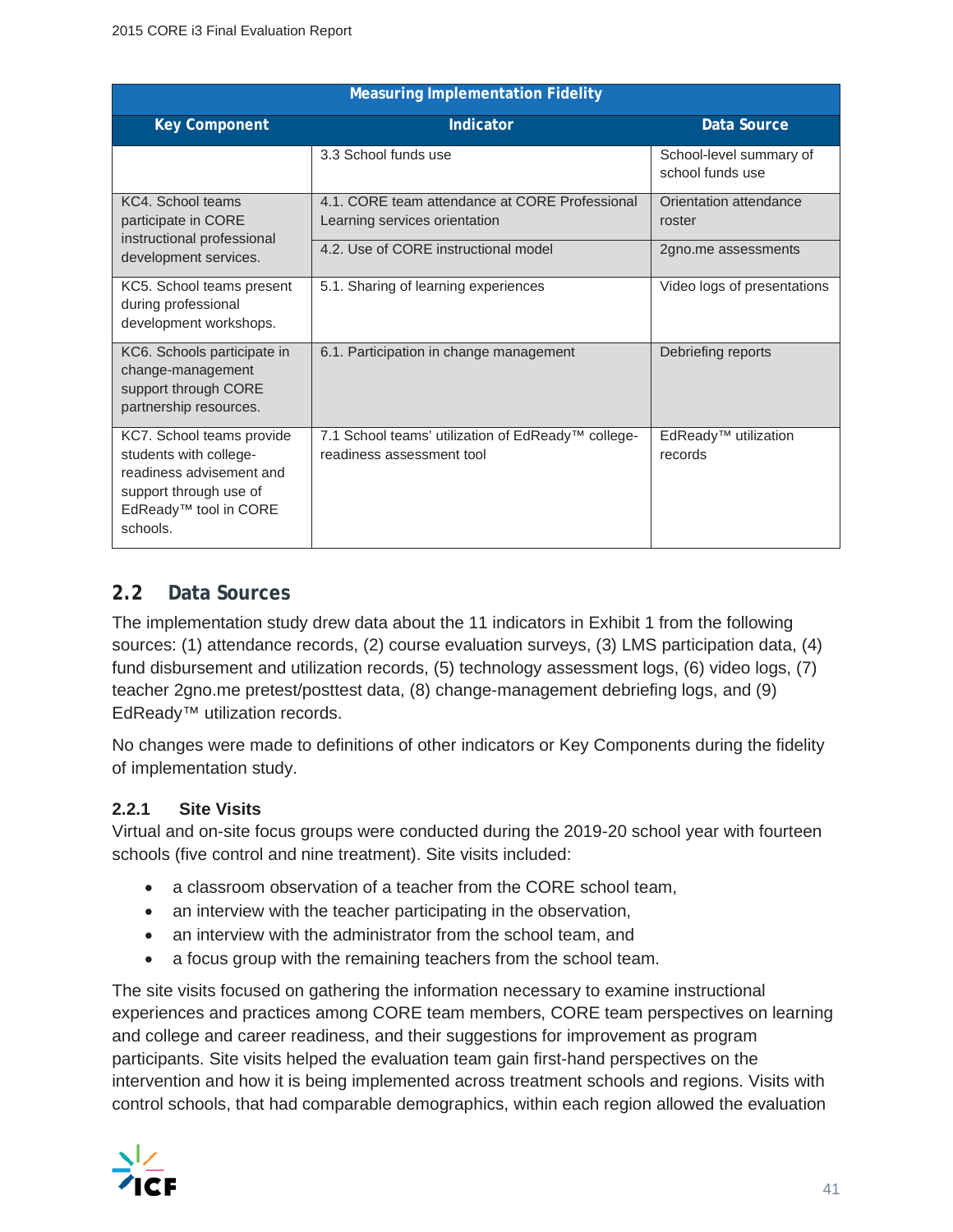team to have more context about the likely capacity of schools in the study to implement the intervention.

#### **2.3 Data Collection**

All data sources were developed and maintained by JSU, with consultation from ICF. JSU oversaw data collection that began in the summer of 2018 with 2gno.me pretest data from teachers, relevant for Indicator 4.2. Initial data on disbursement of school-level funds (Indicator 3.1) was available in December 2018; additional data for this indicator became available later in the implementation cycle. Data collection for the remaining indicators progressed over SY 2018- 19 and SY 2019-20 (e.g., 2gno.me mid-test data were collected at the end of SY 2018-19). Fidelity of implementation was tracked annually, but final status is based on overall implementation progress over the two program years. Final implementation data for SY 2018-19 was transmitted to ICF in the summer of 2020.

#### **2.4 Implementation Study Analysis**

Implementation study analysis was conducted after data submission completion. This section describes the analysis that took place. Individual indicator implementation scores were calculated for each of the 14 treatment schools in the study at the conclusion of SY 2019-20.7 All 11 fidelity indicators were scored for each school. The resulting scores were then coded to represent the extent to which each school met the associated indicator's implementation threshold (typically measured as low, medium, or high). See Exhibit 32 below for descriptions of how high fidelity was operationalized for each KC. Once indicator implementation scores were derived, they were summed within each KC to arrive at a single KC implementation score for each treatment school (typically measured as low, medium, or high).

The percentage of treatment schools meeting the criteria for "high" implementation for each KC was calculated and compared to an established threshold for "high" fidelity at the program level (75% or greater). If the percentage of schools in the entire sample who meet the criteria for "high" implementation meets or exceeds this threshold, fidelity of implementation is considered "met" for the KC at the sample level.

| <b>Key Components</b>                                                         | Definition of High-Fidelity Implementation                                                                                                                                                                                                   |
|-------------------------------------------------------------------------------|----------------------------------------------------------------------------------------------------------------------------------------------------------------------------------------------------------------------------------------------|
| KC1. CORE Principals engage in<br>professional learning with school<br>teams. | 1.1: Principal agrees or strongly agrees that engaging in professional<br>learning services led to meaningful collaboration<br>1.2: Principal participates in at least one professional learning module<br>during the two years of the study |
| KC2. School teams participate in<br>online learning communities.              | 2.1: Teacher posts at least 11 reflections on CORE professional<br>learning services. School-level fidelity is attained when 66% of                                                                                                          |

#### **Exhibit 32. Key Components and Definitions of High Fidelity of Implementation**

<sup>&</sup>lt;sup>7</sup> The denominator for fidelity of implementation calculations includes only those teachers/schools that remain in the treatment group at the end of the study.

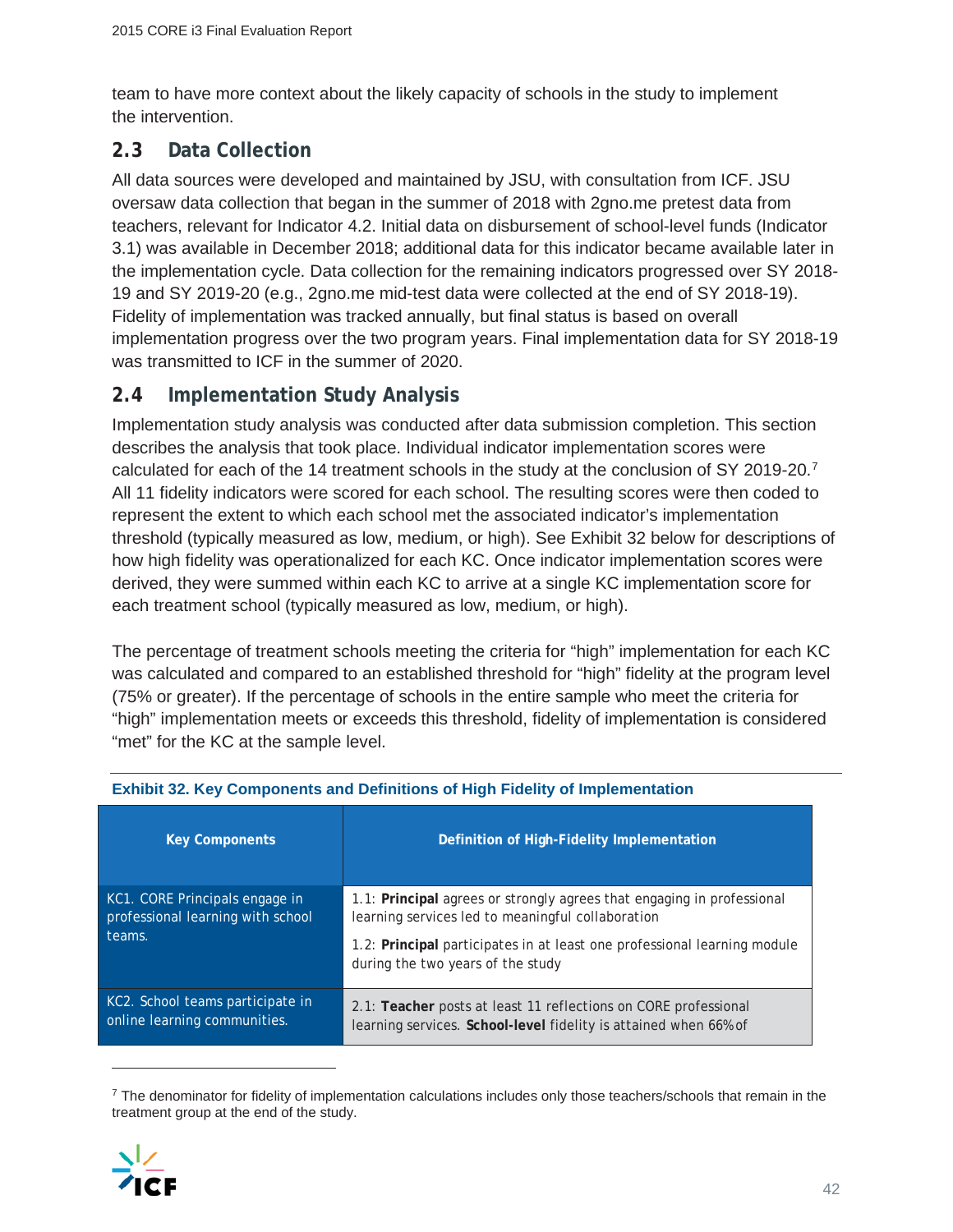| <b>Key Components</b>                                                                                                                               | Definition of High-Fidelity Implementation                                                                                                |
|-----------------------------------------------------------------------------------------------------------------------------------------------------|-------------------------------------------------------------------------------------------------------------------------------------------|
|                                                                                                                                                     | teachers have reached high fidelity.                                                                                                      |
| KC3. Schools receive CORE                                                                                                                           | 3.1: Schools receive \$25,000 in program funds in year 1.                                                                                 |
| resources and support.                                                                                                                              | 3.2: Schools complete technology assessments in year 1.                                                                                   |
|                                                                                                                                                     | 3.3: Schools provide summaries of how funds were used.                                                                                    |
| KC4. School teams participate in                                                                                                                    | 4.1: Teachers participate in CORE orientation.                                                                                            |
| <b>CORE</b> instructional professional<br>development services.                                                                                     | 4.2: Teachers demonstrate proficiency and growth on at least one of<br>the seven 2gno.me components from pretest to posttest.             |
| KC5. School teams present during<br>professional development<br>workshops.                                                                          | 5.1: CORE teams present during at least one professional development<br>workshop during the two years of the study.                       |
| KC6. Schools participate in change-<br>management support through CORE<br>partnership resources.                                                    | 6.1: Schools participate in a change-management process and survey;<br>each school completes a debrief during the two years of the study. |
| KC7. School teams provide students<br>with college-readiness advisement<br>and support through use of<br>EdReady <sup>™</sup> tool in CORE schools. | 7.1: CORE Math and ELA teachers conduct assessments with students<br>using the EdReady tool during both years of the study.               |

# **3. Implementation Study Results**

Exhibit 33 below provides an overview of final implementation status. Details on the status of each component are covered in the following section. Overall, three of the seven KCs achieved high fidelity, and four were unmet at the conclusion of the study.

#### **Exhibit 33. Overall Implementation at a Glance**

| <b>Key Component</b>                                                                                                          | <b>Fidelity Status</b> |
|-------------------------------------------------------------------------------------------------------------------------------|------------------------|
| KC1. CORE Principals engage in professional learning with<br>school teams.                                                    | Did not meet           |
| KC2. School teams participate in online learning<br>communities.                                                              | Met                    |
| KC3. Schools receive CORE resources and support.                                                                              | Met                    |
| KC4. School teams participate in CORE instructional<br>professional development services.                                     | Did not meet           |
| KC5. School teams present during professional development<br>workshops                                                        | Met                    |
| KC6. Schools participate in change-management support<br>through CORE partnership resources.                                  | Did not meet           |
| KC7. School teams provide students with college-readiness<br>advisement and support through use of EdReady <sup>™</sup> tool. | Did not meet           |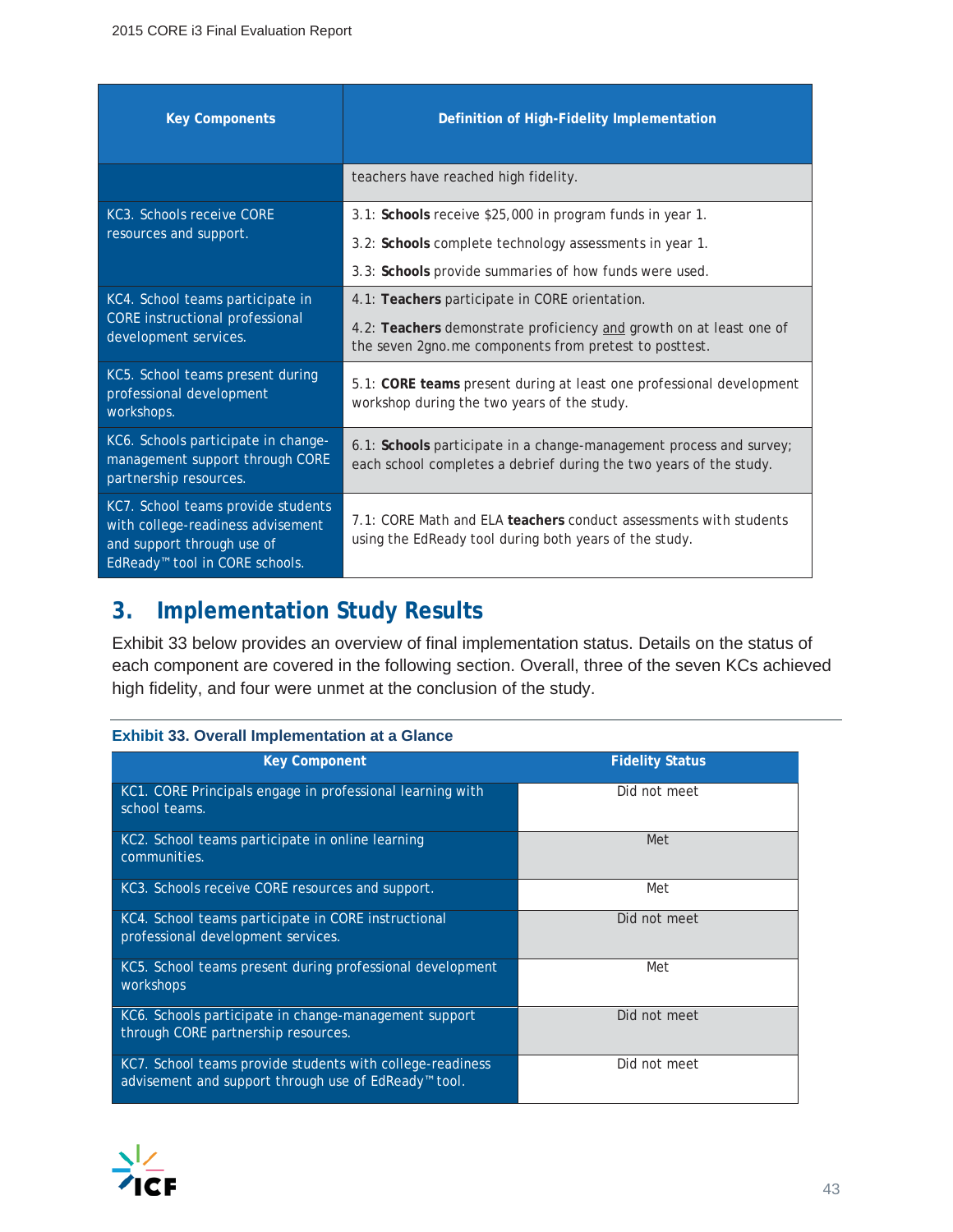#### **3.1 Implementation Fidelity by Key Component**

Exhibit 34 presents fidelity performance data across both years of the study. The table is organized by KC and lists the corresponding percentage by year and threshold (e.g., met, not met) for the whole treatment school sample (n=14). As previously mentioned, a subset of schools provided both implementation and impact data for the last year of the study. The percentages in parentheses below reflect standing on each KC for just these schools (n=6).

| Exhibit 34. Implementation Status by Year: Program Level (Subset of schools providing impact |  |
|----------------------------------------------------------------------------------------------|--|
| data)                                                                                        |  |

| <b>Key Component</b>                             | Year 1    | Year <sub>2</sub> |  |  |
|--------------------------------------------------|-----------|-------------------|--|--|
| KC1. CORE Principals engage in professional      | 29% (33%) | 50% (67%)         |  |  |
| learning with school teams.                      | Not met   | Not met           |  |  |
| KC2. School teams participate in online learning | 71% (83%) | 86% (67%)         |  |  |
| communities.                                     | Not met   | Met               |  |  |
|                                                  | 100%      |                   |  |  |
| KC3. Schools receive CORE resources and support. | Met       |                   |  |  |
|                                                  |           |                   |  |  |
| KC4. School teams participate in CORE            | 71% (50%) |                   |  |  |
| instructional professional development services. | Not met   |                   |  |  |
|                                                  |           |                   |  |  |
| KC5. School teams present during professional    | 100%      |                   |  |  |
| development workshops.                           | Met       |                   |  |  |
| KC6. Schools participate in change-management    | 50% (50%) |                   |  |  |
| support through CORE partnership resources.      | Not met   |                   |  |  |
| KC7. School teams provide students with college- | 86% (67%) | 21% (0%)          |  |  |
| readiness advisement and support through use of  | Met       | Not met           |  |  |
| EdReady <sup>™</sup> tool in CORE schools.       |           |                   |  |  |

Note: Results in parentheses in this table are based on implementation data only for schools providing final-phase impact data: Schools 5, 27, 28, 41, 48, and 66.

#### **3.2 Implementation Fidelity by Indicator**

Fidelity to each indicator was assessed using the same scoring criteria established for each indicator's respective KC. For example, the threshold for high fidelity at the program level to KC3 is that 75% of the sample will achieve high implementation fidelity when data are aggregated across indicators 3.1–3.3. To make a fidelity determination separately for each individual indicator (i.e., 3.1, 3.2, and 3.3), we first assessed what percentage of the sample met the criteria for "high" fidelity on each indicator. If at least 75% of the sample met the criteria for "high" fidelity at the indicator level, we determined fidelity was "met" for the indicator.

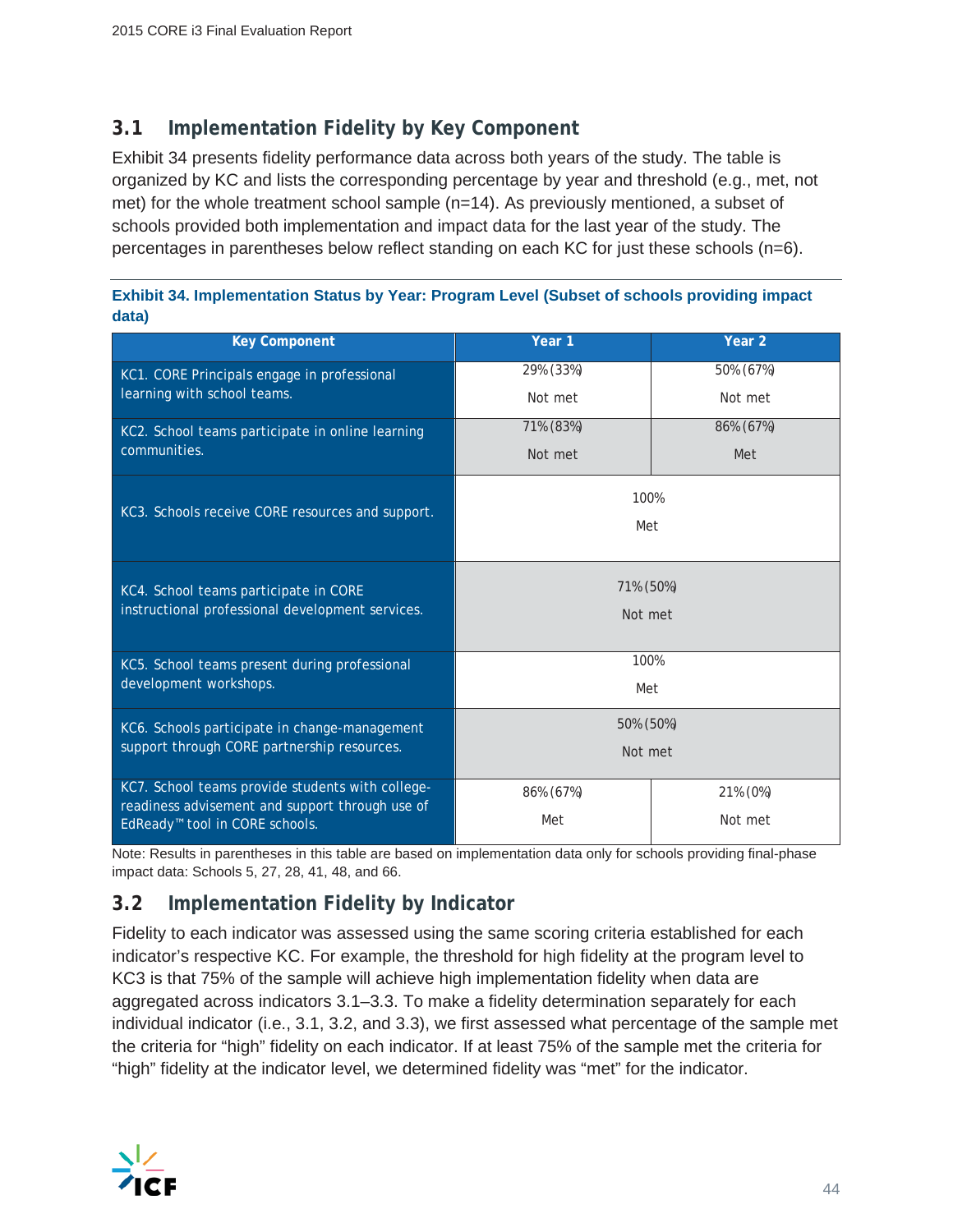#### **KC1: High implementation fidelity to KC1,** *CORE principals engage in professional learning with school teams***, was not met with high fidelity in year 1 or year 2 of implementation.**

KC1 was measured annually. To achieve high fidelity each year, at least 75% of participating principals had to (1) agree or strongly agree with two survey items on the administrator course evaluation survey that focused on principal perspectives on team collaboration and (2) complete at least one professional learning module.<sup>8</sup> High fidelity was considered met for each school on indicator 1.1 when the principal agreed or strongly agreed with both survey items*.*

In year 1, four principals (about 29%) met both requirements. The percentage meeting both requirements increased to 50% in year 2; however, this is still below the threshold for meeting overall fidelity. In year 1, four principals completed the survey (representing three RUPs), however 13 principals (92%) completed at least one professional learning module. In year 2, eight principals completed the survey, and eight principals completed at least one module (seven principals did both). Nearly all principals responding to the survey in year 2 agreed or strongly agreed that they were provided opportunities to collaborate through CORE, and that they engaged in meaningful collaboration as a result.

Exhibit 35 below illustrates results by school over both years on KC1. Just over a third of schools decreased their fidelity scores over time (from either high to low or medium to low). About another third maintained their fidelity scores from year to year (at medium or at high) and about one-quarter increased their fidelity scores over time (from low to high, or medium to high).

Principal turnover may have played a role in attaining fidelity on this KC—of the five schools that decreased their fidelity score from year 1 to year 2, three had new principals in year 2. These administrators may be occupied with other responsibilities as a part of their new role, which may have contributed to less engagement in the areas captured in KC1.

|                                                                                                                                         |                                |            |               |        | <b>Fidelity Status by School</b> |  |  |
|-----------------------------------------------------------------------------------------------------------------------------------------|--------------------------------|------------|---------------|--------|----------------------------------|--|--|
| Key<br>Component                                                                                                                        | <b>Indicators</b>              | <b>RUP</b> | <b>School</b> | Year 1 | Year 2                           |  |  |
| School-level<br>1.1<br>collaboration<br>KC1. CORE<br>Principals<br>and the school<br>engage in<br>team<br>professional<br>learning with |                                | <b>FSU</b> | School #28    | Medium | Medium                           |  |  |
|                                                                                                                                         | with principals                | <b>JSU</b> | School #32    | Medium | Low                              |  |  |
|                                                                                                                                         |                                |            | School #40    | Low    | High                             |  |  |
|                                                                                                                                         | 1.2 Principals                 |            | School $#1$   | Medium | High                             |  |  |
| school teams.                                                                                                                           | participate in<br>and complete |            | School #4     | Medium | Medium                           |  |  |
|                                                                                                                                         | at least one                   |            | School #5     | Medium | High                             |  |  |
|                                                                                                                                         | online<br>professional         |            | School #8     | High   | High                             |  |  |

#### **Exhibit 35. Key Component 1: Fidelity by School**

<sup>&</sup>lt;sup>8</sup> Indicator 1.1 relied on two survey items, which participants indicated their level of agreement with on a five-point scale: "I was provided opportunities to collaborate with my colleagues through the professional learning services offered through the CORE project," and "I engaged in meaningful collaboration with my CORE school team members as a result of the professional learning services."

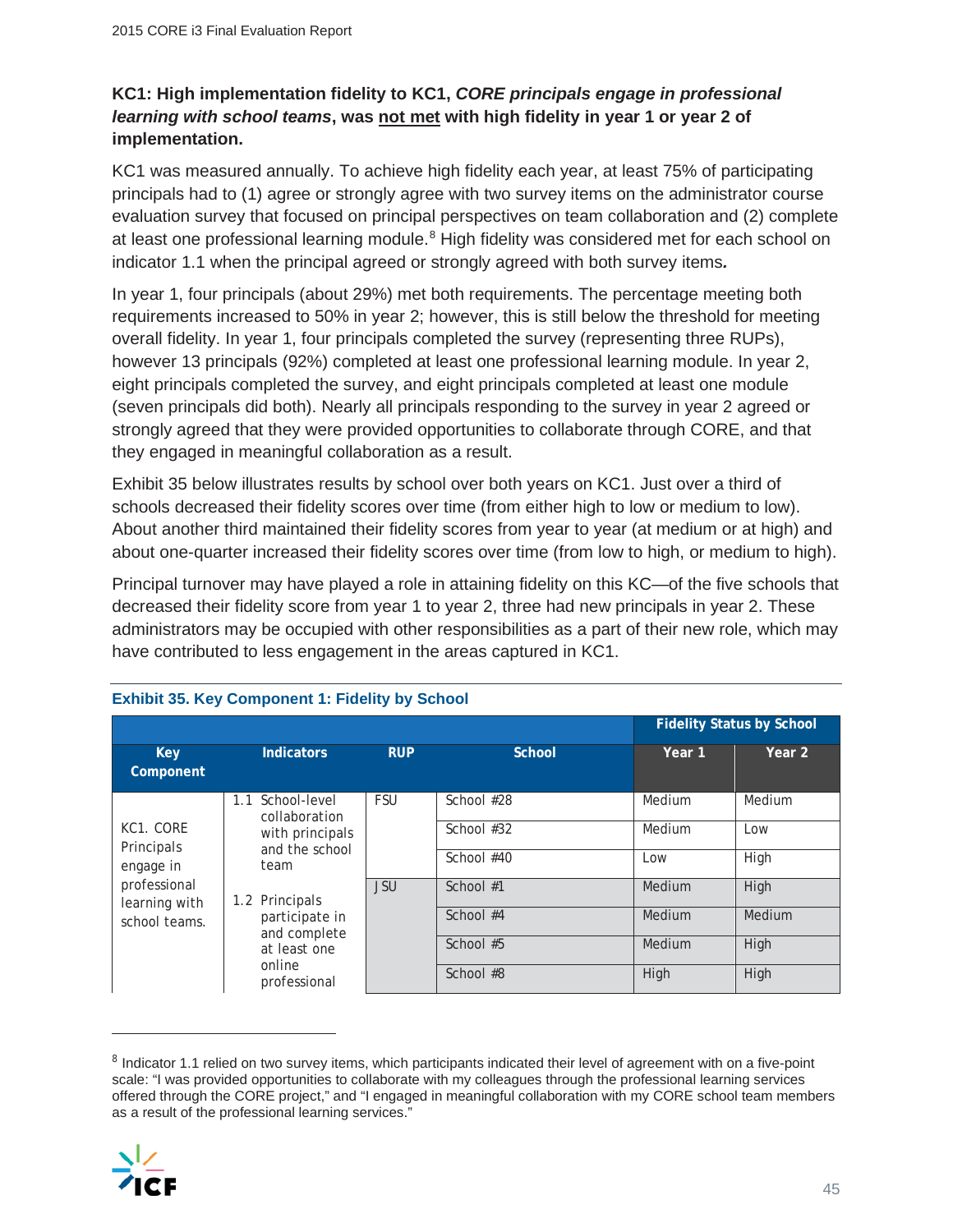|                         |                    |              | <b>Fidelity Status by School</b> |        |        |
|-------------------------|--------------------|--------------|----------------------------------|--------|--------|
| <b>Key</b><br>Component | <b>Indicators</b>  | <b>RUP</b>   | <b>School</b>                    | Year 1 | Year 2 |
|                         | learning<br>course |              | School #11                       | High   | Low    |
|                         |                    | School #13   | Medium                           | Low    |        |
|                         | LTU                |              | School #27                       | Medium | Low    |
|                         |                    | <b>TSU</b>   | School #41                       | High   | High   |
|                         |                    |              | School #48                       | Medium | High   |
|                         |                    | <b>WTAMU</b> | School #60                       | Medium | Low    |
|                         |                    |              | School #66                       | High   | High   |

#### **KC2: Fidelity to** *school teams participating in online learning communities* **was not met in year 1 and was met in year 2 of implementation.**

For fidelity on this KC, CORE team teachers must demonstrate active participation in online learning communities by posting at least 11 reflections each in the LMS on an annual basis. As described in Exhibit 32, 11 posts is the minimum threshold for high fidelity at the individual level. Two-thirds of the CORE team must meet this requirement to achieve high fidelity at the school level.

In year 1, about three-quarters of the total pool of participants had high implementation scores at the teacher level. Five of these schools achieved 100% high fidelity at the teacher level (i.e., all CORE team teachers had posted 11 or more reflections). Although fidelity fell short of being met in year 1, there was a demonstrated level of engagement among teachers, which was realized in year 2. In the second year, 88% of teachers achieved individual-level fidelity, and 12 of 14 schools attained school-level fidelity. A potential factor that may have influenced completion of this KC is school closures related to COVID-19. The virtual learning environment may have resulted in teachers having more time spent at a computer, as well as created an immediate need for teachers to discuss issues and seek input from their colleagues. The school that met fidelity in year 1 and did not meet fidelity in year 2 may have been influenced by teacher turnover on the team to some extent, as a few members on the team were new for the second year.

|                                                     |                                                                                    |            |              | <b>Fidelity Status by School</b> |        |  |
|-----------------------------------------------------|------------------------------------------------------------------------------------|------------|--------------|----------------------------------|--------|--|
| <b>Key</b><br>Component                             | <b>Indicators</b>                                                                  | <b>RUP</b> | School       | Year 1                           | Year 2 |  |
| KC <sub>2</sub> . School<br>teams<br>participate in | 2.1<br>Active<br>participation<br>in online<br>professional<br>learning<br>modules | <b>FSU</b> | School #28   | High                             | High   |  |
|                                                     |                                                                                    |            | School $#32$ | High                             | High   |  |
|                                                     |                                                                                    |            | School #40   | High                             | High   |  |
|                                                     |                                                                                    | <b>JSU</b> | School #1    | Low                              | High   |  |

#### **Exhibit 36. Key Component 2: Fidelity by School**

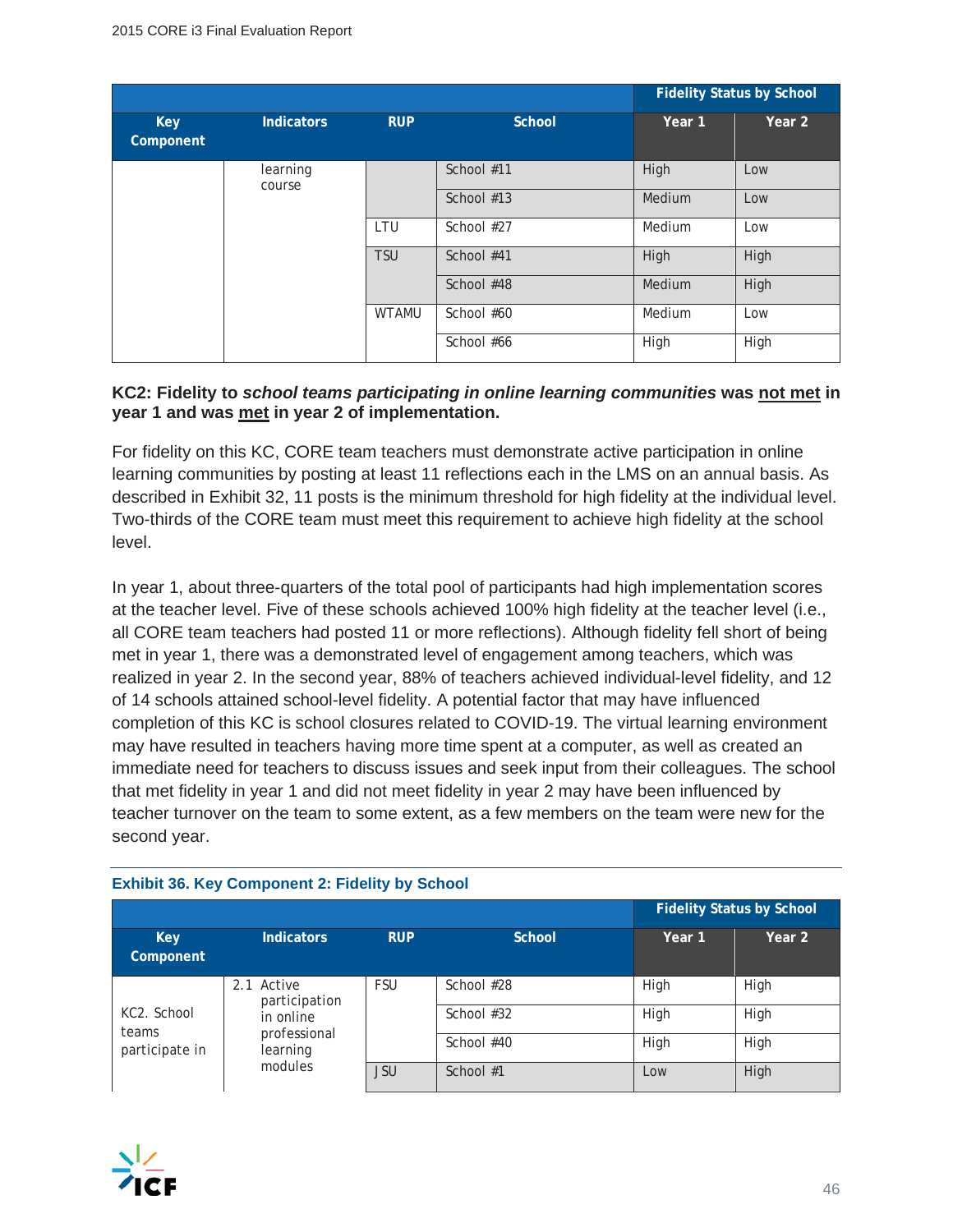|                                 |                   |              |               |        | <b>Fidelity Status by School</b> |
|---------------------------------|-------------------|--------------|---------------|--------|----------------------------------|
| <b>Key</b><br>Component         | <b>Indicators</b> | <b>RUP</b>   | <b>School</b> | Year 1 | Year 2                           |
| online learning<br>communities. |                   |              | School #4     | High   | High                             |
|                                 |                   |              | School #5     | High   | High                             |
|                                 |                   |              | School #8     | High   | High                             |
|                                 |                   |              | School #11    | High   | High                             |
|                                 |                   |              | School #13    | Low    | High                             |
|                                 |                   | LTU          | School #27    | Low    | Low                              |
|                                 |                   | <b>TSU</b>   | School #41    | High   | Low                              |
|                                 |                   |              | School #48    | High   | High                             |
|                                 |                   | <b>WTAMU</b> | School #60    | Low    | High                             |
|                                 |                   |              | School #66    | High   | High                             |

#### **KC3:** *Schools receive CORE resources and support* **was met at the conclusion of the study.**

KC3 is comprised of three indicators, all of which must be completed by each school to receive credit for fidelity by the end of the two-year study. As a part of participation in the CORE program, treatment schools each receive \$25,000 in school funds at the outset of the first program year (Indicator 3.1). Each school must also participate in a survey to assess the current technology climate at the school (Indicator 3.2). Finally, schools provide reports on how the funds they received are being expended (Indicator 3.3). All schools received funding, participated in the technology assessment, and provided summaries on funding use (see Exhibit 37).

|                                            |                                                         |            |               | <b>Fidelity Status by</b><br><b>School</b> |
|--------------------------------------------|---------------------------------------------------------|------------|---------------|--------------------------------------------|
| <b>Key</b><br>Component                    | Indicators                                              | <b>RUP</b> | <b>School</b> | Overall                                    |
| KC3. Schools<br>receive CORE<br>resources. | 3.1 Provision of school-level<br>funds for CORE schools | <b>FSU</b> | School #28    | High                                       |
|                                            |                                                         |            | School #32    | High                                       |
|                                            | 3.2 Completion of school<br>technology assessments      |            | School #40    | High                                       |
|                                            |                                                         | <b>JSU</b> | School #1     | High                                       |
|                                            | 3.3 School funds use                                    |            | School #4     | High                                       |
|                                            |                                                         |            | School #5     | High                                       |
|                                            |                                                         |            | School #8     | High                                       |
|                                            |                                                         |            | School #11    | High                                       |

#### **Exhibit 37. Key Component 3: Fidelity by School**

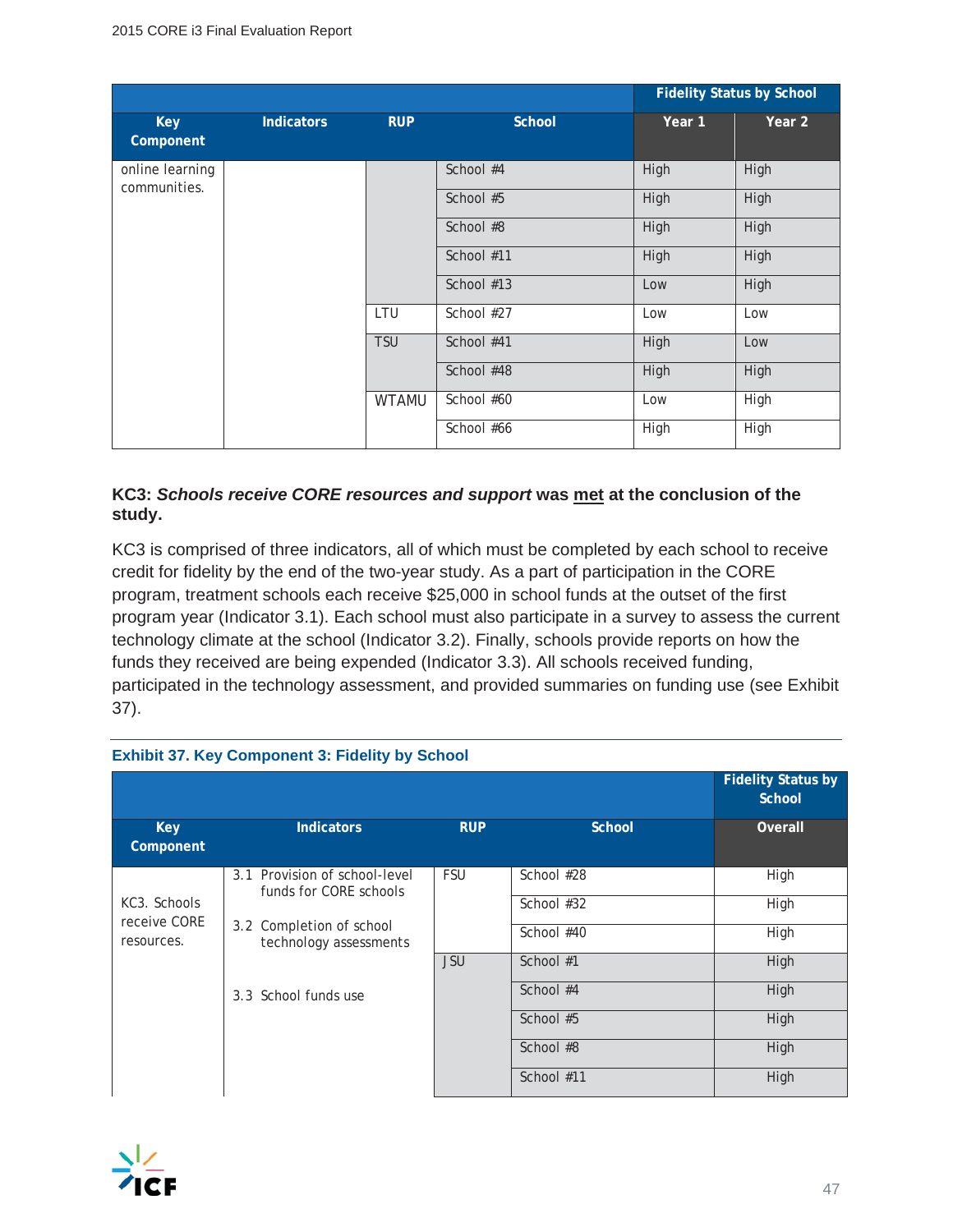|                         |            |              |               | <b>Fidelity Status by</b><br>School |
|-------------------------|------------|--------------|---------------|-------------------------------------|
| <b>Key</b><br>Component | Indicators | <b>RUP</b>   | <b>School</b> | Overall                             |
|                         |            |              | School #13    | High                                |
|                         |            | LTU          | School #27    | High                                |
|                         |            | <b>TSU</b>   | School #41    | High                                |
|                         |            |              | School #48    | High                                |
|                         |            | <b>WTAMU</b> | School #60    | High                                |
|                         |            |              | School #66    | High                                |

#### **KC4:** *Schools teams participate in CORE instructional professional development services* **was not met at the end of the two-year study.**

KC4 assesses CORE teachers' participation in instructional professional development and assesses their knowledge gains during the program. For high fidelity of implementation on Indicator 4.1, teachers must attend an orientation on professional learning services. Indicator 4.2 provides evidence for CORE teachers' **proficiency** and **growth** in CORE instructional model components (as measured by 2gno.me). This online assessment has seven components, and teachers take part in a pretest (prior to the start of year 1), a mid-test (end of year 1), and a posttest (end of year 2). Teachers receive a proficiency rating on each component on a fivepoint scale: *no experience, emerging, partially proficient, proficient,* or *advanced.* For teacherlevel fidelity, a teacher must, at minimum, demonstrate proficiency and growth from pretest to at least one of the later timepoints (mid-test and/or posttest). In other words, over time, there must be evidence of movement from one proficiency level to the next on at least one component, and a rating of proficient or higher on at least one component. The various scenarios listed below would all result in meeting high-fidelity requirements at the teacher level.

- **Growth and proficiency met pretest to mid-test.** Note that if posttest data are available and fidelity requirements were not met at that time, this teacher would still get a score of high fidelity based on their previous scores (once fidelity criteria are met, the result is considered final).
- **Growth and proficiency met pretest to posttest.** This scenario covers the two-year timeframe of the study and may provide the best representation of change in teacher scores during the study, for those who have these data points available.
- **Growth and proficiency met mid-test to posttest.** Some teachers who may have joined their CORE teams later during the study may not have pretest data available from prior to year 1. For these teachers, the mid-test timepoint effectively serves as their "pretest" score.

Then, for school-level fidelity, two-thirds of teachers on the CORE team need to have attained high fidelity at the individual level as described above.

The seven components included in 2gno.me analysis are learner, leader, designer, collaborator, citizen, facilitator, and analyst. In the first year of the program, CORE teachers were assigned

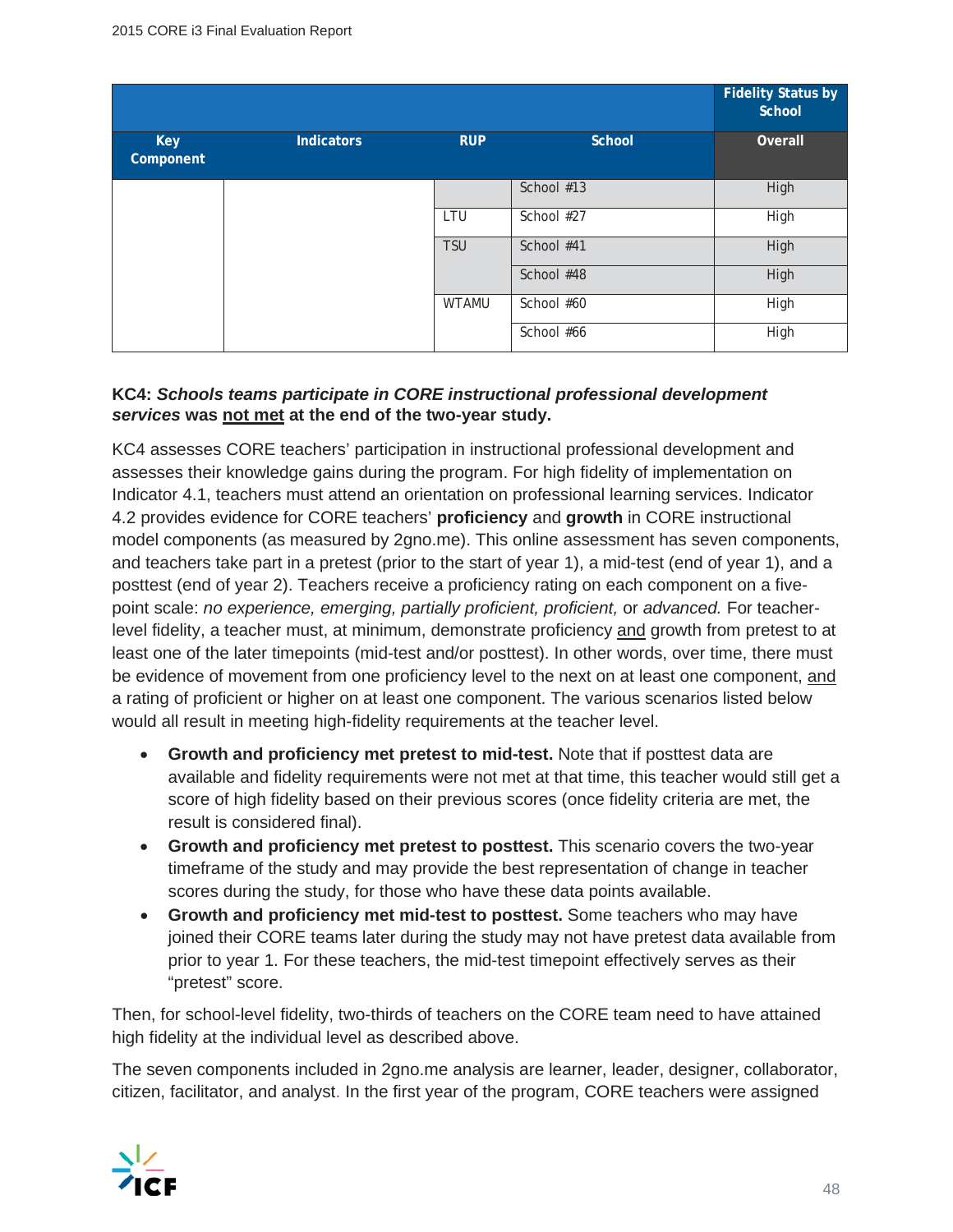modules within these components to complete. In the second year, teachers were able to choose which modules they complete, based on professional interest or preference. The differences in how this was implemented may have impacted results, but it is difficult to determine a clear way in which results would have been impacted. For example, some teachers may choose to complete modules that they feel comfortable with and enjoy in the second year. If they are already proficient in these areas, evidence of growth may not be captured. However, others may choose to focus on areas they find challenging— in these situations perhaps growth is more likely to be captured than proficiency. All teachers who were members of CORE teams completed the requirement for fall 2018 orientation, attaining high fidelity on Indicator 4.1.9 Complete data for Indicator 4.2 (i.e., at least two timepoints) were available from 85 treatment teachers across both years of the study, 61 of whom met growth and proficiency requirements for high implementation on this indicator (72%). At the school level, ten schools achieved high implementation, meaning two-thirds of teachers at these schools met the growth and proficiency requirements on 2gno.me as defined above, falling short of the 75% required for program-level fidelity (see Exhibit 38).

It is important to note that final fidelity scores on Indicator 4.2 are based on available results from up to three timepoints, and findings above are based on all available data taken together as a whole. Refer to Section 3.3 below for a closer look at 2gno.me results at the individual level at each timepoint.

|                          |                                                                             |              |               | <b>Fidelity Status by</b><br>School |
|--------------------------|-----------------------------------------------------------------------------|--------------|---------------|-------------------------------------|
| <b>Key Component</b>     | <b>Indicators</b>                                                           | <b>RUP</b>   | <b>School</b> | Overall                             |
|                          | 4.1 CORE team<br>attendance at                                              | <b>FSU</b>   | School #28    | High                                |
| KC4. School<br>teams     | orientation on<br>professional learning                                     |              | School #32    | High                                |
| participate in           |                                                                             |              | School #40    | High                                |
| CORE<br>instructional    | 4.2 Use of CORE<br>instructional model                                      | <b>JSU</b>   | School #1     | Low                                 |
| professional             | as evidenced by<br>scoring proficient or<br>advanced on a<br>minimum of one |              | School #4     | High                                |
| development<br>services. |                                                                             |              | School #5     | Low                                 |
|                          | instructional                                                               |              | School #8     | High                                |
|                          | component per year                                                          |              | School #11    | High                                |
|                          |                                                                             |              | School #13    | High                                |
|                          |                                                                             | LTU          | School #27    | Low                                 |
|                          |                                                                             | <b>TSU</b>   | School #41    | High                                |
|                          |                                                                             |              | School #48    | High                                |
|                          |                                                                             | <b>WTAMU</b> | School #60    | High                                |
|                          |                                                                             |              | School #66    | Low                                 |

#### **Exhibit 38. Key Component 4: Fidelity by School**

<sup>&</sup>lt;sup>9</sup> A few teachers who took part in orientation and left their schools partway through the year are not included in findings due to missing data.

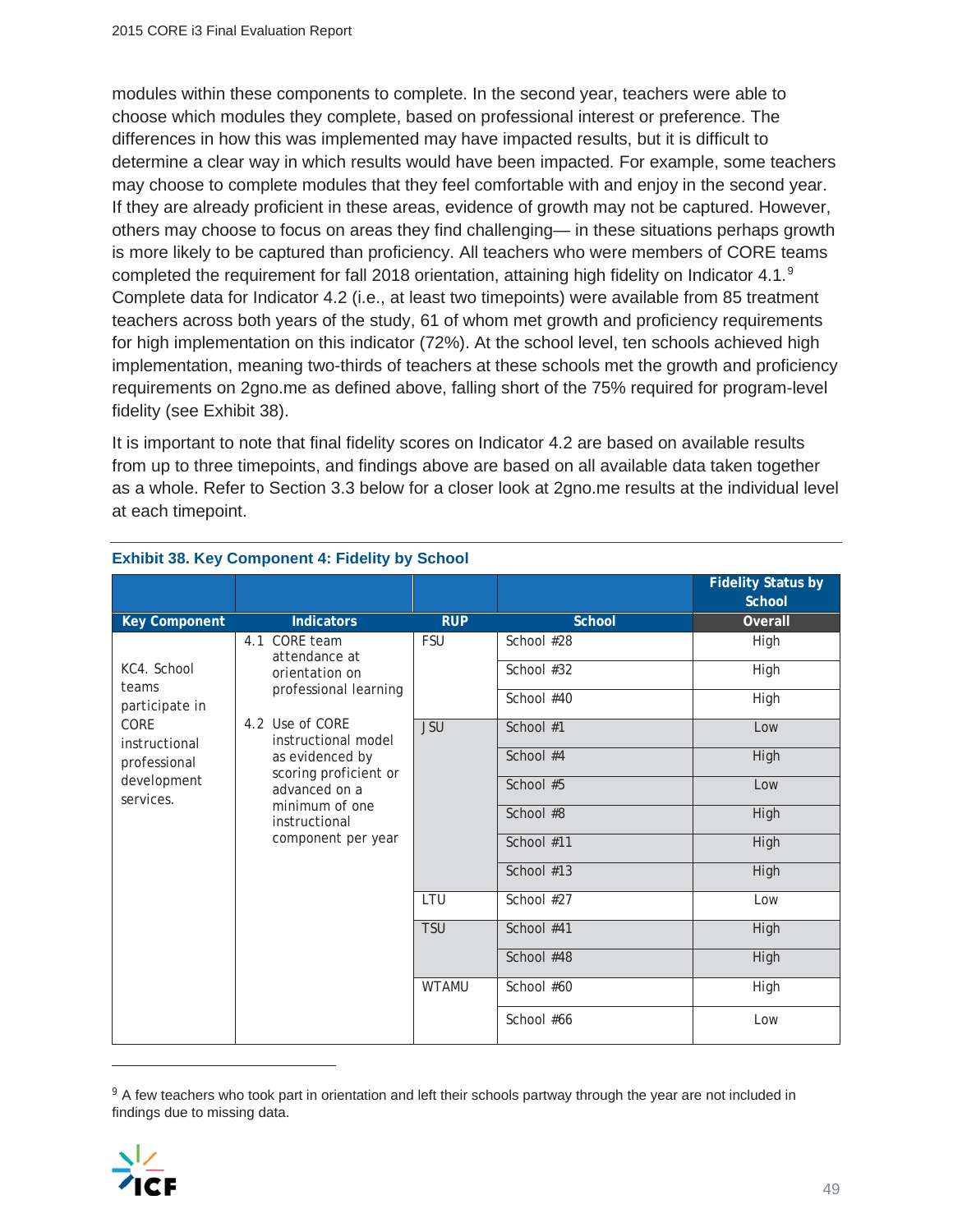#### **KC5:** *School teams present during professional development workshops* **was met at the end of the two-year study.**

To achieve high fidelity of implementation on this KC, each CORE team must present on their learning during follow-up workshop sessions with JSU staff and other school teams. This component is measured once during the two years of the study. Schools presented on a staggered schedule as the study progressed; all schools had completed their presentations by the program's end (see Exhibit 39).

|                             | <b>EXIMPLE 39. Ney Component 3. Figure by School</b> |              |               |                                            |
|-----------------------------|------------------------------------------------------|--------------|---------------|--------------------------------------------|
|                             |                                                      |              |               | <b>Fidelity Status by</b><br><b>School</b> |
| <b>Key</b><br>Component     | <b>Indicators</b>                                    | <b>RUP</b>   | <b>School</b> | Overall                                    |
|                             | 5.1 Sharing of learning<br>experiences as evidenced  | <b>FSU</b>   | School #28    | High                                       |
| KC5. School                 | by CORE team                                         |              | School #32    | High                                       |
| teams present<br>during     | presentations on learning<br>outcomes during follow- |              | School #40    | High                                       |
| professional<br>development | up workshops                                         | <b>JSU</b>   | School #1     | <b>High</b>                                |
| workshops.                  |                                                      |              | School #4     | High                                       |
|                             |                                                      |              | School #5     | High                                       |
|                             |                                                      |              | School #8     | <b>High</b>                                |
|                             |                                                      |              | School #11    | High                                       |
|                             |                                                      |              | School #13    | High                                       |
|                             |                                                      | LTU          | School #27    | High                                       |
|                             |                                                      | <b>TSU</b>   | School #41    | High                                       |
|                             |                                                      |              | School #48    | High                                       |
|                             |                                                      | <b>WTAMU</b> | School #60    | High                                       |
|                             |                                                      |              | School #66    | High                                       |

#### **Exhibit 39. Key Component 5: Fidelity by School**

#### **KC6:** *Schools participate in change-management support through CORE partnership resources* **was not met at the end of the study.**

KC6 measures participating schools' access of change-management support provided by the CORE program. Although this KC does not have separate indicators, each school must meet three requirements to achieve high fidelity of implementation at the school level. Principals must (1) administer a school level change-management survey, (2) receive a report of the results, and (3) participate in a debriefing session about survey results once during the two years of the study*.*

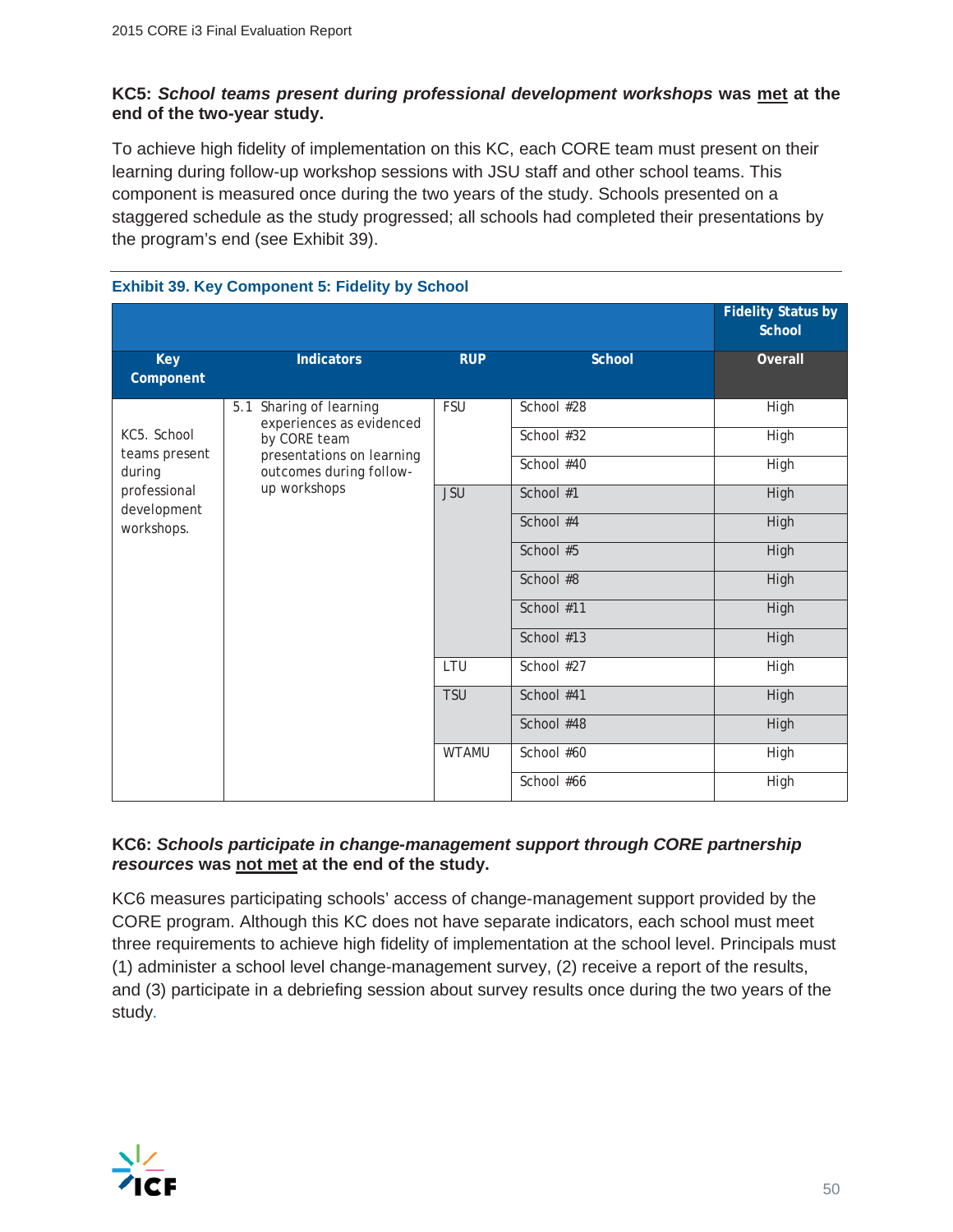By the end of year 1, all principals had administered the change-management survey, and half had participated in the follow-up debrief. Debriefs were not completed with the other seven schools in year 2, which resulted in this KC falling short of meeting fidelity (Exhibit 40).

Initial plans to resend results reports and complete remaining debriefs in fall 2019 were delayed at the start of the academic year. In spring 2020, school closures related to the pandemic affected the completion of this task.

|                           |                                           |              |               | <b>Fidelity Status by</b><br><b>School</b> |
|---------------------------|-------------------------------------------|--------------|---------------|--------------------------------------------|
| <b>Key</b><br>Component   | <b>Indicators</b>                         | <b>RUP</b>   | <b>School</b> | Overall                                    |
|                           | 6.1 Participation in change<br>management | <b>FSU</b>   | School #28    | High                                       |
| KC6. Schools              |                                           |              | School #32    | High                                       |
| participate in<br>change- |                                           |              | School #40    | Low                                        |
| management                | support                                   | <b>JSU</b>   | School #1     | Low                                        |
| through CORE              |                                           |              | School #4     | Low                                        |
| partnership<br>resources. |                                           |              | School #5     | Low                                        |
|                           |                                           |              | School #8     | High                                       |
|                           |                                           |              | School #11    | High                                       |
|                           |                                           |              | School #13    | <b>High</b>                                |
|                           |                                           | LTU          | School #27    | Low                                        |
|                           |                                           | <b>TSU</b>   | School #41    | High                                       |
|                           |                                           |              | School #48    | Low                                        |
|                           |                                           | <b>WTAMU</b> | School #60    | Low                                        |
|                           |                                           |              | School #66    | High                                       |

#### **Exhibit 40. Key Component 6: Fidelity by School**

#### **KC7:** *School teams provide students with college-readiness advisement and support through use of EdReady™ tool in CORE schools* **was met in year 1 and was not met in year 2 of the study.**

KC7 pertains specifically to math and ELA teachers on CORE teams. All teachers in these subject areas who participate on CORE teams are expected to provide their students with college-readiness support by conducting math and English assessments using the EdReady<sup>™</sup> tool on an annual basis.

In year 1, all math and English teachers on CORE teams at 12 of the 14 participating schools had completed these requirements. In year 2, teachers at 3 of 14 schools used EdReady<sup>™</sup> with their students (see Exhibit 41).

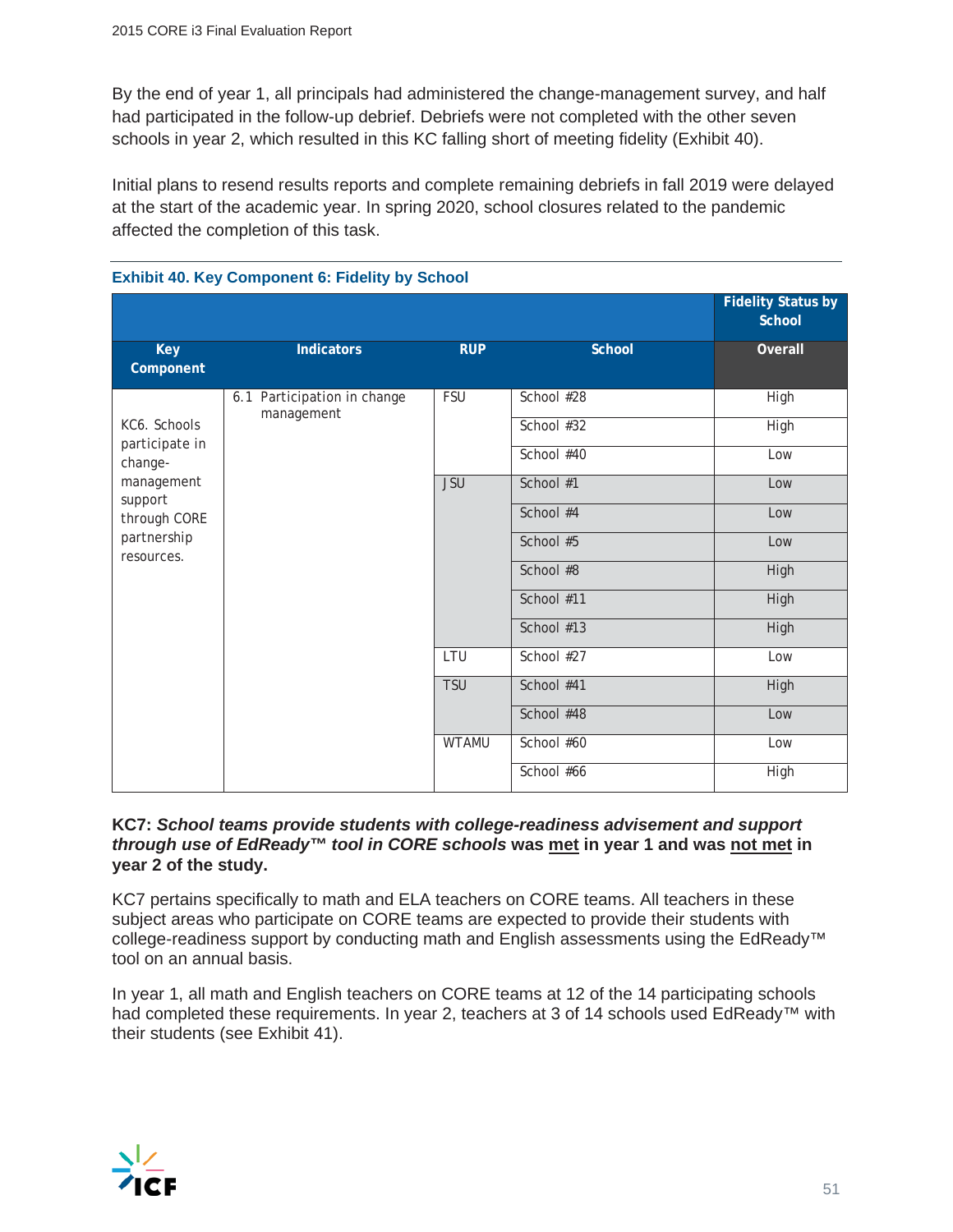|                              |                                     |              |               | <b>Fidelity Status by School</b> |        |
|------------------------------|-------------------------------------|--------------|---------------|----------------------------------|--------|
| <b>Key Component</b>         | <b>Indicators</b>                   | <b>RUP</b>   | <b>School</b> | Year 1                           | Year 2 |
|                              | 7.1 School teams'<br>utilization of | <b>FSU</b>   | School #28    | High                             | Low    |
| KC7. School<br>teams provide | EdReady™                            |              | School #32    | High                             | Low    |
| students with                | college<br>readiness                |              | School #40    | High                             | High   |
| college<br>readiness         | assessment tool                     | <b>JSU</b>   | School #1     | High                             | Low    |
| advisement and               |                                     |              | School #4     | High                             | High   |
| support through<br>use of    |                                     |              | School #5     | High                             | Low    |
| EdReady <sup>™</sup> tool    |                                     |              | School #8     | High                             | Low    |
| in CORE schools.             |                                     |              | School #11    | High                             | Low    |
|                              |                                     |              | School #13    | High                             | High   |
|                              |                                     | LTU          | School #27    | Low                              | Low    |
|                              |                                     | <b>TSU</b>   | School #41    | Low                              | Low    |
|                              |                                     |              | School #48    | High                             | Low    |
|                              |                                     | <b>WTAMU</b> | School #60    | High                             | Low    |
|                              |                                     |              | School #66    | High                             | Low    |

#### **Exhibit 41. Key Component 7: Fidelity by School**

#### **3.3 2gno.me**

In this section, results for Indicator 4.2, use of CORE instructional model as evidenced by growth and proficiency on 2gno.me, is explored more in-depth. The figure below illustrates the percentage of teachers meeting growth requirements, proficiency requirements, and both requirements at mid-test (end of year 1) and posttest (end of year 2), based on the number of teachers who had available data at each timepoint.



**Exhibit 42. 2gno.me Requirements Met at Mid-test and Posttest (teacher-level)**

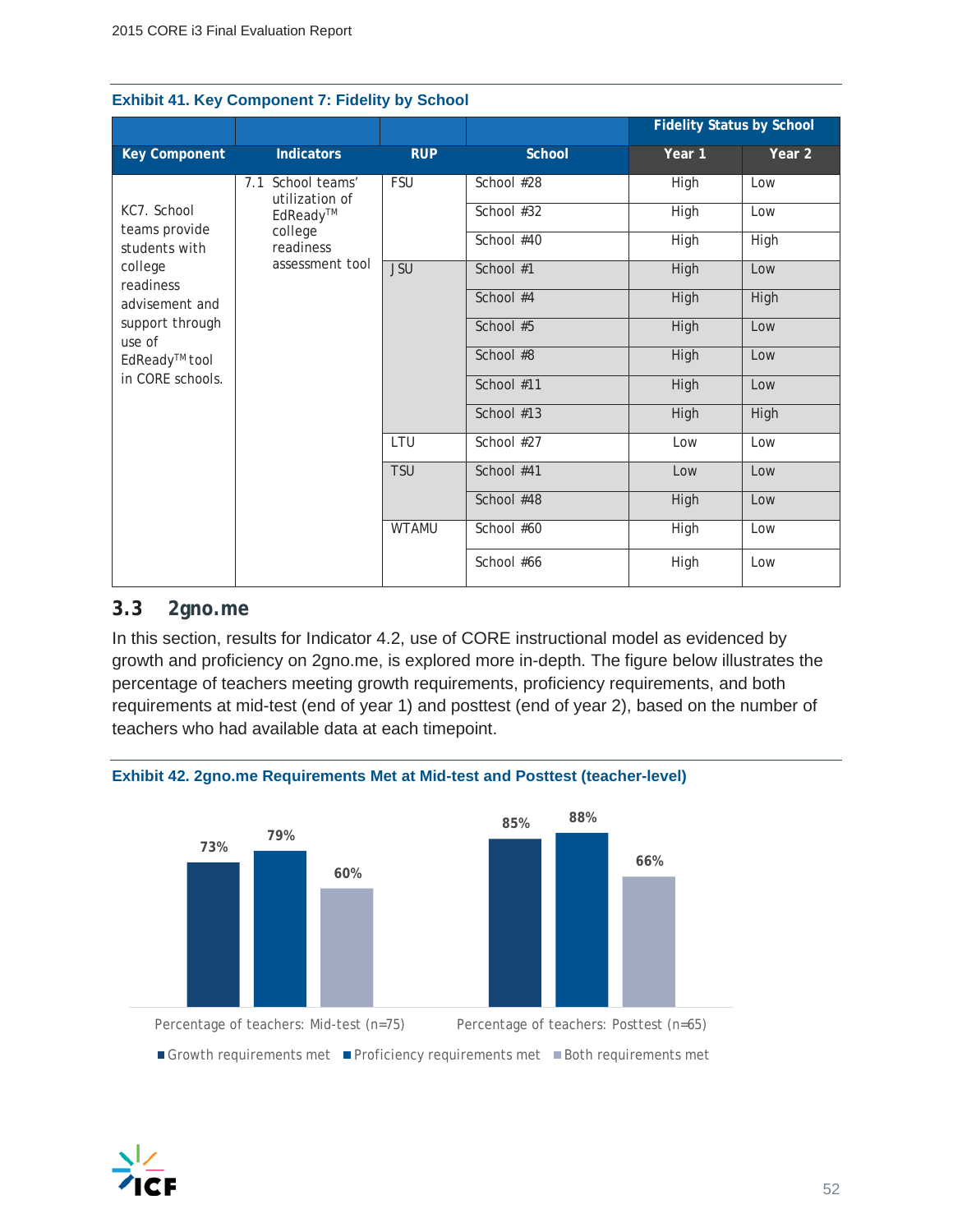Teacher-level results show that a greater proportion of CORE teachers met requirements by the time of posttest. At both timepoints (mid-test and posttest), a higher percentage of teachers met proficiency requirements for at least one of the 2gno.me components compared to growth requirements. When rolling up individual-level results to the school level, we find that six schools met fidelity requirements by mid-test (i.e., two-thirds of teachers on CORE teams at these schools met individual-level fidelity), and ten schools met fidelity requirements by posttest.

#### **3.4 Implementation Study Summary**

Some schools performed well across the board, as far as fidelity of implementation, which may have implications for impact study results where available. It is important to recognize that some KCs may be more relevant for demonstrating the level at which a particular school was engaged with the CORE i3 program. Specifically, KC3 and KC5 were met with high fidelity by all schools. These KCs involved one-time completion of specific activities within the two-year program cycle (in other words, once completed, fidelity was considered met for that school for the entire span of the project). Other KCs (e.g., KC2, KC4) require sustained engagement and involvement throughout the project. KC1 is somewhat unique in that fidelity is based on administrator activities, which can sometimes be linked with teacher perceptions and engagement. Exhibit 43 below shows how many KCs were met by how many schools. No schools met all KCs, or no KCs. Half of schools met five KCs.



Linkages between different KCs are important to acknowledge as well, as they might provide insight on how a particular school implemented CORE i3, and where their implementation strengths are. Findings of interest are included below.

- x **Fidelity on KC1, which serves as an indicator of administrator engagement was correlated with teacher engagement (as defined in KC2).** Specifically, all but one of the seven schools that had high fidelity on KC1 also had high fidelity on KC2.
- **EXECTE:** Teacher engagement (KC2) was closely linked to teacher growth and proficiency **as measured by professional development offerings (KC4).** All schools that attained high fidelity on KC4 also had high fidelity on KC2, except for one school. Conversely, only three of 13 schools that had high fidelity on KC2 did not meet KC4 fidelity requirements.
- All but one of the schools that met high fidelity for KC6 (participation in change **management) also had high fidelity on KC4.** KC6 is more relevant as a school-level

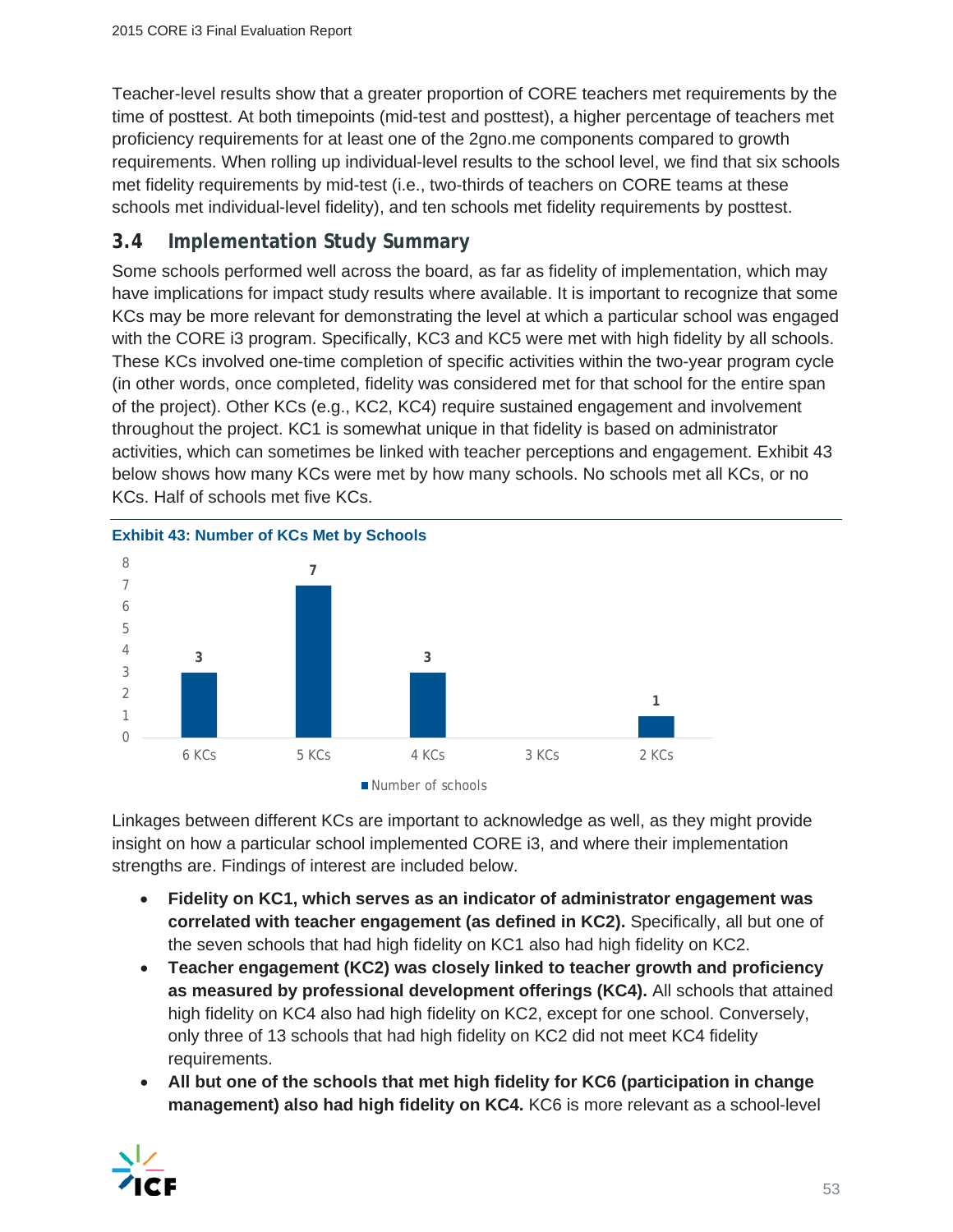or administrator indicator, whereas KC4 is teacher-based. The connection between these two KCs, and by extension, KC2 to some degree, may reflect a general level of high fidelity across KCs in a subset of schools.

Schools that had high site visit observation scores also had high fidelity on KC4. While the observation score may be linked in some cases to the teacher's level of engagement in the CORE program, interviews with the observed teachers revealed that they were often selfmotivated to implement innovative teaching practices and continuously improve. In many cases, these teachers also described additional resources they had access to, provided by their school and/or district. These external factors may have contributed more to high growth and proficiency than the CORE model.

#### **3.4.1 Overview of Fidelity by School**

Fidelity of implementation results are described above by KC and indicator. Below in Exhibit 44 is an overview of fidelity for each treatment school. Ultimately, most schools met at least 5 KCs. Fidelity of implementation was weakest on KC1, KC6, and KC7. There were no clear patterns of higher fidelity for schools affiliated with a particular RUP by the end of the two-year study.

| <b>RUP</b>   | <b>School</b> | KC <sub>1</sub> | KC <sub>2</sub> | KC <sub>3</sub> | KC4 | KC <sub>5</sub> | KC <sub>6</sub> | KC7 |
|--------------|---------------|-----------------|-----------------|-----------------|-----|-----------------|-----------------|-----|
|              | School #1     | Met             | Met             | Met             | Not | Met             | Not             | Not |
|              |               |                 |                 |                 | met |                 | met             | met |
|              | School #4     | Not met         | Met             | Met             | Met | Met             | Not             | Met |
|              |               |                 |                 |                 |     |                 | met             |     |
|              | School #5     | Met             | Met             | Met             | Not | Met             | Not             | Not |
| <b>JSU</b>   |               |                 |                 |                 | met |                 | met             | met |
|              | School #8     | Met             | Met             | Met             | Met | Met             | Met             | Not |
|              |               |                 |                 |                 |     |                 |                 | met |
|              | School #11    | Not met         | Met             | Met             | Met | Met             | Met             | Not |
|              |               |                 |                 |                 |     |                 |                 | met |
|              | School #13    | Not met         | Met             | Met             | Met | Met             | Met             | Met |
| LTU          | School #27    | Not met         | Not met         | Met             | Not | Met             | Not             | Not |
|              |               |                 |                 |                 | met |                 | met             | met |
|              | School #28    | Not met         | Met             | Met             | Met | Met             | Met             | Not |
|              |               |                 |                 |                 |     |                 |                 | met |
| <b>FSU</b>   | School #32    | Not met         | Met             | Met             | Met | Met             | Met             | Not |
|              |               |                 |                 |                 |     |                 |                 | met |
|              | School #40    | Met             | Met             | Met             | Met | Met             | Not             | Met |
|              |               |                 |                 |                 |     |                 | met             |     |
|              | School #41    | Met             | Not met         | Met             | Met | Met             | Met             | Not |
| <b>TSU</b>   |               |                 |                 |                 |     |                 |                 | met |
|              | School #48    | Met             | Met             | Met             | Met | Met             | Not             | Not |
|              | School #60    |                 |                 |                 |     |                 | met             | met |
|              |               | Not met         | Met             | Met             | Met | Met             | Not             | Not |
| <b>WTAMU</b> |               |                 |                 |                 |     |                 | met             | met |
|              | School #66    | Met             | Met             | Met             | Not | Met             | Met             | Not |
|              |               |                 |                 |                 | met |                 |                 | met |

#### **Exhibit 44. Fidelity on Key Components by School**

Note: For KCs that are measured annually, year 2 fidelity status is reflected here.

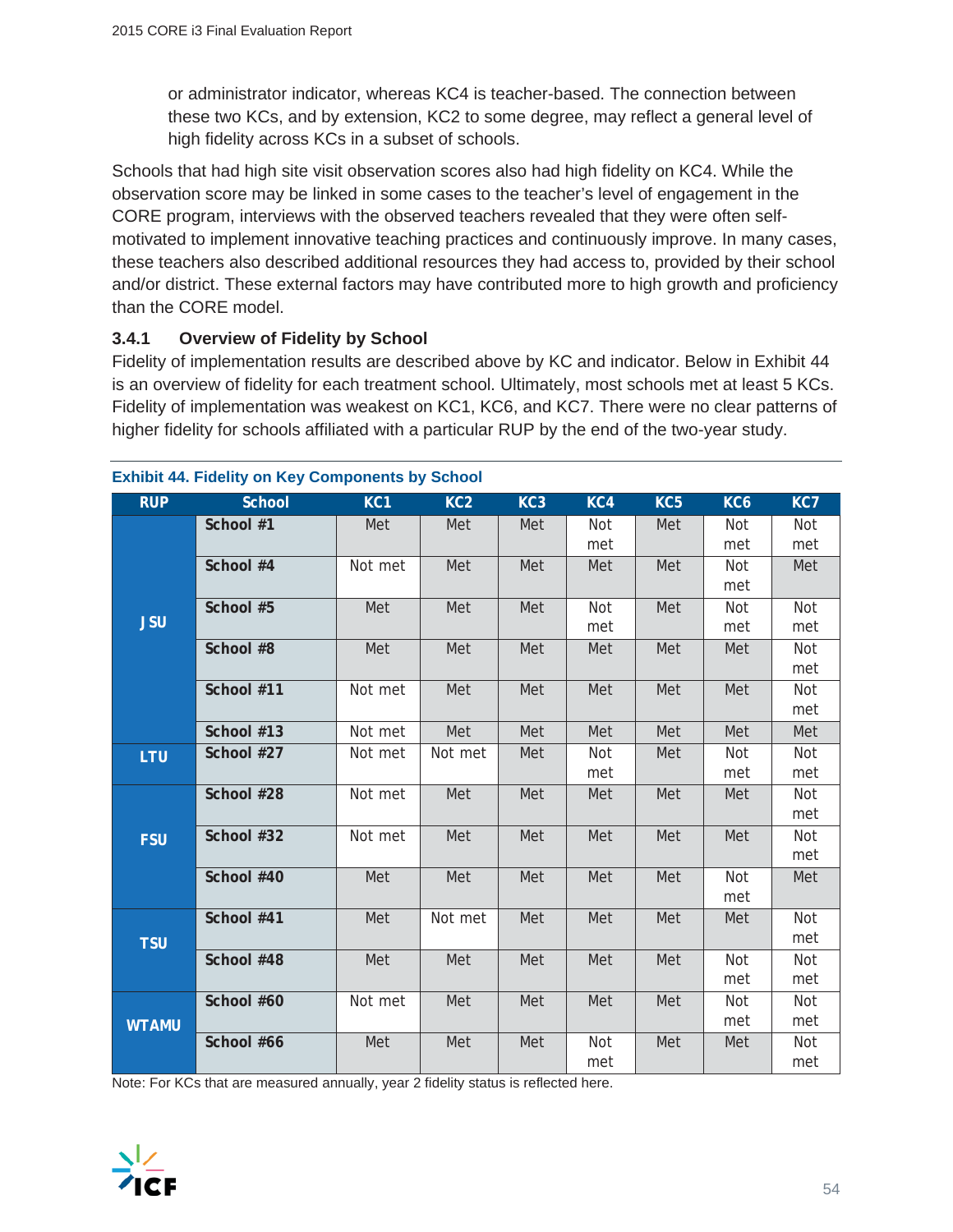# **IV. Discussion**

The culmination of the impact and implementation studies of the CORE i3 program leads to some key takeaways, which are described below. Unfortunately, circumstances related to COVID-19 prevented complete data collection for the impact study, necessitating a shift in study design and analysis plans. Arguably, COVID-19 likely affected the strength of program implementation as well, however the repercussions for fidelity are less certain. For example, teachers remained strongly engaged in posting online reflections (an indicator associated with KC2), which may have been easier to do in a virtual learning environment. This KC was not met in year 1, although it was approaching fidelity, and was successfully met in year 2. It is not clear if the aspects of implementation that fell short in year 2 would have been met if COVID-19 was not an issue. Specifically, KC6 (change management) and KC7 (use of EdReady<sup>™</sup>) did not achieve fidelity, but other contributing factors besides COVID-19 may have influenced these results (e.g., administrator turnover, teacher perceptions about the utility of  $EdReady<sup>TM</sup>$  if they had already implemented it in year 1).

Thus, the primary limitation associated with COVID-19 is the substantial effect on the impact study and the difficulties of drawing strong conclusions about program impact and potential linkages with strength of implementation and program outcomes. Some findings were interesting and might warrant continued exploration in any future iteration of the program. Despite the data challenges caused by COVID-19, the two-year program effect sizes on student outcomes were close to the magnitude considered substantially important in the educational evaluation field. ICF believes a replication of this study is justified to further assess the CORE program's efficacy with particular attention to differential program effects based on students' race and gender. The exploratory findings also pointed to the importance of program exposure for both teachers and students. One important implementation component related to program impact on students was teachers' participation in professional development activities. Furthermore, program impact on students seemed related to students' exposure to CORE teachers. Effective implementation of the CORE program may rest on the program's ability to meaningfully expose a larger number of teachers and their students to program activities and resources.

Another important consideration for CORE program effectiveness is the necessity of buy-in from program participants at the RUP, leadership, and teacher levels. Strong implementation of CORE requires investment and engagement across multiple stakeholders for consistent understanding of program goals and active participation to bring these goals to fruition. Several aspects of CORE program implementation involve sustained participation, engagement, and growth over time. Circumstances common in schools, and particularly in schools served by this project—such as principal and teacher turnover—can have a negative impact on these types of longer-term study activities.<sup>10</sup> For example, active participation in change management (as measured by KC6) can be challenging when there is leadership turnover and competing priorities.

 $10$  Teacher turnover in this case does not necessarily mean teachers leaving their schools, but rather leaving the CORE team while remaining as a teacher at the school. On average, nearly a quarter of teachers left and were replaced on CORE teams during the two years of the study (see Appendix B).

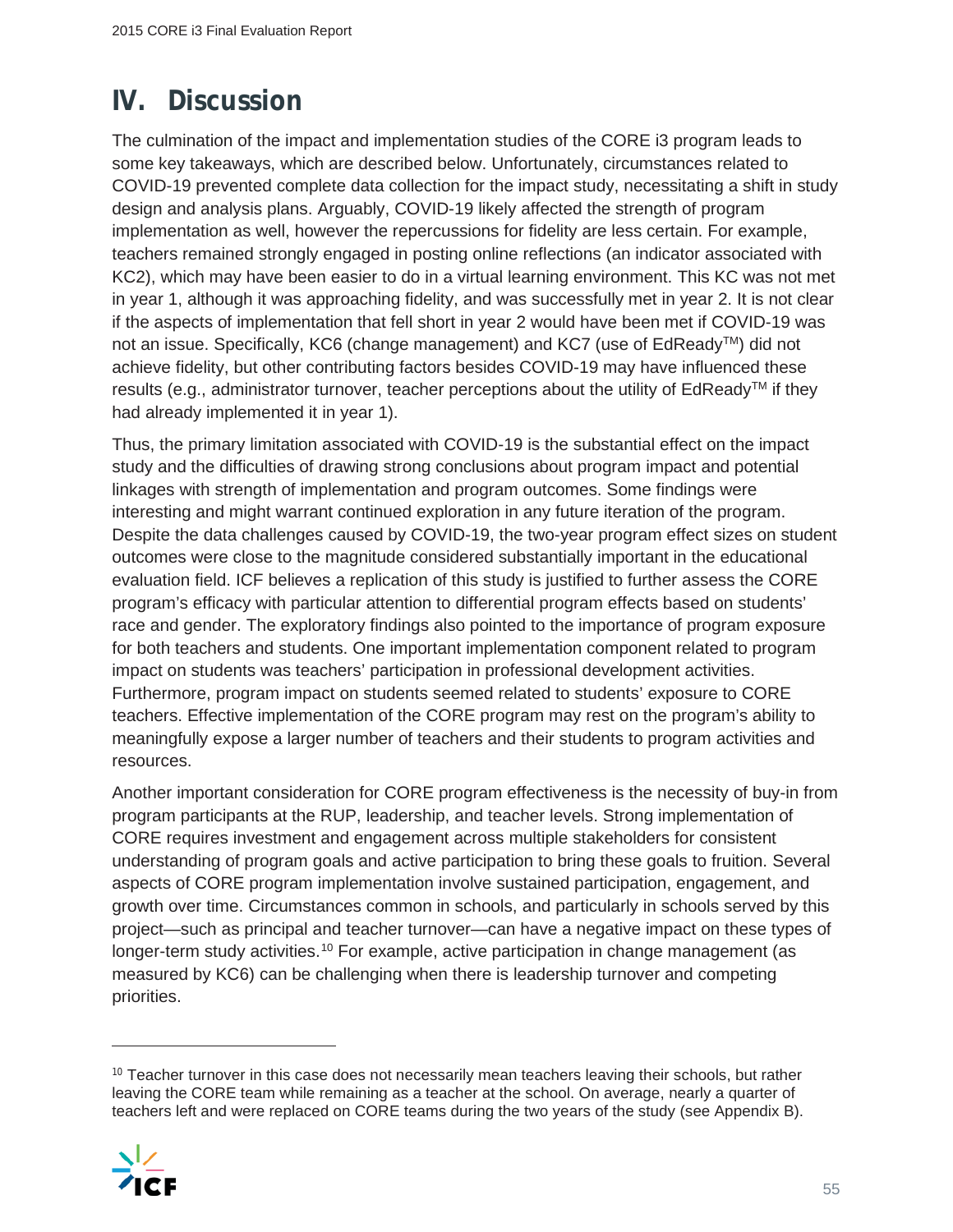Although the official study period is concluding, it is important to reflect on lessons learned to sustain progress made through the program and maximize the impact of resources after conclusion of the grant. Unlike the previous CORE model, this modified version allowed for whole school utilization and access to an online platform with useful tools and best practices to customize CORE teams' professional development experiences. However, this approach limited access to in-person support and training, a recognized benefit of the previous CORE model. In the initial proposal, JSU and RUPs were responsible for facilitating an in-person or virtual CORE Academy. But, due to capacity constraints, RUPs did not implement the CORE Academy in their respective regions. Overall, this integral component would have been useful in grounding teachers and administrators upfront in the CORE model and increasing overall understanding and buy-in of the model within schools. ICF recommends debriefing with RUP leaders, school administrators, and CORE teachers to gain a deeper understanding of their experiences in the program from their unique vantage points. Consider if a concluding discussion panel or other opportunity for sharing might benefit program participants as far as sharing successes, challenges, and lessons learned. CORE teams may have ideas for extending content from their professional development workshop presentations to ensure the knowledge they gained lives on in some way through CORE programming. If group reflection is not feasible, the JSU team may consider individual debriefs with specific RUPs or school leaders, to get their perspectives on what worked well as far as program implementation and communication, and where there may be areas for improvement for any future similar initiatives.

Ultimately, the CORE program seeks to facilitate significant and sustained change in teacher instructional strategies at participating schools to improve student outcomes. However, it is important to understand that the process of change is complex and may be difficult to pin down into something measurable. It may be helpful to consider more concrete questions related to implementation. What components need to be in place for a school to take ownership of the change process? Who is responsible for ensuring change takes place, and what is their role at the school? What kinds of supports should be in place to minimize negative impacts of turnover or other extenuating circumstances that may arise?

These are all questions that warrant further exploration through stakeholder feedback as the CORE program evolves and is implemented in other contexts.

# **V. References**

- Blanchard, M. R., LePrevost, C. E., Tolin, A. D., & Gutierrez, K. S. (2016). Investigating technology-enhanced teacher professional development in rural, high-poverty middle schools. *Educational Researcher, 45*(3), 2016.
- Byun, S., Meece, J. L., & Irvin, M. J. (2012). Rural–nonrural disparities in postsecondary educational attainment revisited. *American Educational Research Journal, 49*(3), 412– 437. http://eric.ed.gov/?id=EJ968047
- Consortium on Chicago School Research at the University of Chicago. (2007). *Sample high school detailed report.* Retrieved September 19, 2015 from http://ccsr.uchicago.edu

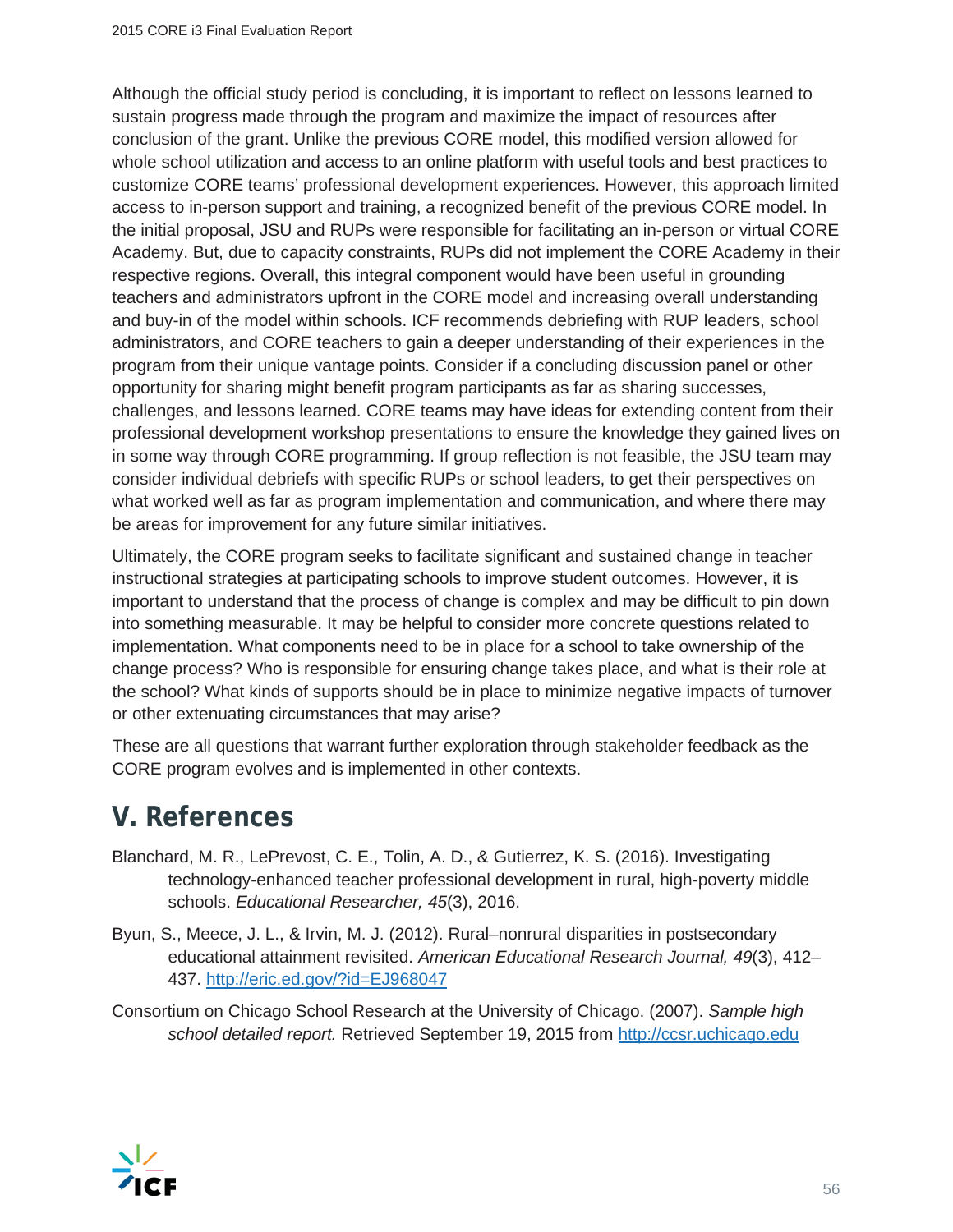- Howley, C. & Hambrick, K. (2011). *Attachment and aspiration: What influences rural youths' educational and residential plans?* White Paper. Retrieved October 10, 2018 from http://eric.ed.gov/ ERIC Number: ED532584
- ICF Study Team (2018). 2013 JSU CORE Impact and Implementation Study Final Report submitted to Department of Education under contract number ED-IES-10-C-0064. Retrieved October 10, 2018 from http://www.icf.com/- /media/files/icf/reports/2020/CORE-i3-final-report
- Midgley, C., Maehr, M. L., Hruda, L., Anderman, E. M., Freeman, K. E., Gheen, M., & Urdan, T. (2000). *Manual for the patterns of adaptive learning scales (PALS).* Ann Arbor, MI: University of Michigan.
- Raudenbush, S. W. & Bryk, A. S. (2002). *Hierarchical linear models* (Second Edition). Thousand Oaks: Sage Publications.
- What Works Clearinghouse. (2013). *What Works Clearinghouse: Procedures and standards handbook* (Version 3.0). Retrieved September 1, 2018 from http://whatworks.ed.gov
- P21.org Partnership for 21<sup>st</sup> Century Skills. Web. 16 Sept 2018. http://www.p21.org/aboutus/our-mission also retrieved 10 Oct 2020 from https://files.eric.ed.gov/fulltext/ED519462.pdf

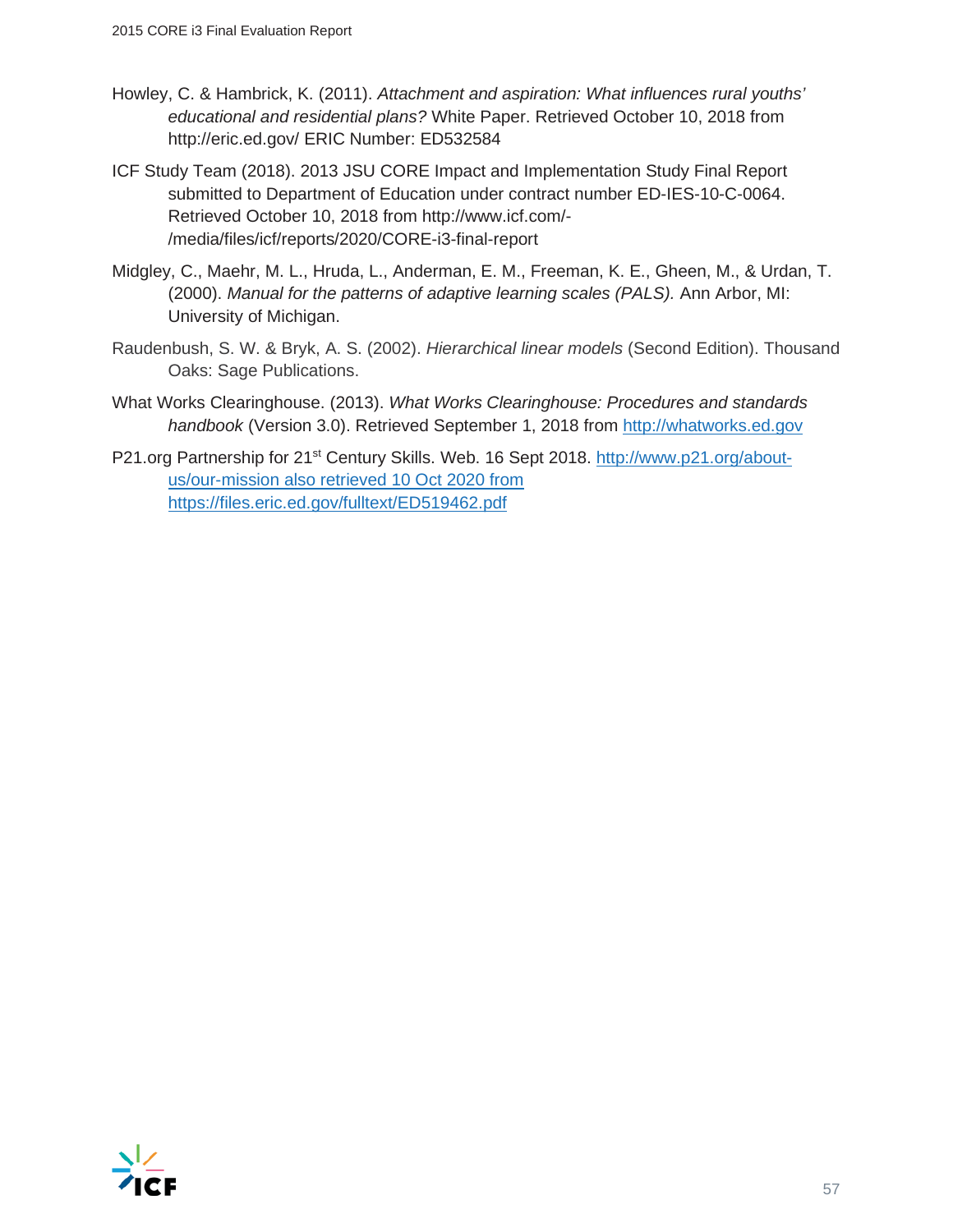# Appendix A: Logic Model **Appendix A: Logic Model**



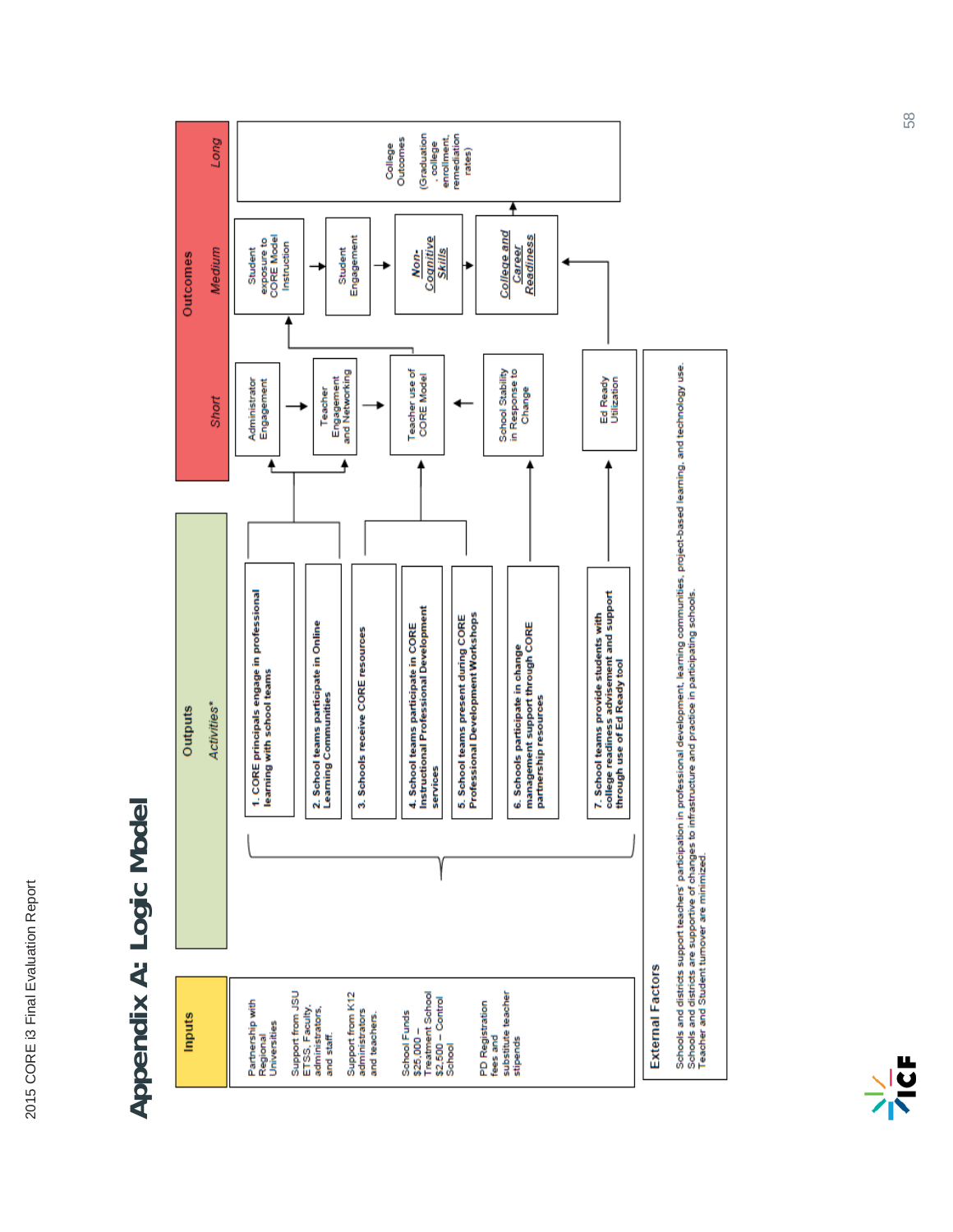# **Appendix B: Data Management**

### **1. Impact Study**

In alignment with the overall research design employed in this study, data management was organized into three distinct levels of a naturally occurring hierarchy: schools, teachers and teams within those schools, and the students attending those schools who are instructed by participating teachers. The participation status of schools randomly assigned to treatment and control conditions was tracked over the course of the project. The status of participating teachers and team members, as well as teacher-level outcomes, was also tracked over time, ensuring that data from students instructed by participating teachers were analyzed according to students' level of exposure to the intervention. Finally, student enrollment in participating schools was tracked annually to assess levels of attrition and adequate representation of school-level impact estimates. All data elements were organized and stored inside a relational database to facilitate access by evaluation team members and to automate the calculation of fidelity of implementation metrics.

As outlined earlier in this report, 14 schools were randomly assigned to the intervention group and 14 schools were randomly assigned to participate as comparison schools. These schools all remained in the study for the life of the project. Despite the continued participation of schools, the project did experience "attrition" in the form of missing data, the result of COVID-19 closures and access issues; some schools were unable to collect outcome data at various timepoints.

Teacher mobility and desire to participate in CORE i3 required longitudinal tracking of participating school team members (which often included Math, ELA, Science, Social Studies, Fine Arts/Career Tech/Foreign Language teachers, an administrator and a school point-ofcontact). This required a two-step process: (1) obtain updated team member participation and orientation status from RUPs and (2) generate student-teacher rosters for review by schools, allowing schools to correct student-teacher assignment allocations and participating teachers. Because the research design is longitudinal, teachers that left a school, chose to no longer participate, or were assigned to a new role within a school were tagged as "leavers," along with a leave date. New team members were tagged as "arrivers" along with an arrival date, so that participation records could be tracked backward if necessary.11

Exhibit AB1 provides a summary of the team member churn that occurred over the life of the project. Among control schools, the total number of team members (including teachers, administrators, and school points-of-contact) was 104 in both school years. Seven team members left during the 2018-19 school year, yielding about a 7% leaver rate, and three more left in 2019-20 (3%). That same year (2019-20), 10 new team members arrived (10%). Effectively, across both years, 10 team member positions experienced churn within control schools. For treatment schools, 16 of the 110 team members left and two arrived during 2018-

<sup>&</sup>lt;sup>11</sup> We chose to use "arrivers" and "leavers" language to avoid "attriters" and "ioiners" nomenclature typically used in the WWC review process. Complete accurate tracking of dates was not always possible, as there was often a lag between when a team member may have actually arrived and when the evaluation team was informed of the new team member.

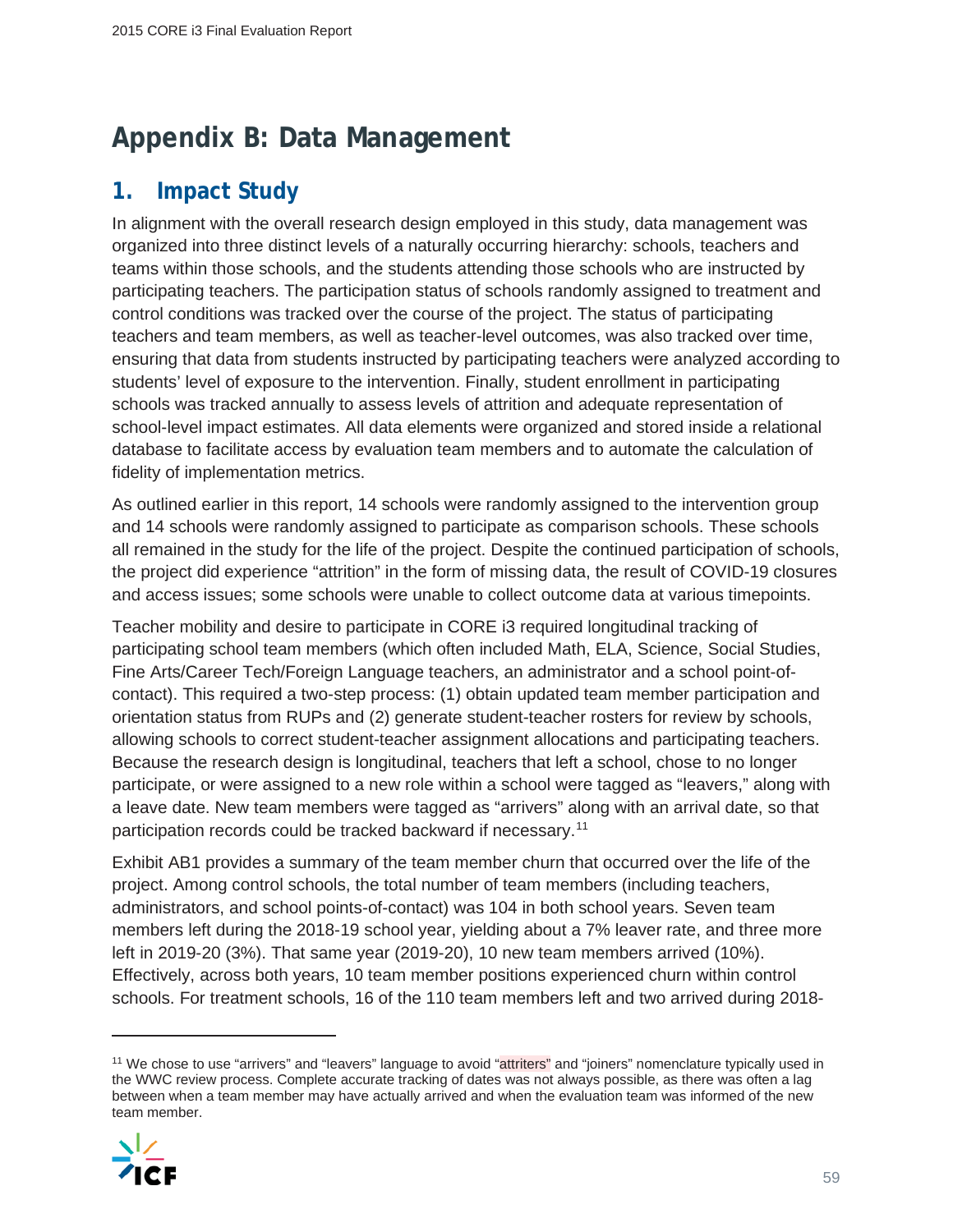19 (15% and 2%, respectively). In 2019-20, nine (8%) and 24 (22%) of the 107 2019-20 team members left and arrived, respectively. Effectively, 25 team positions (approximately 23% of the average number of total positions) experienced churn.

| Condition        | School Year | Team<br><b>Members</b> | Leavers n | Arrivers n    | Leavers % | <b>Arrivers %</b> |
|------------------|-------------|------------------------|-----------|---------------|-----------|-------------------|
| Control          | 2018-2019   | 104                    |           | $\Omega$      | 7%        | 0%                |
|                  | 2019-2020   | 104                    | 3         | 10            | 3%        | 10%               |
| <b>Treatment</b> | 2018-2019   | 110                    | 16        | $\mathcal{P}$ | 15%       | 2%                |
|                  | 2019-2020   | 107                    | a         | 24            | 8%        | 22%               |

**Exhibit AB1. Summary of Team Member Churn: By Condition and School Year**

Student mobility was also an issue in this study. As alluded to in the teacher section above, student-teacher association rosters were generated on an annual basis for review by schoolbased staff. Staff were asked to confirm students were enrolled in the school, along with their current grade level, and if they were being instructed by school team members. If a student was no longer at the school, school staff were asked to supply a reason (e.g., transferred to another school, dropped out, moved away). Student "joiners" were not tracked for this project; only students attending the school at time of random assignment who were still enrolled at the school each year were included in the analyses. There was a total of 4,305 student records available for the 2018-19 school year and 270 students were tagged for removal from analyses (6.2%), leaving 4,035 students to track forward.<sup>12</sup> None of the 4,035 students were tagged for removal from analysis based on rosters collected during the 2019-20 school year.<sup>13</sup> Within control schools, 518 students did not have corresponding records returned during the 2019-20 roster process (23%). That same year, 213 students in treatment schools did not have corresponding records returned (12%).

#### **Exhibit AB2. Summary of Student Records Lost from 2018-19 to 2019-20**

| Condition | Leaver n | Student n | Leaver % |
|-----------|----------|-----------|----------|
| Control   | 518      | 2.270     | 23%      |
| Treatment | 213      | 1,765     | 12%      |

# **2. Implementation Study**

The components and methods of implementation fidelity are described in more detail in the Implementation Study section. The data-management process is described here. Fidelity of

 $13$  Only 133 supplied any reason at all, such as EC (exceptional child) status/IEP possession or failing a grade, which were not valid reasons for removal from analysis.



<sup>&</sup>lt;sup>12</sup> 265 of the 270 either withdrew from the school or transferred, 2 dropped out, and 3 enrolled in virtual/home school options.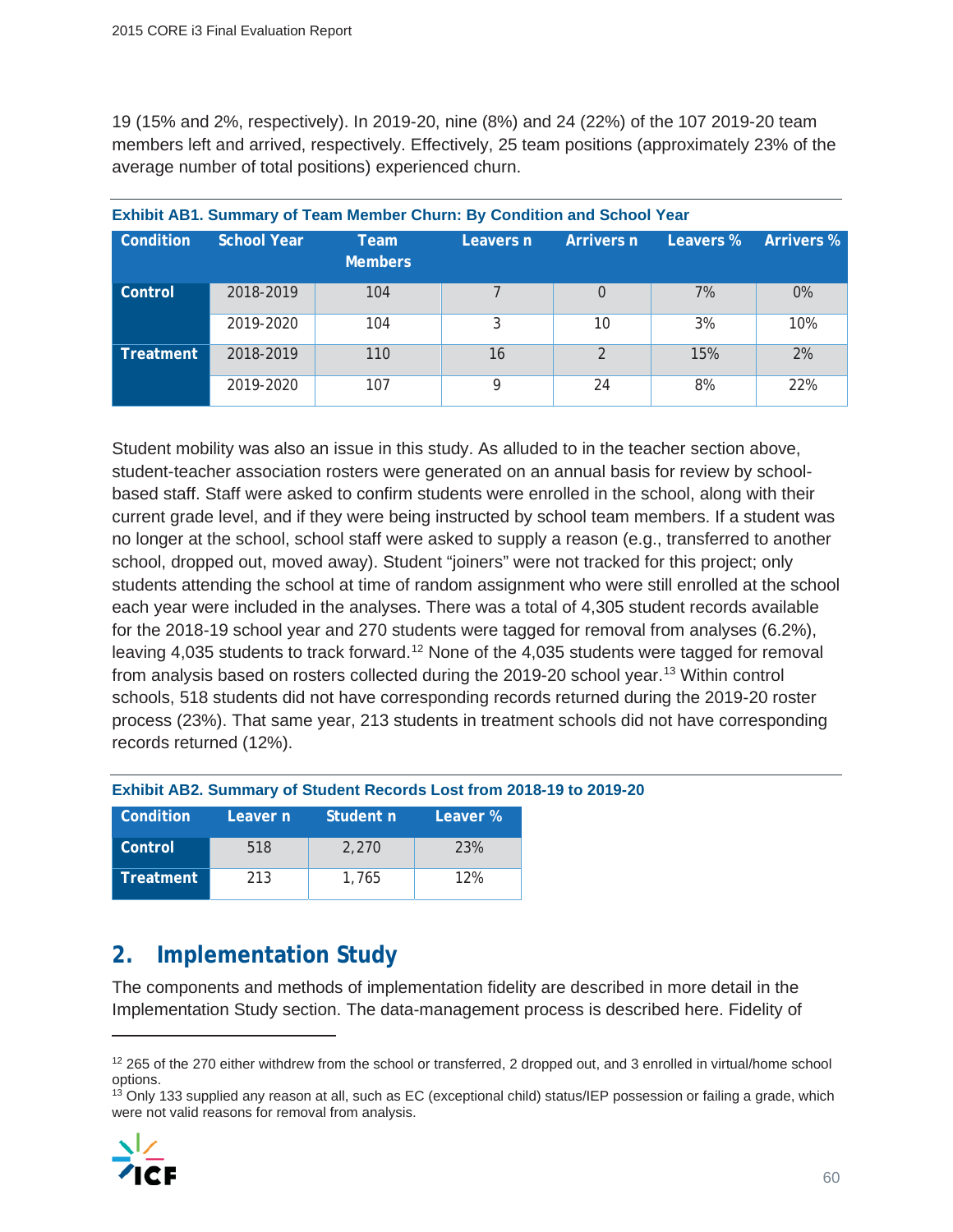implementation data- element tracking was managed through Google Sheets tracking templates populated by JSU for the 2018-19 and 2019-20 school years. Some elements were representations at the school level (i.e., Administrator Survey results for KC1A or administrator participation in learning modules for KC1B) and others at the teacher level (i.e., teacher reflections for online learning modules for KC2). Elements of fidelity were tracked and aggregated to calculate school-level FOI scores. All elements were entered into the relational database where syntactical programming was used to summarize across teachers and schools to provide an overall program-level FOI score for each year, as well as individual FOI scores for each school and school year.

School-level FOI Elements:

- KC1A: School Collaboration Survey
- KC1B: Administrator Learning Module Participation
- KC3A: Monetary Disbursement
- KC3B: School Technology Assessment Completion
- KC3C: School Funds Use Survey Completion
- KC4A: Professional Orientation Completion<sup>14</sup>
- KC5: Workshop Presentation
- KC6: Change-management Survey Completion

Teacher-level FOI Elements:

- KC2: Teacher reflections for online learning modules
- KC4B: Teacher participation/results in 2gno.me assessment
- KC7: EdReady Diagnostic Completion (ELA and/or Math teachers)

<sup>&</sup>lt;sup>14</sup> KC4A was considered school-level because each school received credit for FOI only if every team member participated in orientation.

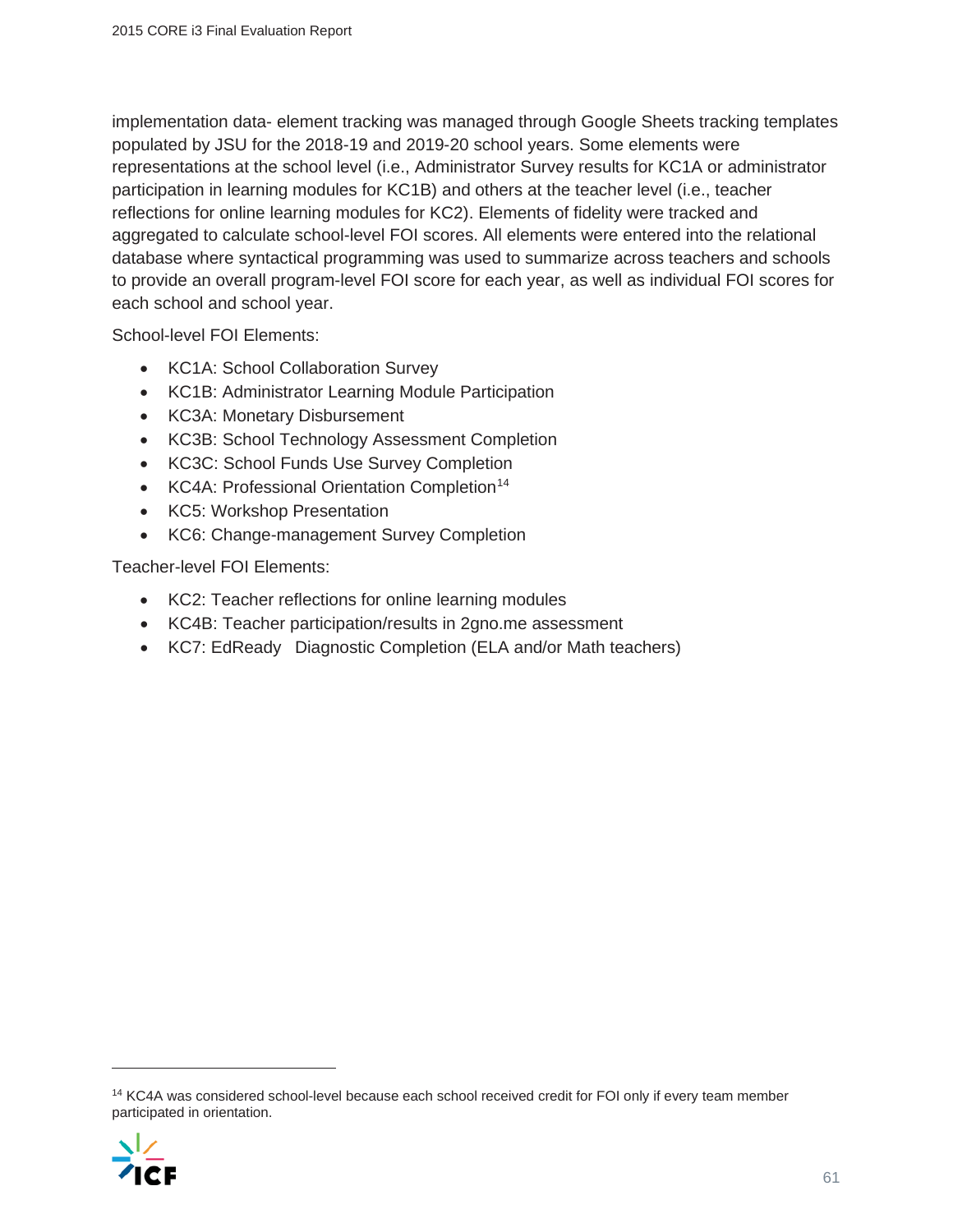# **Appendix C: Impact Study Section Tables**

#### **Exhibit AC1. Student Scales: Non-cognitive Scale, Engagement & Self-Efficacy Items in CWRA+**

| Question<br>ID | <b>Survey Items</b>                                                                     |
|----------------|-----------------------------------------------------------------------------------------|
|                | Non-cognitive Skills Student Score                                                      |
| Q <sub>1</sub> | I can prioritize my work to ensure I am completing tasks in a timely manner.            |
| Q <sub>2</sub> | I am confident I will complete any task assigned.                                       |
| Q <sub>3</sub> | I see more than one correct answer to many questions.                                   |
| Q <sub>4</sub> | I search for solutions instead of adding to the problem.                                |
| Q <sub>5</sub> | I am confident during social interactions in the classroom.                             |
| Q6             | I am proud to be a part of my school and community.                                     |
| Q7             | I strive to complete each assignment in a timely manner.                                |
| Q8             | I enjoy working with others in the classroom.                                           |
| <b>Q9</b>      | I process information I receive before thoughtfully responding.                         |
| <b>Q10</b>     | I set small goals to ensure I meet the overall objective.                               |
|                | <b>Student Engagement Scale</b>                                                         |
| Q <sub>1</sub> | I usually look forward to this class.                                                   |
| Q <sub>2</sub> | I work hard to do my best in this class.                                                |
| Q <sub>3</sub> | Sometimes I get so interested in my work in this class that I do not want to stop.      |
| Q <sub>4</sub> | The topics we are studying in this class are interesting and challenging.               |
|                | <b>Student Efficacy Scale</b>                                                           |
| Q <sub>1</sub> | I'm certain I can master the skills taught in this class this year.                     |
| Q <sub>2</sub> | I'm certain I can figure out how to do the most difficult work in this class this year. |
| Q <sub>3</sub> | I can do almost all the work in this class if I don't give up.                          |
| Q <sub>4</sub> | Even if the work is hard in this class, I can learn it.                                 |
| Q <sub>5</sub> | I can do even the hardest work in this class if I try.                                  |

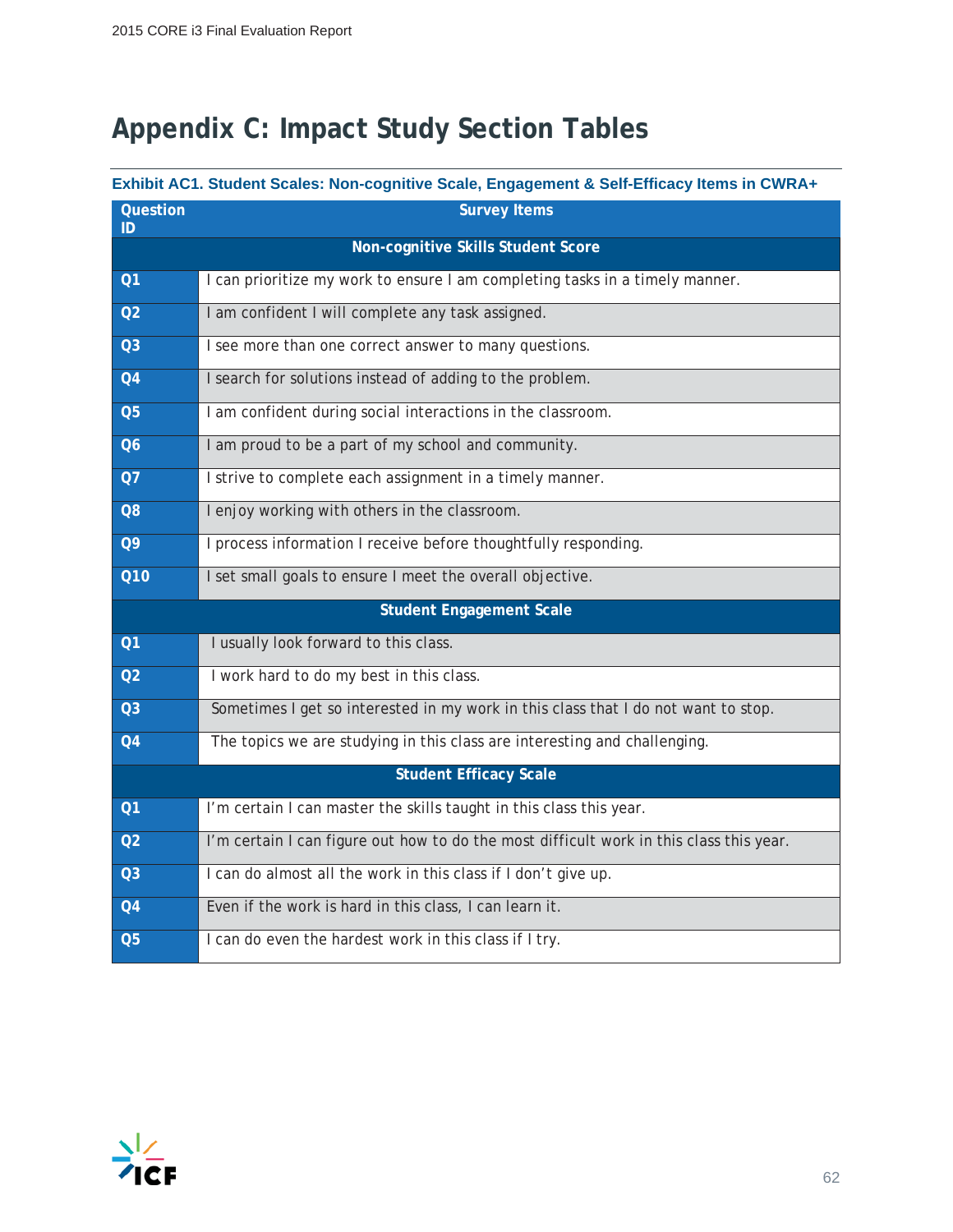|                  | Exhibit AC2. Pretest-Mid-test Subgroup Program Impact Estimates for Different Student |  |  |
|------------------|---------------------------------------------------------------------------------------|--|--|
| <b>Subgroups</b> |                                                                                       |  |  |

|                        | N. of Schools |              | N. of Students          |             |                 |         |              |            |
|------------------------|---------------|--------------|-------------------------|-------------|-----------------|---------|--------------|------------|
| <b>Subgroups</b>       | T             | $\mathsf{C}$ | T                       | $\mathsf C$ | <b>Estimate</b> | sig     | Standardized | model      |
|                        |               |              | CWRA+                   |             |                 |         |              |            |
| <b>Minority female</b> | 14            | 13           | 260                     | 305         | 18.92           | ns      | 0.11         | <b>HLM</b> |
| White female           | 12            | 13           | 278                     | 303         | 35.26           | ns      | 0.21         | <b>HLM</b> |
| <b>Minority male</b>   | 14            | 13           | 266                     | 299         | 18.21           | ns      | 0.11         | <b>HLM</b> |
| White male             | 11            | 13           | 255                     | 243         | 25.41           | ns      | 0.14         | <b>HLM</b> |
|                        |               |              | Non-cognitive Scale     |             |                 |         |              |            |
| Minority female        | 14            | 12           | 224                     | 268         | 0.00            | ns      | 0.00         | <b>HLM</b> |
| <b>White female</b>    | 12            | 12           | 244                     | 268         | 0.07            | ns      | 0.12         | <b>HLM</b> |
| Minority male          | 14            | 12           | 221                     | 260         | $-0.04$         | ns      | $-0.07$      | OLS        |
| White male             | 11            | 12           | 223                     | 207         | 0.02            | ns      | 0.04         | <b>HLM</b> |
|                        |               |              | <b>Engagement Scale</b> |             |                 |         |              |            |
| <b>Minority female</b> | 14            | 12           | 224                     | 268         | 0.02            | ns      | 0.03         | <b>HLM</b> |
| White female           | 12            | 12           | 244                     | 268         | 0.08            | ns      | 0.10         | <b>HLM</b> |
| <b>Minority male</b>   | 14            | 12           | 221                     | 260         | $-0.10$         | ns      | $-0.13$      | <b>HLM</b> |
| White male             | 11            | 12           | 223                     | 207         | 0.04            | ns      | 0.05         | <b>HLM</b> |
|                        |               |              | <b>Efficacy Scale</b>   |             |                 |         |              |            |
| Minority female        | 14            | 12           | 224                     | 268         | $-0.02$         | ns      | $-0.03$      | <b>HLM</b> |
| <b>White female</b>    | 12            | 12           | 244                     | 268         | 0.13            | $\star$ | 0.18         | <b>OLS</b> |
| Minority male          | 14            | 12           | 221                     | 260         | 0.01            | ns      | 0.01         | <b>HLM</b> |
| White male             | 11            | 12           | 223                     | 207         | 0.01            | ns      | 0.01         | <b>HLM</b> |

Notes: Statistical significance (2-tail test): ns = not significant, \* = *p<*.05, \*\* = *p<*.01, \*\*\* = *p<*.001. Statistical model column indicates whether the model was an HLM (Hierarchical Linear Modeling) or an OLS (Ordinary Least Square) model.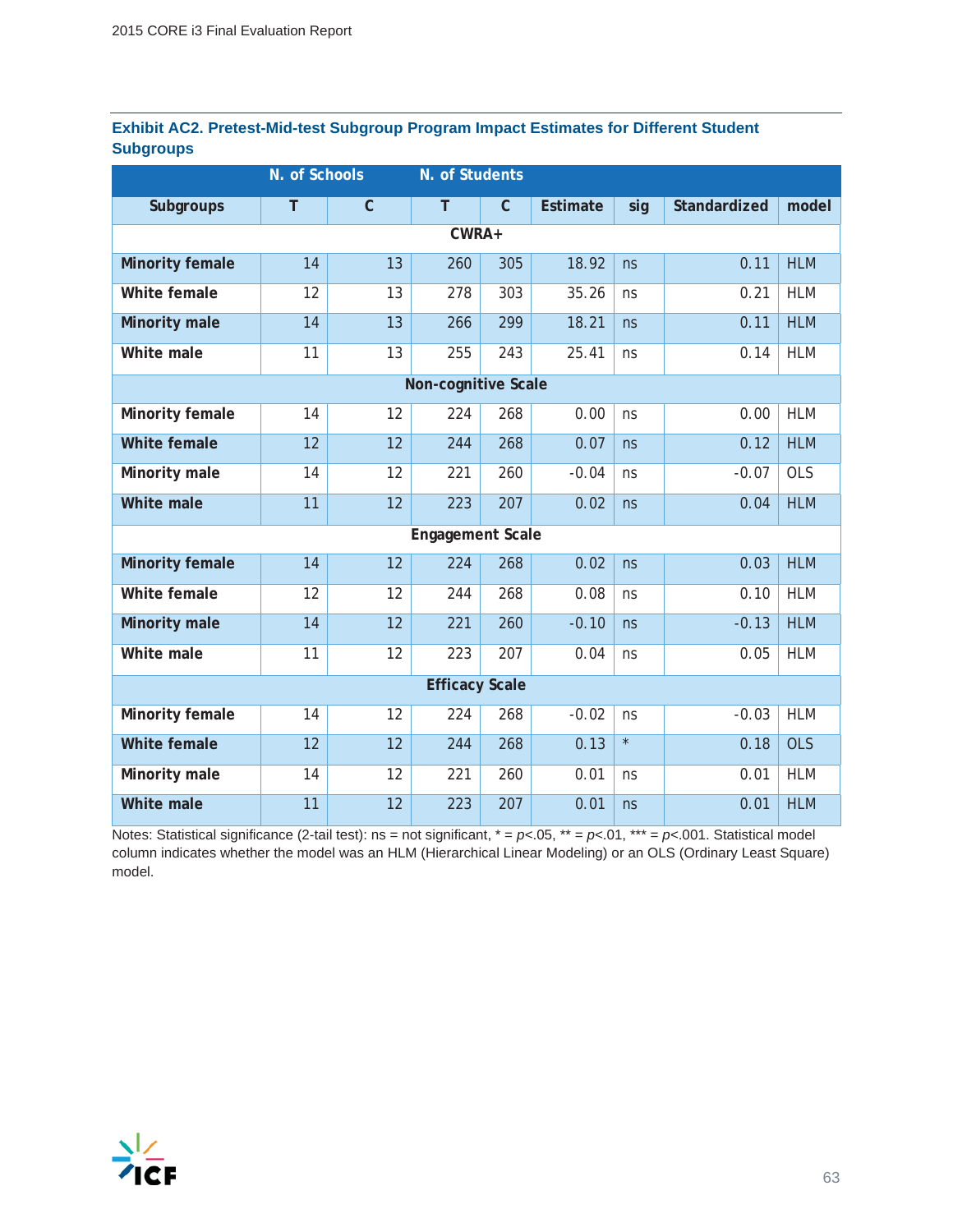|                             | <b>N</b> of Students |                      |         | N of Schools   |                |                                    |                   |       |              |            |                                |
|-----------------------------|----------------------|----------------------|---------|----------------|----------------|------------------------------------|-------------------|-------|--------------|------------|--------------------------------|
| <b>Study</b><br>phase       | Whole                | <b>Treat</b><br>ment | Control | Whole          | Treat<br>ment  | Control                            | Program<br>impact | sig   | Standardized | mode       | <b>Baseline</b><br><b>Test</b> |
|                             |                      |                      |         |                |                | (14) Fayetteville State University |                   |       |              |            |                                |
| Pretest-<br>Mid-test        | 621                  | 186                  | 435     | 6              | 3              | 3                                  | 35.43             | ns    | 0.18         | <b>HLM</b> | $\overline{C}$                 |
| Pretest-<br>Posttest        | 235                  | 93                   | 142     | $\overline{2}$ | 1              | $\mathbf{1}$                       | 108.17            | $***$ | 0.56         | <b>OLS</b> | $\overline{C}$                 |
|                             |                      |                      |         |                |                | (15) Jacksonville State University |                   |       |              |            |                                |
| Pretest-<br>Mid-test        | 1070                 | 667                  | 403     | 12             | 6              | 6                                  | 11.32             | ns    | 0.07         | <b>HLM</b> | $\mathsf{C}$                   |
| Pretest-<br><b>Posttest</b> | 115                  | 31                   | 84      | $\overline{4}$ | $\mathbf{1}$   | 3                                  | 9.61              | ns    | 0.07         | <b>HLM</b> | B                              |
|                             |                      |                      |         |                |                | (16) Louisiana Tech University     |                   |       |              |            |                                |
| Pretest-<br>Mid-test        | 58                   | 26                   | 32      | $\overline{2}$ | $\mathbf{1}$   | $\mathbf{1}$                       | $-82.43$          | ns    | $-0.53$      | <b>OLS</b> | $\overline{C}$                 |
| Pretest-<br>Posttest        | 38                   | 27                   | 11      | $\overline{2}$ | 1              | $\mathbf{1}$                       | $-8.72$           | ns    | $-0.06$      | <b>OLS</b> | C                              |
|                             |                      |                      |         |                |                | (17) Tarleton State University     |                   |       |              |            |                                |
| Pretest-<br>Mid-test        | 172                  | 69                   | 103     | 4              | 2              | $\overline{2}$                     | 95.40             | ns    | 0.54         | <b>HLM</b> | B                              |
| Pretest-<br><b>Posttest</b> | 65                   | 65                   | n/a     | $\overline{2}$ | $\overline{2}$ | n/a                                | n/a               |       | n/a          | <b>HLM</b> | n/a                            |
|                             |                      |                      |         |                |                | (18) West Texas A&M University     |                   |       |              |            |                                |
| Pretest-<br>Mid-test        | 371                  | 157                  | 214     | $\overline{3}$ | $\overline{2}$ | $\mathbf{1}$                       | 8.94              | ns    | 0.06         | <b>HLM</b> | $\overline{C}$                 |
| Pretest-<br>Posttest        | 21                   | 21                   | n/a     | 1              | 1              | n/a                                | n/a               |       | n/a          | <b>OLS</b> | n/a                            |

#### **Exhibit AC3. RUP-Specific Program Impacts on Student Outcomes**

Notes: Statistical significance (2-tail test): ns = not significant, \* = *p<*.05, \*\* = *p<*.01, \*\*\* = *p<*.001. Statistical model column indicates whether the model was an HLM (Hierarchical Linear Modeling) or an OLS (Ordinary Least Square) model. The Baseline test column indicates whether the sample satisfied the What Works Clearinghouse baseline equivalence (BA) requirement: A: Satisfied the requirement (standardized difference <= 0.05), B: Requires statistical adjustment to satisfy the BE requirement (standardized difference <= 0.25), C: Does not satisfy the BE requirement (standardized difference > 0.25).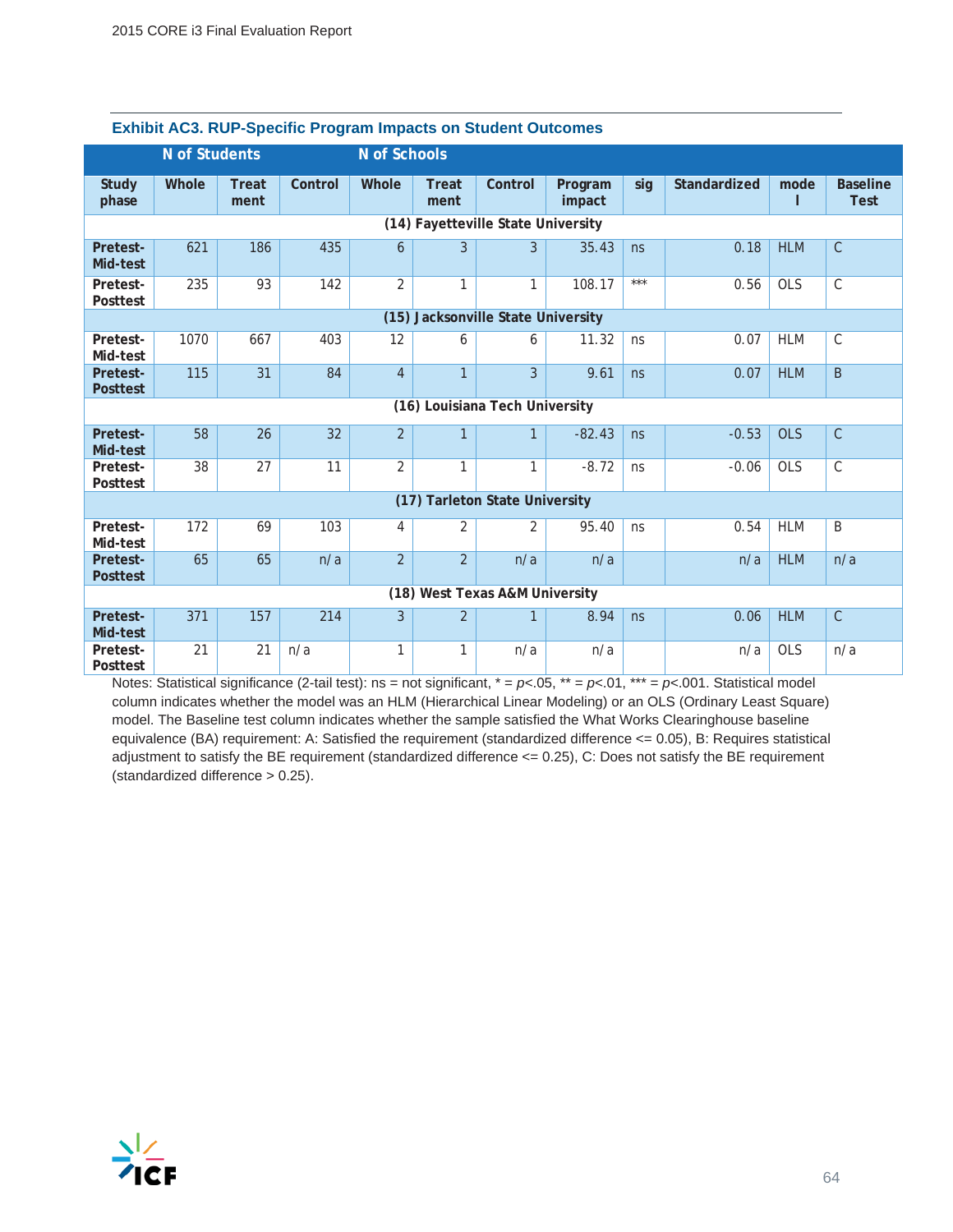# Appendix D: Impact Study Main Findings Tables **Appendix D: Impact Study Main Findings Tables**

| $\frac{1}{2}$                         |
|---------------------------------------|
| $\frac{1}{2}$                         |
| i<br>Danim Links<br>Company Links     |
|                                       |
| $\frac{1}{\sqrt{2}}$<br>$\frac{1}{2}$ |
| שוופכ <del>ט</del> פי                 |
|                                       |
|                                       |
| i<br>Elizabeth<br>C                   |
| ú                                     |

|                                                                                                                                                                                                                                | 5<br>5<br>5<br>5<br>5                     | <br> <br> <br> |          |        |                                         |       |           |              |
|--------------------------------------------------------------------------------------------------------------------------------------------------------------------------------------------------------------------------------|-------------------------------------------|----------------|----------|--------|-----------------------------------------|-------|-----------|--------------|
| CWRA+                                                                                                                                                                                                                          | Pretest-Mid-test Model                    |                |          |        | Pretest-Posttest Model                  |       |           |              |
|                                                                                                                                                                                                                                | $(n. of students=2,292; n of schools=27)$ |                |          |        | $(n.$ of students=474; n of schools=11) |       |           |              |
|                                                                                                                                                                                                                                | eff.<br>ပိ                                | 5S             | $\Omega$ | Sig.   | Coeff.                                  | 55    | <u>a.</u> | $rac{1}{56}$ |
| Intercept                                                                                                                                                                                                                      | 478.29                                    | 23.79          | 0001     | ***    | 392.81                                  | 49.55 | 10001     | ***          |
| Treatment (vs. C)                                                                                                                                                                                                              | 20.94                                     | 20.11          | 0.31     | ns     | 38.82                                   | 32.01 | 0.25      | Su           |
| Pretest CWRA+                                                                                                                                                                                                                  | 0.46                                      | 0.02           | 0001     | $***$  | 0.48                                    | 0.04  | 10001     | $***$        |
| Grade 10 (vs. 9)                                                                                                                                                                                                               | 3.06                                      | 6.03           | 0.61     | Su     | $-32.67$                                | 13.25 | 0.01      | ×            |
| Male                                                                                                                                                                                                                           | $-6.35$                                   | 6.04           | 0.29     | m      | 13.34                                   | 13.79 | 0.33      | ns           |
| Gender info missing                                                                                                                                                                                                            | $-17.13$                                  | 20.73          | 0.41     | Su     | 101.25                                  | 54.65 | 0.06      | Su           |
| Other race group                                                                                                                                                                                                               | $-23.80$                                  | 10.57          | 0.02     |        | $-3.13$                                 | 24.64 | 0.90      | SU           |
| <b>Black</b>                                                                                                                                                                                                                   | $-49.60$                                  | 9.68           | 0001     | $***$  | $-29.67$                                | 19.87 | 0.14      | Su           |
| Hispanic                                                                                                                                                                                                                       | $-24.56$                                  | 10.04          | 0.01     | $\ast$ | $-29.54$                                | 27.88 | 0.29      | Su           |
| Race info missing                                                                                                                                                                                                              | $-4.44$                                   | 23.70          | 0.85     | SU     | $-50.12$                                | 62.05 | 0.42      | Su           |
| Parent w/BA                                                                                                                                                                                                                    | 15.39                                     | 6.73           | 0.02     |        | 13.53                                   | 14.05 | 0.34      | m            |
| Parent info missing                                                                                                                                                                                                            | $-15.01$                                  | 17.15          | 0.38     | Su     | $-15.41$                                | 41.97 | 0.71      | SU           |
| Notee: Statistical significance (2.tail test): ns = not significant * = n< 05 * = n< 05 *** = n< 06 *** = n< 06 *** = n< 06 *** = n< 06 *** = n< 06 *** = n< 06 *** = n< 06 *** = n< 06 *** = n< 06 *** = n< 06 *** = n< 06 ** |                                           |                |          |        |                                         |       |           |              |

level 1 variance 25,733, level 2 variance 5,256, ICC 0.17; Conditional model level 1 variance 19,667, level 2 variance 2,351, ICC 0.11; Level 1 variance explained nvores: Statistical signincance (z-tali test): ns = not signincant, ¨ = ρ<.∪1, ¨ ¨ = ρ<.∪1, ¨ ¨ = ρ<.∪00. . Ine pretest-mid-test model variance information: Anova model<br>level 1 variance 25,733, level 2 variance 5,256, IC Notes: Statistical significance (2-tail test): ns = not significant, \* = *p<*.05, \*\* = *p<*.01, \*\*\* = *p<*.001. The pretest-mid-test model variance information: Anova model 0.24, Level 2 variance explained 0.55. The pretest-posttest model variance information: Anova model level 1 variance 26,565, level 2 variance 3,393, ICC 0.11;<br>Conditional model level 1 variance 19,525, level 2 variance 2,0 0.24, Level 2 variance explained 0.55. The pretest-posttest model variance information: Anova model level 1 variance 26,565, level 2 variance 3,393, ICC 0.11; Conditional model level 1 variance 19,525, level 2 variance 2,030, ICC 0.11; Level 1 variance explained 0.27, Level 2 variance explained 0.40.

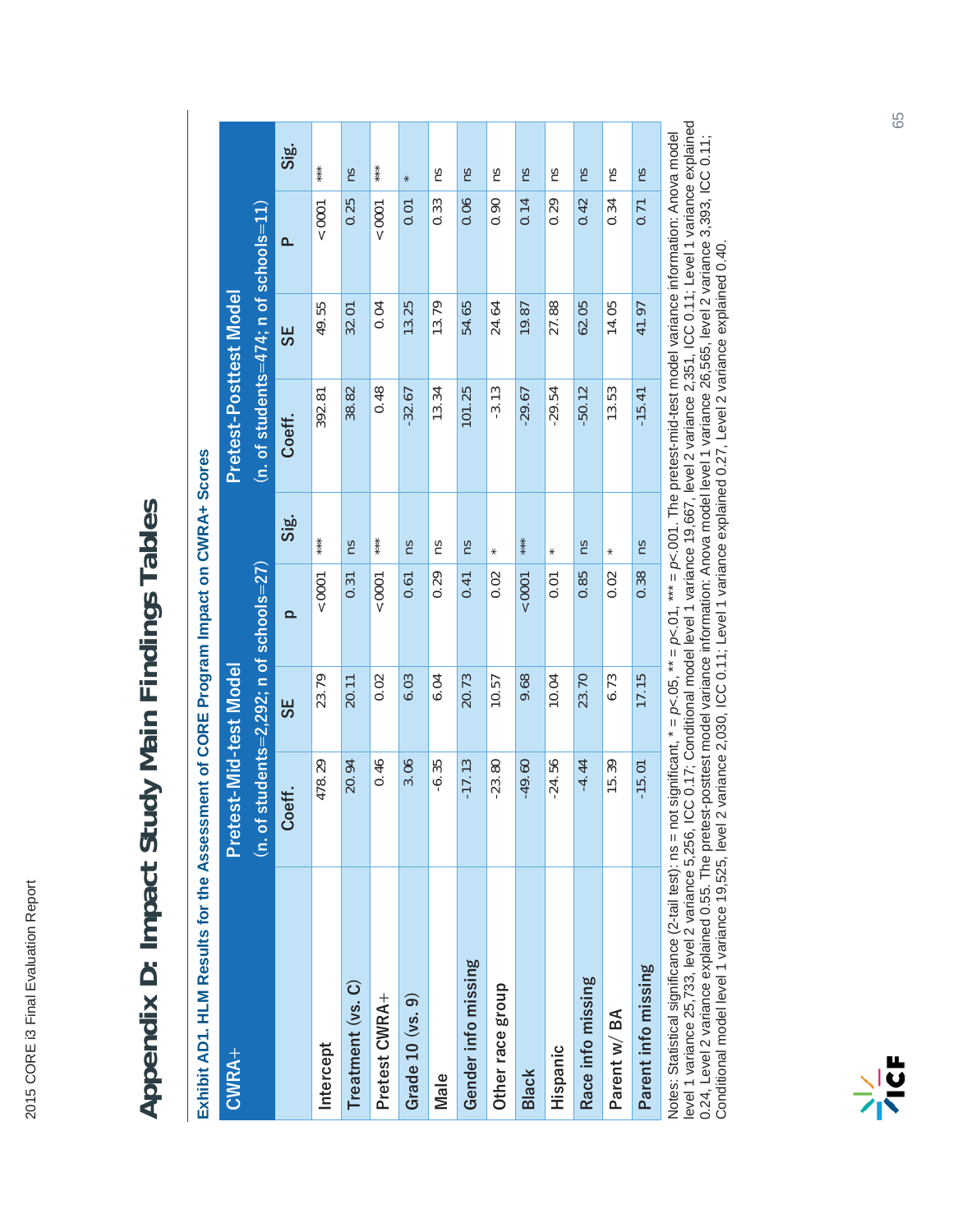2015 CORE i3 Final Evaluation Report 2015 CORE i3 Final Evaluation Report

|                         | <b>Whole Sampl</b> | $\bf \omega$ | <b>Treatment</b> |        | Comparison  |        |          |           |                   |
|-------------------------|--------------------|--------------|------------------|--------|-------------|--------|----------|-----------|-------------------|
|                         | $(n=2,292)$        |              | $(n=1, 105)$     |        | $(n=1,187)$ |        |          |           |                   |
|                         | Mean               | <b>GS</b>    | Mean             | GS     | Mean        | GS     | Diff.    | Hedge's   | <b>Baseline</b>   |
|                         |                    |              |                  |        |             |        |          | <b>bo</b> | test              |
| Mid-test CWRA+ score    | 913.28             | 176.42       | 920.04           | 179.64 | 906.99      | 173.22 | 13.05    | 0.07      | B                 |
| Pretest CWRA+ score     | 925.31             | 173.34       | 917.90           | 170.88 | 932.21      | 175.40 | $-14.31$ | 0.08      | $\approx$         |
| Treatment (vs. Control) | 0.48               | 0.50         | 00.1             | 0.00   | 0.00        | 0.00   | 0.00     |           | $\frac{1}{2}$     |
| 10 <sup>th</sup> grader | 0.48               | 0.50         | 0.44             | 0.50   | 0.52        | 0.50   | $-0.08$  | 0.16      | $\approx$         |
| Male                    | 0.47               | 0.50         | 0.48             | 0.50   | 0.46        | 0.50   | 0.02     | 0.04      | ⋖                 |
| Gender info missing     | 0.03               | 0.16         | 0.03             | 0.16   | 0.03        | 0.16   | 0.00     | 0.01      | ⋖                 |
| Other race group        | 0.10               | 0.30         | 0.10             | 0.30   | 0.10        | 0.30   | 0.00     | 0.00      | ⋖                 |
| Black                   | 0.20               | 0.40         | 0.21             | 0.41   | 0.19        | 0.39   | 0.03     | 0.06      | $\mathbf{\Omega}$ |
| Hispanic                | 0.19               | 0.40         | 0.16             | 0.37   | 0.22        | 0.42   | $-0.06$  | 0.15      | $\approx$         |
| Race info missing       | 0.02               | 0.14         | 0.02             | 0.14   | 0.02        | 0.13   | 0.00     | 0.02      | ⋖                 |
| Parent w/BA             | 0.31               | 0.46         | 0.29             | 0.45   | 0.33        | 0.47   | $-0.04$  | 0.09      | ≃                 |
| Parent info missing     | 0.03               | 0.18         | 0.04             | 0.19   | 0.03        | 0.17   | 0.01     | 0.04      | ⋖                 |
|                         |                    |              |                  |        |             |        |          |           |                   |

Exhibit AD2. Descriptive Statistics Table: Pretest-Mid-test HLM Results for the Assessment of CORE Program Impact on CWRA+ Scores **Exhibit AD2. Descriptive Statistics Table: Pretest-Mid-test HLM Results for the Assessment of CORE Program Impact on CWRA+ Scores**

Notes: The Baseline test column indicates whether the sample satisfied the What Works Clearinghouse baseline equivalence (BA) requirement: A: Satisfied the Notes: The Baseline test column indicates whether the sample satisfied the What Works Clearinghouse baseline equivalence (BA) requirement: A: Satisfied the requirement (standardized difference <= 0.05), B: Requires statistical adjustment to satisfy the BE requirement (standardized difference <= 0.25), C: Does not satisfy the BE requirement (standardized difference > 0.25).

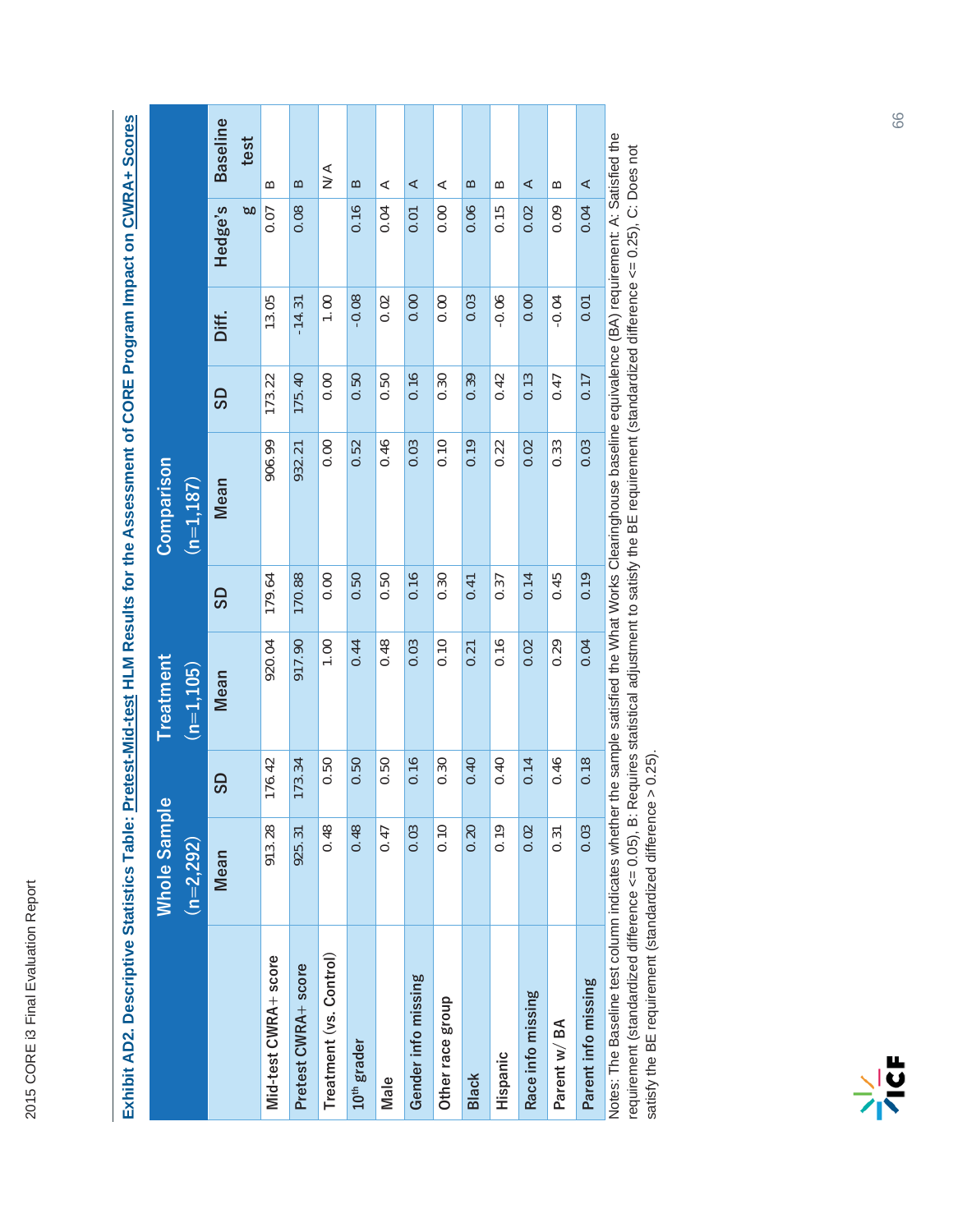| Exhibit AD3. Descriptive Statistics Table:                                                                                                                  |               |           |           |           | Pretest-Posttest HLM Results for the Assessment of CORE Program Impact on CWRA+ Scores |           |         |         |                   |
|-------------------------------------------------------------------------------------------------------------------------------------------------------------|---------------|-----------|-----------|-----------|----------------------------------------------------------------------------------------|-----------|---------|---------|-------------------|
|                                                                                                                                                             | <b>Whole</b>  | Sample    | Treatment |           | Comparison                                                                             |           |         |         |                   |
|                                                                                                                                                             | $( n = 474 )$ |           | $(n=237)$ |           | $(n=237)$                                                                              |           |         |         |                   |
|                                                                                                                                                             | Mean          | <b>GS</b> | Mean      | <b>GS</b> | Mean                                                                                   | <b>QS</b> | Diff.   | Hedge's | <b>Baseline</b>   |
|                                                                                                                                                             |               |           |           |           |                                                                                        |           |         | ೲ       | test              |
| Posttest CWRA+ score                                                                                                                                        | 875.95        | 174.07    | 903.04    | 180.89    | 848.86                                                                                 | 162.90    | 54.17   | 0.31    | $\circ$           |
| Pretest CWRA+ score                                                                                                                                         | 967.08        | 173.53    | 968.46    | 173.74    | 965.70                                                                                 | 173.67    | 2.76    | 0.02    | ⋖                 |
| Treatment (vs. Control)                                                                                                                                     | 0.50          | 0.50      | 0.00      | 0.00      | 0.00                                                                                   | 0.00      | 00.1    |         | $\sum_{i=1}^{n}$  |
| $10th$ grader                                                                                                                                               | 0.46          | 0.50      | 0.50      | 0.50      | 0.42                                                                                   | 0.50      | 0.08    | 0.16    | $\approx$         |
| Male                                                                                                                                                        | 0.40          | 0.49      | 0.40      | 0.49      | 0.40                                                                                   | 0.49      | 0.00    | 0.00    | ⋖                 |
| Gender into missing                                                                                                                                         | 0.02          | 0.14      | 0.02      | 0.13      | 0.03                                                                                   | 0.16      | $-0.01$ | 0.06    | $\approx$         |
| Other race group                                                                                                                                            | 0.11          | 0.31      | 0.11      | 0.31      | 0.11                                                                                   | 0.31      | 0.00    | 0.01    | ⋖                 |
| <b>Black</b>                                                                                                                                                | 0.39          | 0.49      | 0.34      | 0.48      | 0.44                                                                                   | 0.50      | $-0.10$ | 0.20    | $\approx$         |
| Hispanic                                                                                                                                                    | 0.09          | 0.28      | 0.15      | 0.36      | 0.03                                                                                   | 0.16      | 0.13    | 0.46    | ပ                 |
| Race info missing                                                                                                                                           | 0.02          | 0.13      | 0.02      | 0.14      | 0.01                                                                                   | 0.11      | 0.01    | 0.07    | $\mathbf{\Omega}$ |
| Parent w/BA                                                                                                                                                 | 0.38          | 0.49      | 0.37      | 0.48      | 0.38                                                                                   | 0.49      | $-0.01$ | 0.03    | ⋖                 |
| Parent info missing                                                                                                                                         | 0.03          | 0.16      | 0.03      | 0.18      | 0.02                                                                                   | 0.13      | 0.02    | 0.11    | $\approx$         |
| Notes: The Baseline test column indicates whether the sample satisfied the What Works Clearinghouse baseline equivalence (BA) requirement: A: Satisfied the |               |           |           |           |                                                                                        |           |         |         |                   |

2015 CORE i3 Final Evaluation Report

2015 CORE i3 Final Evaluation Report

Notes: The Baseline test column indicates whether the sample satisfied the What Works Clearinghouse baseline equivalence (BA) requirement: A: Satisfied the Notes: The Baseline test column indicates whether the sample satisfied the What Works Clearinghouse baseline equivalence (BA) requirement: A: Satisfied th<br>requirement (standardized difference <= 0.05), B: Requires statist requirement (standardized difference <= 0.05), B: Requires statistical adjustment to satisfy the BE requirement (standardized difference <= 0.25), C: Does not satisfy the BE requirement (standardized difference > 0.25).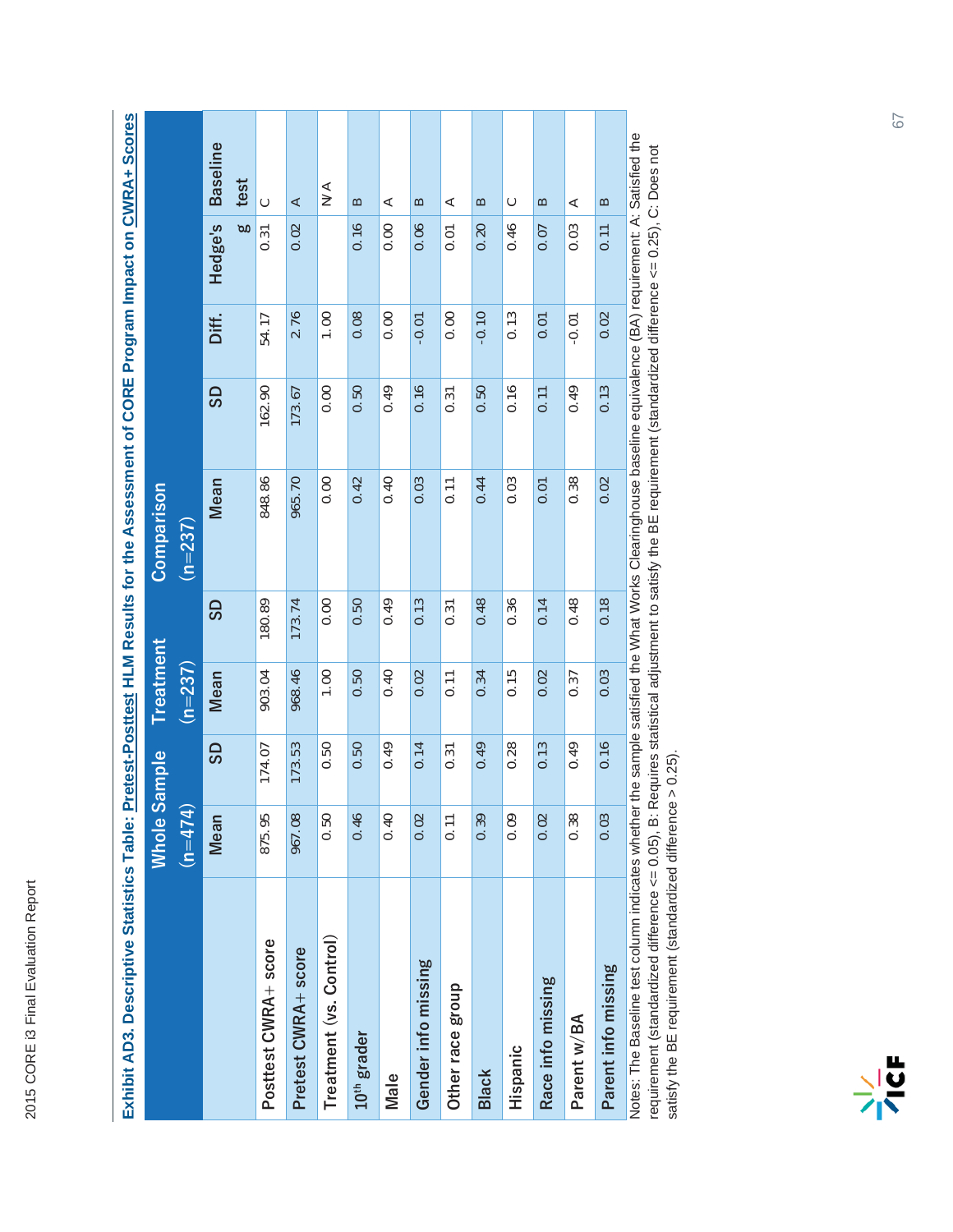| Exhibit AD4. HLM and OLS Results for the Assessment of CORE Program Impact on Non-cognitive Scores |                                           |           |          |                        |                                         |           |          |        |
|----------------------------------------------------------------------------------------------------|-------------------------------------------|-----------|----------|------------------------|-----------------------------------------|-----------|----------|--------|
| Non-cognitive Scores                                                                               | Pretest-Mid-test Model                    |           |          |                        | Pretest-Posttest Model (OLS)            |           |          |        |
|                                                                                                    | $(n. of students=1.977; n of schools=26)$ |           |          |                        | $(n.$ of students=443; n of schools=11) |           |          |        |
|                                                                                                    | Coeff.                                    | <b>SE</b> | $\Omega$ | $\overline{\text{Si}}$ | Coeff.                                  | <b>3S</b> | $\Omega$ | Sig.   |
| Intercept                                                                                          | 2.00                                      | 0.08      | 0001     | $***$                  | 1.79                                    | 0.22      | 10001    | $***$  |
| Treatment (vs. Control)                                                                            | 0.02                                      | 0.03      | 0.52     | ns                     | 0.13                                    | 0.05      | 0.01     | $\ast$ |
| Pretest Non-cognitive                                                                              | 0.47                                      | 0.02      | 50001    | ***                    | 0.51                                    | 0.05      | 0001     | ***    |
| Grade 10 (vs. 9)                                                                                   | $-0.02$                                   | 0.02      | 0.44     | Su                     | 0.01                                    | 0.05      | 0.90     | Su     |
| Male                                                                                               | $-0.01$                                   | 0.02      | 0.52     | ns                     | $-0.04$                                 | 0.05      | 0.49     | ns     |
| Gender info missing                                                                                | 4<br>$-0.1$                               | 0.09      | 0.11     | Su                     | $-0.25$                                 | 0.21      | 0.24     | SU     |
| Other race group                                                                                   | $-0.01$                                   | 0.04      | 0.81     | SU                     | 0.04                                    | 0.09      | 0.70     | SU     |
| <b>Black</b>                                                                                       | 0.08                                      | 0.03      | 0.02     | ×                      | 0.04                                    | 0.06      | 0.51     | Su     |
| Hispanic                                                                                           | 0.04                                      | 0.03      | 0.24     | ns                     | 0.02                                    | 0.10      | 0.85     | ns     |
| Race info missing                                                                                  | $-0.02$                                   | 0.09      | 0.86     | ns                     | $-0.02$                                 | 0.24      | 0.92     | ns     |
| Parent w/BA                                                                                        | 0.05                                      | 0.03      | 0.06     | ⊣                      | 0.13                                    | 0.06      | 0.02     | $\ast$ |
| Parent info missing                                                                                | $-0.1$                                    | 0.07      | 0.10     | ns                     | 0.05                                    | 0.16      | 0.77     | SU     |
|                                                                                                    |                                           |           |          |                        |                                         |           |          |        |

Notes: Statistical significance (2-tail test): ns = not significant, \* = p<.05, \*\* = p<.01, \*\*\* = p<.001. The pretest-mid-test model variance information: Anova model<br>level 1 variance 0.32, level 2 variance 0.00, ICC 0.01; Level 2 variance explained 0.44. The pretest-posttest model variance information: Anova model level 1 variance 0.37, level 2 variance 0.00, ICC 0.00; Conditional model level 1 variance 0.30, level 2 variance 0.00, ICC 0.00; Level 1 variance explained 0.19, Level 2 variance explained N/A. Due to the lack of between-cluster Notes: Statistical significance (2-tail test): ns = not significant, \* = *p<*.05, \*\* = *p<*.01, \*\*\* = *p<*.001. The pretest-mid-test model variance information: Anova model level 1 variance 0.32, level 2 variance 0.00, ICC 0.01; Conditional model level 1 variance 0.25, level 2 variance 0.00, ICC 0.01; Level 1 variance explained 0.22, outcome variance, OLS regression model was used.

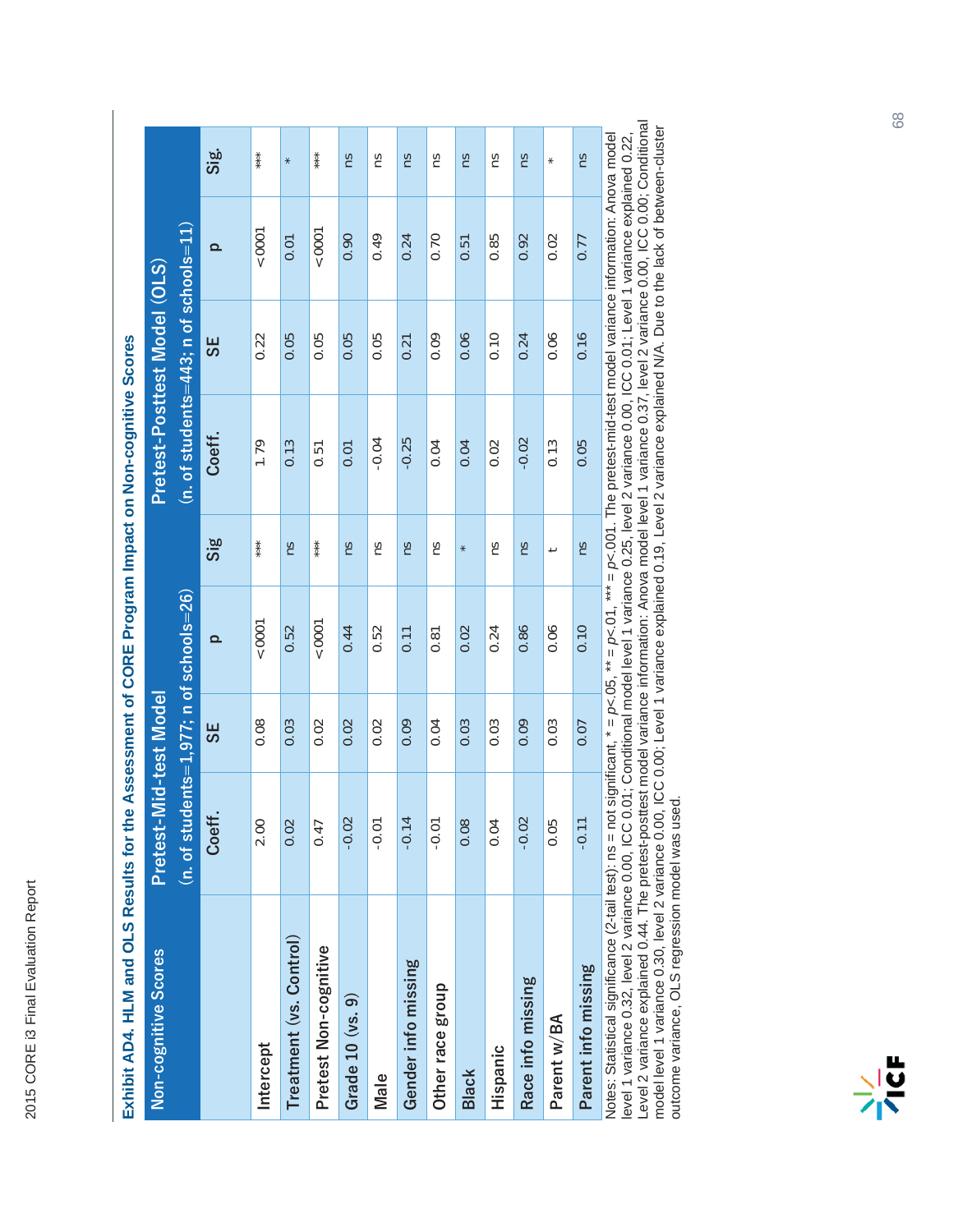| י באר הא האר<br>הלכת ה                                                                                                    |              |
|---------------------------------------------------------------------------------------------------------------------------|--------------|
| ֧֧֧֧ׅ֧֧֧֧֧֧֧ׅ֧֧֧֧֛֚֚֚֚֚֚֚֚֚֚֚֚֚֚֚֚֚֚֚֚֚֚֚֚֚֡֬֓֓֓֜֓֓֝֓֝֓֜֟֜֜                                                               |              |
|                                                                                                                           |              |
|                                                                                                                           |              |
| QUOCS:                                                                                                                    |              |
|                                                                                                                           |              |
|                                                                                                                           |              |
| ֧֖֖֧֦֧֧֚֚֚֚֚֚֚֚֚֚֚֚֚֚֚֚֚֝֝֝֬֝֓ <b>֓</b> ֧֚֓֝֬֝                                                                            |              |
| Ĩ                                                                                                                         |              |
|                                                                                                                           |              |
|                                                                                                                           |              |
|                                                                                                                           |              |
|                                                                                                                           |              |
|                                                                                                                           |              |
|                                                                                                                           |              |
| -<br>-<br>-<br>-<br>-<br>-<br>-<br>-<br><br>-<br><br><br><br><br><br><br><br><br><br><br><br><br><br><br><br><br><br><br> |              |
|                                                                                                                           |              |
|                                                                                                                           |              |
|                                                                                                                           |              |
| hibit AD5. De                                                                                                             |              |
|                                                                                                                           | <b>COTES</b> |
|                                                                                                                           |              |

|                                                                                                                                                                                                                                                                                                                                                                                              | <b>Whole Sample</b> |           | Treatment |           | Comparison  |      |         |           |                  |
|----------------------------------------------------------------------------------------------------------------------------------------------------------------------------------------------------------------------------------------------------------------------------------------------------------------------------------------------------------------------------------------------|---------------------|-----------|-----------|-----------|-------------|------|---------|-----------|------------------|
|                                                                                                                                                                                                                                                                                                                                                                                              | $(n=1,977)$         |           | $(n=946)$ |           | $(n=1,031)$ |      |         |           |                  |
|                                                                                                                                                                                                                                                                                                                                                                                              | Mean                | <b>GS</b> | Mean      | <b>GS</b> | Mean        | GS   | Diff.   | Hedge's   | <b>Baseline</b>  |
|                                                                                                                                                                                                                                                                                                                                                                                              |                     |           |           |           |             |      |         | <b>bo</b> | test             |
| Mid-test non-cognitive scale                                                                                                                                                                                                                                                                                                                                                                 | 3.79                | 0.57      | 3.81      | 0.55      | 3.78        | 0.58 | 0.03    | 0.05      | ⋖                |
| Pretest non-cognitive score                                                                                                                                                                                                                                                                                                                                                                  | 3.79                | 0.56      | 3.80      | 0.55      | 3.78        | 0.57 | 0.02    | 0.03      | ⋖                |
| Treatment (vs. Control)                                                                                                                                                                                                                                                                                                                                                                      | 0.48                | 0.50      | 1.00      | 0.00      | 0.00        | 0.00 | 1.00    |           | $\sum_{i=1}^{n}$ |
| 10 <sup>th</sup> grader                                                                                                                                                                                                                                                                                                                                                                      | 0.47                | 0.50      | 0.44      | 0.50      | 0.51        | 0.50 | $-0.07$ | 0.13      | $\approx$        |
| Male                                                                                                                                                                                                                                                                                                                                                                                         | 0.47                | 0.50      | 0.48      | 0.50      | 0.46        | 0.50 | 0.02    | 0.04      | ⋖                |
| Gender info missing                                                                                                                                                                                                                                                                                                                                                                          | 0.02                | 0.14      | 0.02      | 0.14      | 0.02        | 0.14 | 0.00    | 0.01      | ⋖                |
| Other race group                                                                                                                                                                                                                                                                                                                                                                             | 0.10                | 0.30      | 0.10      | 0.30      | 0.10        | 0.30 | 0.00    | 0.01      | ⋖                |
| <b>Black</b>                                                                                                                                                                                                                                                                                                                                                                                 | 0.20                | 0.40      | 0.20      | 0.40      | 0.20        | 0.40 | 0.00    | 0.01      | ⋖                |
| Hispanic                                                                                                                                                                                                                                                                                                                                                                                     | 0.20                | 0.40      | 0.17      | 0.38      | 0.22        | 0.42 | $-0.05$ | 0.12      | $\approx$        |
| Race info missing                                                                                                                                                                                                                                                                                                                                                                            | 0.02                | 0.14      | 0.02      | 0.14      | 0.02        | 0.14 | 0.00    | 0.01      | ⋖                |
| Parent w/BA                                                                                                                                                                                                                                                                                                                                                                                  | 0.32                | 0.47      | 0.30      | 0.46      | 0.34        | 0.47 | $-0.04$ | 0.09      | $\approx$        |
| Parent info missing                                                                                                                                                                                                                                                                                                                                                                          | 0.03                | 0.17      | 0.03      | 0.18      | 0.03        | 0.16 | 0.01    | 0.03      | ⋖                |
| Notes: The Baseline test column indicates whether the sample satisfied the What Works Clearinghouse baseline equivalence (BA) requirement: A: Satisfied the<br>th a contributed from the contributed of D (D C D : lines of interesting to the stripts of the content of the content of the content of D (D C D : lines of the content of the content of the content of the content of D C D |                     |           |           |           |             |      |         |           |                  |

requirement (standardized difference <= 0.05), B: Requires statistical adjustment to satisfy the BE requirement (standardized difference <= 0.25), C: Does not<br>satisfy the BE requirement (standardized difference > 0.25). requirement (standardized difference <= 0.05), B: Requires statistical adjustment to satisfy the BE requirement (standardized difference <= 0.25), C: Does not satisfy the BE requirement (standardized difference > 0.25).

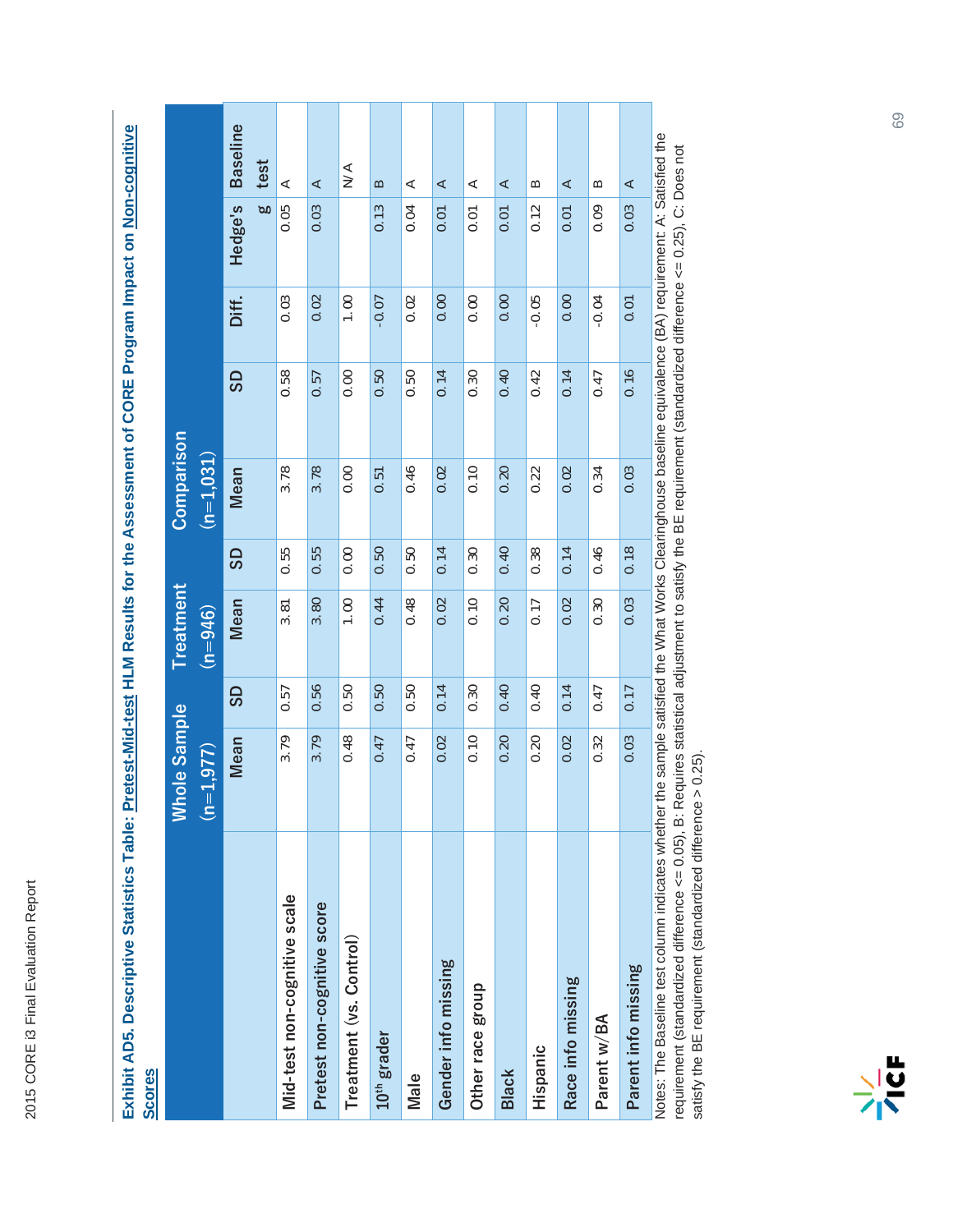| <b>Scores</b>                |             |             |                                                 |           |            |      |         |              |                               |
|------------------------------|-------------|-------------|-------------------------------------------------|-----------|------------|------|---------|--------------|-------------------------------|
|                              | ⋚           | hole Sample | <b>Treatment</b>                                |           | Comparison |      |         |              |                               |
|                              | $(n=443)$   |             | $(n=225)$                                       |           | $(n=218)$  |      |         |              |                               |
|                              | Mean        | GS          | Mean                                            | <b>GS</b> | Mean       | GS   | Diff.   | ø<br>Hedge's | <b>Baseline</b>               |
| Posttest non-cognitive scale | 3.90        | 0.61        | 3.95                                            | 0.59      | 3.84       | 0.63 | 0.11    | 0.18         | test<br>$\approx$             |
| Pretest non-cognitive score  | 3.90        | 0.49        | 3.87                                            | 0.48      | 3.92       | 0.51 | $-0.05$ | 0.10         | $\approx$                     |
| Treatment (vs. Control)      | 0.51        | 0.50        | 1.00                                            | 0.00      | 0.00       | 0.00 | 0.00    |              | $\leq$                        |
| $10th$ grader                | 0.47        | 0.50        | 0.50                                            | 0.50      | 0.43       | 0.50 | 0.08    | 0.15         | $\mathbf{\Omega}$             |
| Male                         | 0.39        | 0.49        | 0.40                                            | 0.49      | 0.39       | 0.49 | 0.01    | 0.01         | ⋖                             |
| Gender info missing          | 0.02        | 0.15        | 0.02                                            | 0.13      | 0.03       | 0.16 | $-0.01$ | 0.07         | $\approx$                     |
| Other race group             | 0.10        | 0.30        | 0.09                                            | 0.29      | 0.10       | 0.30 | $-0.01$ | 0.03         | ⋖                             |
| <b>Black</b>                 | 0.39        | 0.49        | 0.33                                            | 0.47      | 0.44       | 0.50 | $-0.12$ | 0.24         | $\mathbf{\underline{\infty}}$ |
| Hispanic                     | 0.09        | 0.29        | 0.16                                            | 0.37      | 0.03       | 0.16 | 0.13    | 0.46         | $\circ$                       |
| Race info missing            | 0.02        | 0.13        | 0.02                                            | 0.15      | 0.01       | 0.12 | 0.01    | 0.06         | $\mathbf{\Omega}$             |
| Parent w/BA                  | 0.38        | 0.49        | 0.38                                            | 0.49      | 0.39       | 0.49 | 0.00    | 0.01         | ⋖                             |
| Parent info missing          | 0.03        | 0.16        | 0.04                                            | 0.19      | 0.02       | 0.14 | 0.02    | 0.11         | $\approx$                     |
| É                            | ماء ماء ، ، |             | alia (14 - 14 Alian Alia) مماله المرد (14 Alia) |           | ć          |      |         |              | í<br>D A l                    |

Notes: The Baseline test column indicates whether the sample satisfied the What Works Clearinghouse baseline equivalence (BA) requirement: A: Satisfied the<br>requirement (standardized difference <= 0.05), B: Requires statist Notes: The Baseline test column indicates whether the sample satisfied the What Works Clearinghouse baseline equivalence (BA) requirement: A: Satisfied the requirement (standardized difference <= 0.05), B: Requires statistical adjustment to satisfy the BE requirement (standardized difference <= 0.25), C: Does not satisfy the BE requirement (standardized difference > 0.25). satisfy the BE requirement (standardized difference > 0.25).

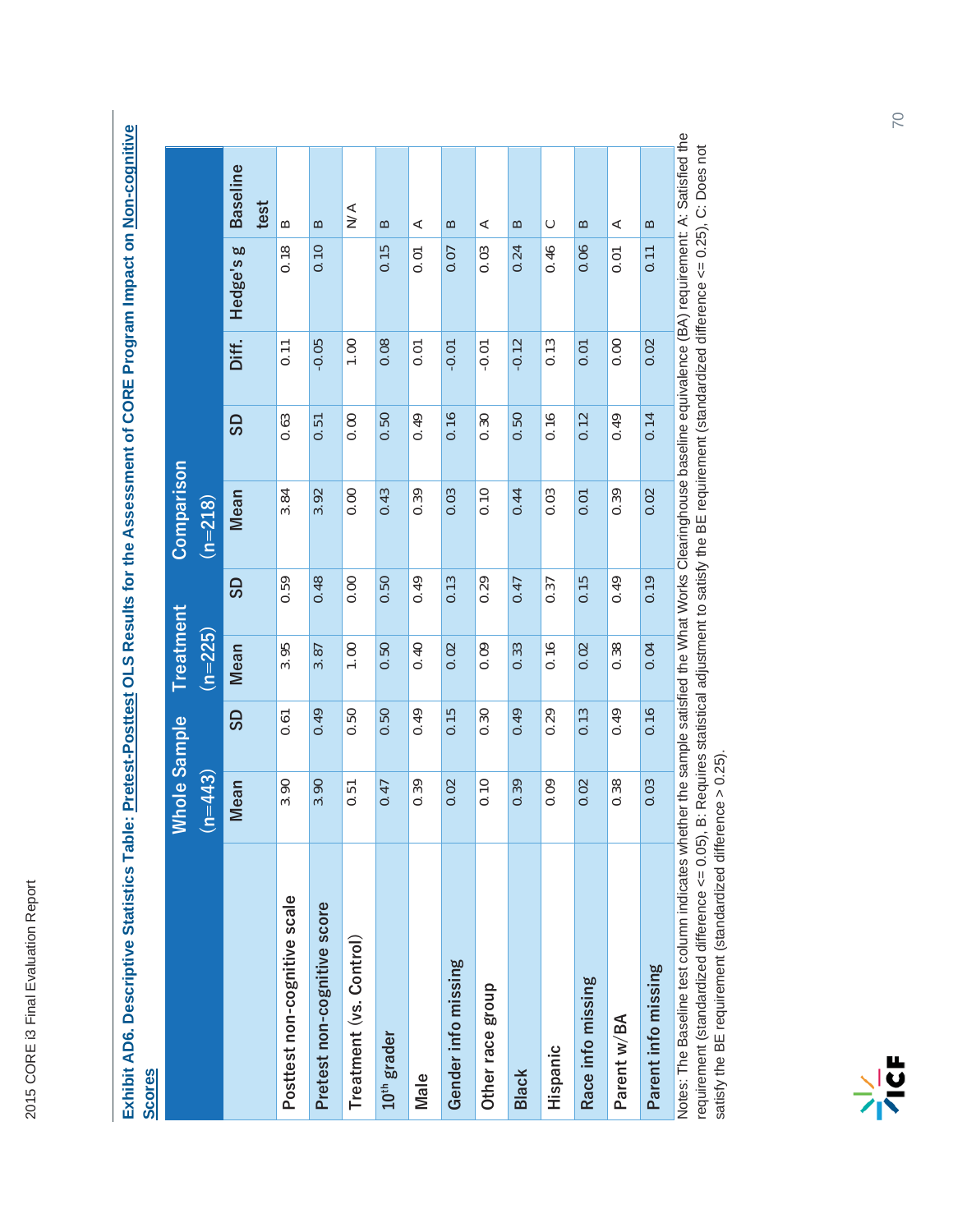| Exhibit AD7. HLM Results for the Assessment of CORE Program Impact on Engagement Scores |                                              |                         |                          |                          |                                             |                                |            |                |
|-----------------------------------------------------------------------------------------|----------------------------------------------|-------------------------|--------------------------|--------------------------|---------------------------------------------|--------------------------------|------------|----------------|
|                                                                                         | Pretest-Mid-test Model                       |                         |                          |                          | Pretest-Posttest Model                      |                                |            |                |
|                                                                                         | $(n. of students = 1977; n of schools = 26)$ |                         |                          |                          | $(n. of students = 443; n of schools = 11)$ |                                |            |                |
|                                                                                         | Coeff.                                       | <b>3S</b>               | $\Omega$                 | Sig.                     | Coeff.                                      | <b>SE</b>                      | $\Omega$   | Sig.           |
| Intercept                                                                               | .93<br>$\overline{ }$                        | 0.09                    | 10001                    | ***                      | 2.13                                        | 0.20                           | 0007       | $* * *$        |
| Treatment (vs. Control)                                                                 | $-0.00$                                      | 0.05                    | 0.98                     | Su                       | 0.18                                        | 0.11                           | 0.16       | Su             |
| Pretest engagement                                                                      | 44<br>$\circ$                                | 0.02                    | 0001                     | ***                      | 0.39                                        | 0.05                           | 0001       | $***$          |
| Grade 10 (vs. 9)                                                                        | $-0.02$                                      | 0.03                    | 0.49                     | Su                       | $-0.01$                                     | 0.07                           | 0.91       | Su             |
| Male                                                                                    | $-0.06$                                      | 0.03                    | 0.05                     | $\overline{\phantom{0}}$ | $-0.11$                                     | 0.07                           | 0.14       | ns             |
| Gender info missing                                                                     | $-0.18$                                      | 0.12                    | 0.15                     | Su                       | $-0.50$                                     | 0.28                           | 0.08       | Su             |
| Other race group                                                                        | $\overline{0}$<br>$\circ$                    | 0.06                    | 0.12                     | Su                       | $\frac{1}{10}$                              | 0.13                           | 0.41       | ms             |
| <b>Black</b>                                                                            | 17<br>$\circ$                                | 0.05                    | 0.00                     |                          | 0.02                                        | 0.10                           | 0.83       | ns             |
| Hispanic                                                                                | $-15$<br>0                                   | 0.05                    | 0.00                     | $*$                      | $-0.08$                                     | 0.14                           | 0.57       | Su             |
| Race info missing                                                                       | $\overline{14}$<br>0                         | 0.13                    | 0.29                     | m                        | 0.06                                        | 0.32                           | 0.86       | m              |
| Parent w/BA                                                                             | $\overline{O}$<br>0                          | 0.04                    | 0.74                     | Su                       | 0.15                                        | 0.07                           | 0.05       | $\star$        |
| Parent info missing                                                                     | $-0.07$                                      | 0.09                    | 0.47                     | SU                       | $-0.09$                                     | 0.21                           | 0.68       | Su             |
| $\overline{A}$<br>متناهين الممننمنيمين                                                  | د:£: مسعد: ہ                                 | $*$<br>$\sum_{i=1}^{n}$ | $***$<br>$\tilde{\zeta}$ | ŕ<br>č                   | ام د امانت                                  | ے<br>عدا<br>j<br>$\frac{1}{4}$ | سدا مستنصف | $\overline{a}$ |

Notes: Statistical significance (2-tail test): ns = not significant, \* = p<.05, \*\* = p<.01, \*\*\* = p<.001. The pretest-mid-test model variance information: Anova model<br>level 1 variance 0.59, level 2 variance 0.01, ICC 0.01; Level 2 variance explained -0.20. The pretest-posttest model variance information: Anova model level 1 variance 0.59, level 2 variance 0.12, ICC 0.03; Conditional Notes: Statistical significance (2-tail test): ns = not significant, \* = *p<*.05, \*\* = *p<*.01, \*\*\* = *p<*.001. The pretest-mid-test model variance information: Anova model level 1 variance 0.59, level 2 variance 0.01, ICC 0.01; Conditional model level 1 variance 0.48, level 2 variance 0.01, ICC 0.02; Level 1 variance explained 0.19, model level 1 variance 0.51, level 2 variance 0.01, ICC 0.03; Level 1 variance explained 0.14, Level 2 variance explained 0.33.

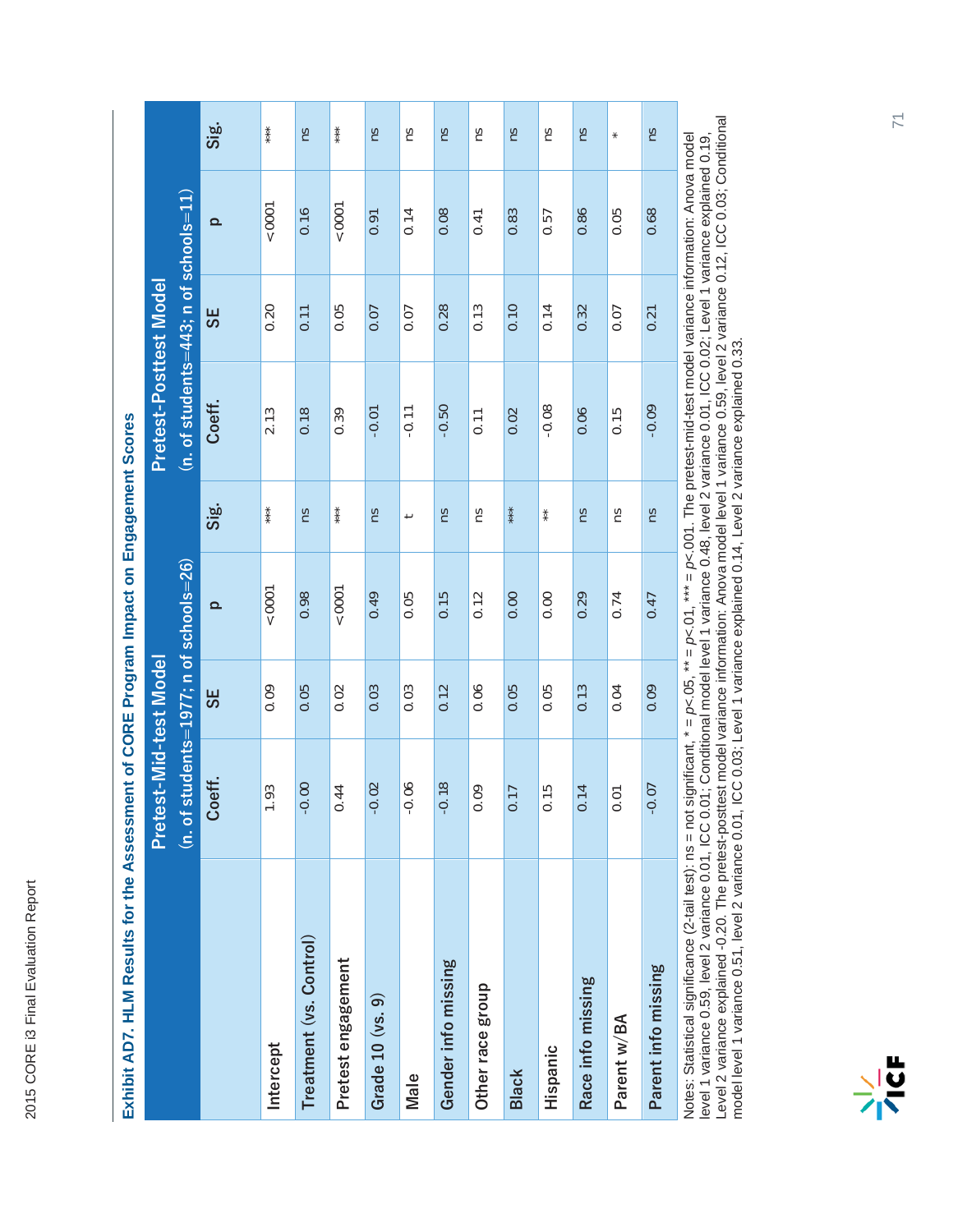| EXIIIDIL ADO. Descriptive otalistics Tabi<br><b>Scores</b> |             |                     |           |      |                   |      |         |         | ILENTERSYSTET I TO JOURNALE I TO SAND LA LA LA SANDA DE SANDARE DE SANDARE DE SANDA EN 1991-DIEN-DIEN-DURALE LA |
|------------------------------------------------------------|-------------|---------------------|-----------|------|-------------------|------|---------|---------|-----------------------------------------------------------------------------------------------------------------|
|                                                            |             | <b>Whole Sample</b> | Treatment |      | <b>Comparison</b> |      |         |         |                                                                                                                 |
|                                                            | $(n=1,977)$ |                     | $(n=946)$ |      | $(n=1, 031)$      |      |         |         |                                                                                                                 |
|                                                            | Mean        | <b>GS</b>           | Mean      | GS   | Mean              | GS   | Diff.   | Hedge's | <b>Baseline</b>                                                                                                 |
|                                                            |             |                     |           |      |                   |      |         | ø       | test                                                                                                            |
| Mid-test engagement scale                                  | 3.45        | 0.78                | 3.46      | 0.77 | 3.44              | 0.78 | 0.03    | 0.03    | ⋖                                                                                                               |
| Pretest engagement score                                   | 3.45        | 0.76                | 3.46      | 0.76 | 3.44              | 0.77 | 0.02    | 0.03    | ⋖                                                                                                               |
| Treatment (vs. Control)                                    | 0.48        | 0.50                | 1.00      | 0.00 | 0.00              | 0.00 | 1.00    |         | $\leq$                                                                                                          |
| 10 <sup>th</sup> grader                                    | 0.47        | 0.50                | 0.44      | 0.50 | 0.51              | 0.50 | $-0.07$ | 0.13    | $\mathbf{a}$                                                                                                    |
| Male                                                       | 0.47        | 0.50                | 0.48      | 0.50 | 0.46              | 0.50 | 0.02    | 0.04    | ⋖                                                                                                               |
| Gender info missing                                        | 0.02        | 0.14                | 0.02      | 0.14 | 0.02              | 0.14 | 0.00    | 0.01    | ⋖                                                                                                               |
| Other race group                                           | 0.10        | 0.30                | 0.10      | 0.30 | 0.10              | 0.30 | 0.00    | 0.01    | ⋖                                                                                                               |
| <b>Black</b>                                               | 0.20        | 0.40                | 0.20      | 0.40 | 0.20              | 0.40 | 0.00    | 0.01    | $\prec$                                                                                                         |
| Hispanic                                                   | 0.20        | 0.40                | 0.17      | 0.38 | 0.22              | 0.42 | $-0.05$ | 0.12    | $\approx$                                                                                                       |
| Race info missing                                          | 0.02        | 0.14                | 0.02      | 0.14 | 0.02              | 0.14 | 0.00    | 0.01    | ⋖                                                                                                               |
| Parent w/BA                                                | 0.32        | 0.47                | 0.30      | 0.46 | 0.34              | 0.47 | $-0.04$ | 0.09    | $\approx$                                                                                                       |

Exhibit AD8. Descriptive Statistics Table: Pretest-Mid-test HLM Results for the Assessment of CORE Program Impact on Engagement **Exhibit AD8. Descriptive Statistics Table: Pretest-Mid-test HLM Results for the Assessment of CORE Program Impact on Engagement**

Notes: The Baseline test column indicates whether the sample satisfied the What Works Clearinghouse baseline equivalence (BA) requirement: A: Satisfied the Notes: The Baseline test column indicates whether the sample satisfied the What Works Clearinghouse baseline equivalence (BA) requirement: A: Satisfied the requirement (standardized difference <= 0.05), B: Requires statistical adjustment to satisfy the BE requirement (standardized difference <= 0.25), C: Does not<br>satisfy the BE requirement (standardized difference > 0.25). requirement (standardized difference <= 0.05), B: Requires statistical adjustment to satisfy the BE requirement (standardized difference <= 0.25), C: Does not **Barent info missing comparate the comparate of the comparate of the comparate informissing comparate information of the comparate of A** satisfy the BE requirement (standardized difference > 0.25). Parent info missing

 $\prec$ 

 $\overline{0.03}$ 

 $\overline{0.01}$ 

 $\frac{16}{16}$ 

 $\overline{0.03}$ 

 $\overline{0.18}$ 

 $\overline{0.03}$ 

 $\overline{0.17}$ 

 $\overline{0.03}$ 

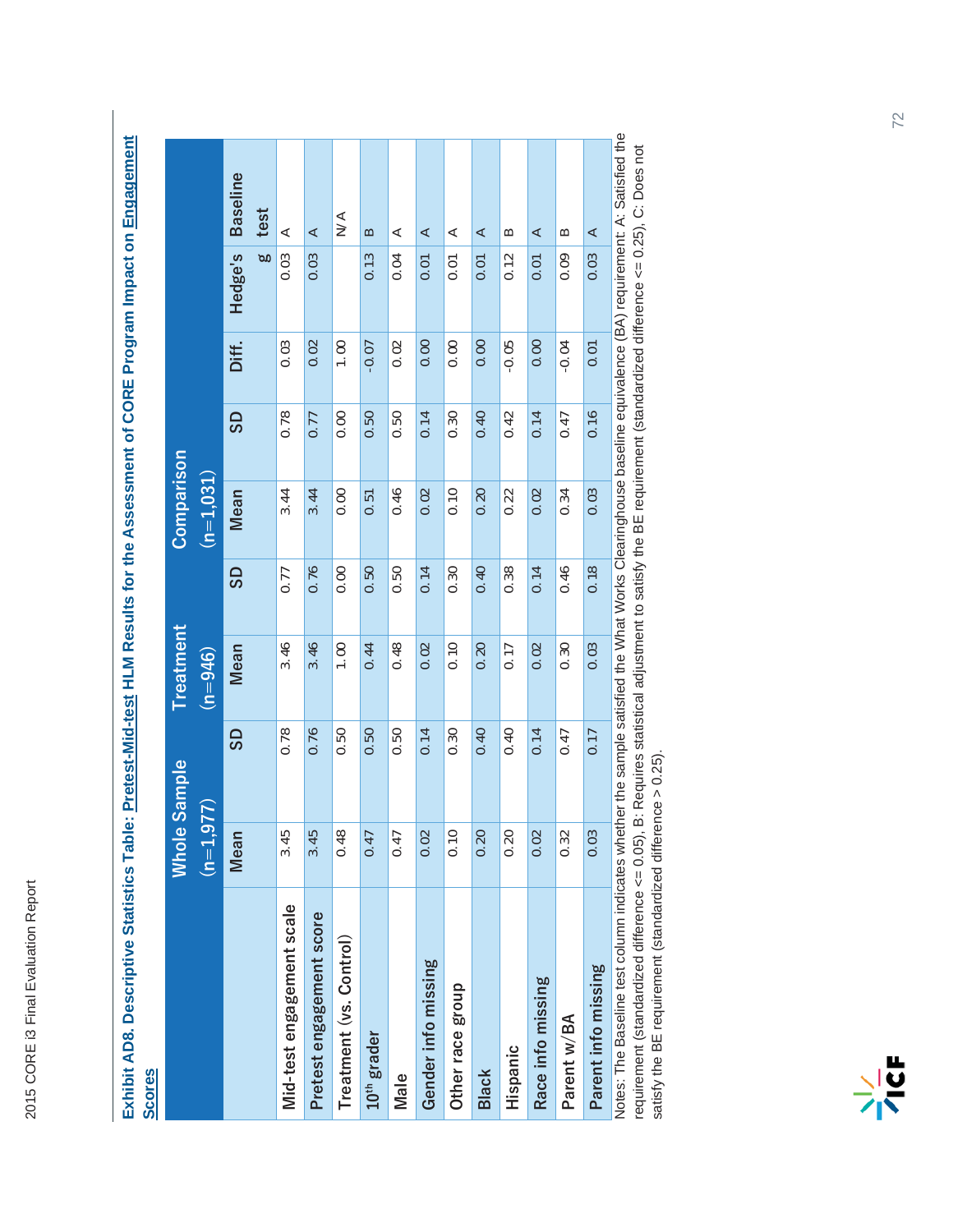| Exhibit AD9. Descriptive Statistics Table:<br><b>Scores</b> |                     |      |           |           | Pretest-Posttest HLM Results for the Assessment of CORE Program Impact on Engagement                         |           |         |              |                 |
|-------------------------------------------------------------|---------------------|------|-----------|-----------|--------------------------------------------------------------------------------------------------------------|-----------|---------|--------------|-----------------|
|                                                             | <b>Whole Sample</b> |      | Treatment |           | Comparison                                                                                                   |           |         |              |                 |
|                                                             | $(n=443)$           |      | $(n=225)$ |           | $(n=218)$                                                                                                    |           |         |              |                 |
|                                                             | <b>Mean</b>         | GS   | Mean      | <b>GS</b> | Mean                                                                                                         | <b>GS</b> | Diff.   | ğ<br>Hedge's | <b>Baseline</b> |
|                                                             |                     |      |           |           |                                                                                                              |           |         |              | test            |
| Posttest engagement scale                                   | 3.56                | 0.78 | 3.64      | 0.75      | 3.49                                                                                                         | 0.80      | 0.15    | 0.20         | $\approx$       |
| Pretest engagement score                                    | 3.54                | 0.73 | 3.51      | 0.75      | 3.57                                                                                                         | 0.71      | $-0.06$ | 0.08         | $\approx$       |
| Treatment (vs. Control)                                     | 0.51                | 0.50 | 0.00      | 0.00      | 0.00                                                                                                         | 0.00      | 1.00    |              | $\leq$          |
| $10th$ grader                                               | 0.47                | 0.50 | 0.50      | 0.50      | 0.43                                                                                                         | 0.50      | 0.08    | 0.15         | $\overline{a}$  |
| Male                                                        | 0.39                | 0.49 | 0.40      | 0.49      | 0.39                                                                                                         | 0.49      | 0.01    | 0.01         | ⋖               |
| Gender info missing                                         | 0.02                | 0.15 | 0.02      | 0.13      | 0.03                                                                                                         | 0.16      | $-0.01$ | 0.07         | $\approx$       |
| Other race group                                            | 0.10                | 0.30 | 0.09      | 0.29      | 0.10                                                                                                         | 0.30      | $-0.01$ | 0.03         | ⋖               |
| <b>Black</b>                                                | 0.39                | 0.49 | 0.33      | 0.47      | 0.44                                                                                                         | 0.50      | $-0.12$ | 0.24         | $\approx$       |
| Hispanic                                                    | 0.09                | 0.29 | 0.16      | 0.37      | 0.03                                                                                                         | 0.16      | 0.13    | 0.46         | $\circ$         |
| Race info missing                                           | 0.02                | 0.13 | 0.02      | 0.15      | 0.01                                                                                                         | 0.12      | 0.01    | 0.06         | $\approx$       |
| Parent w/BA                                                 | 0.38                | 0.49 | 0.38      | 0.49      | 0.39                                                                                                         | 0.49      | 0.00    | 0.01         | ⋖               |
| Parent info missing                                         | 0.03                | 0.16 | 0.04      | 0.19      | 0.02                                                                                                         | 0.14      | 0.02    | 0.11         | $\mathbf{a}$    |
| Notes: The Baseline test column indicates wheth             |                     |      |           |           | er the sample satisfied the What Works Clearinghouse baseline equivalence (BA) requirement: A: Satisfied the |           |         |              |                 |

Notes: The Baseline test column indicates whether the sample satisfied the What Works Clearinghouse baseline equivalence (BA) requirement: A: Satisfied the Notes: The Baseline test column indicates whether the sample satisfied the What Works Clearinghouse baseline equivalence (BA) requirement: A: Satisfied th<br>requirement (standardized difference <= 0.05), B: Requires statist requirement (standardized difference <= 0.05), B: Requires statistical adjustment to satisfy the BE requirement (standardized difference <= 0.25), C: Does not satisfy the BE requirement (standardized difference > 0.25).

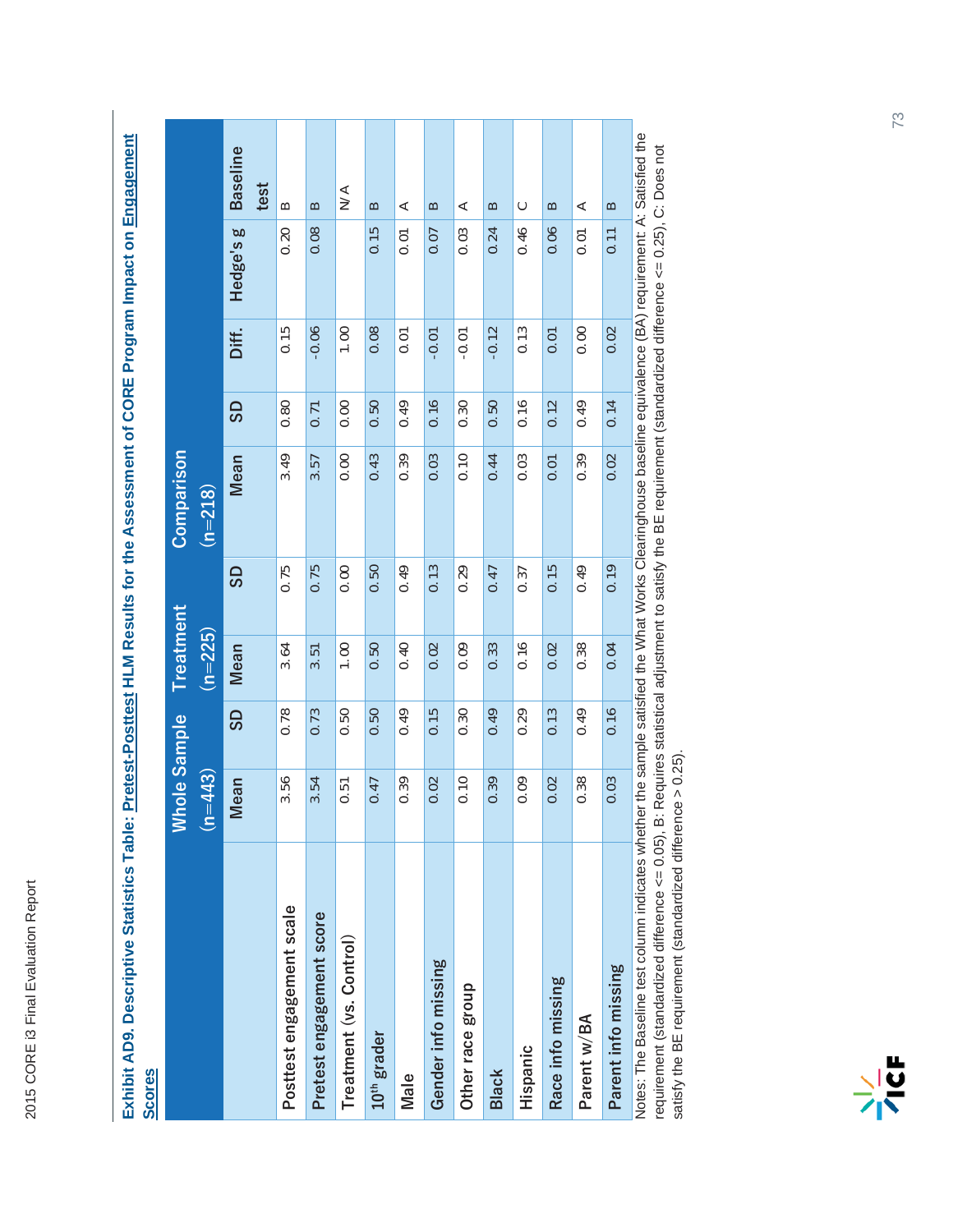| Exhibit AD10. HLM and OLS Results for the Assessment of CORE Program Impact on Efficacy Scores |                                          |      |          |       |                                             |                   |          |       |
|------------------------------------------------------------------------------------------------|------------------------------------------|------|----------|-------|---------------------------------------------|-------------------|----------|-------|
|                                                                                                | Pretest-Mid-test Model                   |      |          |       | Pretest-Posttest Model (OLS)                |                   |          |       |
|                                                                                                | $(n. of students=1977; n of schools=26)$ |      |          |       | $(n. of students = 443; n of schools = 11)$ |                   |          |       |
|                                                                                                | Coeff.                                   | 5S   | $\Omega$ | Sig.  | Coeff.                                      | <b>SE</b>         | $\Omega$ | Sig.  |
| Intercept                                                                                      | 2.30                                     | 0.09 | 0001     | $***$ | 1.52                                        | 0.20              | 0001     | ***   |
| Treatment (vs. C)                                                                              | 0.05                                     | 0.04 | 0.19     | ns    | 0.24                                        | 0.06              | 0.00     | ***   |
| Pretest efficacy                                                                               | 0.40                                     | 0.02 | 0001     | $***$ | 0.55                                        | 0.05              | 10001    | $***$ |
| Grade 10 (vs. 9)                                                                               | $-0.02$                                  | 0.03 | 0.54     | Su    | 0.01                                        | 0.06              | 0.82     | Su    |
| Male                                                                                           | $-0.01$                                  | 0.03 | 0.69     | ns    | $-0.08$                                     | 0.06              | 0.24     | ns    |
| Gender info missing                                                                            | 5<br>$-0.1$                              | 0.11 | 0.19     | Su    | $-0.49$                                     | 0.25              | 0.05     | Su    |
| Other race group                                                                               | 0.02                                     | 0.05 | 0.73     | ns    | $-0.01$                                     | $\overline{0.11}$ | 0.90     | ns    |
| <b>Black</b>                                                                                   | 0.12                                     | 0.04 | 0.00     | $*$   | 0.09                                        | 0.07              | 0.19     | Su    |
| Hispanic                                                                                       | 0.05                                     | 0.04 | 0.27     | ns    | 0.01                                        | 0.12              | 0.94     | ns    |
| Race info missing                                                                              | $-0.06$                                  | 0.12 | 0.59     | Su    | 0.46                                        | 0.28              | 0.10     | Su    |
| Parent w/BA                                                                                    | 0.04                                     | 0.03 | 0.19     | Su    | 0.23                                        | 0.07              | 0.00     | $***$ |
| Parent info missing                                                                            | $-0.1$                                   | 0.09 | 0.21     | ns    | 0.20                                        | 0.19              | 0.30     | ns    |
|                                                                                                |                                          |      |          |       |                                             |                   |          |       |

## **Exhibit AD10. HLM and OLS Results for the Assessment of CORE Program Impact on Efficacy Scores** Ć Ĕ  $\overline{\phantom{a}}$ l. ź p  $\overline{\phantom{a}}$  $\overline{\overline{6}}$ in in in AD-40 ALE LES Ï

Notes: Statistical significance (2-tail test): ns = not significant, \* = p<.05, \*\* = p<.01, \*\*\* = p<.001. The pretest-mid-test model variance information: Anova model<br>level 1 variance 0.49, level 2 variance 0.01, ICC 0.02; Level 2 variance explained 0.79. The pretest-posttest model variance information: Anova model level 1 variance 0.55, level 2 variance 0.02, ICC 0.03; Conditional model level 1 variance 0.41, level 2 variance 0.00, ICC 0.00; Level 1 variance explained 0.26, Level 2 variance explained N/A. Due to the lack of between-cluster model level 1 variance 0.41, level 2 variance 0.00, ICC 0.00; Level 1 variance explained 0.26, Level 2 variance explained N/A. Due to the lack of between-cluster Notes: Statistical significance (2-tail test): ns = not significant, \* = *p<*.05, \*\* = *p<*.01, \*\*\* = *p<*.001. The pretest-mid-test model variance information: Anova model level 1 variance 0.49, level 2 variance 0.01, ICC 0.02; Conditional model level 1 variance 0.41, level 2 variance 0.00, ICC 0.00; Level 1 variance explained 0.17, outcome variance, OLS regression model was used. outcome variance, OLS regression model was used.

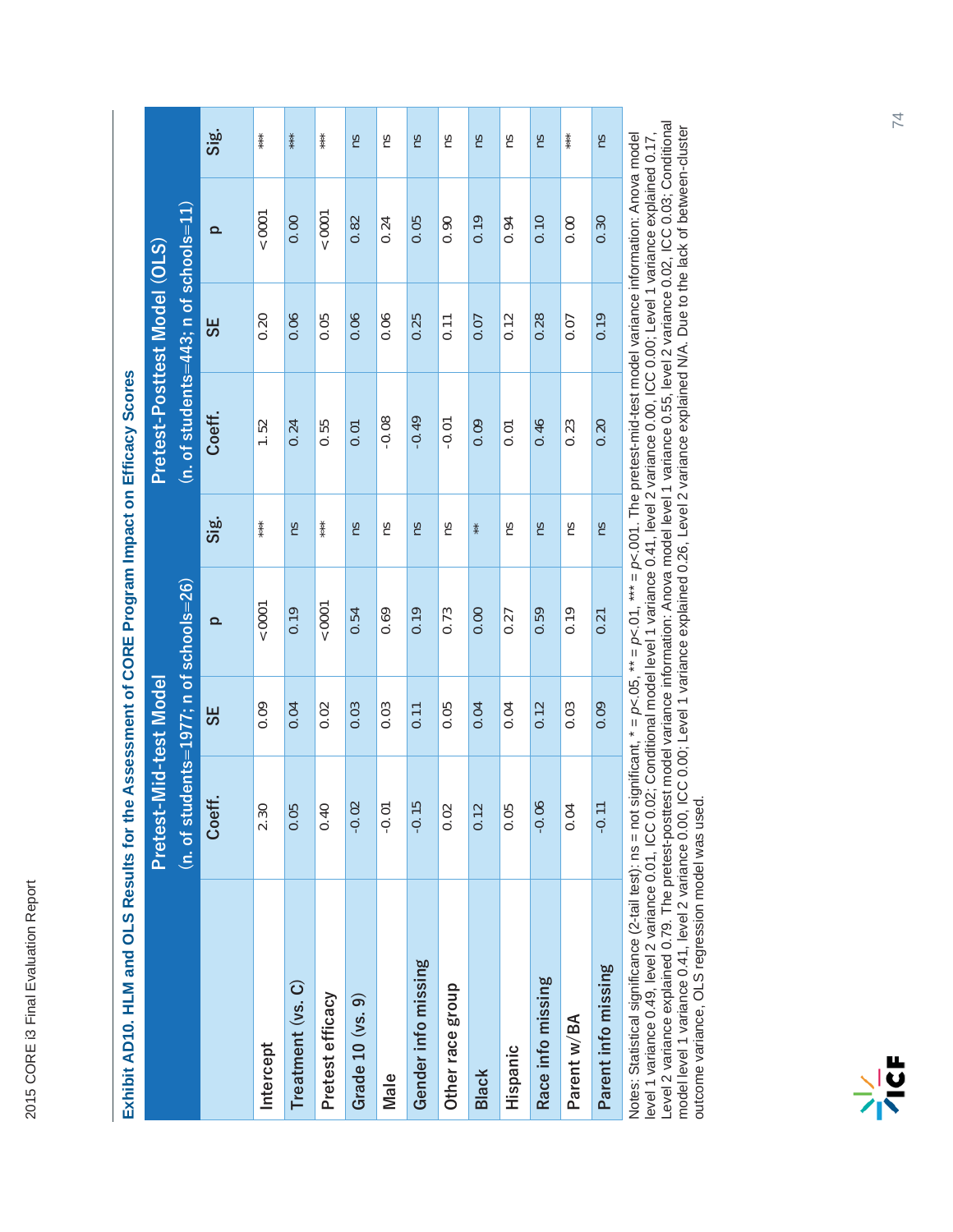| Exhibit AD11. Descriptive Statistics Table: Pretest-Mid-test HLM Results for the Assessment of CORE Program Impact on Efficacy<br><b>Scores</b>             |                     |      |           |           |                                                                       |      |                |           |                 |
|-------------------------------------------------------------------------------------------------------------------------------------------------------------|---------------------|------|-----------|-----------|-----------------------------------------------------------------------|------|----------------|-----------|-----------------|
|                                                                                                                                                             | <b>Whole Sample</b> |      | Treatment |           | Comparison                                                            |      | <b>Summary</b> |           |                 |
|                                                                                                                                                             | $(n=1,977)$         |      | $(n=946)$ |           | $\overline{(\mathsf{n}{=}\mathsf{1},\mathsf{0}\mathsf{3}\mathsf{1})}$ |      |                |           |                 |
|                                                                                                                                                             | Mean                | GS   | Mean      | <b>GS</b> | Mean                                                                  | 9S   | Diff.          | Hedge's g | <b>Baseline</b> |
|                                                                                                                                                             |                     |      |           |           |                                                                       |      |                |           | test            |
| Mid-test efficacy scale                                                                                                                                     | 3.95                | 0.71 | 3.98      | 0.68      | 3.92                                                                  | 0.73 | 0.05           | 0.08      | $\approx$       |
| Pretest efficacy score                                                                                                                                      | 3.94                | 0.72 | 3.95      | 0.71      | 3.94                                                                  | 0.73 | 0.02           | 0.03      | ⋖               |
| Treatment (vs. Control)                                                                                                                                     | 0.48                | 0.50 | 1.00      | 0.00      | 0.00                                                                  | 0.00 | 00.1           |           | $\leq$          |
| 10 <sup>th</sup> grader                                                                                                                                     | 0.47                | 0.50 | 0.44      | 0.50      | 0.51                                                                  | 0.50 | $-0.07$        | 0.13      | $\mathbf{a}$    |
| Male                                                                                                                                                        | 0.47                | 0.50 | 0.48      | 0.50      | 0.46                                                                  | 0.50 | 0.02           | 0.04      | ⋖               |
| Gender info missing                                                                                                                                         | 0.02                | 0.14 | 0.02      | 0.14      | 0.02                                                                  | 0.14 | 0.00           | 0.01      | ⋖               |
| Other race group                                                                                                                                            | 0.10                | 0.30 | 0.10      | 0.30      | 0.10                                                                  | 0.30 | 0.00           | 0.01      | ⋖               |
| <b>Black</b>                                                                                                                                                | 0.20                | 0.40 | 0.20      | 0.40      | 0.20                                                                  | 0.40 | 0.00           | 0.01      | ⋖               |
| Hispanic                                                                                                                                                    | 0.20                | 0.40 | 0.17      | 0.38      | 0.22                                                                  | 0.42 | $-0.05$        | 0.12      | B               |
| Race info missing                                                                                                                                           | 0.02                | 0.14 | 0.02      | 0.14      | 0.02                                                                  | 0.14 | 0.00           | 0.01      | ⋖               |
| Parent w/BA                                                                                                                                                 | 0.32                | 0.47 | 0.30      | 0.46      | 0.34                                                                  | 0.47 | $-0.04$        | 0.09      | $\approx$       |
| Parent info missing                                                                                                                                         | 0.03                | 0.17 | 0.03      | 0.18      | 0.03                                                                  | 0.16 | 0.01           | 0.03      | ⋖               |
| Notes: The Baseline test column indicates whether the sample satisfied the What Works Clearinghouse baseline equivalence (BA) requirement: A: Satisfied the |                     |      |           |           |                                                                       |      |                |           |                 |

Notes: The Baseline test column indicates whether the sample satisfied the What Works Clearinghouse baseline equivalence (BA) requirement: A: Satisfied the nvues. The Dasenine test columi inducates wirelinei ure samsined the wirlat works Orealinghouse paseline equivalence (Dr.) requirement, r. Does not<br>requirement (standardized difference <= 0.05), B: Requires statistical ad requirement (standardized difference <= 0.05), B: Requires statistical adjustment to satisfy the BE requirement (standardized difference <= 0.25), C: Does not satisfy the BE requirement (standardized difference > 0.25).

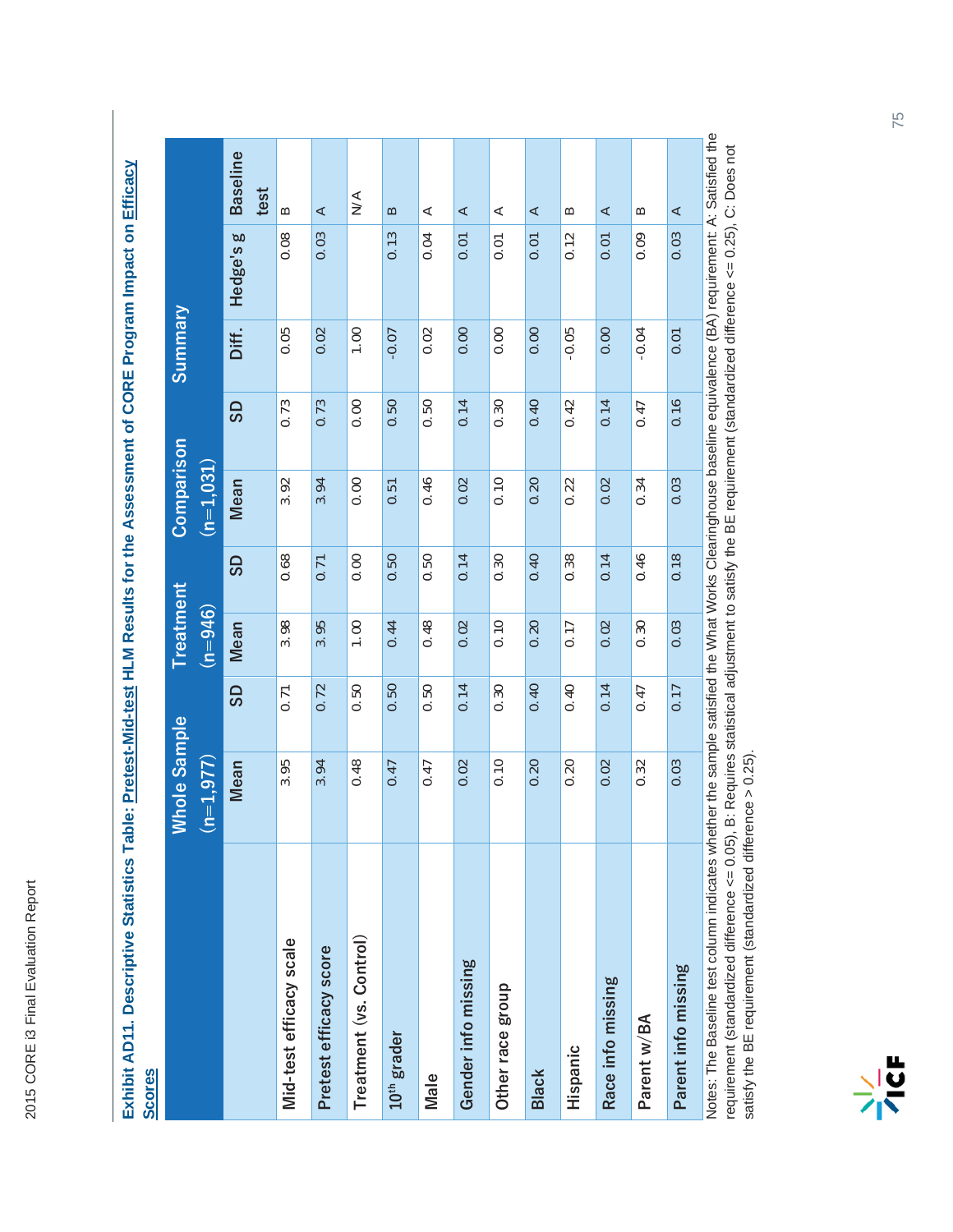| l                     |  |
|-----------------------|--|
|                       |  |
|                       |  |
|                       |  |
| n<br>U<br>j           |  |
|                       |  |
|                       |  |
|                       |  |
|                       |  |
|                       |  |
|                       |  |
|                       |  |
|                       |  |
|                       |  |
|                       |  |
|                       |  |
| ì                     |  |
|                       |  |
| Evhihit AD10 Docenio! |  |
|                       |  |
|                       |  |
|                       |  |

|                                                                                                                                                             | <b>Whole Sample</b><br>$(n=443)$ |      | Treatment<br>$(n=225)$ |           | Comparison<br>$(n=218)$ |      |         |           |                   |
|-------------------------------------------------------------------------------------------------------------------------------------------------------------|----------------------------------|------|------------------------|-----------|-------------------------|------|---------|-----------|-------------------|
|                                                                                                                                                             | Mean                             | GS   | Mean                   | <b>GS</b> | Mean                    | GS   | Diff.   | Hedge's g | <b>Baseline</b>   |
|                                                                                                                                                             |                                  |      |                        |           |                         |      |         |           | test              |
| Posttest efficacy scale                                                                                                                                     | 3.96                             | 0.75 | 4.09                   | 0.70      | 3.83                    | 0.78 | 0.26    | 0.35      | $\circ$           |
| Pretest efficacy Score                                                                                                                                      | 4.06                             | 0.64 | 4.07                   | 0.57      | 4.04                    | 0.69 | 0.03    | 0.04      | ⋖                 |
| Treatment (vs. Control)                                                                                                                                     | 0.51                             | 0.50 | 1.00                   | 0.00      | 0.00                    | 0.00 | 1.00    |           | $\sum_{i=1}^{n}$  |
| 10 <sup>th</sup> grader                                                                                                                                     | 0.47                             | 0.50 | 0.50                   | 0.50      | 0.43                    | 0.50 | 0.08    | 0.15      | $\mathbf{\Omega}$ |
| Male                                                                                                                                                        | 0.39                             | 0.49 | 0.40                   | 0.49      | 0.39                    | 0.49 | 0.01    | 0.01      | ⋖                 |
| Gender info missing                                                                                                                                         | 0.02                             | 0.15 | 0.02                   | 0.13      | 0.03                    | 0.16 | $-0.01$ | 0.07      | $\mathbf{\Omega}$ |
| Other race group                                                                                                                                            | 0.10                             | 0.30 | 0.09                   | 0.29      | 0.10                    | 0.30 | $-0.01$ | 0.03      | ⋖                 |
| <b>Black</b>                                                                                                                                                | 0.39                             | 0.49 | 0.33                   | 0.47      | 0.44                    | 0.50 | $-0.12$ | 0.24      | $\mathbf{\Omega}$ |
| Hispanic                                                                                                                                                    | 0.09                             | 0.29 | 0.16                   | 0.37      | 0.03                    | 0.16 | 0.13    | 0.46      | C                 |
| Race info missing                                                                                                                                           | 0.02                             | 0.13 | 0.02                   | 0.15      | 0.01                    | 0.12 | 0.01    | 0.06      | $\mathbf{\Omega}$ |
| Parent w/BA                                                                                                                                                 | 0.38                             | 0.49 | 0.38                   | 0.49      | 0.39                    | 0.49 | 0.00    | 0.01      | ⋖                 |
| Parent info missing                                                                                                                                         | 0.03                             | 0.16 | 0.04                   | 0.19      | 0.02                    | 0.14 | 0.02    | 0.11      | $\approx$         |
| Notes: The Baseline test column indicates whether the sample satisfied the What Works Clearinghouse baseline equivalence (BA) requirement: A: Satisfied the |                                  |      |                        |           |                         |      |         |           |                   |

requirement (standardized difference <= 0.05), B: Requires statistical adjustment to satisfy the BE requirement (standardized difference <= 0.25), C: Does not<br>satisfy the BE requirement (standardized difference > 0.25). requirement (standardized difference <= 0.05), B: Requires statistical adjustment to satisfy the BE requirement (standardized difference <= 0.25), C: Does not satisfy the BE requirement (standardized difference > 0.25).

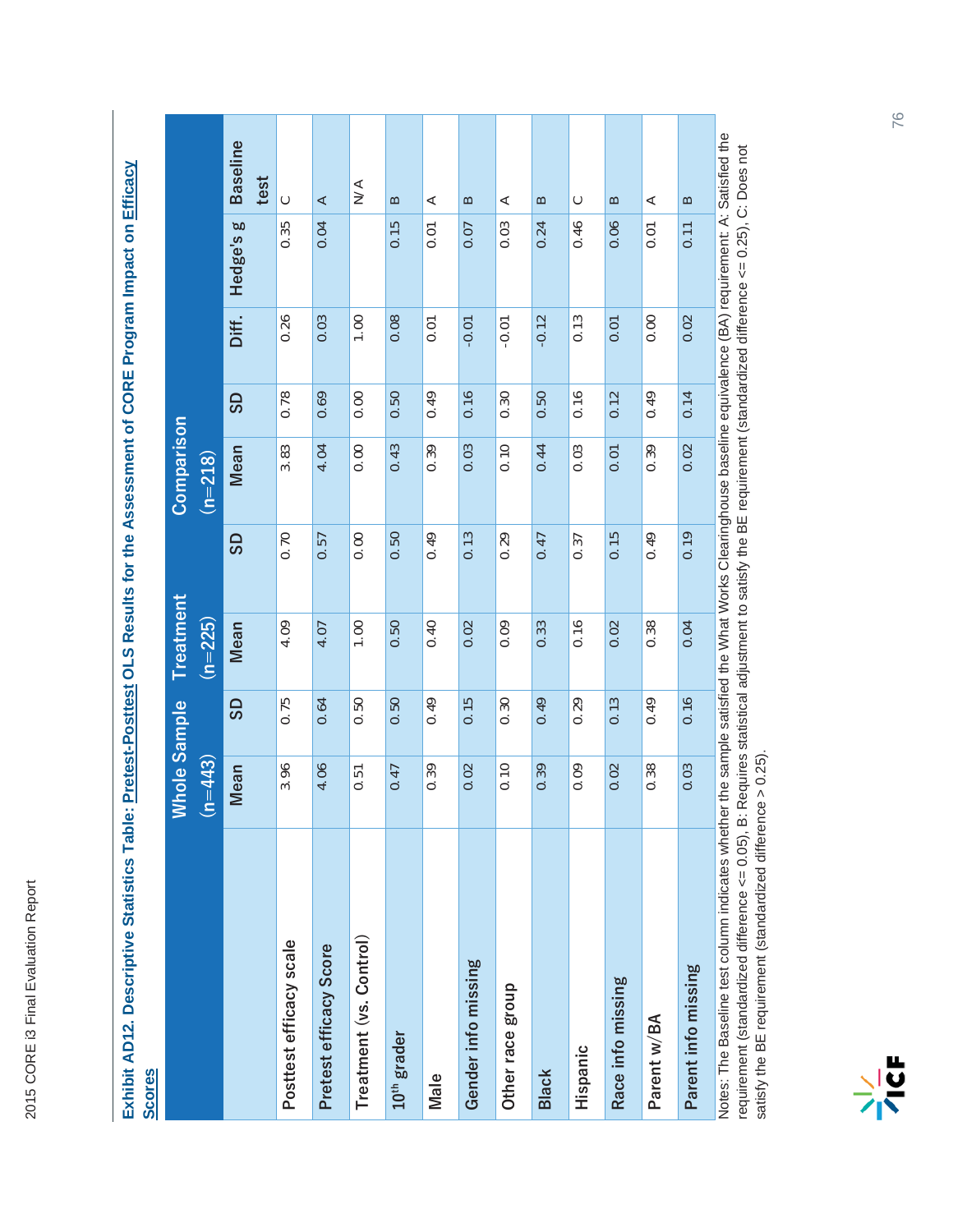|                       | Pretest-Mid-test Sample                      |        | Pretest-Posttest Sample (after PSM) |        |               |
|-----------------------|----------------------------------------------|--------|-------------------------------------|--------|---------------|
|                       | $=2,292)$<br>$\tilde{\boldsymbol{\epsilon}}$ |        | $(n=474)$                           |        |               |
|                       | Mean                                         | G      | Mean                                | SD     | Difference    |
| Outcome CWRA+         | 913.28                                       | 176.42 | 875.95                              | 174.07 | 37.33         |
| Pretest CWRA+         | 925.31                                       | 173.34 | 967.08                              | 173.74 | $-41.77$      |
|                       | Percentage                                   |        | Percentage                          |        |               |
| Male                  | 47%                                          |        | 40%                                 |        | 7%            |
| Gender info missing   | 3%                                           |        | 2%                                  |        | $\frac{9}{6}$ |
| White students        | 49%                                          |        | 39%                                 |        | 10%           |
| <b>Black students</b> | 20%                                          |        | 39%                                 |        | $-19%$        |
| Hispanic students     | 19%                                          |        | 9%                                  |        | 10%           |
| Other race groups     | 10%                                          |        | 11%                                 |        | $-1\%$        |
| Race info missing     | 2%                                           |        | 2%                                  |        | $\delta$      |
| Parent w/ BA degree   | 31%                                          |        | 38%                                 |        | $-7%$         |
| Parent info missing   | 3%                                           |        | 3%                                  |        | $\delta$      |

## Exhibit AD13. Comparison of the Two Analysis Samples: Pretest-Mid-test CWRA+ Sample vs. Pretest-Posttest CWRA+ Sample **Exhibit AD13. Comparison of the Two Analysis Samples: Pretest-Mid-test CWRA+ Sample vs. Pretest-Posttest CWRA+ Sample**